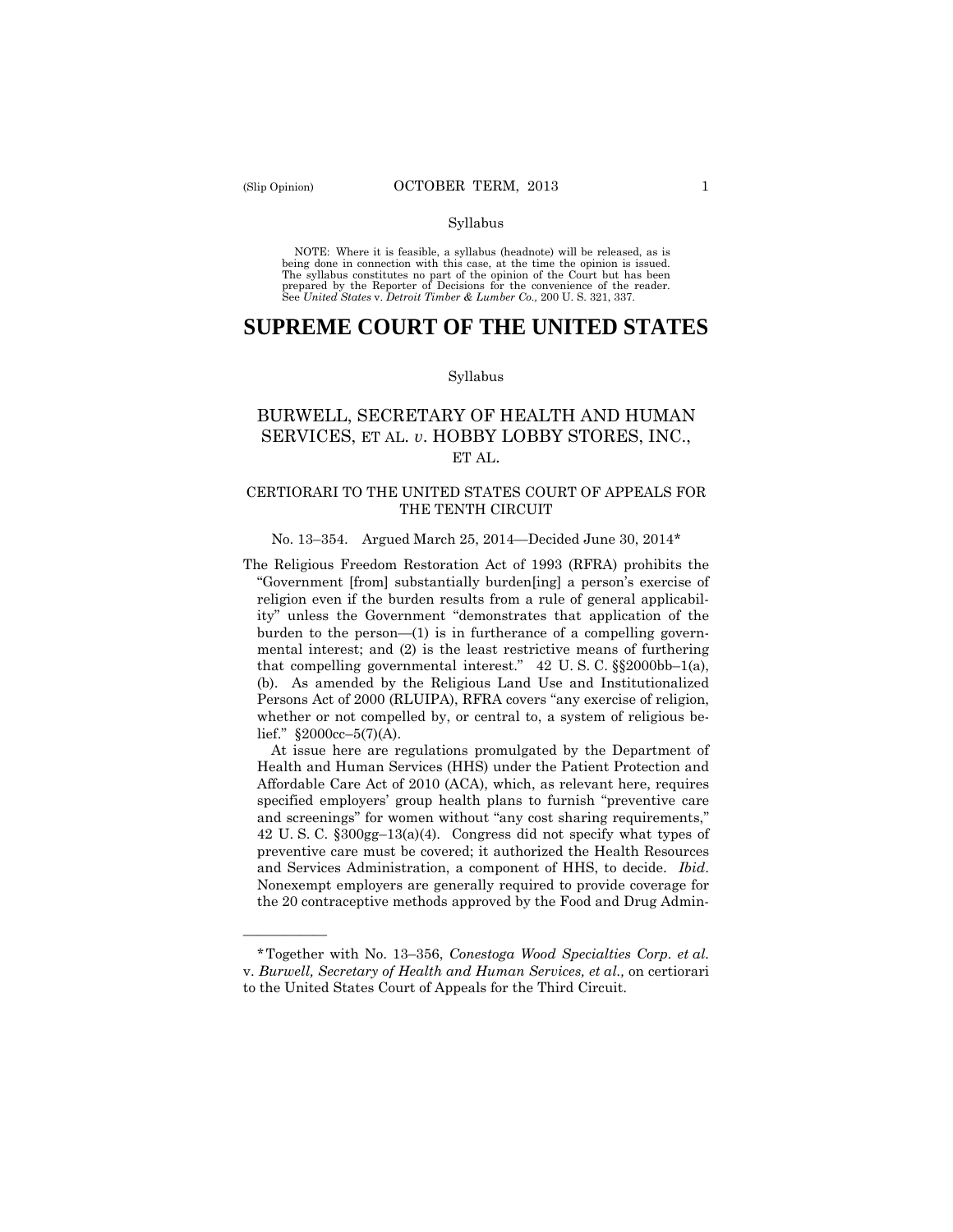istration, including the 4 that may have the effect of preventing an already fertilized egg from developing any further by inhibiting its attachment to the uterus. Religious employers, such as churches, are exempt from this contraceptive mandate. HHS has also effectively exempted religious nonprofit organizations with religious objections to providing coverage for contraceptive services. Under this accommodation, the insurance issuer must exclude contraceptive coverage from the employer's plan and provide plan participants with separate payments for contraceptive services without imposing any costsharing requirements on the employer, its insurance plan, or its employee beneficiaries.

 to provide health coverage for the four objectionable contraceptives. In these cases, the owners of three closely held for-profit corporations have sincere Christian beliefs that life begins at conception and that it would violate their religion to facilitate access to contraceptive drugs or devices that operate after that point. In separate actions, they sued HHS and other federal officials and agencies (collectively HHS) under RFRA and the Free Exercise Clause, seeking to enjoin application of the contraceptive mandate insofar as it requires them In No. 13–356, the District Court denied the Hahns and their company—Conestoga Wood Specialties—a preliminary injunction. Affirming, the Third Circuit held that a for-profit corporation could not "engage in religious exercise" under RFRA or the First Amendment, and that the mandate imposed no requirements on the Hahns in their personal capacity. In No. 13–354, the Greens, their children, and their companies—Hobby Lobby Stores and Mardel—were also denied a preliminary injunction, but the Tenth Circuit reversed. It held that the Greens' businesses are "persons" under RFRA, and that the corporations had established a likelihood of success on their RFRA claim because the contraceptive mandate substantially burdened their exercise of religion and HHS had not demonstrated a compelling interest in enforcing the mandate against them; in the alternative, the court held that HHS had not proved that the mandate was the "least restrictive means" of furthering a compelling governmental interest.

*Held*: As applied to closely held corporations, the HHS regulations imposing the contraceptive mandate violate RFRA. Pp. 16–49.

(a) RFRA applies to regulations that govern the activities of closely held for-profit corporations like Conestoga, Hobby Lobby, and Mardel. Pp. 16–31.

(1) HHS argues that the companies cannot sue because they are for-profit corporations, and that the owners cannot sue because the regulations apply only to the companies, but that would leave merchants with a difficult choice: give up the right to seek judicial protection of their religious liberty or forgo the benefits of operating as cor-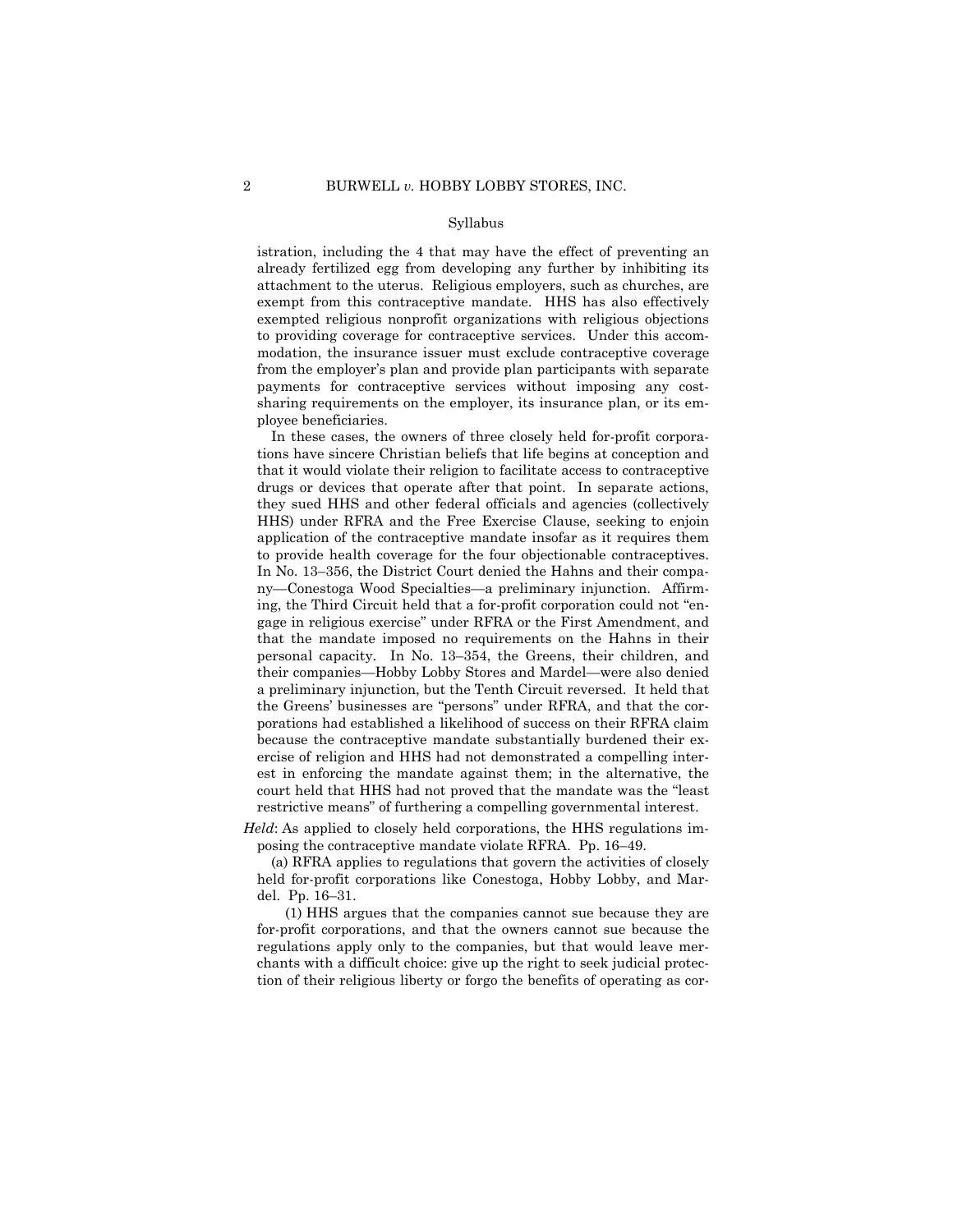porations. RFRA's text shows that Congress designed the statute to provide very broad protection for religious liberty and did not intend to put merchants to such a choice. It employed the familiar legal fiction of including corporations within RFRA's definition of "persons," but the purpose of extending rights to corporations is to protect the rights of people associated with the corporation, including shareholders, officers, and employees. Protecting the free-exercise rights of closely held corporations thus protects the religious liberty of the humans who own and control them. Pp. 16–19.

(2) HHS and the dissent make several unpersuasive arguments. Pp. 19–31.

(i) Nothing in RFRA suggests a congressional intent to depart from the Dictionary Act definition of "person," which "include[s] corporations, . . . as well as individuals." 1 U. S. C. §1. The Court has entertained RFRA and free-exercise claims brought by nonprofit corporations. See, *e.g., Gonzales* v. *O Centro Espírita Beneficiente União do Vegetal*, 546 U. S. 418. And HHS's concession that a nonprofit corporation can be a "person" under RFRA effectively dispatches any argument that the term does not reach for-profit corporations; no conceivable definition of "person" includes natural persons and nonprofit corporations, but not for-profit corporations. Pp. 19–20.

(ii) HHS and the dissent nonetheless argue that RFRA does not cover Conestoga, Hobby Lobby, and Mardel because they cannot "exercise . . . religion." They offer no persuasive explanation for this conclusion. The corporate form alone cannot explain it because RFRA indisputably protects nonprofit corporations. And the profitmaking objective of the corporations cannot explain it because the Court has entertained the free-exercise claims of individuals who were attempting to make a profit as retail merchants. *Braunfeld* v. *Brown*, 366 U. S. 599. Business practices compelled or limited by the tenets of a religious doctrine fall comfortably within the understanding of the "exercise of religion" that this Court set out in *Employment Div., Dept. of Human Resources of Ore.* v. *Smith*, 494 U. S. 872, 877. Any suggestion that for-profit corporations are incapable of exercising religion because their purpose is simply to make money flies in the face of modern corporate law. States, including those in which the plaintiff corporations were incorporated, authorize corporations to pursue any lawful purpose or business, including the pursuit of profit in conformity with the owners' religious principles. Pp. 20–25.

 (iii) Also flawed is the claim that RFRA offers no protection because it only codified pre-*Smith* Free Exercise Clause precedents, none of which squarely recognized free-exercise rights for for-profit corporations. First, nothing in RFRA as originally enacted suggested that its definition of "exercise of religion" was meant to be tied to pre-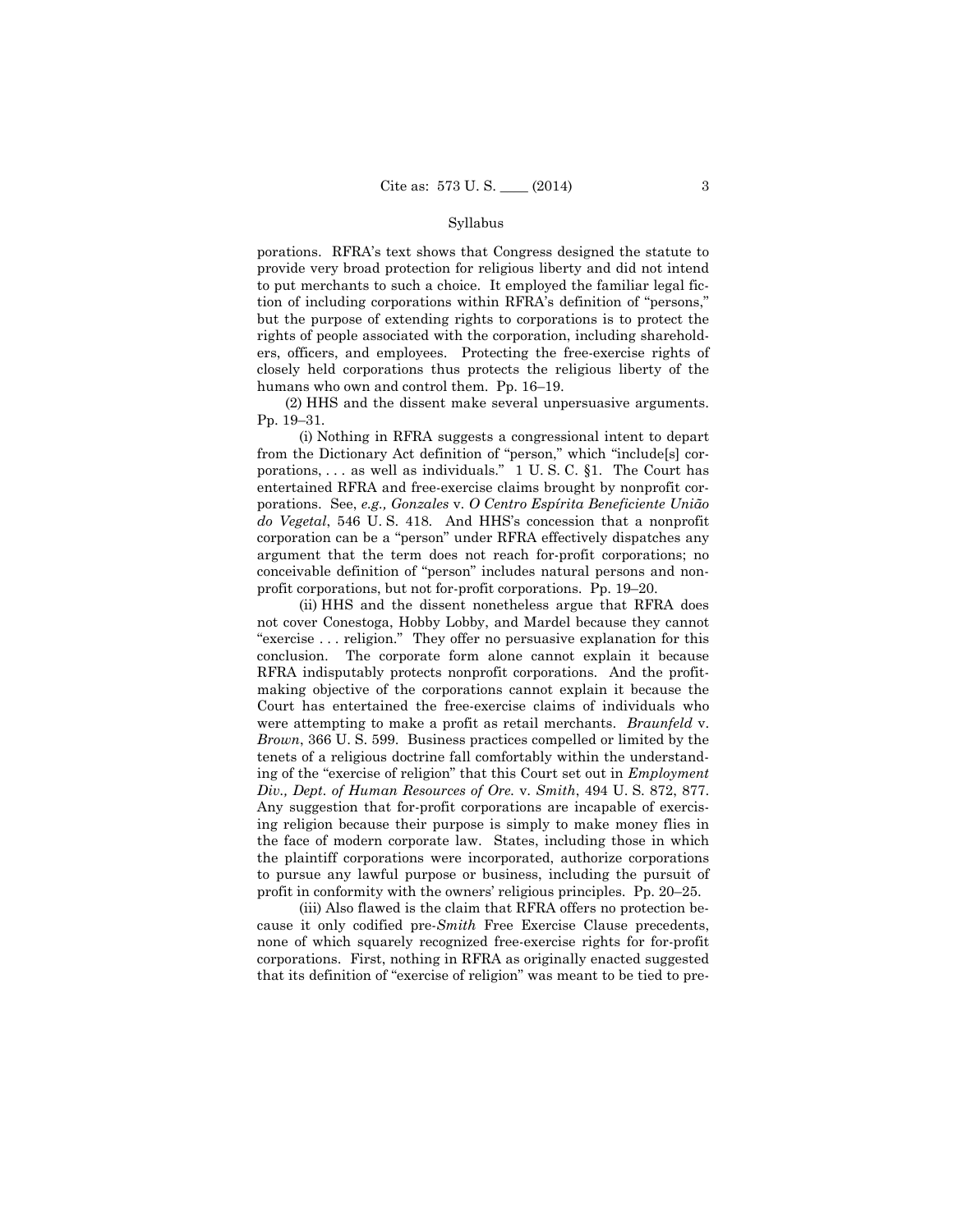*Smith* interpretations of the First Amendment. Second, if RFRA's original text were not clear enough, the RLUIPA amendment surely dispels any doubt that Congress intended to separate the definition of the phrase from that in First Amendment case law. Third, the pre-*Smith* case of *Gallagher* v. *Crown Kosher Super Market of Mass., Inc.*, 366 U. S. 617, suggests, if anything, that for-profit corporations can exercise religion. Finally, the results would be absurd if RFRA, a law enacted to provide very broad protection for religious liberty, merely restored this Court's pre-*Smith* decisions in ossified form and restricted RFRA claims to plaintiffs who fell within a category of plaintiffs whose claims the Court had recognized before *Smith*. Pp. 25–28.

(3) Finally, HHS contends that Congress could not have wanted RFRA to apply to for-profit corporations because of the difficulty of ascertaining the "beliefs" of large, publicly traded corporations, but HHS has not pointed to any example of a publicly traded corporation asserting RFRA rights, and numerous practical restraints would likely prevent that from occurring. HHS has also provided no evidence that the purported problem of determining the sincerity of an asserted religious belief moved Congress to exclude for-profit corporations from RFRA's protection. That disputes among the owners of corporations might arise is not a problem unique to this context. State corporate law provides a ready means for resolving any conflicts by, for example, dictating how a corporation can establish its governing structure. Courts will turn to that structure and the underlying state law in resolving disputes. Pp. 29–31.

(b) HHS's contraceptive mandate substantially burdens the exercise of religion. Pp. 31–38.

(1) It requires the Hahns and Greens to engage in conduct that seriously violates their sincere religious belief that life begins at conception. If they and their companies refuse to provide contraceptive coverage, they face severe economic consequences: about \$475 million per year for Hobby Lobby, \$33 million per year for Conestoga, and \$15 million per year for Mardel. And if they drop coverage altogether, they could face penalties of roughly \$26 million for Hobby Lobby, \$1.8 million for Conestoga, and \$800,000 for Mardel. P. 32.

(2) *Amici* supporting HHS argue that the \$2,000 per-employee penalty is less than the average cost of providing insurance, and therefore that dropping insurance coverage eliminates any substantial burden imposed by the mandate. HHS has never argued this and the Court does not know its position with respect to the argument. But even if the Court reached the argument, it would find it unpersuasive: It ignores the fact that the plaintiffs have religious reasons for providing health-insurance coverage for their employees, and it is far from clear that the net cost to the companies of providing insur-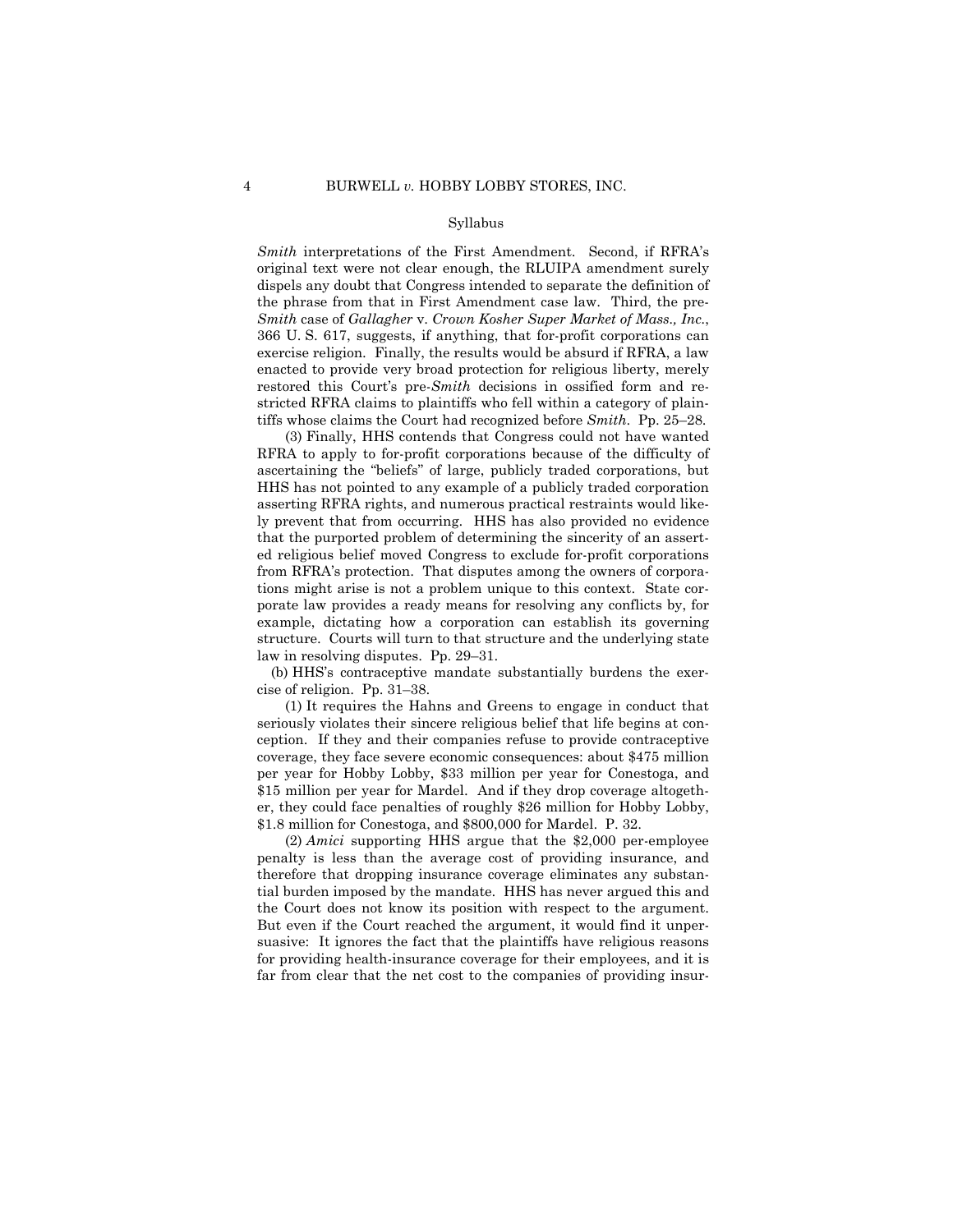ance is more than the cost of dropping their insurance plans and paying the ACA penalty. Pp. 32–35.

(3) HHS argues that the connection between what the objecting parties must do and the end that they find to be morally wrong is too attenuated because it is the employee who will choose the coverage and contraceptive method she uses. But RFRA's question is whether the mandate imposes a substantial burden on the objecting parties' ability to conduct business in accordance with *their religious beliefs.* The belief of the Hahns and Greens implicates a difficult and important question of religion and moral philosophy, namely, the circumstances under which it is immoral for a person to perform an act that is innocent in itself but that has the effect of enabling or facilitating the commission of an immoral act by another. It is not for the Court to say that the religious beliefs of the plaintiffs are mistaken or unreasonable. In fact, this Court considered and rejected a nearly identical argument in *Thomas* v. *Review Bd. of Indiana Employment Security Div.*, 450 U.S. 707. The Court's "narrow function ... is to determine" whether the plaintiffs' asserted religious belief reflects "an honest conviction," *id*., at 716, and there is no dispute here that it does. *Tilton* v. *Richardson*, 403 U. S. 672, 689; and *Board of Ed. of Central School Dist. No. 1* v. *Allen*, 392 U. S. 236, 248–249, distinguished. Pp. 35–38.

(c) The Court assumes that the interest in guaranteeing cost-free access to the four challenged contraceptive methods is a compelling governmental interest, but the Government has failed to show that the contraceptive mandate is the least restrictive means of furthering that interest. Pp. 38–49.

(1) The Court assumes that the interest in guaranteeing cost-free access to the four challenged contraceptive methods is compelling within the meaning of RFRA. Pp. 39–40.

(2) The Government has failed to satisfy RFRA's leastrestrictive-means standard. HHS has not shown that it lacks other means of achieving its desired goal without imposing a substantial burden on the exercise of religion. The Government could, *e.g.,* assume the cost of providing the four contraceptives to women unable to obtain coverage due to their employers' religious objections. Or it could extend the accommodation that HHS has already established for religious nonprofit organizations to non-profit employers with religious objections to the contraceptive mandate. That accommodation does not impinge on the plaintiffs' religious beliefs that providing insurance coverage for the contraceptives at issue here violates their religion and it still serves HHS's stated interests. Pp. 40–45.

(3) This decision concerns only the contraceptive mandate and should not be understood to hold that all insurance-coverage man-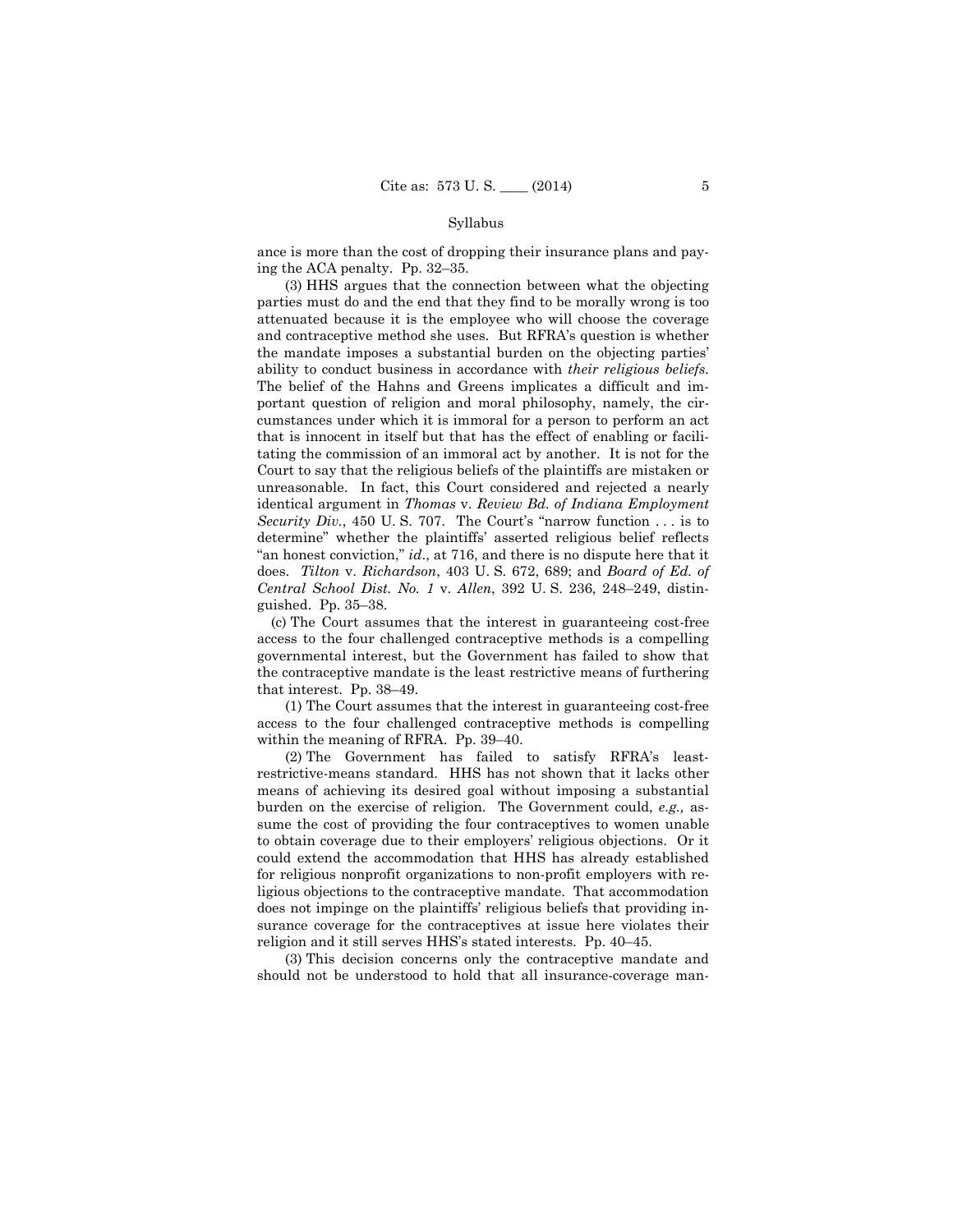# 6 BURWELL *v.* HOBBY LOBBY STORES, INC.

## Syllabus

dates, *e.g.,* for vaccinations or blood transfusions, must necessarily fall if they conflict with an employer's religious beliefs. Nor does it provide a shield for employers who might cloak illegal discrimination as a religious practice. *United States* v. *Lee*, 455 U. S. 252, which upheld the payment of Social Security taxes despite an employer's religious objection, is not analogous. It turned primarily on the special problems associated with a national system of taxation; and if *Lee*  were a RFRA case, the fundamental point would still be that there is no less restrictive alternative to the categorical requirement to pay taxes. Here, there is an alternative to the contraceptive mandate. Pp. 45–49.

No. 13–354, 723 F. 3d 1114, affirmed; No. 13–356, 724 F. 3d 377, reversed and remanded.

ALITO, J., delivered the opinion of the Court, in which ROBERTS, C. J., and SCALIA, KENNEDY, and THOMAS, JJ., joined. KENNEDY, J., filed a concurring opinion. GINSBURG, J., filed a dissenting opinion, in which SOTOMAYOR, J., joined, and in which BREYER and KAGAN, JJ., joined as to all but Part III–C–1. BREYER and KAGAN, JJ., filed a dissenting opinion.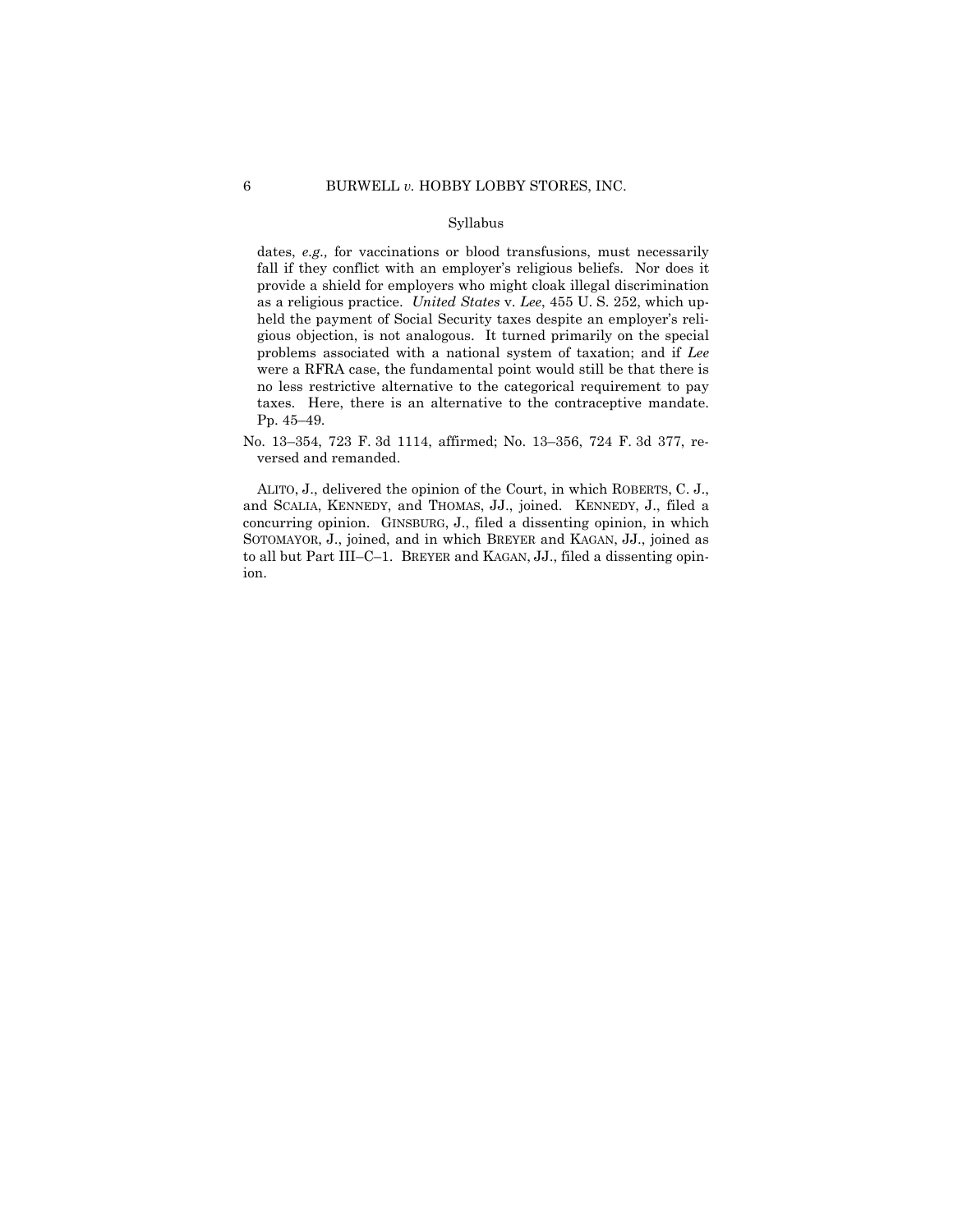preliminary print of the United States Reports. Readers are requested to notify the Reporter of Decisions, Supreme Court of the United States, Wash- ington, D. C. 20543, of any typographical or other formal errors, in order that corrections may be made before the preliminary print goes to press. NOTICE: This opinion is subject to formal revision before publication in the

## $\frac{1}{2}$  ,  $\frac{1}{2}$  ,  $\frac{1}{2}$  ,  $\frac{1}{2}$  ,  $\frac{1}{2}$  ,  $\frac{1}{2}$  ,  $\frac{1}{2}$ **SUPREME COURT OF THE UNITED STATES**

 $\frac{1}{2}$  ,  $\frac{1}{2}$  ,  $\frac{1}{2}$  ,  $\frac{1}{2}$  ,  $\frac{1}{2}$  ,  $\frac{1}{2}$ Nos. 13–354 and 13–356

# SYLVIA BURWELL, SECRETARY OF HEALTH AND HUMAN SERVICES, ET AL., PETITIONERS 13–354 *v.*

HOBBY LOBBY STORES, INC., ET AL.

# ON WRIT OF CERTIORARI TO THE UNITED STATES COURT OF APPEALS FOR THE TENTH CIRCUIT

AND

# CONESTOGA WOOD SPECIALTIES CORPORATION ET AL., PETITIONERS

13–356 *v.* 

# SYLVIA BURWELL, SECRETARY OF HEALTH AND HUMAN SERVICES, ET AL.

# ON WRIT OF CERTIORARI TO THE UNITED STATES COURT OF APPEALS FOR THE THIRD CIRCUIT

## [June 30, 2014]

JUSTICE ALITO delivered the opinion of the Court.

We must decide in these cases whether the Religious Freedom Restoration Act of 1993 (RFRA), 107 Stat. 1488, 42 U. S. C. §2000bb *et seq*., permits the United States Department of Health and Human Services (HHS) to demand that three closely held corporations provide health-insurance coverage for methods of contraception that violate the sincerely held religious beliefs of the companies' owners. We hold that the regulations that impose this obligation violate RFRA, which prohibits the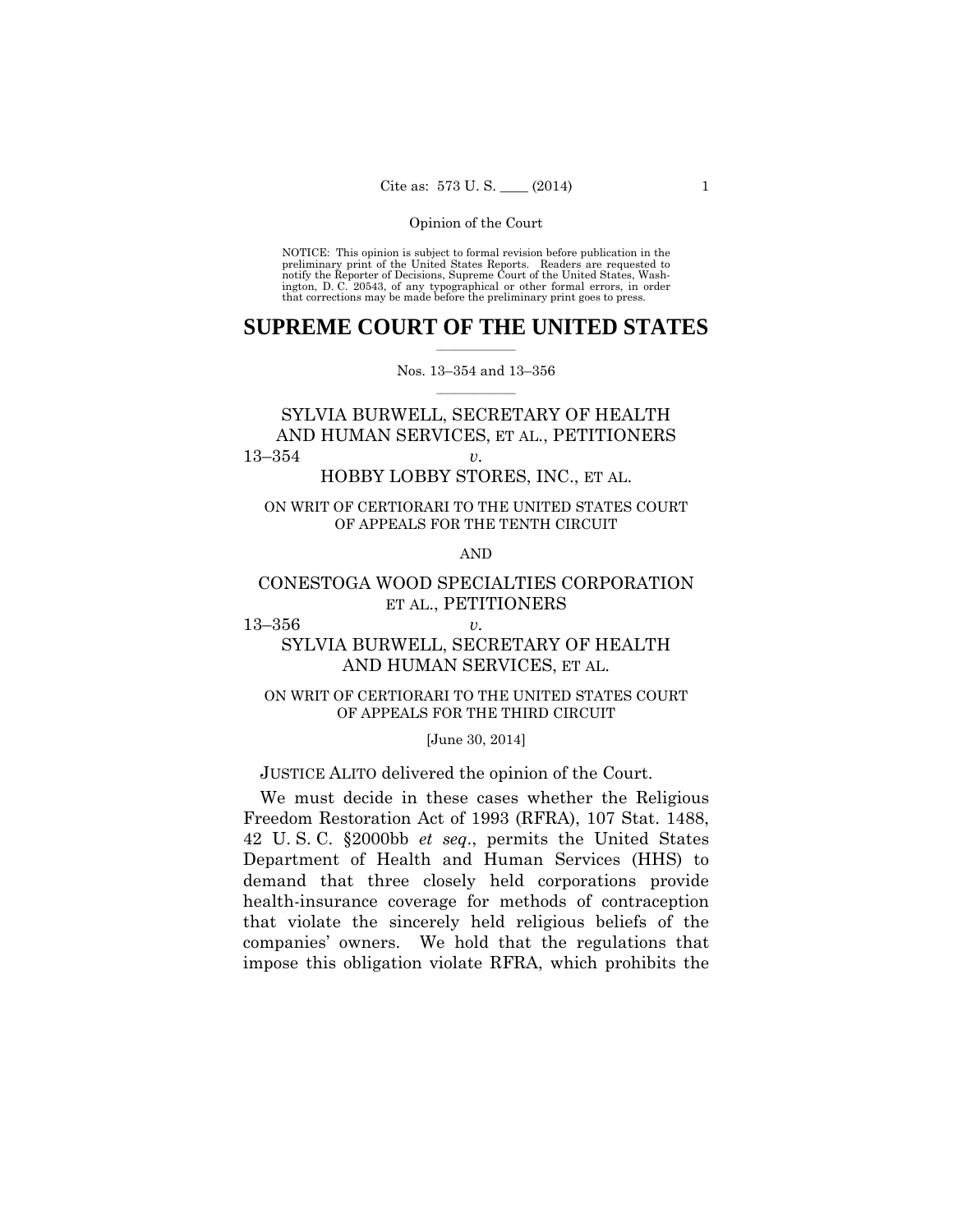Federal Government from taking any action that substantially burdens the exercise of religion unless that action constitutes the least restrictive means of serving a compelling government interest.

In holding that the HHS mandate is unlawful, we reject HHS's argument that the owners of the companies forfeited all RFRA protection when they decided to organize their businesses as corporations rather than sole proprietorships or general partnerships. The plain terms of RFRA make it perfectly clear that Congress did not discriminate in this way against men and women who wish to run their businesses as for-profit corporations in the manner required by their religious beliefs.

Since RFRA applies in these cases, we must decide whether the challenged HHS regulations substantially burden the exercise of religion, and we hold that they do. The owners of the businesses have religious objections to abortion, and according to their religious beliefs the four contraceptive methods at issue are abortifacients. If the owners comply with the HHS mandate, they believe they will be facilitating abortions, and if they do not comply, they will pay a very heavy price—as much as \$1.3 million per day, or about \$475 million per year, in the case of one of the companies. If these consequences do not amount to a substantial burden, it is hard to see what would.

Under RFRA, a Government action that imposes a substantial burden on religious exercise must serve a compelling government interest, and we assume that the HHS regulations satisfy this requirement. But in order for the HHS mandate to be sustained, it must also constitute the least restrictive means of serving that interest, and the mandate plainly fails that test. There are other ways in which Congress or HHS could equally ensure that every woman has cost-free access to the particular contraceptives at issue here and, indeed, to all FDA-approved contraceptives.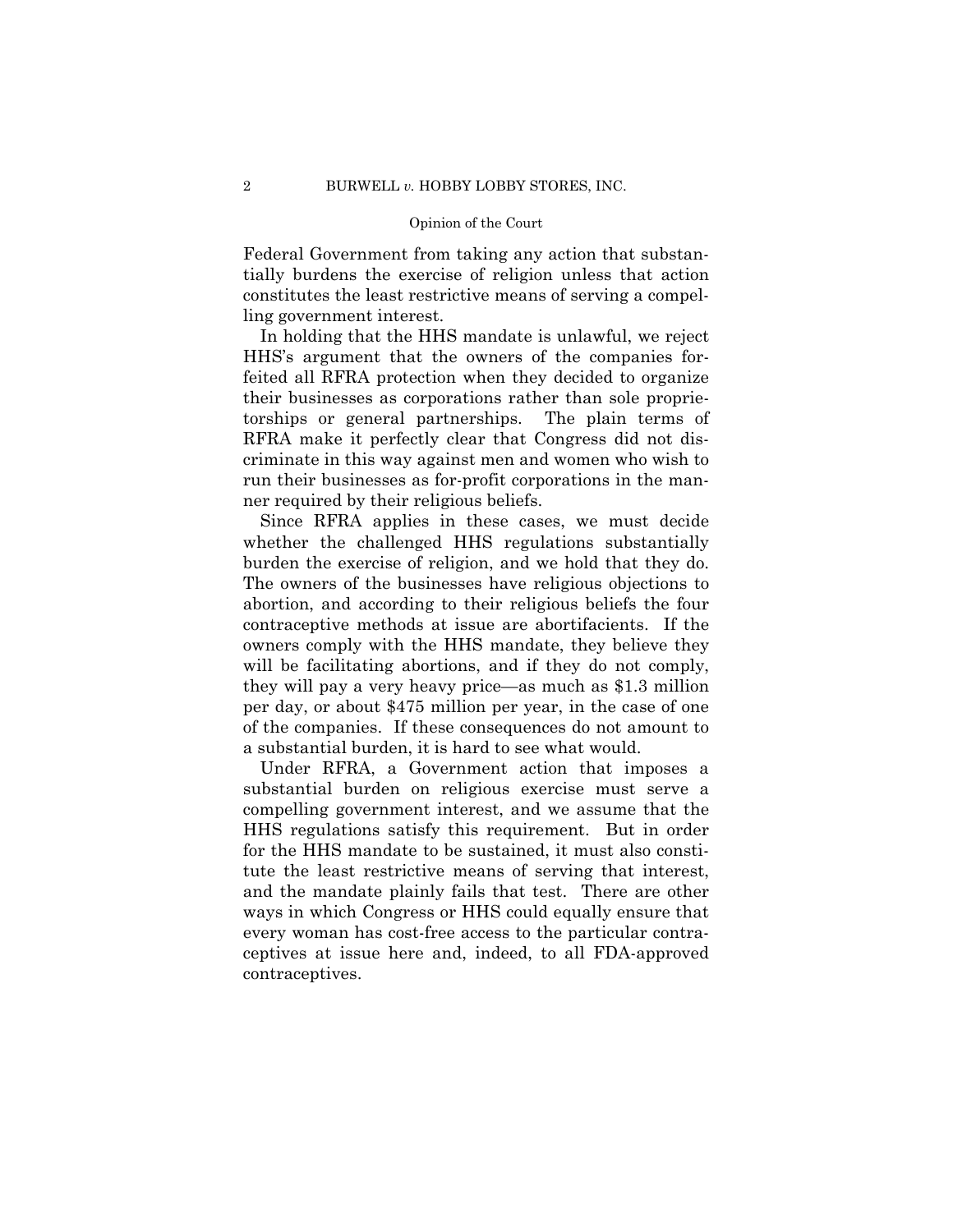In fact, HHS has already devised and implemented a system that seeks to respect the religious liberty of religious nonprofit corporations while ensuring that the employees of these entities have precisely the same access to all FDA-approved contraceptives as employees of companies whose owners have no religious objections to providing such coverage. The employees of these religious nonprofit corporations still have access to insurance coverage without cost sharing for all FDA-approved contraceptives; and according to HHS, this system imposes no net economic burden on the insurance companies that are required to provide or secure the coverage.

Although HHS has made this system available to religious nonprofits that have religious objections to the contraceptive mandate, HHS has provided no reason why the same system cannot be made available when the owners of for-profit corporations have similar religious objections. We therefore conclude that this system constitutes an alternative that achieves all of the Government's aims while providing greater respect for religious liberty. And under RFRA, that conclusion means that enforcement of the HHS contraceptive mandate against the objecting parties in these cases is unlawful.

As this description of our reasoning shows, our holding is very specific. We do not hold, as the principal dissent alleges, that for-profit corporations and other commercial enterprises can "opt out of any law (saving only tax laws) they judge incompatible with their sincerely held religious beliefs." *Post*, at 1 (opinion of GINSBURG, J.). Nor do we hold, as the dissent implies, that such corporations have free rein to take steps that impose "disadvantages . . . on others" or that require "the general public [to] pick up the tab." *Post*, at 1–2*.* And we certainly do not hold or suggest that "RFRA demands accommodation of a for-profit corporation's religious beliefs no matter the impact that accommodation may have on . . . thousands of women em-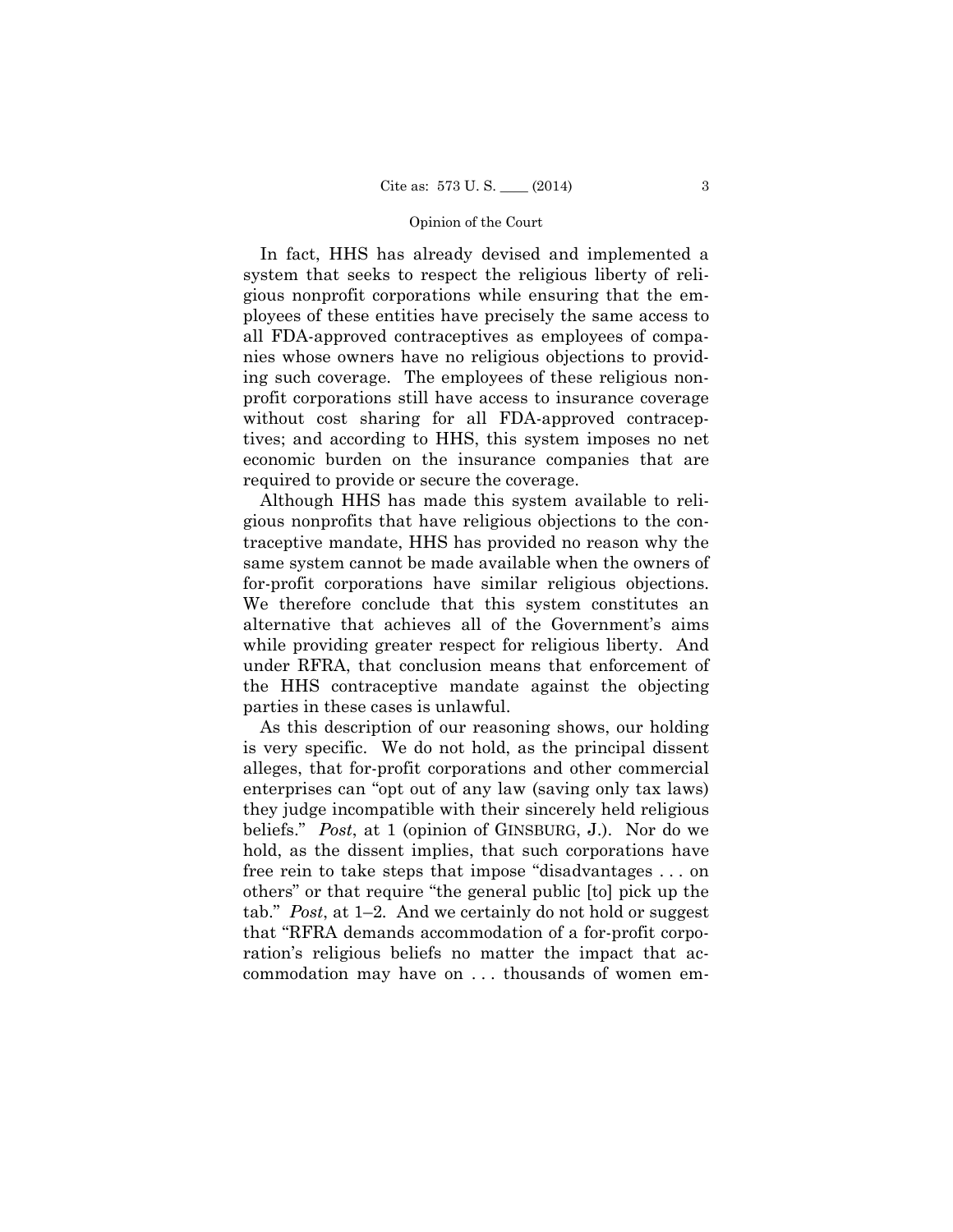ployed by Hobby Lobby." *Post,* at 2.1 The effect of the HHS-created accommodation on the women employed by Hobby Lobby and the other companies involved in these cases would be precisely zero. Under that accommodation, these women would still be entitled to all FDA-approved contraceptives without cost sharing.

# I A

Congress enacted RFRA in 1993 in order to provide very broad protection for religious liberty*.* RFRA's enactment came three years after this Court's decision in *Employment Div., Dept. of Human Resources of Ore.* v. *Smith*, 494 U. S. 872 (1990), which largely repudiated the method of analyzing free-exercise claims that had been used in cases like *Sherbert* v. *Verner*, 374 U. S. 398 (1963), and *Wisconsin* v. *Yoder*, 406 U. S. 205 (1972). In determining whether challenged government actions violated the Free Exercise Clause of the First Amendment, those decisions used a balancing test that took into account whether the challenged action imposed a substantial burden on the practice of religion, and if it did, whether it was needed to serve a compelling government interest. Applying this test, the Court held in *Sherbert* that an employee who was fired for refusing to work on her Sabbath could not be denied unemployment benefits. 374 U. S., at 408–409. And in *Yoder,* the Court held that Amish children could not be required to comply with a state law demanding that they remain in school until the age of 16 even though their religion required them to focus on uniquely Amish values and beliefs during their formative adolescent years. 406 U. S., at 210–211, 234–236.

In *Smith*, however, the Court rejected "the balancing

<sup>1</sup>See also *post*, at 8 ("The exemption sought by Hobby Lobby and Conestoga . . . would deny [their employees] access to contraceptive coverage that the ACA would otherwise secure")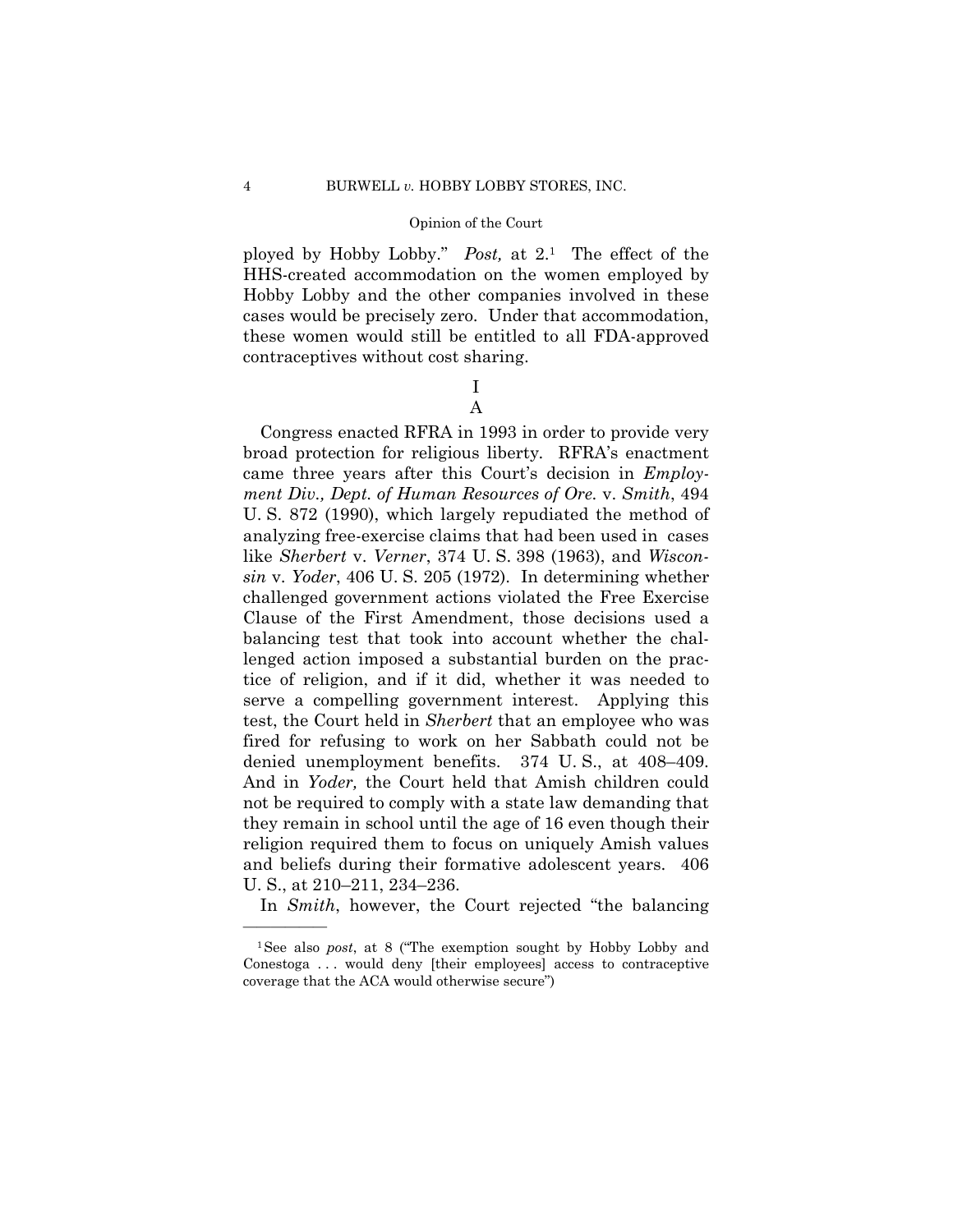test set forth in *Sherbert*." 494 U. S., at 883. *Smith* concerned two members of the Native American Church who were fired for ingesting peyote for sacramental purposes. When they sought unemployment benefits, the State of Oregon rejected their claims on the ground that consumption of peyote was a crime, but the Oregon Supreme Court, applying the *Sherbert* test, held that the denial of benefits violated the Free Exercise Clause. 494 U. S., at 875.

This Court then reversed, observing that use of the *Sherbert* test whenever a person objected on religious grounds to the enforcement of a generally applicable law "would open the prospect of constitutionally required religious exemptions from civic obligations of almost every conceivable kind." 494 U. S., at 888. The Court therefore held that, under the First Amendment, "neutral, generally applicable laws may be applied to religious practices even when not supported by a compelling governmental interest." *City of Boerne* v. *Flores*, 521 U. S. 507, 514 (1997).

Congress responded to Smith by enacting RFRA. "[L]aws [that are] 'neutral' toward religion," Congress found, "may burden religious exercise as surely as laws intended to interfere with religious exercise." 42 U. S. C.  $\S 2000bb(a)(2)$ ; see also  $\S 2000bb(a)(4)$ . In order to ensure broad protection for religious liberty, RFRA provides that "Government shall not substantially burden a person's exercise of religion even if the burden results from a rule of general applicability."  $\S 2000bb-1(a)$ . If the Government substantially burdens a person's exercise of religion, under the Act that person is entitled to an exemption from the rule unless the Government "demonstrates that application of the burden to the person—(1) is in furtherance of a compelling governmental interest; and (2) is the least restrictive means of furthering that compelling govern-

<sup>2</sup>The Act defines "government" to include any "department" or "agency" of the United States. §2000bb–2(1).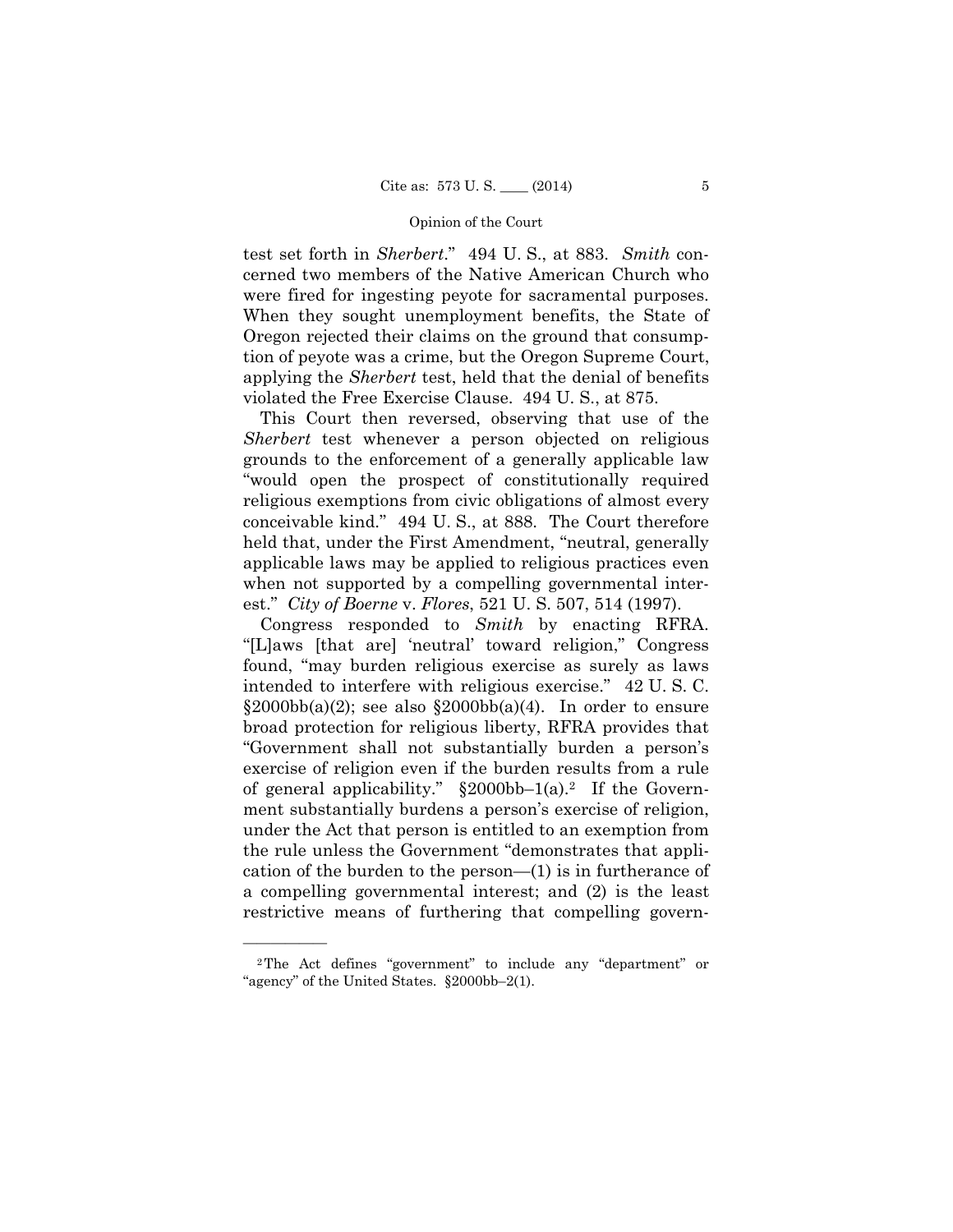mental interest." §2000bb–1(b).3

As enacted in 1993, RFRA applied to both the Federal Government and the States, but the constitutional authority invoked for regulating federal and state agencies differed. As applied to a federal agency, RFRA is based on the enumerated power that supports the particular agency's work,4 but in attempting to regulate the States and their subdivisions, Congress relied on its power under Section 5 of the Fourteenth Amendment to enforce the First Amendment. 521 U. S., at 516–517. In *City of Boerne*, however, we held that Congress had overstepped its Section 5 authority because "[t]he stringent test RFRA demands" "far exceed[ed] any pattern or practice of unconstitutional conduct under the Free Exercise Clause as interpreted in *Smith*." *Id.*, at 533–534. See also *id.*, at 532.

Following our decision in *City of Boerne*, Congress passed the Religious Land Use and Institutionalized Persons Act of 2000 (RLUIPA), 114 Stat. 803, 42 U. S. C. §2000cc *et seq*. That statute, enacted under Congress's Commerce and Spending Clause powers, imposes the same general test as RFRA but on a more limited category of governmental actions. See *Cutter* v. *Wilkinson*, 544 U. S. 709, 715–716 (2005). And, what is most relevant for present purposes, RLUIPA amended RFRA's definition of the "exercise of religion." See §2000bb–2(4) (importing RLUIPA definition). Before RLUIPA, RFRA's definition

 *Smith* jurisprudence RFRA purported to codify." *Id.*, at 509. On this <sup>3</sup> In *City of Boerne* v. *Flores*, 521 U. S., 507 (1997), we wrote that RFRA's "least restrictive means requirement was not used in the preunderstanding of our pre-*Smith* cases, RFRA did more than merely restore the balancing test used in the *Sherbert* line of cases; it provided even broader protection for religious liberty than was available under those decisions. 4See, *e.g.*, *Hankins* v. *Lyght*, 441 F. 3d 96, 108 (CA2 2006); *Guam* v.

*Guerrero*, 290 F. 3d 1210, 1220 (CA9 2002).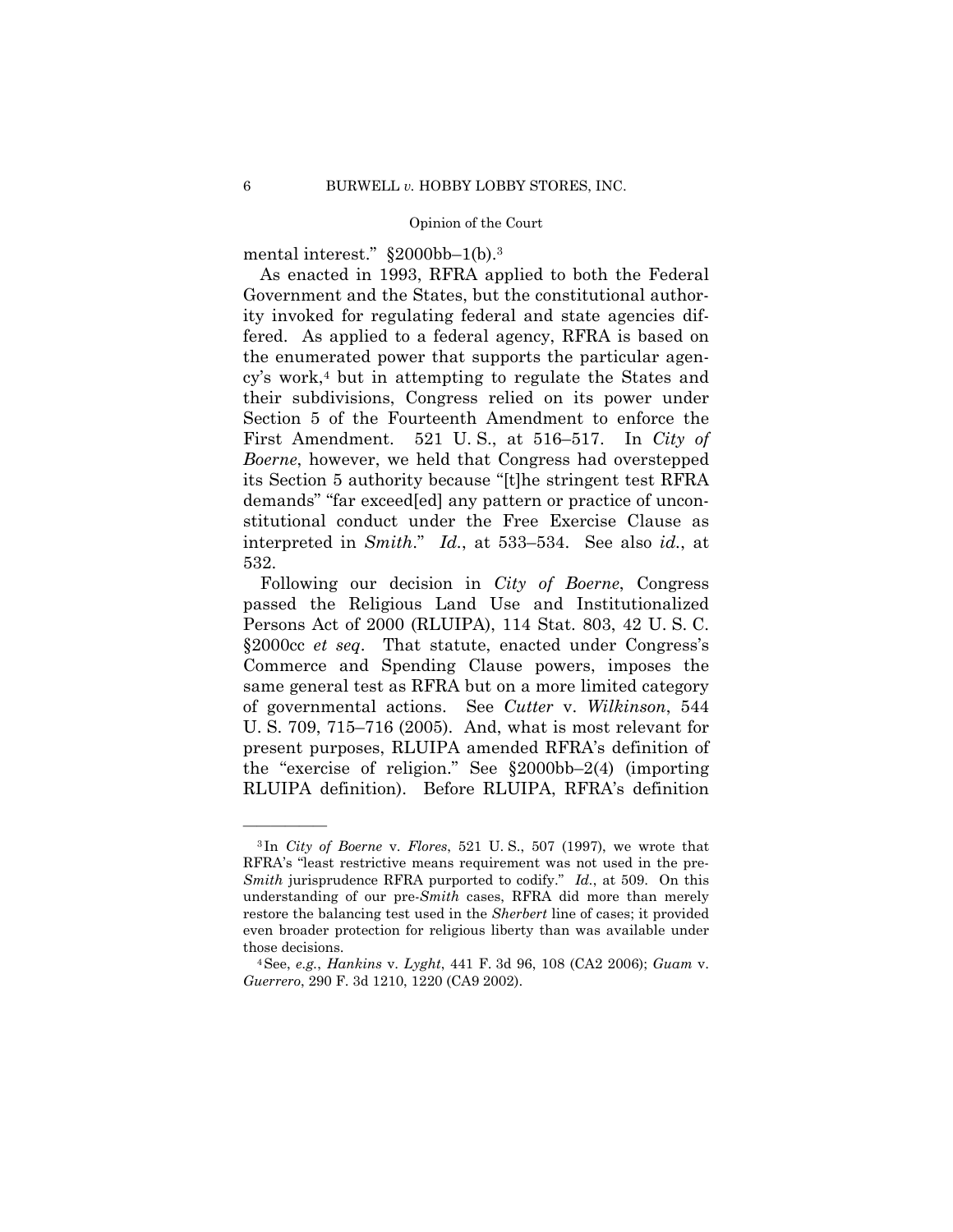made reference to the First Amendment. See §2000bb– 2(4) (1994 ed.) (defining "exercise of religion" as "the exercise of religion under the First Amendment"). In RLUIPA, in an obvious effort to effect a complete separation from First Amendment case law, Congress deleted the reference to the First Amendment and defined the "exercise of religion" to include "any exercise of religion, whether or not compelled by, or central to, a system of religious belief."  $§2000cc-5(7)(A)$ . And Congress mandated that this concept "be construed in favor of a broad protection of religious exercise, to the maximum extent permitted by the terms of this chapter and the Constitution." §2000cc–  $3(g).5$ 

B

At issue in these cases are HHS regulations promulgated under the Patient Protection and Affordable Care Act of 2010 (ACA), 124 Stat. 119. ACA generally requires employers with 50 or more full-time employees to offer "a group health plan or group health insurance coverage" that provides "minimum essential coverage." 26 U. S. C.  $§5000A(f)(2);$   $§§4980H(a), (c)(2).$  Any covered employer that does not provide such coverage must pay a substantial price. Specifically, if a covered employer provides group health insurance but its plan fails to comply with ACA's group-health-plan requirements, the employer may be required to pay \$100 per day for each affected "individ-

<sup>42</sup> U.S.C. <sup>5</sup>The principal dissent appears to contend that this rule of construction should apply only when defining the "exercise of religion" in an RLUIPA case, but not in a RFRA case. See *post*, at 11, n. 10. That argument is plainly wrong. Under this rule of construction, the phrase "exercise of religion," as it appears in RLUIPA, must be interpreted broadly, and RFRA states that the same phrase, as used in RFRA, means "religious exercis[e] as defined in [RLUIPA]." §2000bb–2(4). It necessarily follows that the "exercise of religion" under RFRA must be given the same broad meaning that applies under RLUIPA.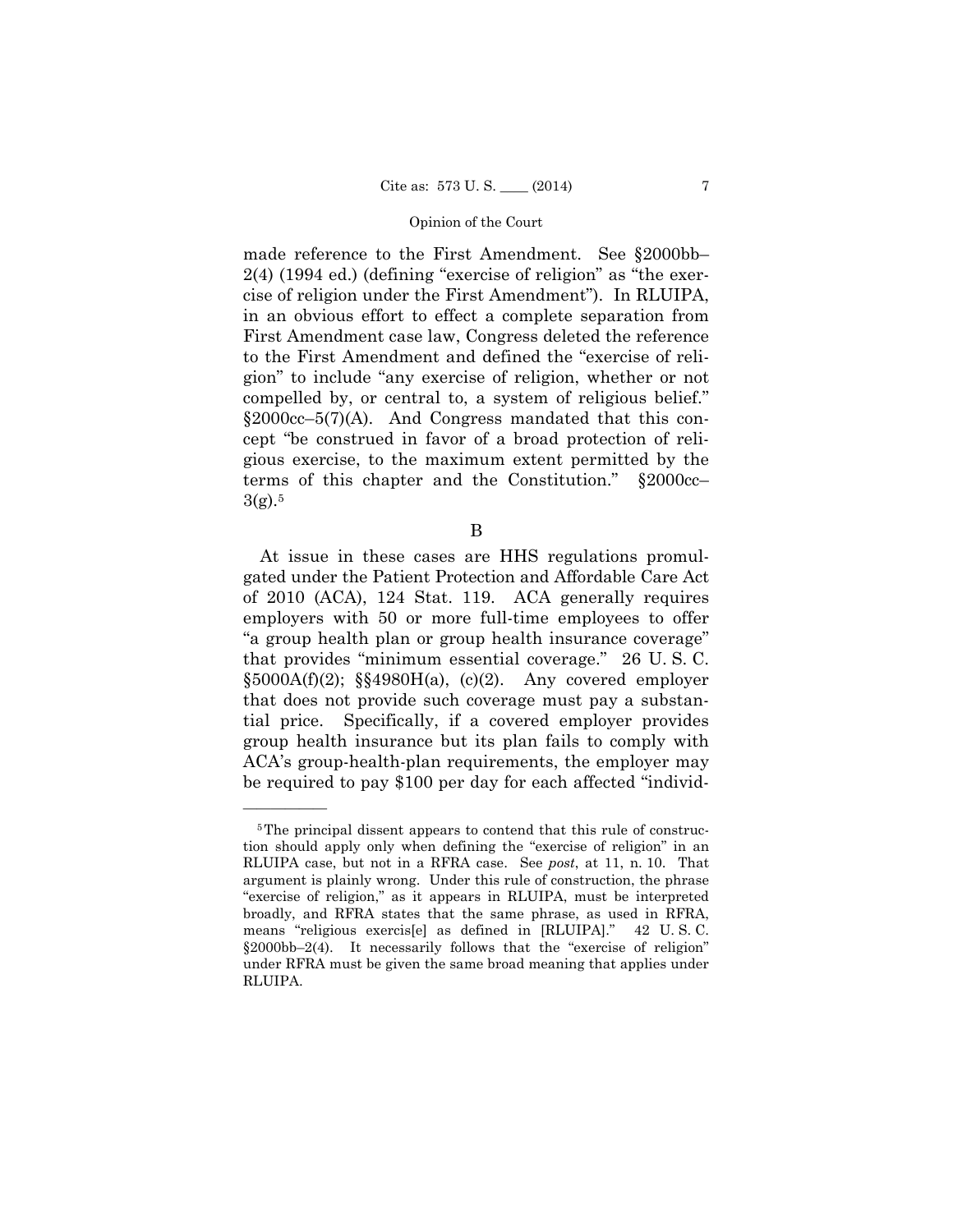ual."  $\S$ \$4980D(a)–(b). And if the employer decides to stop providing health insurance altogether and at least one full-time employee enrolls in a health plan and qualifies for a subsidy on one of the government-run ACA exchanges, the employer must pay \$2,000 per year for each of its fulltime employees.  $\S$ §4980H(a), (c)(1).

Unless an exception applies, ACA requires an employer's group health plan or group-health-insurance coverage to furnish "preventive care and screenings" for women without "any cost sharing requirements." 42 U.S.C. §300gg–13(a)(4). Congress itself, however, did not specify what types of preventive care must be covered. Instead, Congress authorized the Health Resources and Services Administration (HRSA), a component of HHS, to make that important and sensitive decision. *Ibid*. The HRSA in turn consulted the Institute of Medicine, a nonprofit group of volunteer advisers, in determining which preventive services to require. See 77 Fed. Reg. 8725–8726 (2012).

In August 2011, based on the Institute's recommendations, the HRSA promulgated the Women's Preventive Services Guidelines. See *id.*, at 8725–8726, and n. 1; online at http://hrsa.gov/womensguidelines (all Internet materials as visited June 26, 2014, and available in Clerk of Court's case file). The Guidelines provide that nonexempt employers are generally required to provide "coverage, without cost sharing" for "[a]ll Food and Drug Administration [(FDA)] approved contraceptive methods, sterilization procedures, and patient education and counseling." 77 Fed. Reg. 8725 (internal quotation marks omitted)*.* Although many of the required, FDA-approved methods of contraception work by preventing the fertilization of an egg, four of those methods (those specifically at issue in these cases) may have the effect of preventing an already fertilized egg from developing any further by inhibiting its attachment to the uterus. See Brief for HHS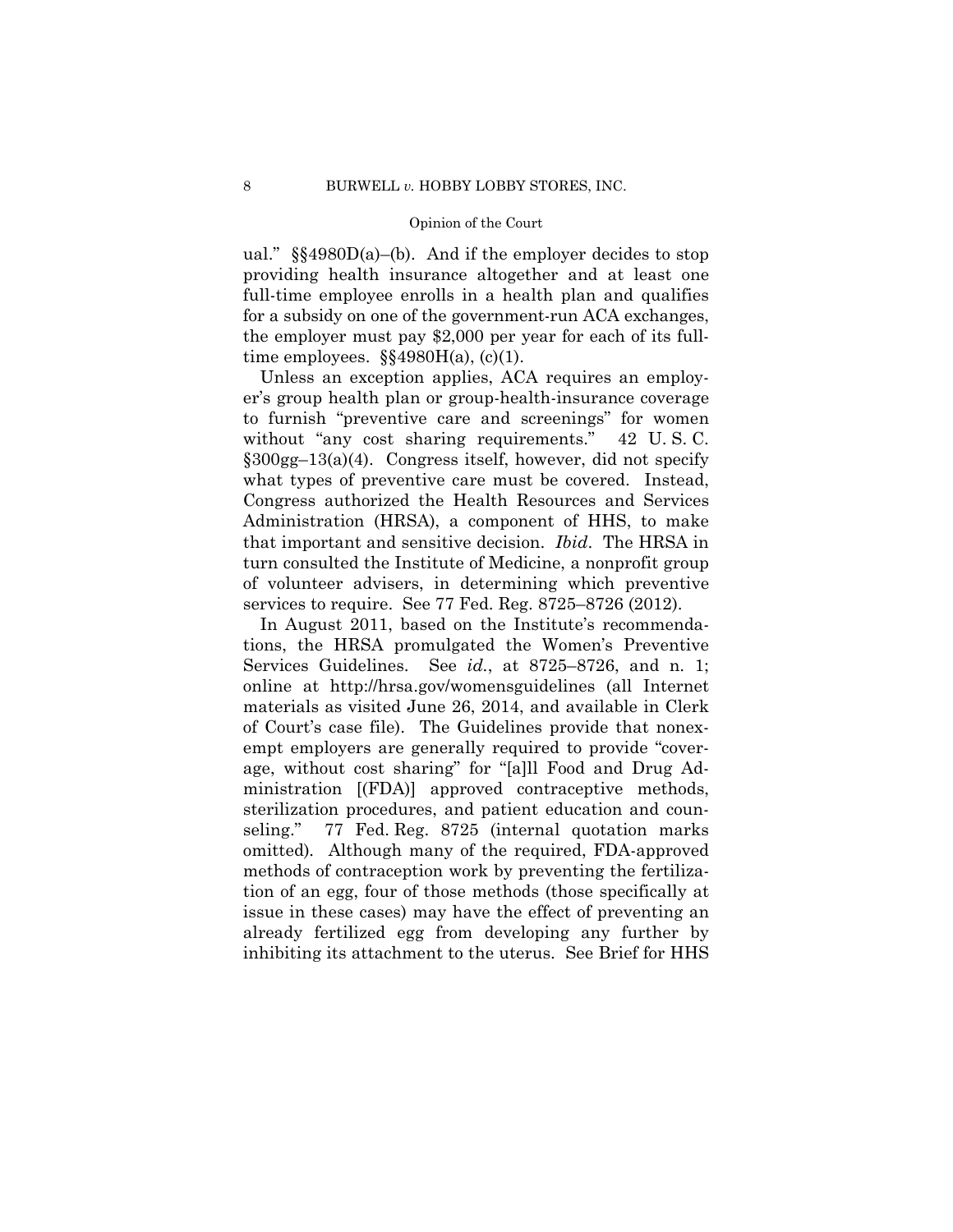in No. 13–354, pp. 9–10, n. 4;6 FDA, Birth Control: Medicines to Help You.7

HHS also authorized the HRSA to establish exemptions from the contraceptive mandate for "religious employers." 45 CFR §147.131(a). That category encompasses "churches, their integrated auxiliaries, and conventions or associations of churches," as well as "the exclusively religious activities of any religious order." See *ibid* (citing 26 U. S. C.  $\S6033(a)(3)(A)(i)$ , (iii)). In its Guidelines, HRSA exempted these organizations from the requirement to cover contraceptive services. See http://hrsa.gov/ womensguidelines.

In addition, HHS has effectively exempted certain religious nonprofit organizations, described under HHS regulations as "eligible organizations," from the contraceptive mandate. See 45 CFR §147.131(b); 78 Fed. Reg. 39874 (2013). An "eligible organization" means a nonprofit organization that "holds itself out as a religious organization" and "opposes providing coverage for some or all of any contraceptive services required to be covered . . . on account of religious objections." 45 CFR §147.131(b). To qualify for this accommodation, an employer must certify that it is such an organization.  $$147.131(b)(4)$ . When a group-health-insurance issuer receives notice that one of its clients has invoked this provision, the issuer must then exclude contraceptive coverage from the employer's plan

<sup>6</sup>We will use "Brief for HHS" to refer to the Brief for Petitioners in No. 13–354 and the Brief for Respondents in No. 13–356. The federal parties are the Departments of HHS, Treasury, and Labor, and the Secretaries of those Departments. 7Online at http://www.fda.gov/forconsumers/byaudience/forwomen/

freepublications/ucm313215.htm. The owners of the companies involved in these cases and others who believe that life begins at conception regard these four methods as causing abortions, but federal regulations, which define pregnancy as beginning at implantation, see, *e.g*., 62 Fed. Reg. 8611 (1997); 45 CFR §46.202(f) (2013), do not so classify them.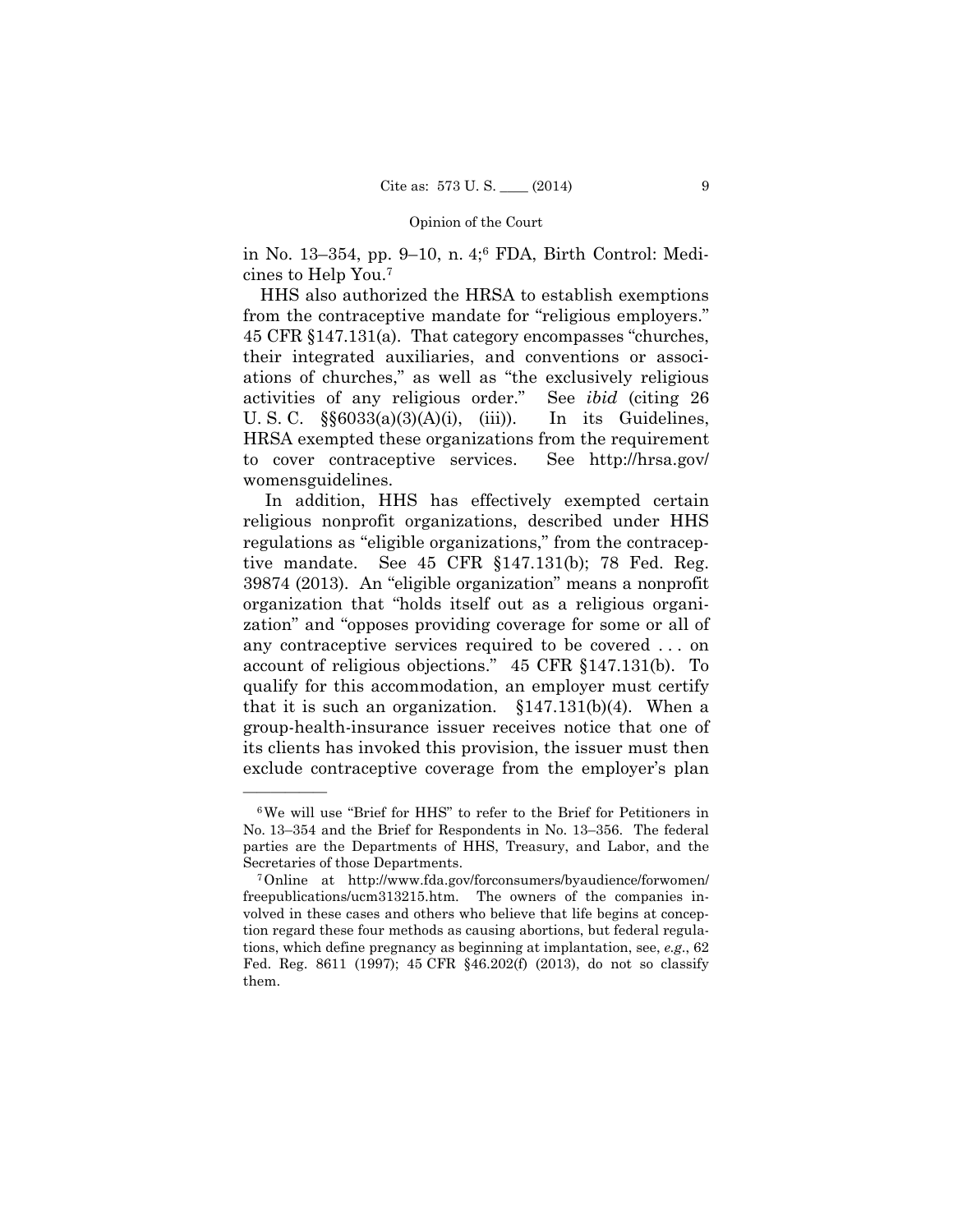though this procedure requires the issuer to bear the cost of and provide separate payments for contraceptive services for plan participants without imposing any cost-sharing requirements on the eligible organization, its insurance plan, or its employee beneficiaries. §147.131(c).8 Althese services, HHS has determined that this obligation will not impose any net expense on issuers because its cost will be less than or equal to the cost savings resulting from the services. 78 Fed. Reg. 39877.9

In addition to these exemptions for religious organizations, ACA exempts a great many employers from most of its coverage requirements. Employers providing "grandfathered health plans"—those that existed prior to March 23, 2010, and that have not made specified changes after that date—need not comply with many of the Act's requirements, including the contraceptive mandate. 42 U. S. C. §§18011(a), (e). And employers with fewer than 50 employees are not required to provide health insurance

<sup>8</sup> In the case of self-insured religious organizations entitled to the accommodation, the third-party administrator of the organization must "provide or arrange payments for contraceptive services" for the organization's employees without imposing any cost-sharing requirements on the eligible organization, its insurance plan, or its employee beneficiaries. 78 Fed. Reg. 39893 (to be codified in 26 CFR §54.9815–  $2713A(b)(2)$ ). The regulations establish a mechanism for these thirdparty administrators to be compensated for their expenses by obtaining a reduction in the fee paid by insurers to participate in the federally facilitated exchanges. See 78 Fed. Reg. 39893 (to be codified in 26 CFR §54.9815–2713A (b)(3)). HHS believes that these fee reductions will not materially affect funding of the exchanges because "payments for contraceptive services will represent only a small portion of total [exchange] user fees." 78 Fed. Reg. 39882. 9 In a separate challenge to this framework for religious nonprofit

organizations, the Court recently ordered that, pending appeal, the eligible organizations be permitted to opt out of the contraceptive mandate by providing written notification of their objections to the Secretary of HHS, rather than to their insurance issuers or third-party administrators. See *Little Sisters of the Poor* v. *Sebelius*, 571 U. S. \_\_\_ (2014).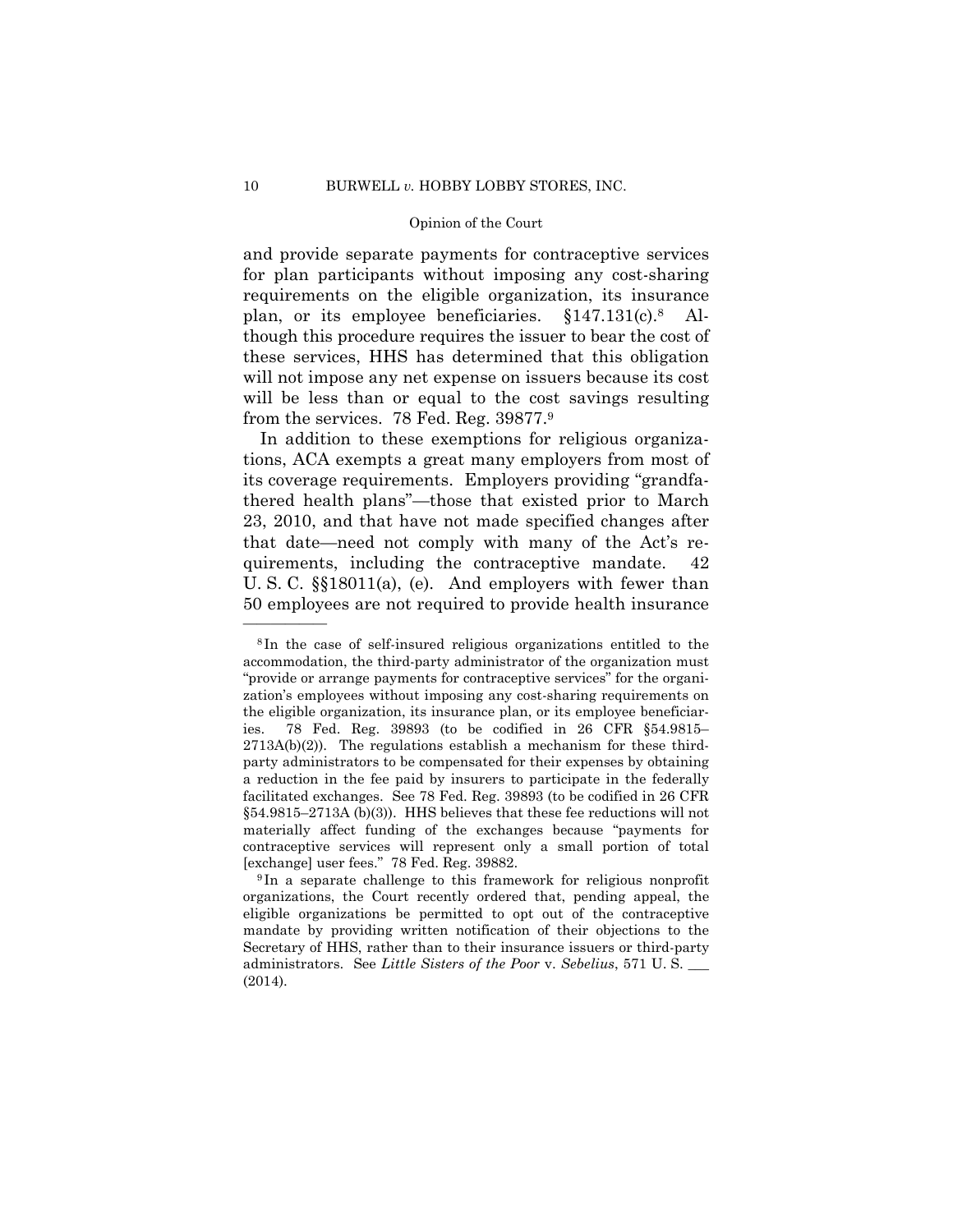at all. 26 U. S. C. §4980H(c)(2).

——————

 Health Benefits, 2013 Annual Survey 43, 221.10 The count All told, the contraceptive mandate "presently does not apply to tens of millions of people." 723 F. 3d 1114, 1143 (CA10 2013). This is attributable, in large part, to grandfathered health plans: Over one-third of the 149 million nonelderly people in America with employer-sponsored health plans were enrolled in grandfathered plans in 2013. Brief for HHS in No. 13–354, at 53; Kaiser Family Foundation & Health Research & Educational Trust, Employer for employees working for firms that do not have to provide insurance at all because they employ fewer than 50 employees is 34 million workers. See The Whitehouse, Health Reform for Small Businesses: The Affordable Care Act Increases Choice and Saving Money for Small Businesses 1.11

II

A

Norman and Elizabeth Hahn and their three sons are devout members of the Mennonite Church, a Christian denomination. The Mennonite Church opposes abortion and believes that "[t]he fetus in its earliest stages . . . shares humanity with those who conceived it."12

Fifty years ago, Norman Hahn started a wood-working business in his garage, and since then, this company, Conestoga Wood Specialties, has grown and now has 950 employees. Conestoga is organized under Pennsylvania

is no legal requirement that grandfathered plans ever be phased out.<br><sup>11</sup>Online at http://www.whitehouse.gov/files/documents/health\_ 10While the Government predicts that this number will decline over time, the total number of Americans working for employers to whom the contraceptive mandate does not apply is still substantial, and there

reform\_for\_small\_businesses.pdf. 12Mennonite Church USA, Statement on Abortion, online at

http://www.mennoniteusa.org/resource-center/resources/statements-andresolutions/statement-on-abortion/.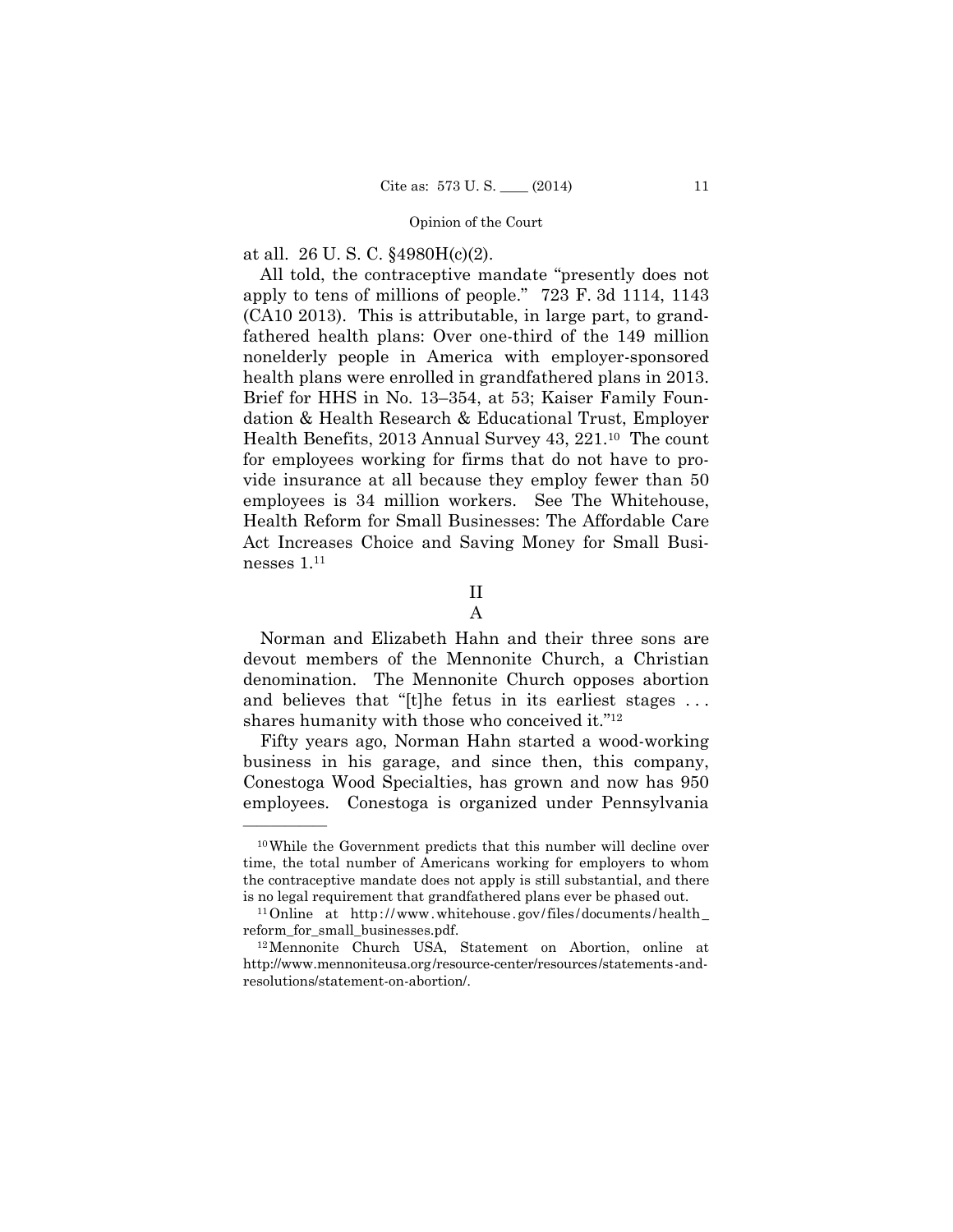law as a for-profit corporation. The Hahns exercise sole ownership of the closely held business; they control its board of directors and hold all of its voting shares. One of the Hahn sons serves as the president and CEO.

The Hahns believe that they are required to run their business "in accordance with their religious beliefs and moral principles." 917 F. Supp. 2d 394, 402 (ED Pa. 2013). To that end, the company's mission, as they see it, is to "operate in a professional environment founded upon the highest ethical, moral, and Christian principles." *Ibid.*  (internal quotation marks omitted). The company's "Vision and Values Statements" affirms that Conestoga endeavors to "ensur[e] a reasonable profit in [a] manner that reflects [the Hahns'] Christian heritage." App. in No. 13–356, p. 94 (complaint).

As explained in Conestoga's board-adopted "Statement on the Sanctity of Human Life," the Hahns believe that "human life begins at conception." 724 F. 3d 377, 382, and n. 5 (CA3 2013) (internal quotation marks omitted). It is therefore "against [their] moral conviction to be involved in the termination of human life" after conception, which they believe is a "sin against God to which they are held accountable." *Ibid.* (internal quotation marks omitted). The Hahns have accordingly excluded from the grouphealth-insurance plan they offer to their employees certain contraceptive methods that they consider to be abortifacients. *Id.*, at 382.

The Hahns and Conestoga sued HHS and other federal officials and agencies under RFRA and the Free Exercise Clause of the First Amendment, seeking to enjoin application of ACA's contraceptive mandate insofar as it requires them to provide health-insurance coverage for four FDAapproved contraceptives that may operate after the fertilization of an egg.13 These include two forms of emergency

<sup>13</sup>The Hahns and Conestoga also claimed that the contraceptive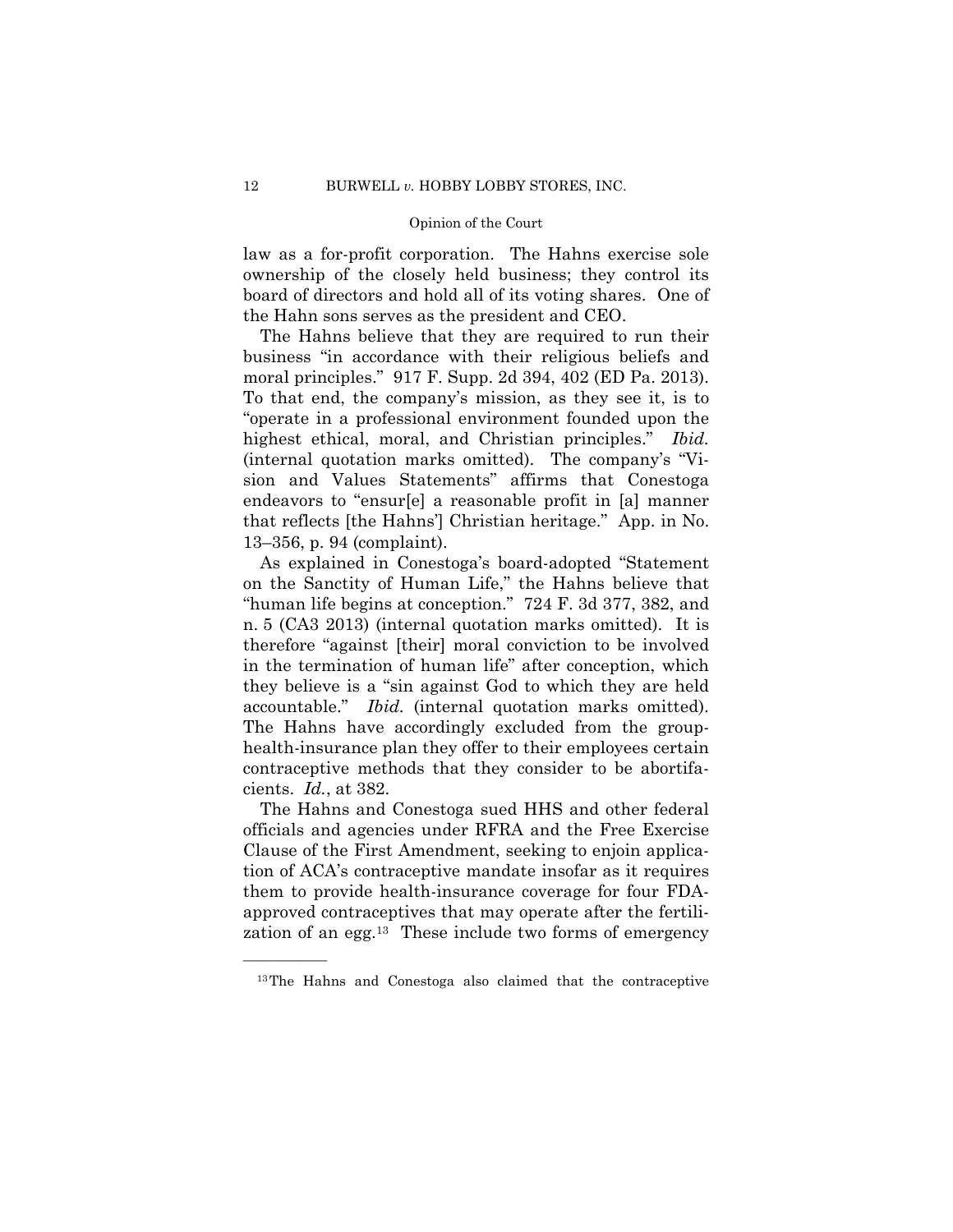contraception commonly called "morning after" pills and two types of intrauterine devices.14

In opposing the requirement to provide coverage for the contraceptives to which they object, the Hahns argued that "it is immoral and sinful for [them] to intentionally participate in, pay for, facilitate, or otherwise support these drugs." *Ibid*. The District Court denied a preliminary injunction, see 917 F. Supp. 2d, at 419, and the Third Circuit affirmed in a divided opinion, holding that "forprofit, secular corporations cannot engage in religious exercise" within the meaning of RFRA or the First Amendment. 724 F. 3d, at 381. The Third Circuit also rejected the claims brought by the Hahns themselves because it concluded that the HHS "[m]andate does not impose any requirements on the Hahns" in their personal capacity. *Id.*, at 389.

David and Barbara Green and their three children are Christians who own and operate two family businesses. Forty-five years ago, David Green started an arts-andcrafts store that has grown into a nationwide chain called Hobby Lobby. There are now 500 Hobby Lobby stores, and the company has more than 13,000 employees. 723 F. 3d, at 1122. Hobby Lobby is organized as a for-profit corporation under Oklahoma law.

One of David's sons started an affiliated business, Mardel, which operates 35 Christian bookstores and employs close to 400 people. *Ibid*. Mardel is also organized as a for-profit corporation under Oklahoma law.

Though these two businesses have expanded over the

B

mandate violates the Fifth Amendment and the Administrative Procedure Act, 5 U. S. C. §553, but those claims are not before us. 14See, *e.g.*, WebMD Health News, New Morning-After Pill Ella Wins

FDA Approval, online at http://www.webmd.com/sex/birth-control/news/ 20100813/new-morning-after-pill-ella-wins-fda-approval.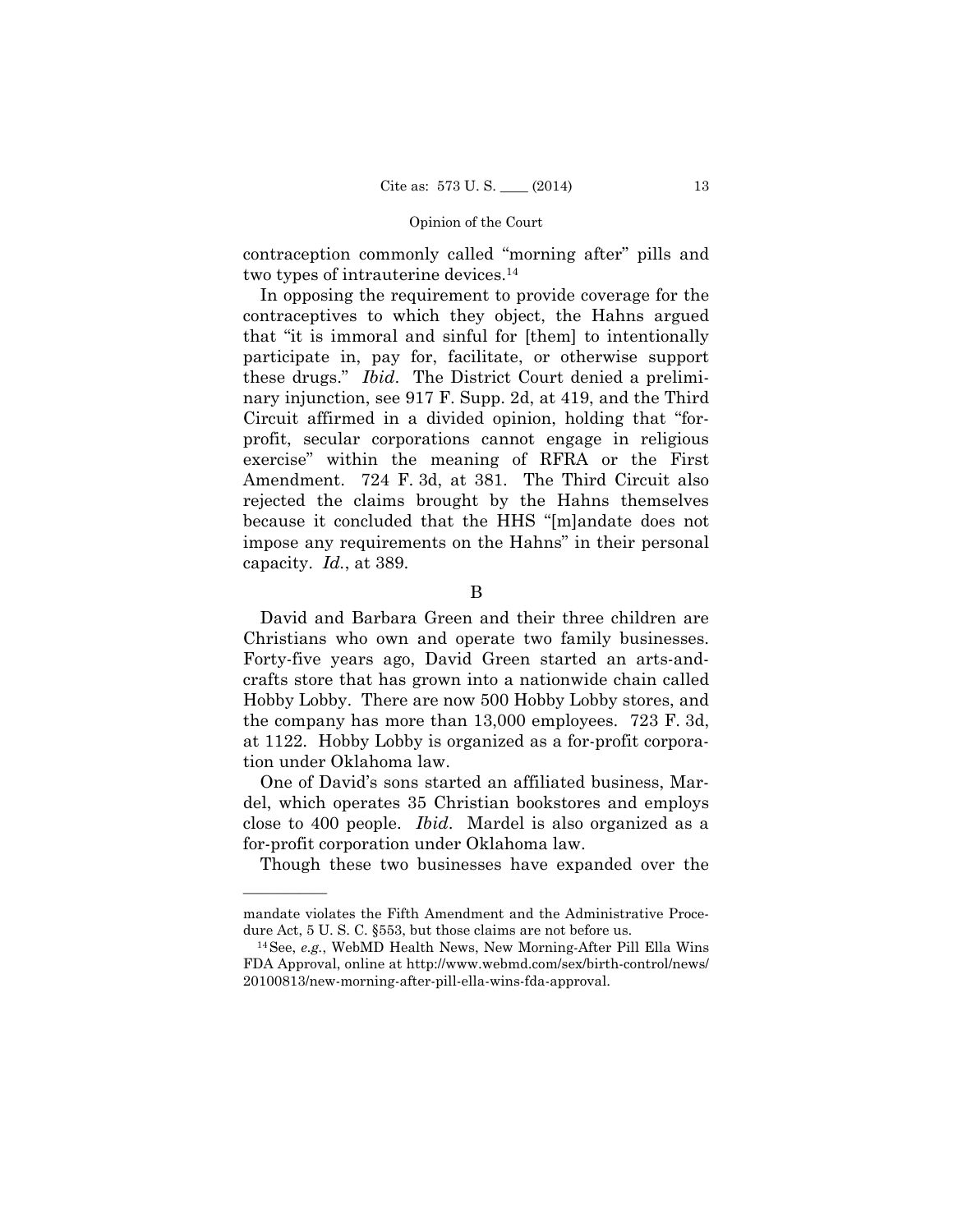years, they remain closely held, and David, Barbara, and their children retain exclusive control of both companies. *Ibid*. David serves as the CEO of Hobby Lobby, and his three children serve as the president, vice president, and vice CEO. See Brief for Respondents in No. 13–354, p. 8.15

Hobby Lobby's statement of purpose commits the Greens to "[h]onoring the Lord in all [they] do by operating the company in a manner consistent with Biblical principles." App. in No. 13–354, pp. 134–135 (complaint). Each family member has signed a pledge to run the businesses in accordance with the family's religious beliefs and to use the family assets to support Christian ministries. 723 F. 3d, at 1122. In accordance with those commitments, Hobby Lobby and Mardel stores close on Sundays, even though the Greens calculate that they lose millions in sales annually by doing so. *Id.*, at 1122; App. in No. 13– 354, at 136–137. The businesses refuse to engage in profitable transactions that facilitate or promote alcohol use; they contribute profits to Christian missionaries and ministries; and they buy hundreds of full-page newspaper ads inviting people to "know Jesus as Lord and Savior." *Ibid.* (internal quotation marks omitted).

Like the Hahns, the Greens believe that life begins at conception and that it would violate their religion to facilitate access to contraceptive drugs or devices that operate after that point. 723 F. 3d, at 1122. They specifically object to the same four contraceptive methods as the Hahns and, like the Hahns, they have no objection to the other 16 FDA-approved methods of birth control. *Id.*, at 1125. Although their group-health-insurance plan predates the enactment of ACA, it is not a grandfathered plan

<sup>&</sup>lt;sup>15</sup>The Greens operate Hobby Lobby and Mardel through a management trust, of which each member of the family serves as trustee. 723 F. 3d 1114, 1122 (CA10 2013). The family provided that the trust would also be governed according to their religious principles. *Ibid.*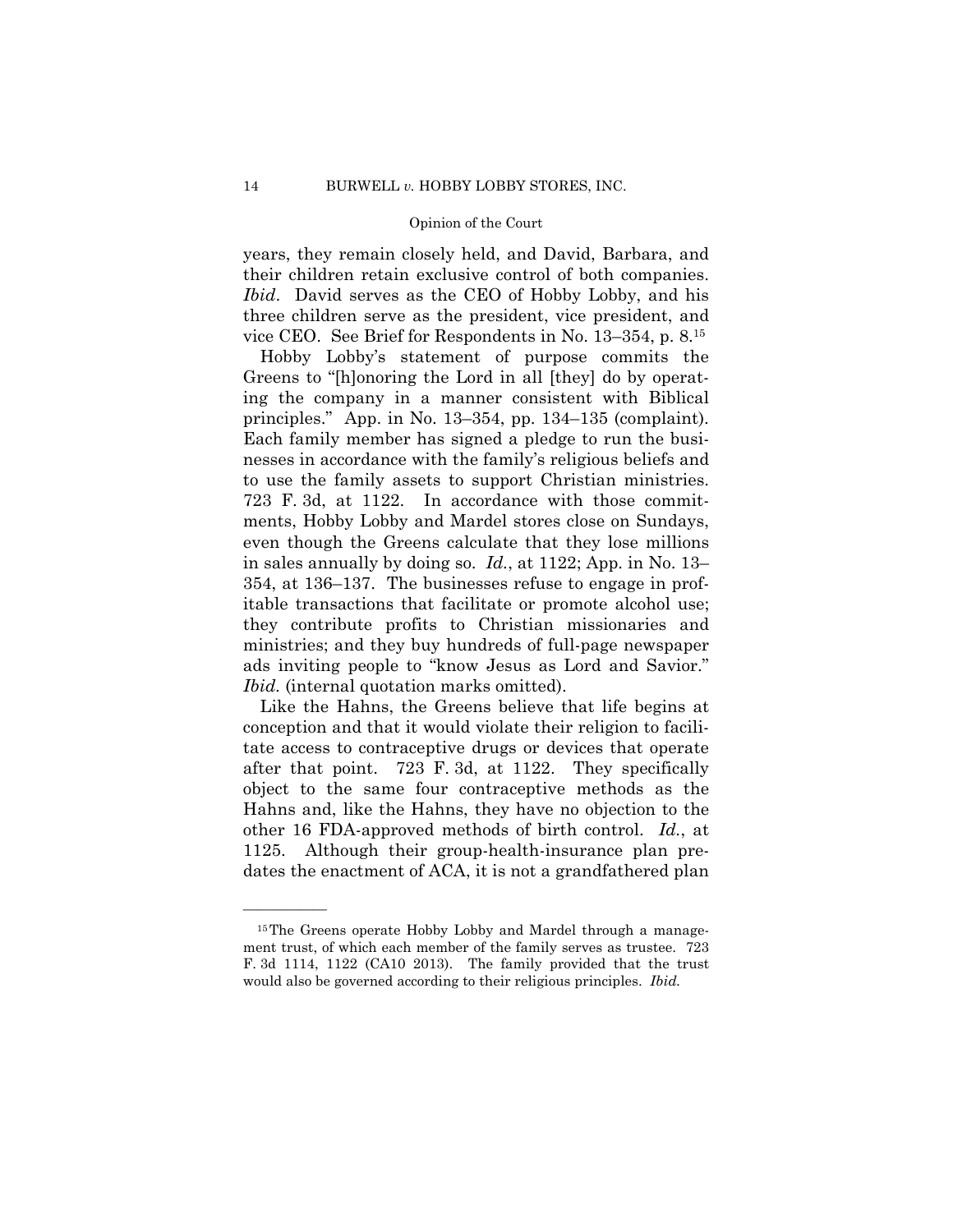because Hobby Lobby elected not to retain grandfathered status before the contraceptive mandate was proposed. *Id.*, at 1124.

The Greens, Hobby Lobby, and Mardel sued HHS and other federal agencies and officials to challenge the contraceptive mandate under RFRA and the Free Exercise Clause.16 The District Court denied a preliminary injunction, see 870 F. Supp. 2d 1278 (WD Okla. 2012), and the plaintiffs appealed, moving for initial en banc consideration. The Tenth Circuit granted that motion and reversed in a divided opinion. Contrary to the conclusion of the Third Circuit, the Tenth Circuit held that the Greens' two for-profit businesses are "persons" within the meaning of RFRA and therefore may bring suit under that law.

 employees." *Id.*, at 1141. The court then held that the corporations had established a likelihood of success on their RFRA claim. 723 F. 3d, at 1140–1147. The court concluded that the contraceptive mandate substantially burdened the exercise of religion by requiring the companies to choose between "compromis[ing] their religious beliefs" and paying a heavy fee—either "close to \$475 million more in taxes every year" if they simply refused to provide coverage for the contraceptives at issue, or "roughly \$26 million" annually if they "drop[ped] health-insurance benefits for all

The court next held that HHS had failed to demonstrate a compelling interest in enforcing the mandate against the Greens' businesses and, in the alternative, that HHS had failed to prove that enforcement of the mandate was the "least restrictive means" of furthering the Government's asserted interests. *Id.*, at 1143–1144 (emphasis deleted; internal quotation marks omitted). After concluding that the companies had "demonstrated irreparable harm," the

<sup>&</sup>lt;sup>16</sup>They also raised a claim under the Administrative Procedure Act, 5 U. S. C. §553.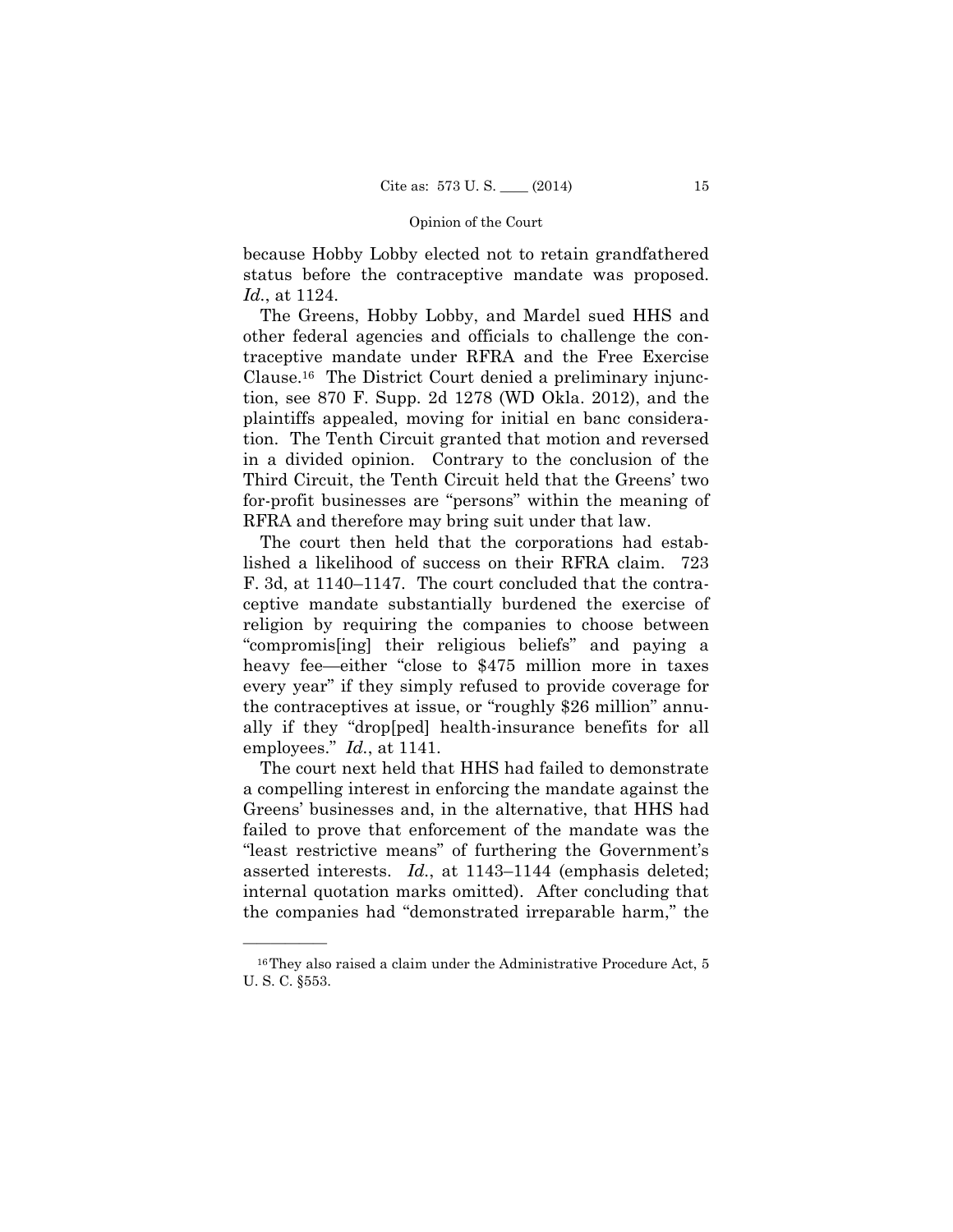court reversed and remanded for the District Court to consider the remaining factors of the preliminaryinjunction test. *Id.*, at 1147.17

We granted certiorari.  $571$  U. S.  $\_\_$  (2013).

# III A

RFRA prohibits the "Government [from] substantially burden[ing] *a person's* exercise of religion even if the burden results from a rule of general applicability" unless the Government "demonstrates that application of the burden to *the person*—(1) is in furtherance of a compelling governmental interest; and (2) is the least restrictive means of furthering that compelling governmental interest." 42 U.S.C.  $\S$ 2000bb-1(a), (b) (emphasis added). The first question that we must address is whether this provision applies to regulations that govern the activities of for-profit corporations like Hobby Lobby, Conestoga, and Mardel.

HHS contends that neither these companies nor their owners can even be heard under RFRA. According to HHS, the companies cannot sue because they seek to make a profit for their owners, and the owners cannot be heard because the regulations, at least as a formal matter, apply only to the companies and not to the owners as individuals. HHS's argument would have dramatic consequences.

Consider this Court's decision in *Braunfeld* v*. Brown*,

<sup>&</sup>lt;sup>17</sup>Given its RFRA ruling, the court declined to address the plaintiffs' free-exercise claim or the question whether the Greens could bring RFRA claims as individual owners of Hobby Lobby and Mardel. Four judges, however, concluded that the Greens could do so, see 723 F. 3d, at 1156 (Gorsuch, J., concurring); *id.*, at 1184 (Matheson, J., concurring in part and dissenting in part), and three of those judges would have granted plaintiffs a preliminary injunction, see *id.*, at 1156 (Gorsuch, J., concurring).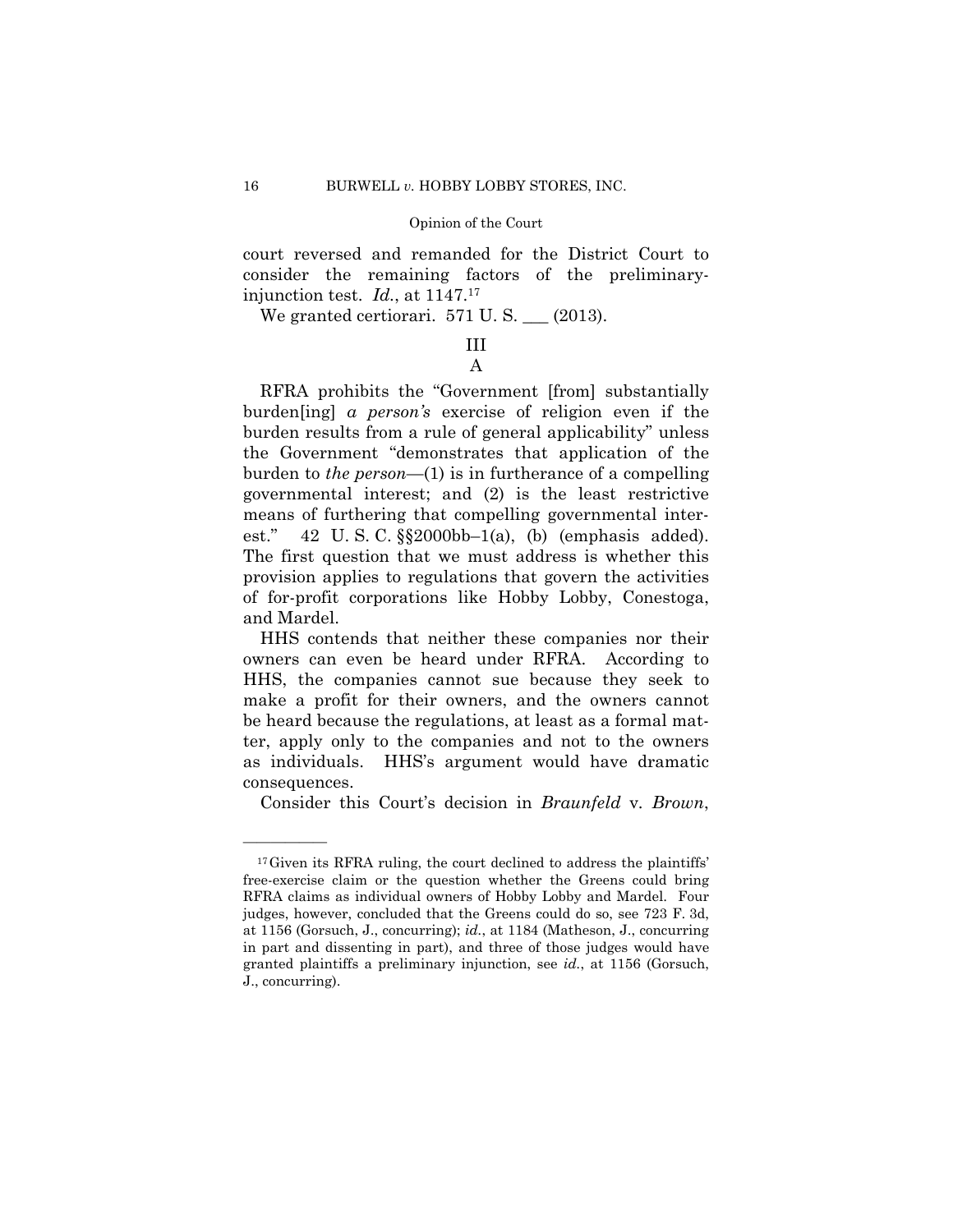366 U. S. 599 (1961) (plurality opinion). In that case, five Orthodox Jewish merchants who ran small retail businesses in Philadelphia challenged a Pennsylvania Sunday closing law as a violation of the Free Exercise Clause. Because of their faith, these merchants closed their shops on Saturday, and they argued that requiring them to remain shut on Sunday threatened them with financial ruin. The Court entertained their claim (although it ruled against them on the merits), and if a similar claim were raised today under RFRA against a jurisdiction still subject to the Act (for example, the District of Columbia, see 42 U.S.C.  $\S 2000bb - 2(2)$ , the merchants would be entitled to be heard. According to HHS, however, if these merchants chose to incorporate their businesses—without in any way changing the size or nature of their businesses—they would forfeit all RFRA (and free-exercise) rights. HHS would put these merchants to a difficult choice: either give up the right to seek judicial protection of their religious liberty or forgo the benefits, available to their competitors, of operating as corporations.

As we have seen, RFRA was designed to provide very broad protection for religious liberty. By enacting RFRA, Congress went far beyond what this Court has held is constitutionally required.18 Is there any reason to think that the Congress that enacted such sweeping protection put small-business owners to the choice that HHS suggests? An examination of RFRA's text, to which we turn

 18As discussed, n. 3, *supra*, in *City of Boerne* we stated that RFRA, by tions that fall squarely within the holdings of pre-*Smith* cases. See imposing a least-restrictive-means test, went beyond what was required by our pre-*Smith* decisions. Although the author of the principal dissent joined the Court's opinion in *City of Boerne*, she now claims that the statement was incorrect. *Post*, at 12. For present purposes, it is unnecessary to adjudicate this dispute. Even if RFRA simply restored the status quo ante, there is no reason to believe, as HHS and the dissent seem to suggest, that the law was meant to be limited to situa*infra*, at 25–28.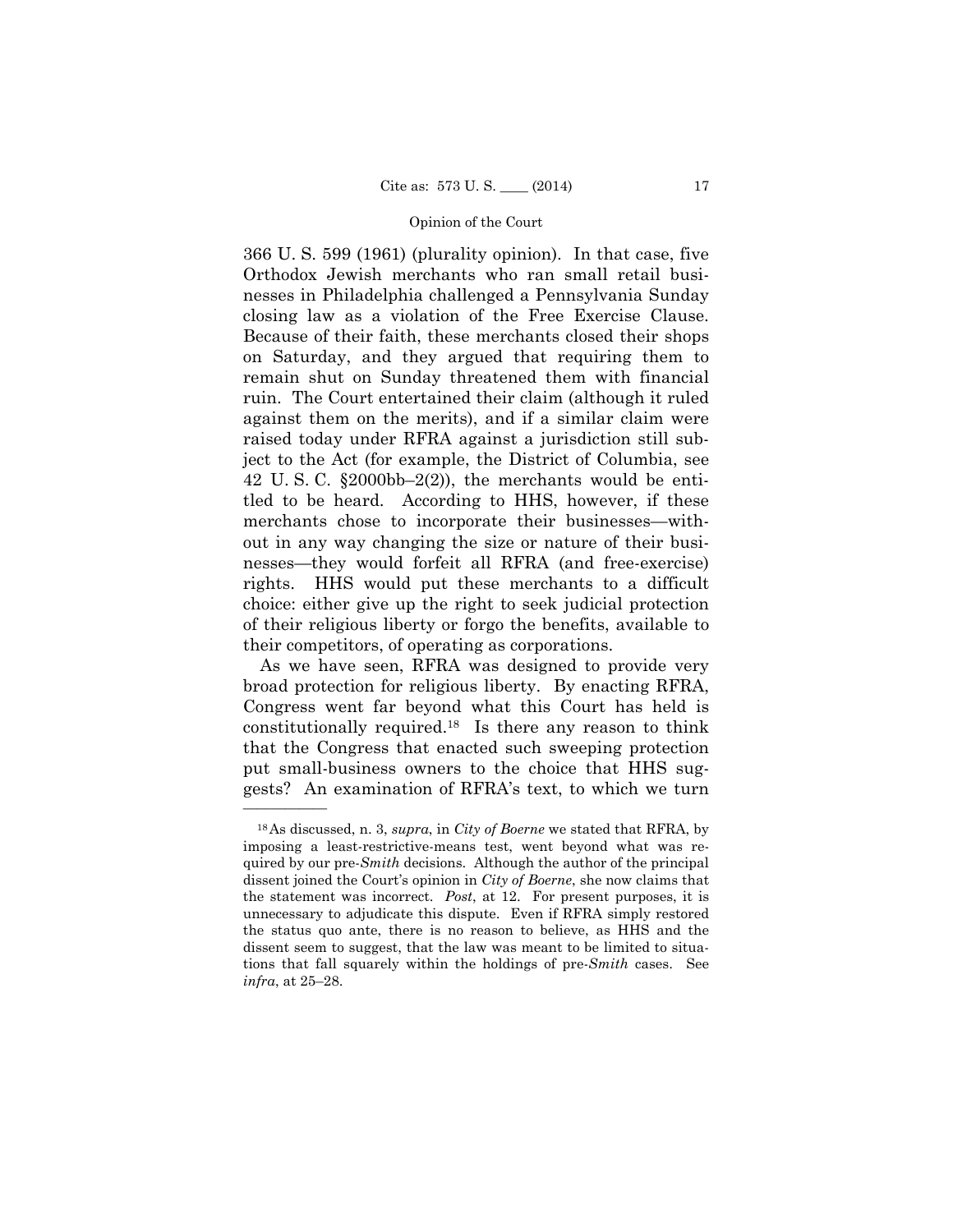in the next part of this opinion, reveals that Congress did no such thing.

As we will show, Congress provided protection for people like the Hahns and Greens by employing a familiar legal fiction: It included corporations within RFRA's definition of "persons." But it is important to keep in mind that the purpose of this fiction is to provide protection for human beings. A corporation is simply a form of organization used by human beings to achieve desired ends. An established body of law specifies the rights and obligations of the *people* (including shareholders, officers, and employees) who are associated with a corporation in one way or another. When rights, whether constitutional or statutory, are extended to corporations, the purpose is to protect the rights of these people. For example, extending Fourth Amendment protection to corporations protects the privacy interests of employees and others associated with the company. Protecting corporations from government seizure of their property without just compensation protects all those who have a stake in the corporations' financial well-being. And protecting the free-exercise rights of corporations like Hobby Lobby, Conestoga, and Mardel protects the religious liberty of the humans who own and control those companies.

In holding that Conestoga, as a "secular, for-profit corporation," lacks RFRA protection, the Third Circuit wrote as follows:

"General business corporations do not, *separate and apart from the actions or belief systems of their individual owners or employees,* exercise religion. They do not pray, worship, observe sacraments or take other religiously-motivated actions separate and apart from the intention and direction of their individual actors." 724 F. 3d, at 385 (emphasis added).

All of this is true—but quite beside the point. Corpora-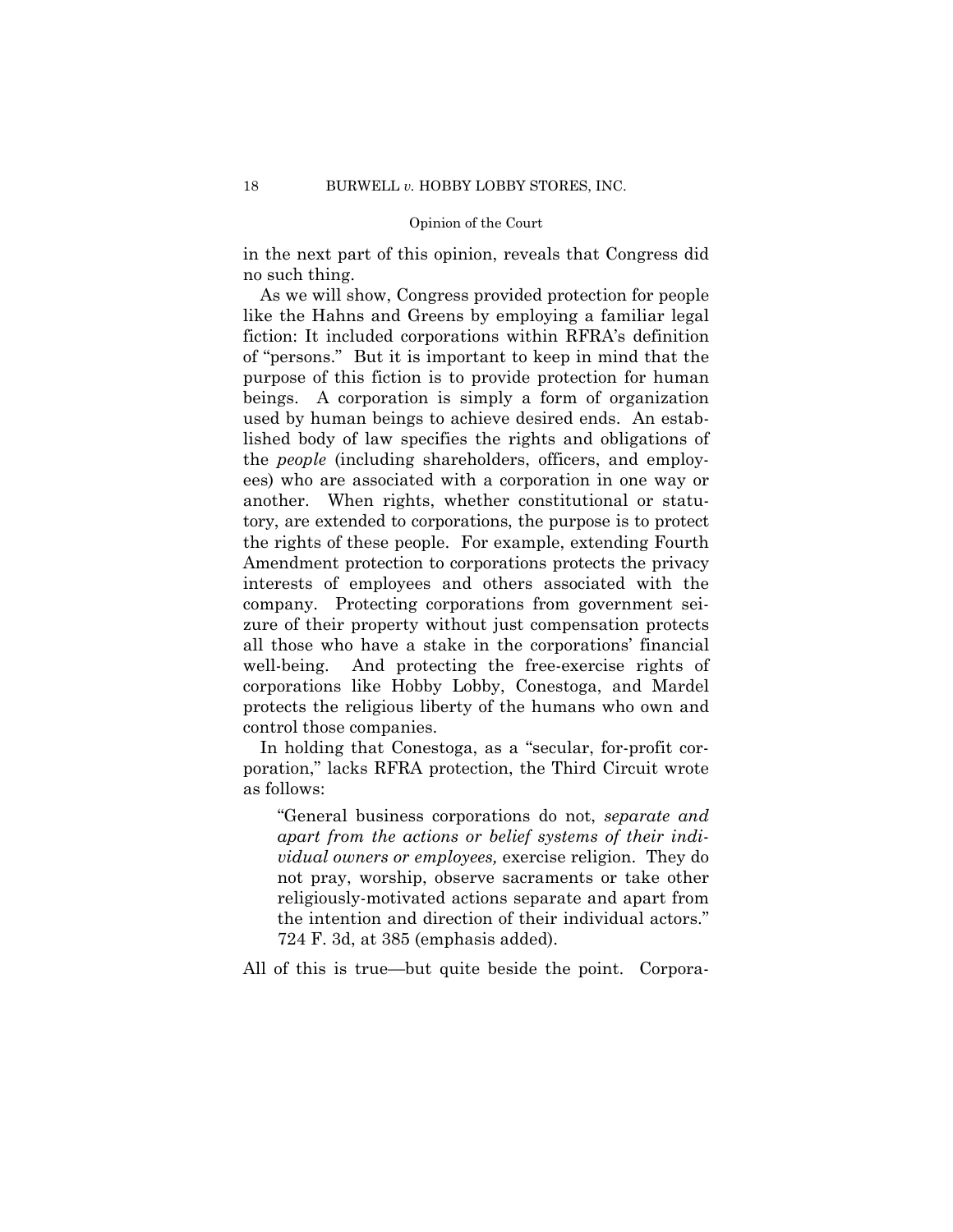tions, "separate and apart from" the human beings who own, run, and are employed by them, cannot do anything at all.

> B 1

As we noted above, RFRA applies to "a person's" exercise of religion, 42 U.S. C.  $\S$ 2000bb–1(a), (b), and RFRA itself does not define the term "person." We therefore look to the Dictionary Act, which we must consult "[i]n determining the meaning of any Act of Congress, unless the context indicates otherwise." 1 U. S. C. §1.

Under the Dictionary Act, "the world 'person' ... include[s] corporations, companies, associations, firms, partnerships, societies, and joint stock companies, as well as individuals." *Ibid.*; see *FCC* v. *AT&T Inc.*, 562 U. S.  $\frac{1}{\sqrt{2}}$  (2011) (slip op., at 6) ("We have no doubt that 'person,' in a legal setting, often refers to artificial entities. The Dictionary Act makes that clear"). Thus, unless there is something about the RFRA context that "indicates otherwise," the Dictionary Act provides a quick, clear, and affirmative answer to the question whether the companies involved in these cases may be heard.

We see nothing in RFRA that suggests a congressional intent to depart from the Dictionary Act definition, and HHS makes little effort to argue otherwise. We have entertained RFRA and free-exercise claims brought by nonprofit corporations, see *Gonzales* v. *O Centro Espírita Beneficiente União do Vegetal*, 546 U. S. 418 (2006) (RFRA); *Hosanna-Tabor Evangelical Lutheran Church and School* v. *EEOC*, 565 U. S. \_\_\_ (2012) (Free Exercise); *Church of the Lukumi Babalu Aye, Inc.* v. *Hialeah*, 508 U. S. 520 (1993) (Free Exercise), and HHS concedes that a nonprofit corporation can be a "person" within the meaning of RFRA. See Brief for HHS in No. 13–354, at 17;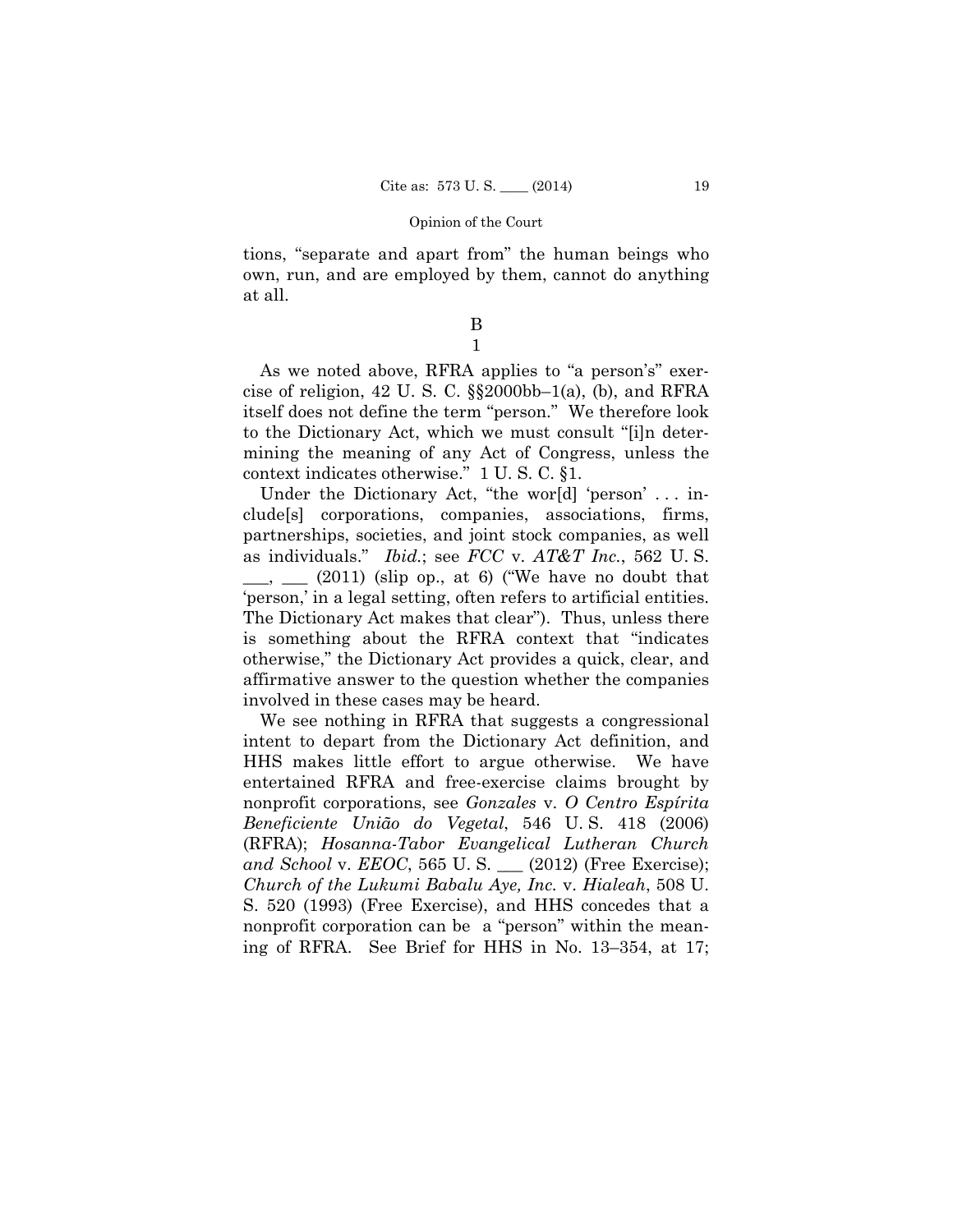Reply Brief in No. 13–354, at 7–8.19

 instructs), and it sometimes is limited to natural persons. This concession effectively dispatches any argument that the term "person" as used in RFRA does not reach the closely held corporations involved in these cases. known understanding of the term "person" includes *some*  but not all corporations. The term "person" sometimes encompasses artificial persons (as the Dictionary Act But no conceivable definition of the term includes natural persons and nonprofit corporations, but not for-profit corporations.20 Cf. *Clark* v. *Martinez*, 543 U. S. 371, 378 (2005) ("To give th[e] same words a different meaning for each category would be to invent a statute rather than interpret one").

2

The principal argument advanced by HHS and the principal dissent regarding RFRA protection for Hobby Lobby, Conestoga, and Mardel focuses not on the statutory term "person," but on the phrase "exercise of religion." According to HHS and the dissent, these corporations are not protected by RFRA because they cannot exercise religion. Neither HHS nor the dissent, however, provides any persuasive explanation for this conclusion.

Is it because of the corporate form? The corporate form alone cannot provide the explanation because, as we have pointed out, HHS concedes that nonprofit corporations can

<sup>19</sup>Cf. Brief for Federal Petitioners in *O Centro*, O. T. 2004, No. 04– 1084, p. II (stating that the organizational respondent was "a New Mexico Corporation"); Brief for Federal Respondent in *Hosanna-Tabor*, O. T. 2011, No. 10–553, p. 3 (stating that the petitioner was an "ecclesiastical corporation").<br><sup>20</sup>Not only does the Government concede that the term "persons" in

RFRA includes nonprofit corporations, it goes further and appears to concede that the term might also encompass other artificial entities, namely, general partnerships and unincorporated associations. See Brief for HHS in No. 13–354, at 28, 40.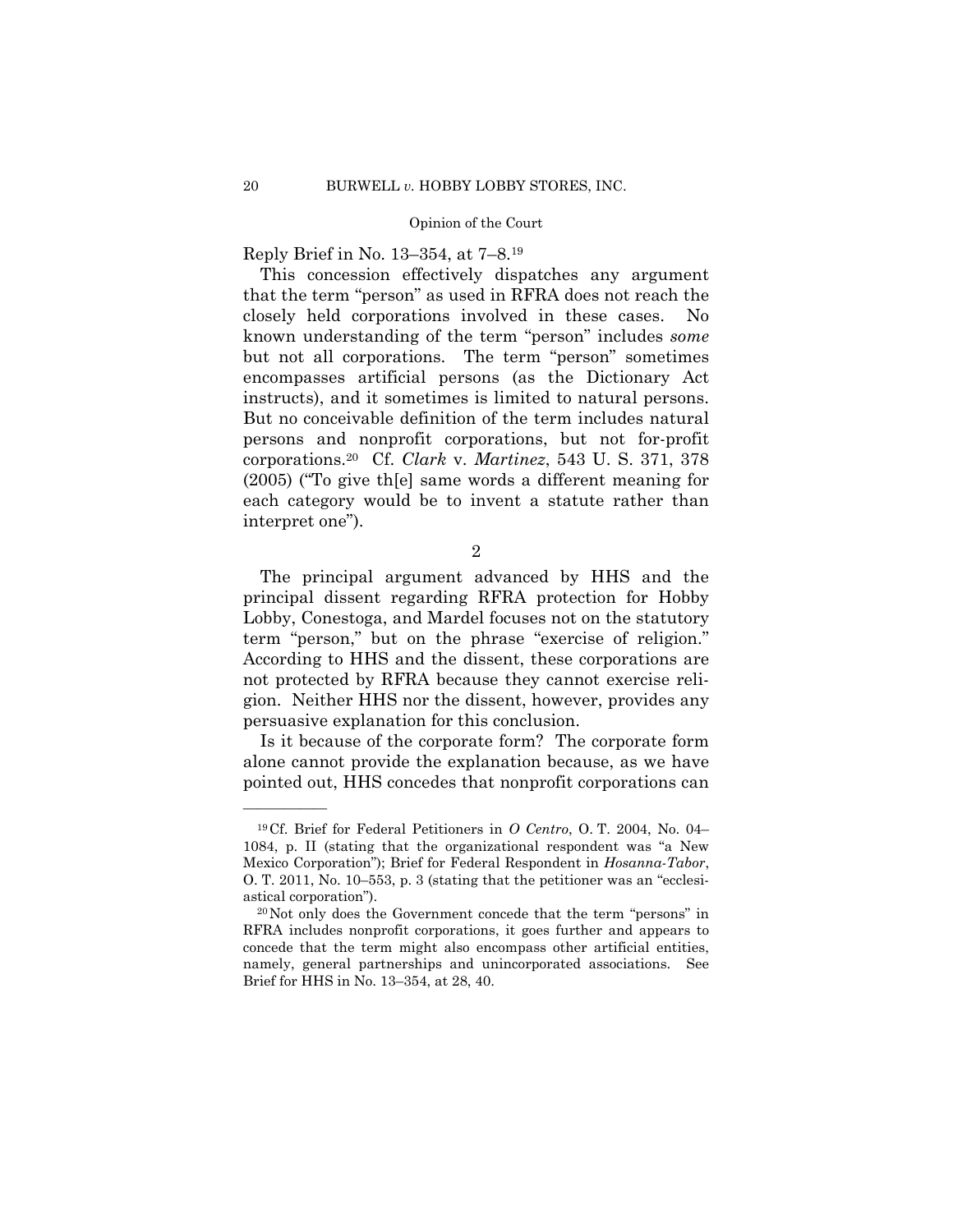be protected by RFRA. The dissent suggests that nonprofit corporations are special because furthering their religious "autonomy . . . often furthers individual religious freedom as well." *Post*, at 15 (quoting *Corporation of Presiding Bishop of Church of Jesus Christ of Latter-day Saints* v. *Amos*, 483 U. S. 327, 342 (1987) (Brennan, J., concurring in judgment)). But this principle applies equally to for-profit corporations: Furthering their religious freedom also "furthers individual religious freedom." In these cases, for example, allowing Hobby Lobby, Conestoga, and Mardel to assert RFRA claims protects the religious liberty of the Greens and the Hahns.21

If the corporate form is not enough, what about the profit-making objective? In *Braunfeld*, 366 U. S. 599, we entertained the free-exercise claims of individuals who were attempting to make a profit as retail merchants, and the Court never even hinted that this objective precluded their claims. As the Court explained in a later case, the "exercise of religion" involves "not only belief and profession but the performance of (or abstention from) physical acts" that are "engaged in for religious reasons." *Smith*, 494 U. S., at 877. Business practices that are compelled or limited by the tenets of a religious doctrine fall comfortably within that definition. Thus, a law that "operates so as to make the practice of . . . religious beliefs more expensive" in the context of business activities imposes a burden on the exercise of religion. *Braunfeld*, *supra*, at 605; see *United States* v. *Lee*, 455 U. S. 252, 257 (1982) (recognizing that "compulsory participation in the social security system interferes with [Amish employers'] free exercise

<sup>21</sup>Although the principal dissent seems to think that Justice Brennan's statement in *Amos* provides a ground for holding that for-profit corporations may not assert free-exercise claims, that was not Justice Brennan's view. See *Gallagher* v. *Crown Kosher Super Market of Mass., Inc.*, 366 U. S. 617, 642 (1961) (dissenting opinion); *infra*, at 26– 27.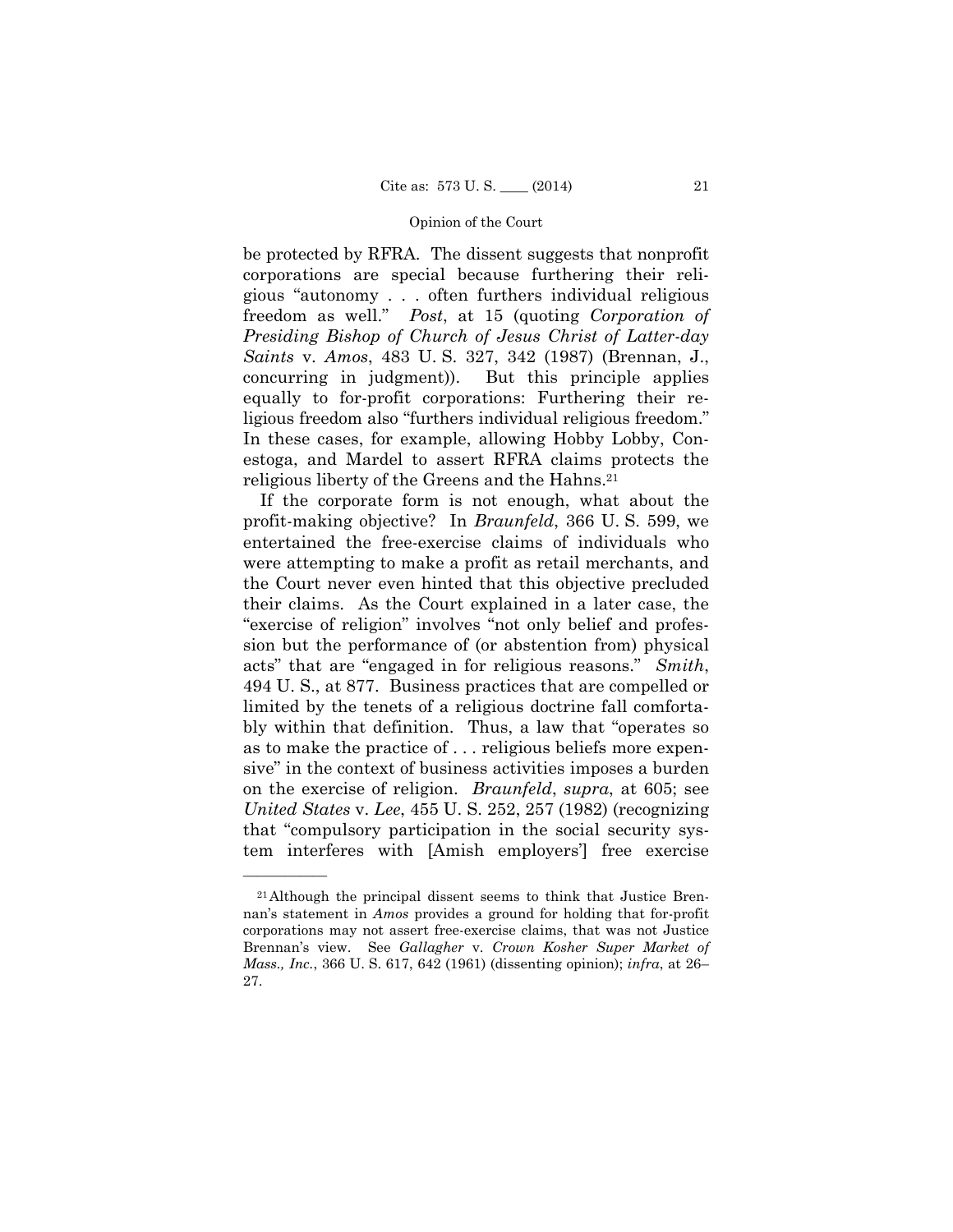# rights").

——————

 If, as *Braunfeld* recognized, a sole proprietorship that seeks to make a profit may assert a free-exercise claim,  $22$ why can't Hobby Lobby, Conestoga, and Mardel do the same?

Some lower court judges have suggested that RFRA does not protect for-profit corporations because the purpose of such corporations is simply to make money.23 This

The principal dissent makes a similar point, stating that "[f]or-profit corporations are different from religious nonprofits in that they use labor to make a profit, rather than to perpetuate the religious values shared by a community of believers." *Post*, at 18–19 (internal quotation marks omitted). The first half of this statement is a tautology; forprofit corporations do indeed differ from nonprofits insofar as they seek to make a profit for their owners, but the second part is factually untrue. As the activities of the for-profit corporations involved in these cases show, some for-profit corporations do seek "to perpetuate the religious values shared," in these cases, by their owners. Conestoga's Vision and Values Statement declares that the company is dedicated to operating "in [a] manner that reflects our Christian heritage and the highest ethical and moral principles of business." App. in No. 13–356, p. 94. Similarly, Hobby Lobby's statement of purpose proclaims that the company "is committed to . . . Honoring the Lord in all we do by

 $22$ It is revealing that the principal dissent cannot even bring itself to acknowledge that *Braunfeld* was correct in entertaining the merchants' claims. See *post,* at 19 (dismissing the relevance of *Braunfeld* in part because "[t]he free exercise claim asserted there was promptly rejected on the merits"). 23See, *e.g*., 724 F. 3d, at 385 ("We do not see how a for-profit, 'artifi-

cial being,' . . . that was created to make money" could exercise religion); *Grote* v. *Sebelius*, 708 F. 3d 850, 857 (CA7 2013) (Rovner, J. dissenting) ("So far as it appears, the mission of Grote Industries, like that of any other for-profit, secular business, is to make money in the commercial sphere"); *Autocam Corp.* v. *Sebelius*, 730 F. 3d 618, 626 (CA7 2013) ("Congress did not intend to include corporations primarily organized for secular, profit-seeking purposes as 'persons' under RFRA"); see also 723 F. 3d, at 1171–1172 (Briscoe, C. J., dissenting) ("[T]he specific purpose for which [a corporation] is created matters greatly to how it will be categorized and treated under the law" and "it is undisputed that Hobby Lobby and Mardel are for-profit corporations focused on selling merchandise to consumers").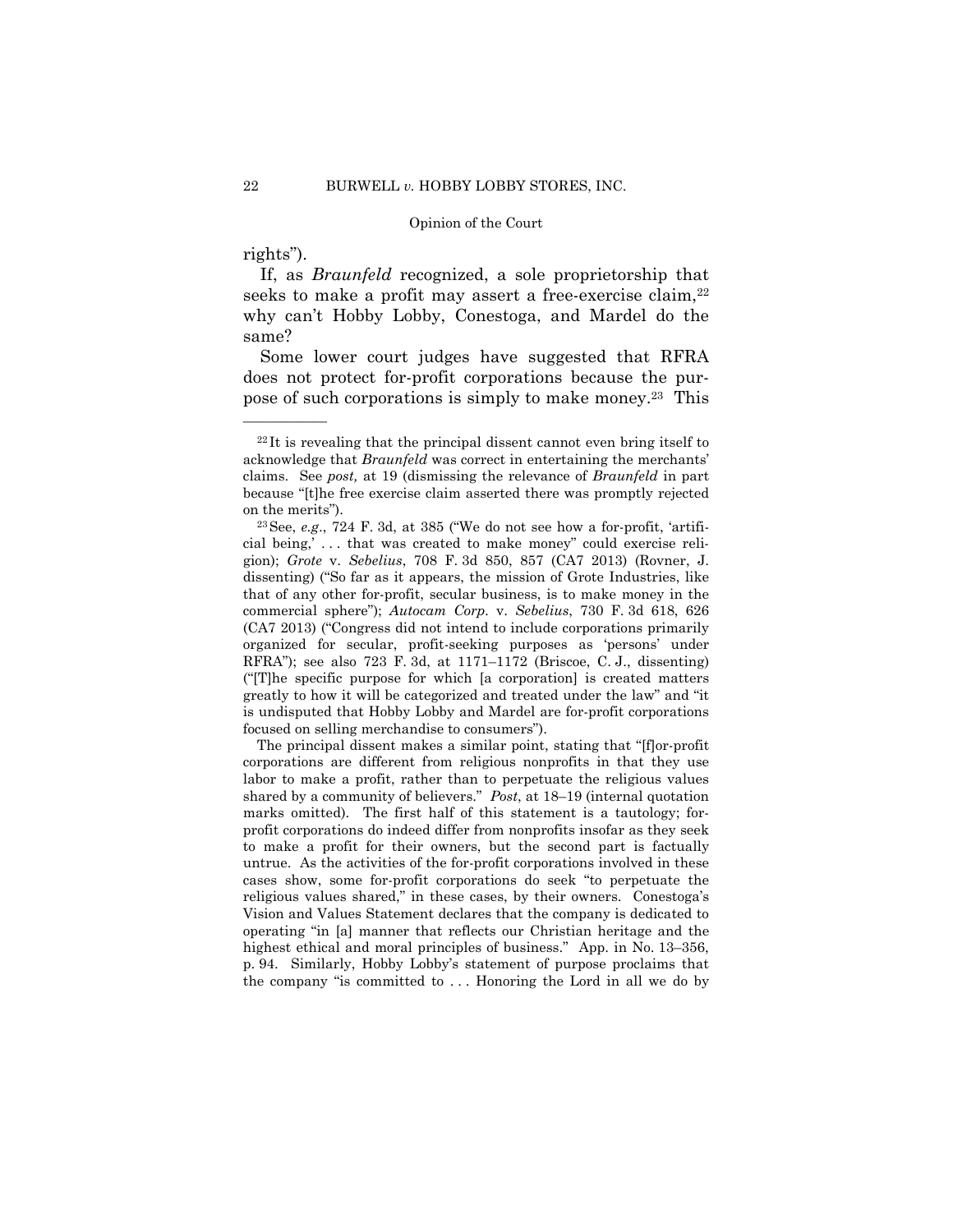Cyclopedia of the Law of Corporations §102 (rev. ed. 2010). argument flies in the face of modern corporate law. "Each American jurisdiction today either expressly or by implication authorizes corporations to be formed under its general corporation act for *any lawful purpose* or business." 1 J. Cox & T. Hazen, Treatise of the Law of Corporations §4:1, p. 224 (3d ed. 2010) (emphasis added); see 1A W. Fletcher, While it is certainly true that a central objective of forprofit corporations is to make money, modern corporate law does not require for-profit corporations to pursue profit at the expense of everything else, and many do not do so. For-profit corporations, with ownership approval, support a wide variety of charitable causes, and it is not at all uncommon for such corporations to further humanitarian and other altruistic objectives. Many examples come readily to mind. So long as its owners agree, a for-profit corporation may take costly pollution-control and energyconservation measures that go beyond what the law requires. A for-profit corporation that operates facilities in other countries may exceed the requirements of local law regarding working conditions and benefits. If for-profit corporations may pursue such worthy objectives, there is no apparent reason why they may not further religious objectives as well.

HHS would draw a sharp line between nonprofit corpo-

operating . . . in a manner consistent with Biblical principles." App. in No. 13–354, p. 135. The dissent also believes that history is not on our side because even Blackstone recognized the distinction between "ecclesiastical and lay" corporations. *Post*, at 18. What Blackstone illustrates, however, is that dating back to 1765, there was no sharp divide among corporations in their capacity to exercise religion; Blackstone recognized that even what he termed "lay" corporations might serve "the promotion of piety." 1 W. Blackstone, Commentaries on the Law of England 458–459 (1765). And whatever may have been the case at the time of Blackstone, modern corporate law (and the law of the States in which these three companies are incorporated) allows forprofit corporations to "perpetuat[e] religious values."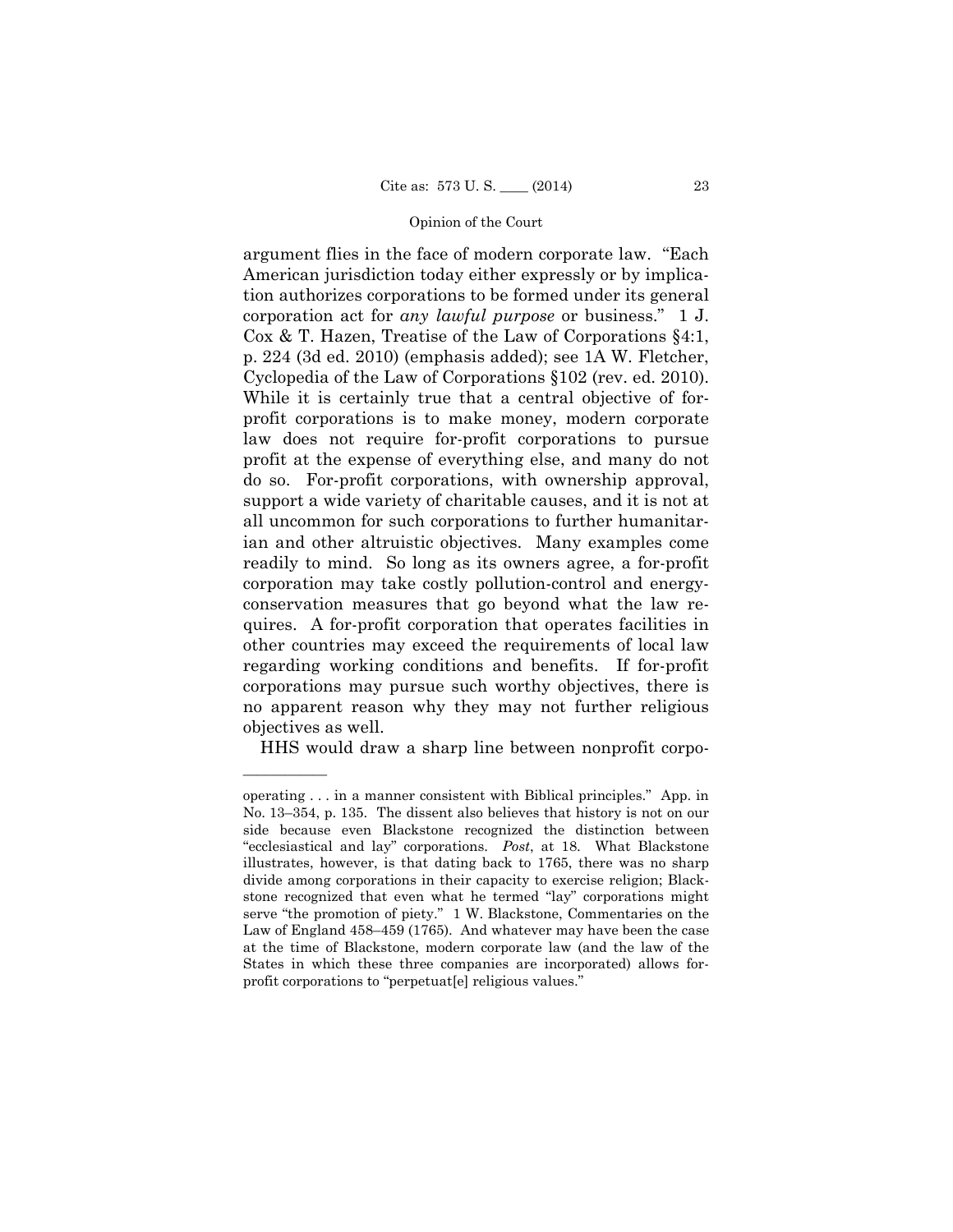rations (which, HHS concedes, are protected by RFRA) and for-profit corporations (which HHS would leave unprotected), but the actual picture is less clear-cut. Not all corporations that decline to organize as nonprofits do so in order to maximize profit. For example, organizations with religious and charitable aims might organize as for-profit corporations because of the potential advantages of that corporate form, such as the freedom to participate in lobbying for legislation or campaigning for political candidates who promote their religious or charitable goals.24 In fact, recognizing the inherent compatibility between establishing a for-profit corporation and pursuing nonprofit goals, States have increasingly adopted laws formally recognizing hybrid corporate forms. Over half of the States, for instance, now recognize the "benefit corporation," a dual-purpose entity that seeks to achieve both a benefit for the public and a profit for its owners.25

In any event, the objectives that may properly be pur-

<sup>24</sup>See, *e.g.*, M. Sanders, Joint Ventures Involving Tax-Exempt Organizations 555 (4th ed. 2013) (describing Google.org, which "advance[s] its charitable goals" while operating as a for-profit corporation to be able to "invest in for-profit endeavors, lobby for policies that support its philanthropic goals, and tap Google's innovative technology and workforce" (internal quotation marks and alterations omitted)); cf. 26 CFR  $$1.501(c)(3)-1(c)(3).$ <sup>25</sup>See Benefit Corp Information Center, online at http://

 ness]." " 'Specific public benefit' means a benefit that serves one or www.benefitcorp.net/state-by-state-legislative-status; *e.g.*, Va. Code Ann. §§13.1–787, 13.1–626, 13.1–782 (Lexis 2011) ("A benefit corporation shall have as one of its purposes the purpose of creating a general public benefit," and "may identify one or more specific public benefits that it is the purpose of the benefit corporation to create. . . . This purpose is in addition to [the purpose of engaging in any lawful busimore public welfare, religious, charitable, scientific, literary, or educational purposes, or other purpose or benefit beyond the strict interest of the shareholders of the benefit corporation . . . ."); S. C. Code Ann. §§33–38–300 (2012 Cum. Supp.), 33–3–101 (2006), 33–38–130 (2012 Cum. Supp.) (similar).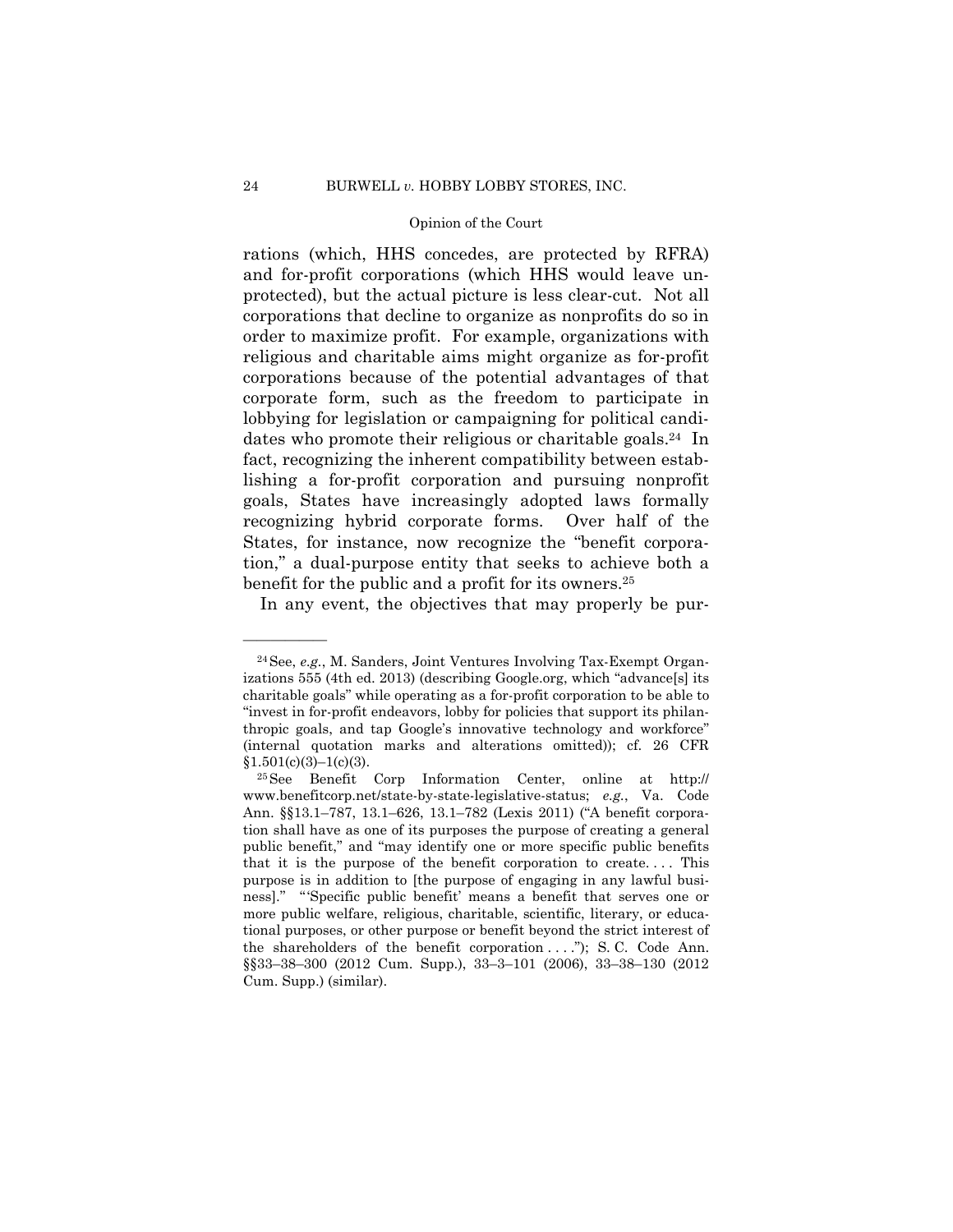sued by the companies in these cases are governed by the laws of the States in which they were incorporated— Pennsylvania and Oklahoma—and the laws of those States permit for-profit corporations to pursue "any lawful purpose" or "act," including the pursuit of profit in conformity with the owners' religious principles. 15 Pa. Cons. Stat. §1301 (2001) ("Corporations may be incorporated under this subpart for any lawful purpose or purposes"); Okla. Stat., Tit. 18, §§1002, 1005 (West 2012) ("[E]very corporation, whether profit or not for profit" may "be incorporated or organized . . . to conduct or promote any lawful business or purposes"); see also §1006(A)(3); Brief for State of Oklahoma as *Amicus Curiae* in No. 13–354.

3

HHS and the principal dissent make one additional argument in an effort to show that a for-profit corporation cannot engage in the "exercise of religion" within the meaning of RFRA: HHS argues that RFRA did no more than codify this Court's pre-*Smith* Free Exercise Clause precedents, and because none of those cases squarely held that a for-profit corporation has free-exercise rights, RFRA does not confer such protection. This argument has many flaws.

First, nothing in the text of RFRA as originally enacted suggested that the statutory phrase "exercise of religion under the First Amendment" was meant to be tied to this Court's pre-*Smith* interpretation of that Amendment. When first enacted, RFRA defined the "exercise of religion" to mean "the exercise of religion under the First Amendment"—not the exercise of religion as recognized only by then-existing Supreme Court precedents. 42 U. S. C. §2000bb–2(4) (1994 ed.). When Congress wants to link the meaning of a statutory provision to a body of this Court's case law, it knows how to do so. See, *e.g.*, Antiterrorism and Effective Death Penalty Act of 1996, 28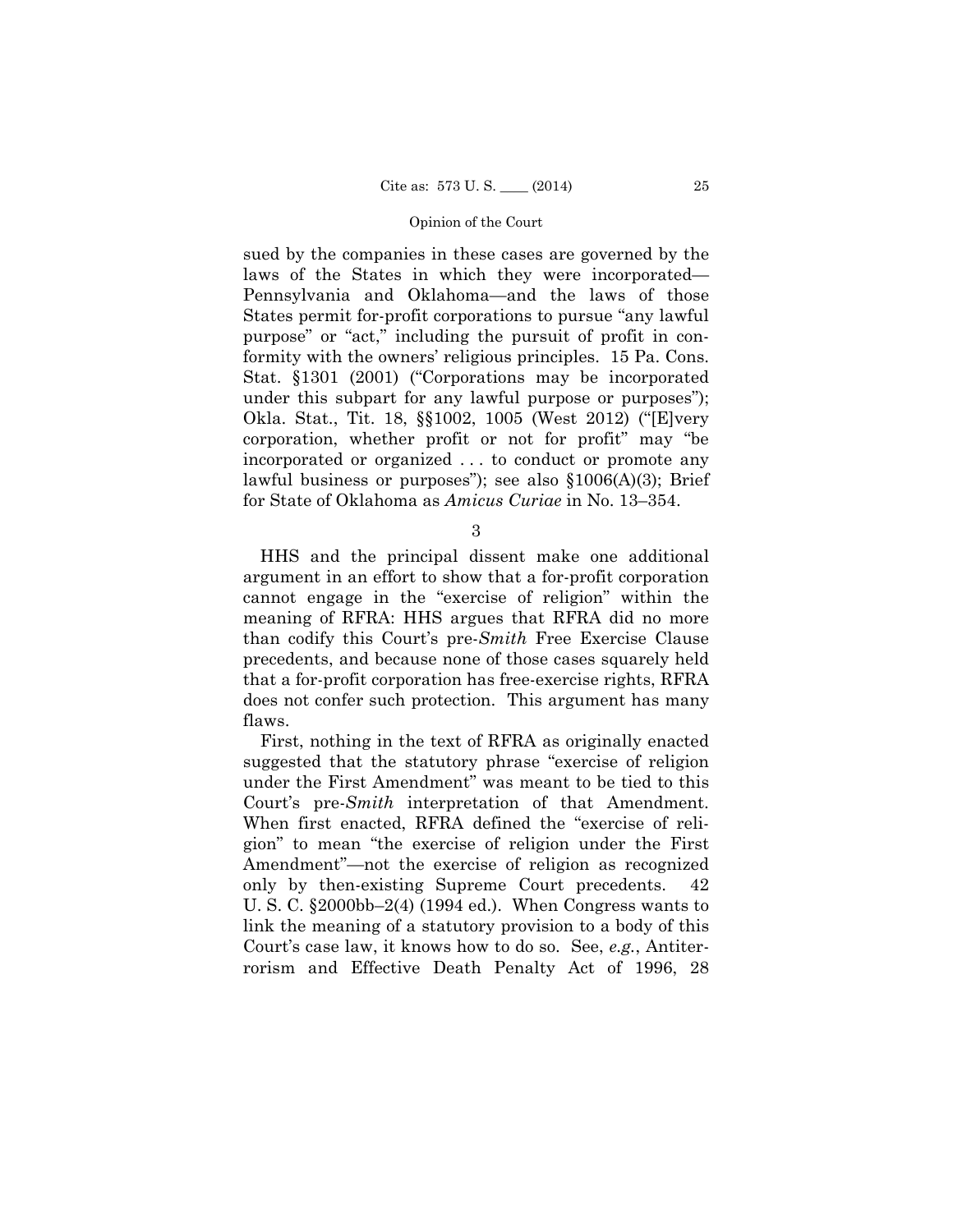U. S. C. §2254(d)(1) (authorizing habeas relief from a state-court decision that "was contrary to, or involved an unreasonable application of, clearly established Federal law, as determined by the Supreme Court of the United States").

Second, if the original text of RFRA was not clear enough on this point—and we think it was—the amendment of RFRA through RLUIPA surely dispels any doubt. That amendment deleted the prior reference to the First Amendment, see 42 U. S. C. §2000bb–2(4) (2000 ed.) (incorporating §2000cc–5), and neither HHS nor the principal dissent can explain why Congress did this if it wanted to tie RFRA coverage tightly to the specific holdings of our pre-*Smith* free-exercise cases. Moreover, as discussed, the amendment went further, providing that the exercise of religion "shall be construed in favor of a broad protection of religious exercise, to the maximum extent permitted by the terms of this chapter and the Constitution." §2000cc– 3(g). It is simply not possible to read these provisions as restricting the concept of the "exercise of religion" to those practices specifically addressed in our pre-*Smith* decisions.

Third, the one pre-*Smith* case involving the free-exercise rights of a for-profit corporation suggests, if anything, that for-profit corporations possess such rights. In *Gallagher* v. *Crown Kosher Super Market of Mass., Inc.*, 366 U. S. 617 (1961), the Massachusetts Sunday closing law was challenged by a kosher market that was organized as a forprofit corporation, by customers of the market, and by a rabbi. The Commonwealth argued that the corporation lacked "standing" to assert a free-exercise claim,<sup>26</sup> but not one member of the Court expressed agreement with that

<sup>26</sup>See Brief for Appellants in *Gallagher*, O. T. 1960 No. 11, pp. 16, 28– 31 (arguing that corporation "has no 'religious belief' or 'religious liberty,' and had no standing in court to assert that its free exercise of religion was impaired").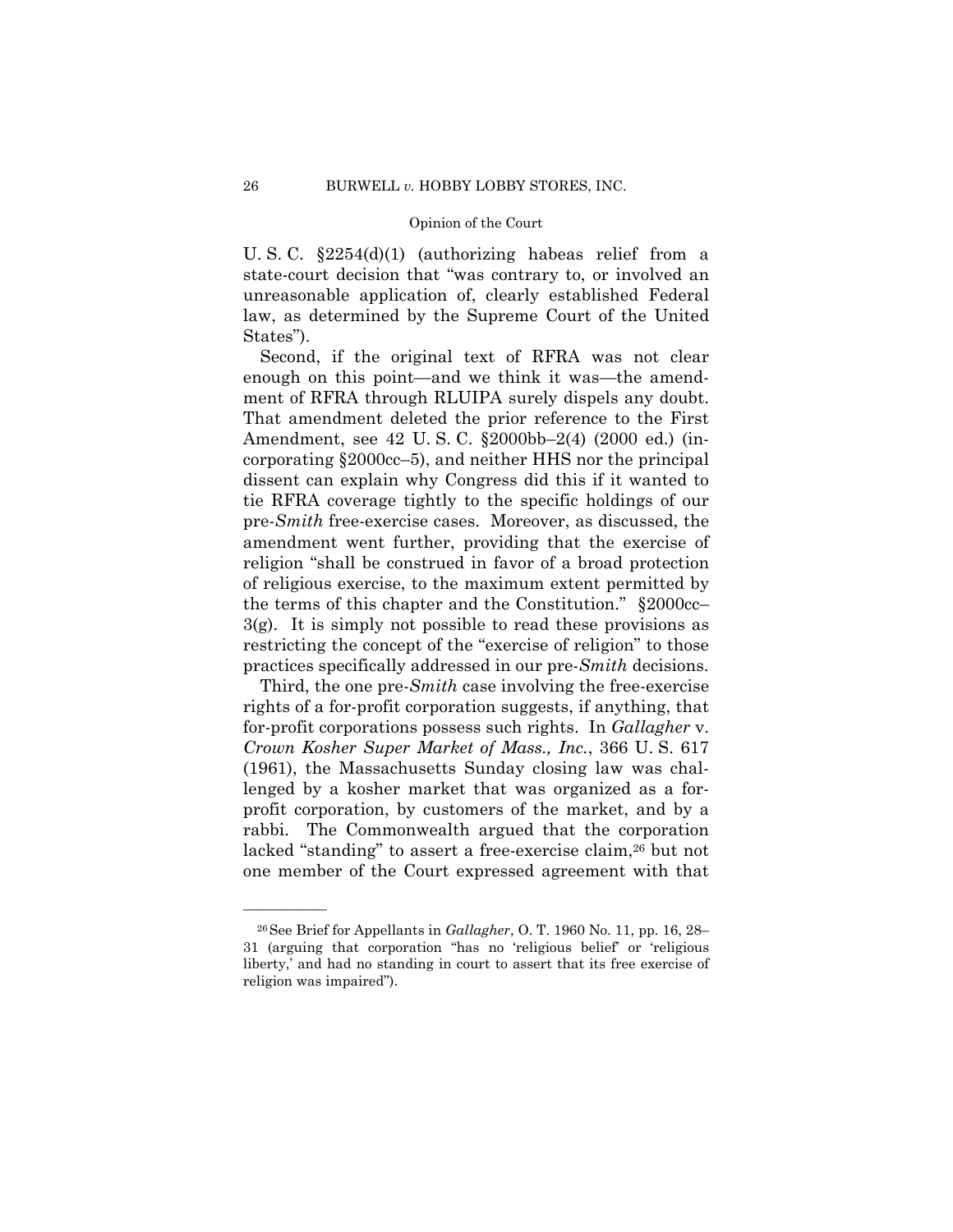argument. The plurality opinion for four Justices rejected the First Amendment claim on the merits based on the reasoning in *Braunfeld*, and reserved decision on the question whether the corporation had "standing" to raise the claim. See 366 U. S., at 631. The three dissenters, Justices Douglas, Brennan, and Stewart, found the law unconstitutional as applied to the corporation and the other challengers and thus implicitly recognized their right to assert a free-exercise claim. See *id.*, at 642 (Brennan, J., joined by Stewart, J., dissenting); *McGowan* v. *Maryland*, 366 U. S. 420, 578–579 (1961) (Douglas, J., dissenting as to related cases including *Gallagher*). Finally, Justice Frankfurter's opinion, which was joined by Justice Harlan, upheld the Massachusetts law on the merits but did not question or reserve decision on the issue of the right of the corporation or any of the other challengers to be heard. See *McGowan*, 366 U. S., at 521– 522. It is quite a stretch to argue that RFRA, a law enacted to provide very broad protection for religious liberty, left for-profit corporations unprotected simply because in *Gallagher*—the only pre-*Smith* case in which the issue was raised—a majority of the Justices did not find it necessary to decide whether the kosher market's corporate status barred it from raising a free-exercise claim.

Finally, the results would be absurd if RFRA merely restored this Court's pre-*Smith* decisions in ossified form and did not allow a plaintiff to raise a RFRA claim unless that plaintiff fell within a category of plaintiffs one of whom had brought a free-exercise claim that this Court entertained in the years before *Smith.* For example, we are not aware of any pre-*Smith* case in which this Court entertained a free-exercise claim brought by a resident noncitizen. Are such persons also beyond RFRA's protective reach simply because the Court never addressed their rights before *Smith*?

Presumably in recognition of the weakness of this ar-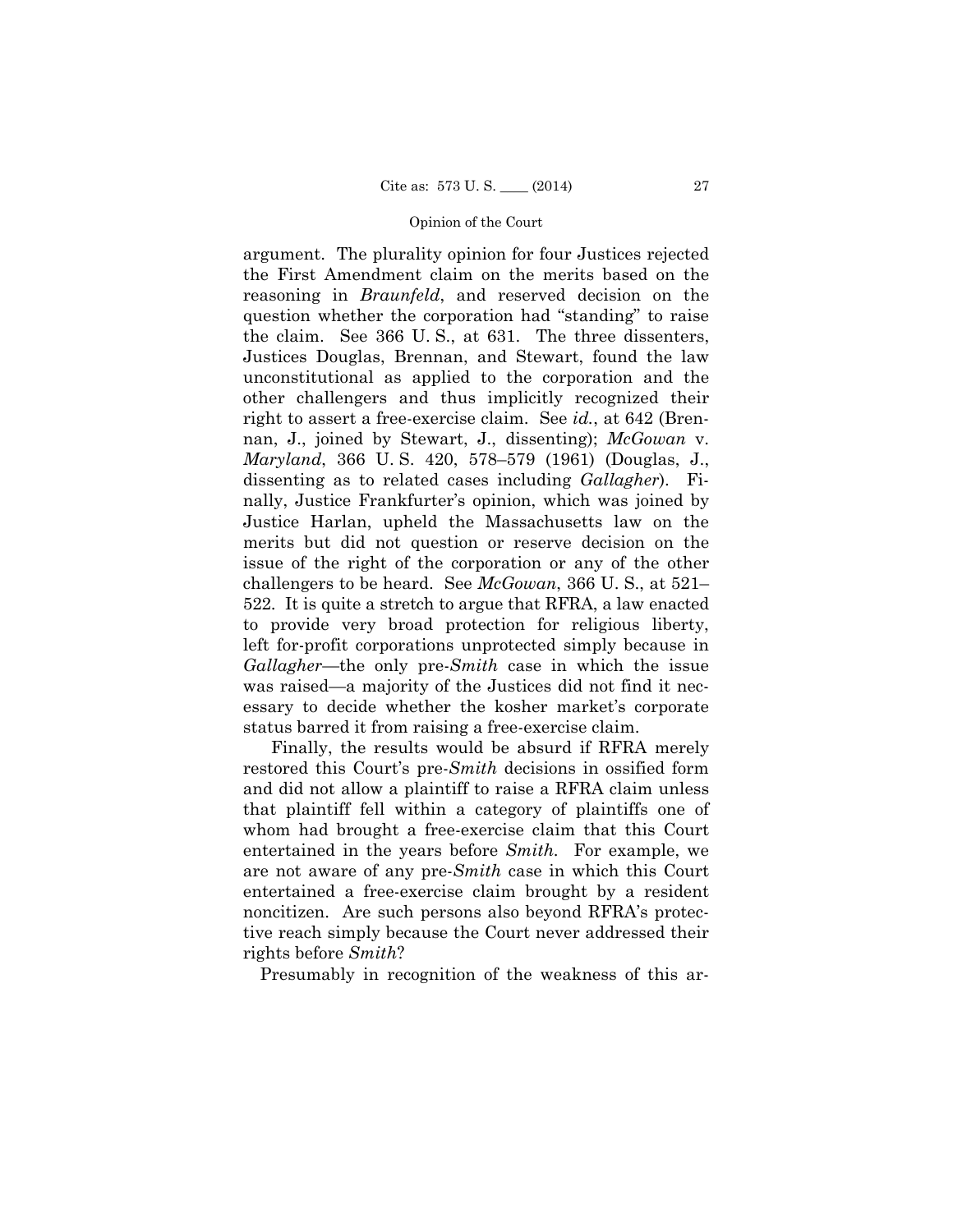conscience. See, *e.g.*, 42 U. S. C. §300a–7(b)(2); §238n(a).27 gument, both HHS and the principal dissent fall back on the broader contention that the Nation lacks a tradition of exempting for-profit corporations from generally applicable laws. By contrast, HHS contends, statutes like Title VII, 42 U. S. C. §2000e–19(A), expressly exempt churches and other nonprofit religious institutions but not for-profit corporations. See Brief for HHS in No. 13–356, p. 26. In making this argument, however, HHS did not call to our attention the fact that some federal statutes *do* exempt categories of entities that include for-profit corporations from laws that would otherwise require these entities to engage in activities to which they object on grounds of If Title VII and similar laws show anything, it is that Congress speaks with specificity when it intends a religious accommodation not to extend to for-profit corporations.

<sup>27</sup>The principal dissent points out that "the exemption codified in §238n(a) was not enacted until three years after RFRA's passage." *Post*, at 16, n. 15. The dissent takes this to mean that RFRA did not, in fact, "ope[n] all statutory schemes to religion-based challenges by forprofit corporations" because if it had "there would be no need for a statute-specific, post-RFRA exemption of this sort." *Ibid*.

This argument fails to recognize that the protection provided by §238n(a) differs significantly from the protection provided by RFRA. Section 238n(a) flatly prohibits discrimination against a covered healthcare facility for refusing to engage in certain activities related to abortion. If a covered healthcare facility challenged such discrimination under RFRA, by contrast, the discrimination would be unlawful only if a court concluded, among other things, that there was a less restrictive means of achieving any compelling government interest.

In addition, the dissent's argument proves too much. Section 238n(a) applies evenly to "any health care entity"—whether it is a religious nonprofit entity or a for-profit entity. There is no dispute that RFRA protects religious nonprofit corporations, so if §238n(a) were redundant as applied to for-profit corporations, it would be equally redundant as applied to nonprofits.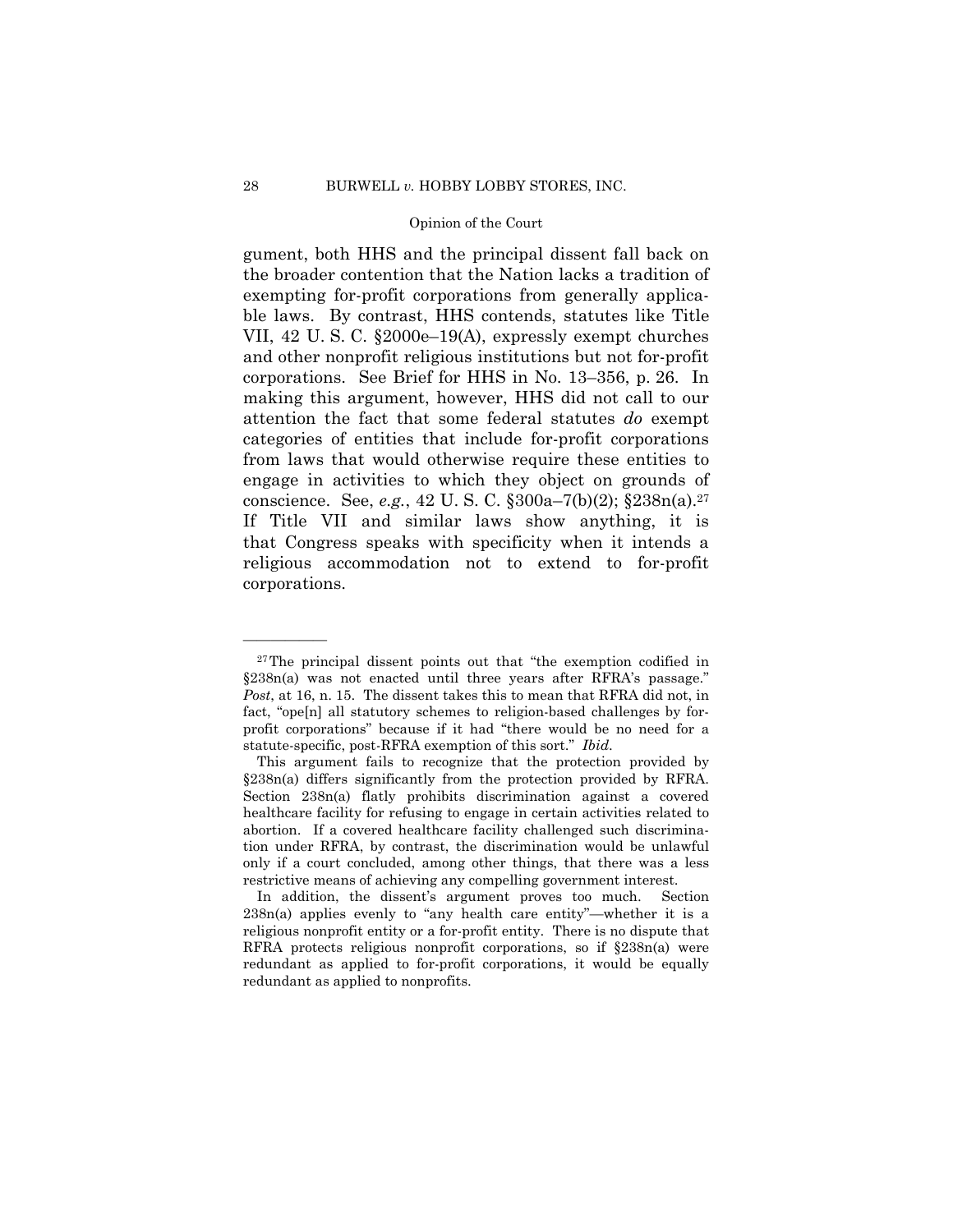## 4

Finally, HHS contends that Congress could not have wanted RFRA to apply to for-profit corporations because it is difficult as a practical matter to ascertain the sincere "beliefs" of a corporation. HHS goes so far as to raise the specter of "divisive, polarizing proxy battles over the religious identity of large, publicly traded corporations such as IBM or General Electric." Brief for HHS in No. 13–356, at 30.

These cases, however, do not involve publicly traded corporations, and it seems unlikely that the sort of corporate giants to which HHS refers will often assert RFRA claims. HHS has not pointed to any example of a publicly traded corporation asserting RFRA rights, and numerous practical restraints would likely prevent that from occurring. For example, the idea that unrelated shareholders including institutional investors with their own set of stakeholders—would agree to run a corporation under the same religious beliefs seems improbable. In any event, we have no occasion in these cases to consider RFRA's applicability to such companies. The companies in the cases before us are closely held corporations, each owned and controlled by members of a single family, and no one has disputed the sincerity of their religious beliefs.28

HHS has also provided no evidence that the purported problem of determining the sincerity of an asserted religious belief moved Congress to exclude for-profit corporations from RFRA's protection. On the contrary, the scope of RLUIPA shows that Congress was confident of the ability of the federal courts to weed out insincere claims. RLUIPA applies to "institutionalized persons," a category

<sup>28</sup>To qualify for RFRA's protection, an asserted belief must be "sincere"; a corporation's pretextual assertion of a religious belief in order to obtain an exemption for financial reasons would fail. Cf., *e.g*., *United States* v. *Quaintance*, 608 F. 3d 717, 718–719 (CA10 2010).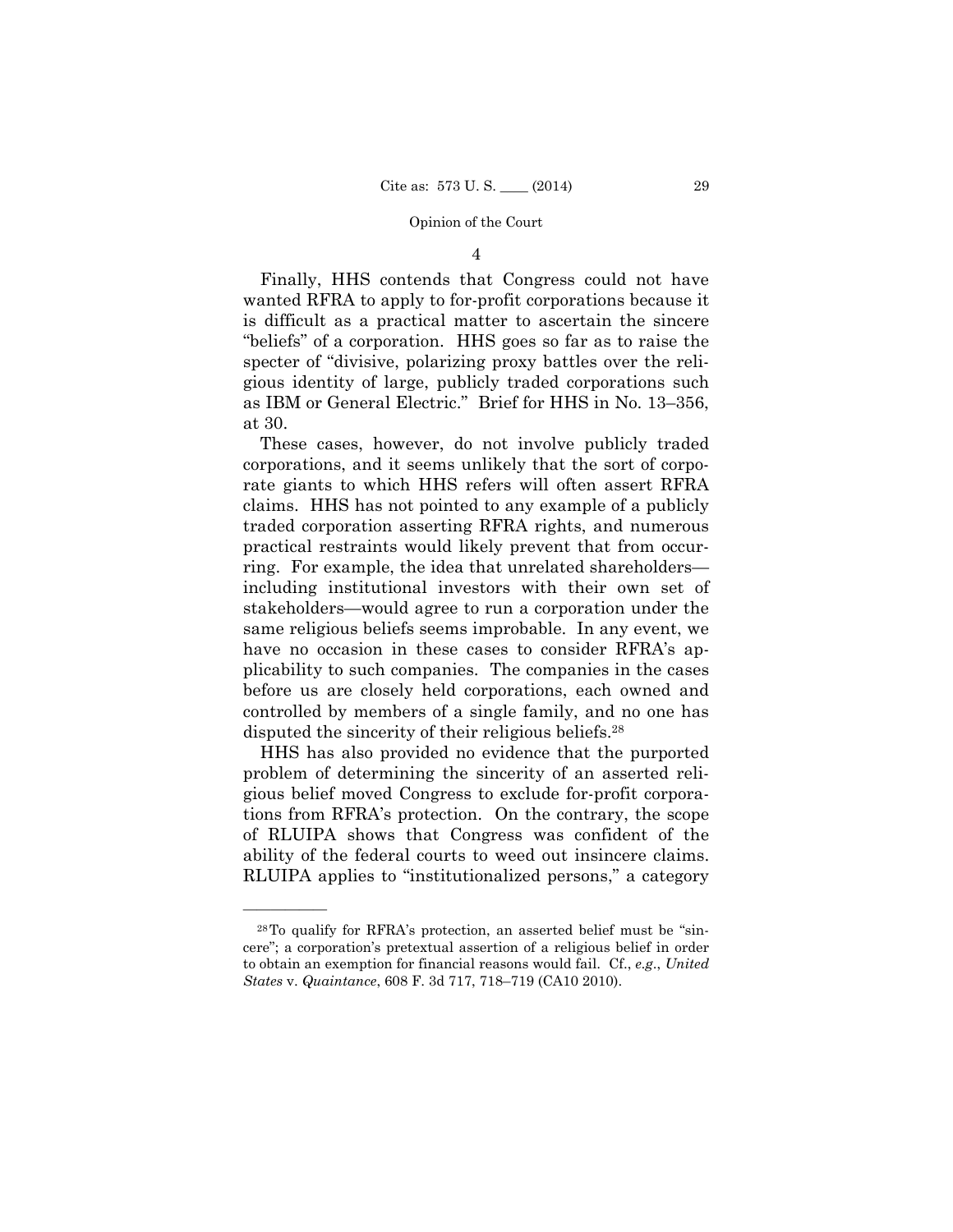assert claims of dubious sincerity was well documented.29 that consists primarily of prisoners, and by the time of RLUIPA's enactment, the propensity of some prisoners to Nevertheless, after our decision in *City of Boerne*, Congress enacted RLUIPA to preserve the right of prisoners to raise religious liberty claims. If Congress thought that the federal courts were up to the job of dealing with insincere prisoner claims, there is no reason to believe that Congress limited RFRA's reach out of concern for the seemingly less difficult task of doing the same in corporate cases. And if, as HHS seems to concede, Congress wanted RFRA to apply to nonprofit corporations, see, Reply Brief in No. 13–354, at 7–8, what reason is there to think that Congress believed that spotting insincere claims would be tougher in cases involving for-profits?

HHS and the principal dissent express concern about the possibility of disputes among the owners of corporations, but that is not a problem that arises because of RFRA or that is unique to this context. The owners of closely held corporations may—and sometimes do disagree about the conduct of business. 1 Treatise of the Law of Corporations §14:11. And even if RFRA did not exist, the owners of a company might well have a dispute relating to religion. For example, some might want a company's stores to remain open on the Sabbath in order to make more money, and others might want the stores to close for religious reasons. State corporate law provides a ready means for resolving any conflicts by, for example, dictating how a corporation can establish its governing structure. See, *e.g.*, *ibid; id.*, §3:2; Del. Code Ann., Tit. 8, §351 (2011) (providing that certificate of incorporation

<sup>29</sup>See, *e.g.*, *Ochs* v. *Thalacker*, 90 F. 3d 293, 296 (CA8 1996); *Green* v. *White*, 525 F. Supp. 81, 83–84 (ED Mo. 1981); *Abate* v. *Walton*, 1996 WL 5320, \*5 (CA9, Jan. 5, 1996); *Winters* v. *State*, 549 N. W. 2d 819– 820 (Iowa 1996).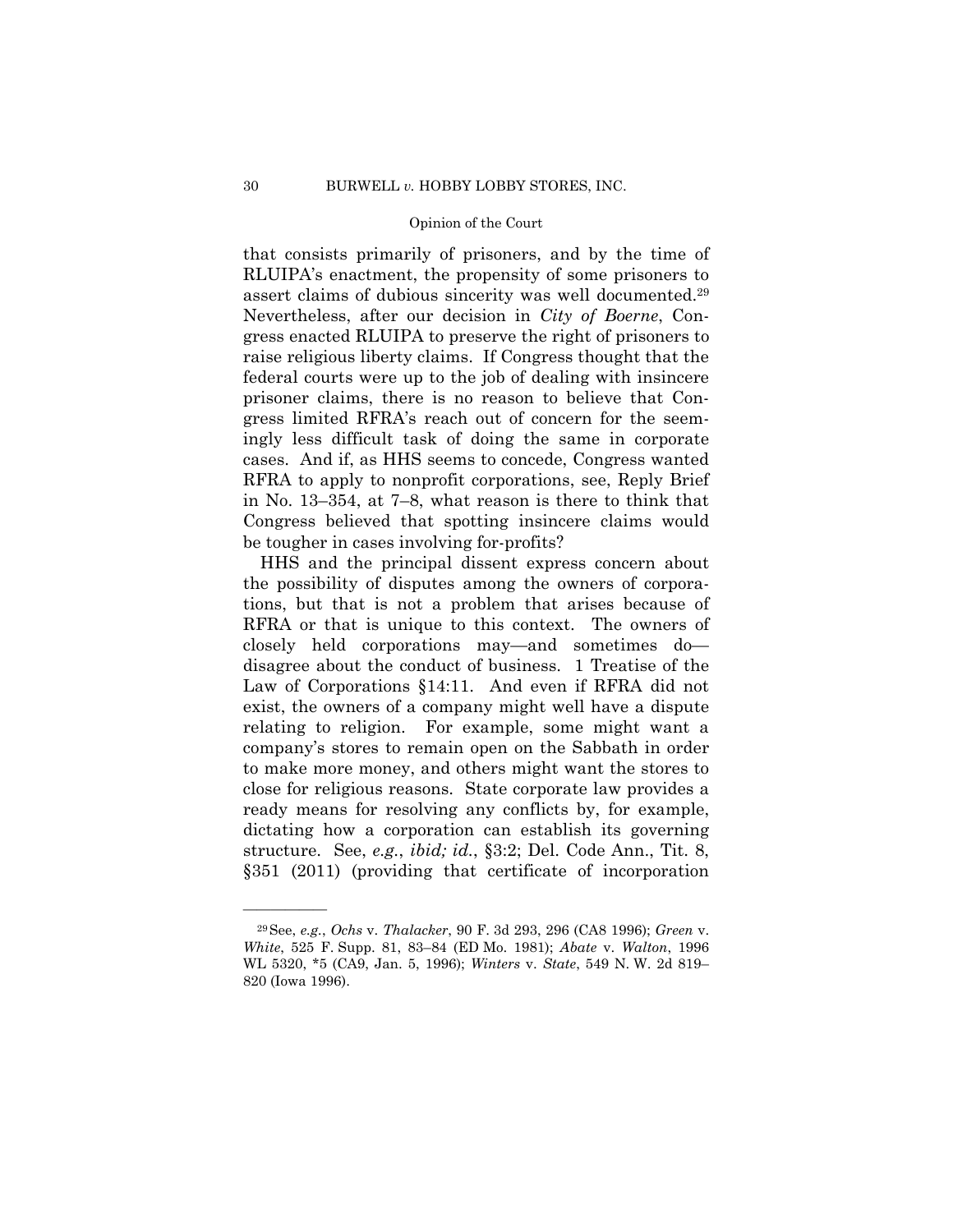may provide how "the business of the corporation shall be managed"). Courts will turn to that structure and the underlying state law in resolving disputes.

For all these reasons, we hold that a federal regulation's restriction on the activities of a for-profit closely held corporation must comply with RFRA.30

# IV

Because RFRA applies in these cases, we must next ask whether the HHS contraceptive mandate "substantially burden[s]" the exercise of religion. 42 U. S. C. §2000bb– 1(a). We have little trouble concluding that it does.

 texts, it surely cannot be relevant here, because any "Federal statutory 30The principal dissent attaches significance to the fact that the "Senate voted down [a] so-called 'conscience amendment,' which would have enabled any employer or insurance provider to deny coverage based on its asserted religious beliefs or moral convictions." *Post*, at 6. The dissent would evidently glean from that vote an intent by the Senate to prohibit for-profit corporate employers from refusing to offer contraceptive coverage for religious reasons, regardless of whether the contraceptive mandate could pass muster under RFRA's standards. But that is not the only plausible inference from the failed amendment—or even the most likely. For one thing, the text of the amendment was "written so broadly that it would allow any employer to deny any health service to any American for virtually any reason—*not just for religious objections*." 158 Cong. Rec. S1165 (Mar. 1, 2012) (emphasis added). Moreover, the amendment would have authorized a blanket exemption for religious or moral objectors; it would not have subjected religious-based objections to the judicial scrutiny called for by RFRA, in which a court must consider not only the burden of a requirement on religious adherents, but also the government's interest and how narrowly tailored the requirement is. It is thus perfectly reasonable to believe that the amendment was voted down because it extended more broadly than the pre-existing protections of RFRA. And in any event, even if a rejected amendment to a bill could be relevant in other conlaw adopted after November 16, 1993 is subject to [RFRA] unless such law *explicitly excludes* such application by reference to [RFRA]." 42 U. S. C. §2000bb–3(b) (emphasis added). It is not plausible to find such an explicit reference in the meager legislative history on which the dissent relies.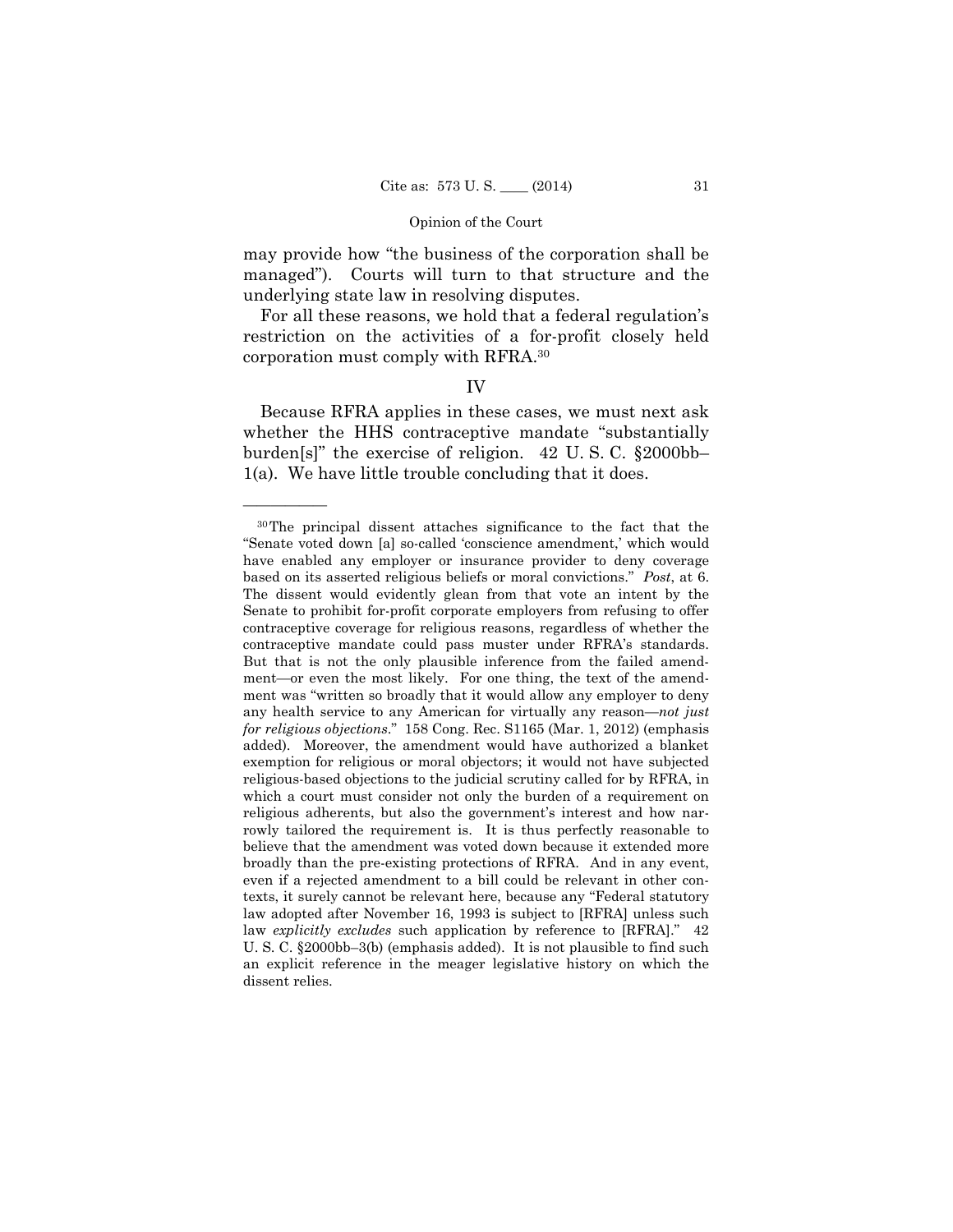### A

As we have noted, the Hahns and Greens have a sincere religious belief that life begins at conception. They therefore object on religious grounds to providing health insurance that covers methods of birth control that, as HHS acknowledges, see Brief for HHS in No. 13–354, at 9, n. 4, may result in the destruction of an embryo. By requiring the Hahns and Greens and their companies to arrange for such coverage, the HHS mandate demands that they engage in conduct that seriously violates their religious beliefs.

If the Hahns and Greens and their companies do not yield to this demand, the economic consequences will be severe. If the companies continue to offer group health plans that do not cover the contraceptives at issue, they will be taxed \$100 per day for each affected individual. 26 U. S. C. §4980D. For Hobby Lobby, the bill could amount to \$1.3 million per day or about \$475 million per year; for Conestoga, the assessment could be \$90,000 per day or \$33 million per year; and for Mardel, it could be \$40,000 per day or about \$15 million per year. These sums are surely substantial.

It is true that the plaintiffs could avoid these assessments by dropping insurance coverage altogether and thus forcing their employees to obtain health insurance on one of the exchanges established under ACA. But if at least one of their full-time employees were to qualify for a subsidy on one of the government-run exchanges, this course would also entail substantial economic consequences. The companies could face penalties of \$2,000 per employee each year. §4980H. These penalties would amount to roughly \$26 million for Hobby Lobby, \$1.8 million for Conestoga, and \$800,000 for Mardel.

Although these totals are high, *amici* supporting HHS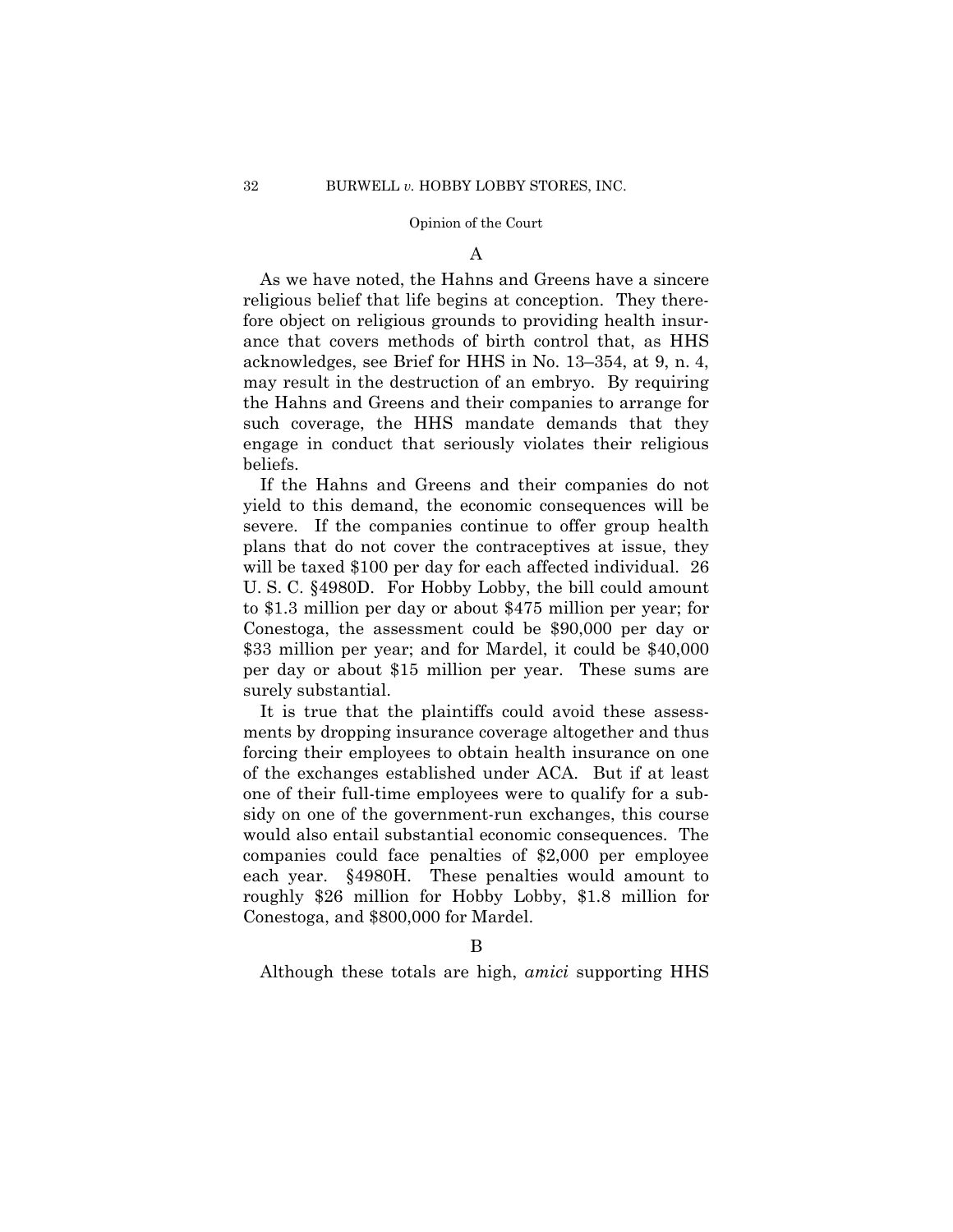have suggested that the \$2,000 per-employee penalty is actually less than the average cost of providing health insurance, see Brief for Religious Organizations 22, and therefore, they claim, the companies could readily eliminate any substantial burden by forcing their employees to obtain insurance in the government exchanges. We do not generally entertain arguments that were not raised below and are not advanced in this Court by any party, see *United Parcel Service, Inc.* v. *Mitchell*, 451 U. S. 56, 60, n. 2 (1981); *Bell* v. *Wolfish*, 441 U. S. 520, 532, n. 13 (1979); *Knetsch* v. *United States*, 364 U. S. 361, 370 (1960), and there are strong reasons to adhere to that practice in these cases. HHS, which presumably could have compiled the relevant statistics, has never made this argument not in its voluminous briefing or at oral argument in this Court nor, to our knowledge, in any of the numerous cases in which the issue now before us has been litigated around the country. As things now stand, we do not even know what the Government's position might be with respect to these *amici's* intensely empirical argument.31 For this same reason, the plaintiffs have never had an opportunity to respond to this novel claim that—contrary to their longstanding practice and that of most large employers they would be better off discarding their employer insurance plans altogether.

Even if we were to reach this argument, we would find it unpersuasive. As an initial matter, it entirely ignores the fact that the Hahns and Greens and their companies have religious reasons for providing health-insurance coverage for their employees. Before the advent of ACA, they were not legally compelled to provide insurance, but they nevertheless did so—in part, no doubt, for conventional business

<sup>31</sup> Indeed, one of HHS's stated reasons for establishing the religious accommodation was to "encourag[e] eligible organizations to *continue* to offer health coverage." 78 Fed. Reg. 39882 (2013) (emphasis added).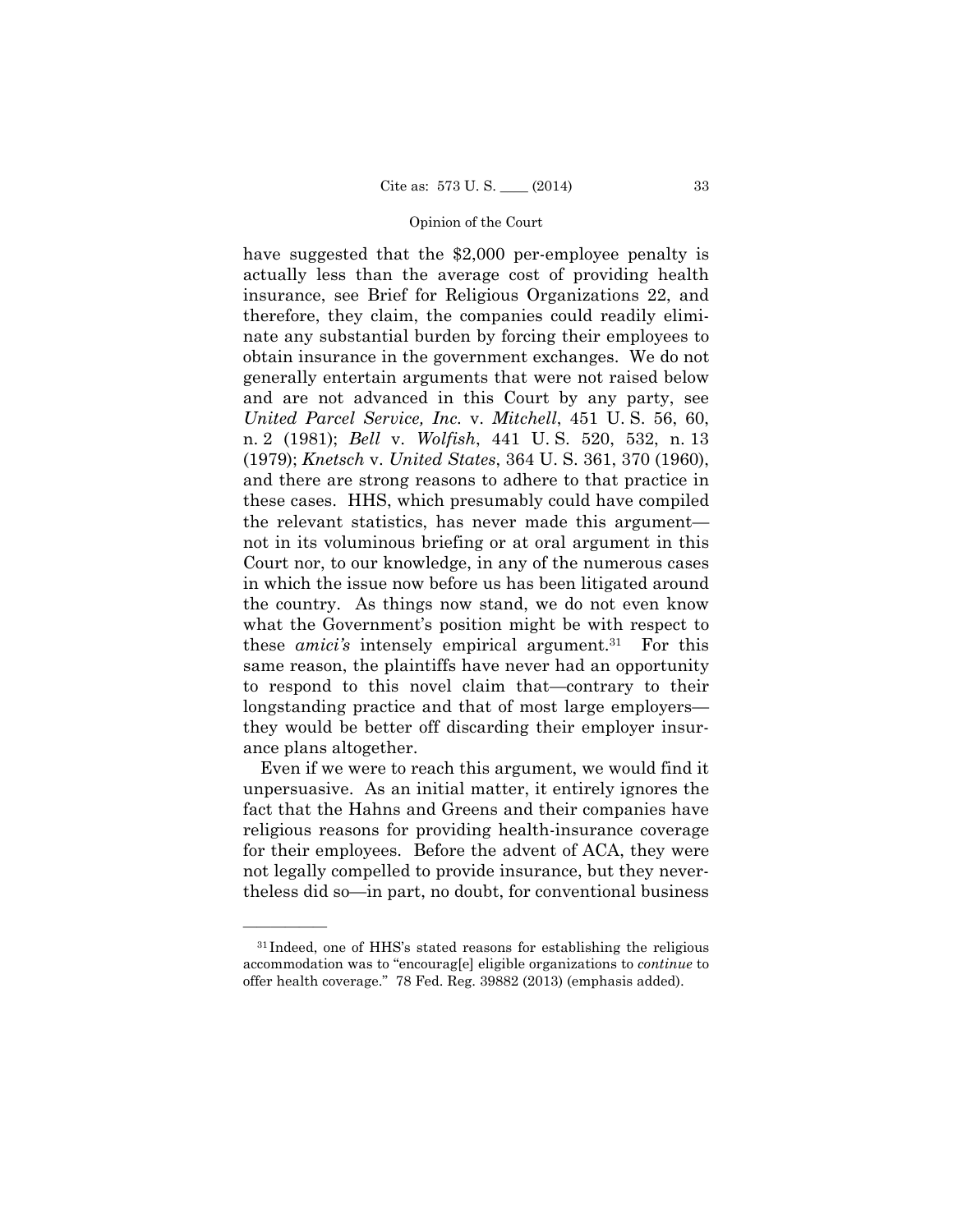reasons, but also in part because their religious beliefs govern their relations with their employees. See App. to Pet. for Cert. in No. 13–356, p. 11g; App. in No. 13–354, at 139.

Putting aside the religious dimension of the decision to provide insurance, moreover, it is far from clear that the net cost to the companies of providing insurance is more than the cost of dropping their insurance plans and paying the ACA penalty. Health insurance is a benefit that employees value. If the companies simply eliminated that benefit and forced employees to purchase their own insurance on the exchanges, without offering additional compensation, it is predictable that the companies would face a competitive disadvantage in retaining and attracting skilled workers. See App. in No. 13–354, at 153.

The companies could attempt to make up for the elimination of a group health plan by increasing wages, but this would be costly. Group health insurance is generally less expensive than comparable individual coverage, so the amount of the salary increase needed to fully compensate for the termination of insurance coverage may well exceed the cost to the companies of providing the insurance. In addition, any salary increase would have to take into account the fact that employees must pay income taxes on wages but not on the value of employer-provided health insurance. 26 U. S. C. §106(a). Likewise, employers can deduct the cost of providing health insurance, see  $$162(a)(1)$ , but apparently cannot deduct the amount of the penalty that they must pay if insurance is not provided; that difference also must be taken into account. Given these economic incentives, it is far from clear that it would be financially advantageous for an employer to drop coverage and pay the penalty.32

<sup>32</sup>Attempting to compensate for dropped insurance by raising wages would also present administrative difficulties. In order to provide full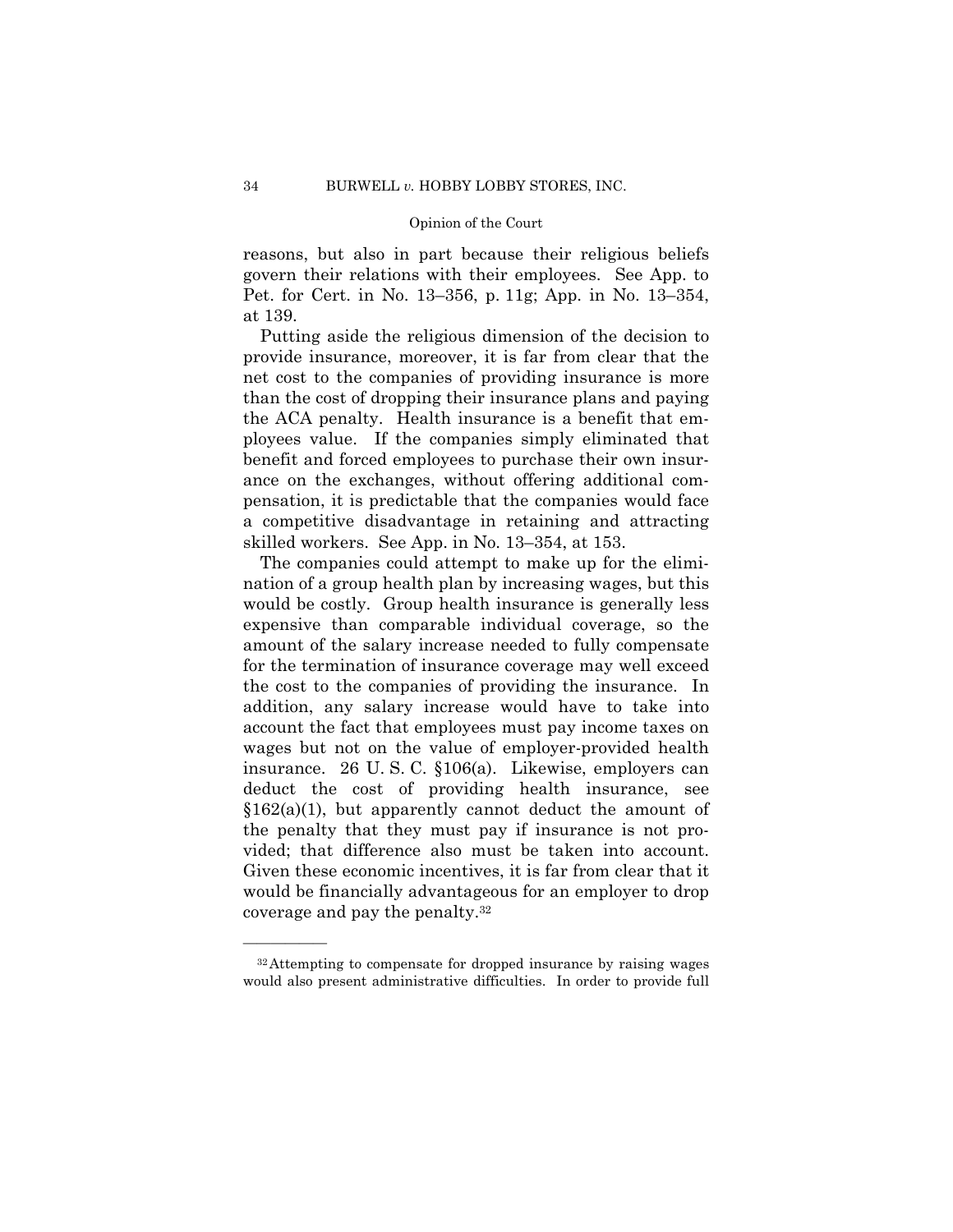In sum, we refuse to sustain the challenged regulations on the ground—never maintained by the Government that dropping insurance coverage eliminates the substantial burden that the HHS mandate imposes. We doubt that the Congress that enacted RFRA—or, for that matter, ACA—would have believed it a tolerable result to put family-run businesses to the choice of violating their sincerely held religious beliefs or making all of their employees lose their existing healthcare plans.

 $\mathcal{C}$ 

 ods at issue.33 *Ibid.*  In taking the position that the HHS mandate does not impose a substantial burden on the exercise of religion, HHS's main argument (echoed by the principal dissent) is basically that the connection between what the objecting parties must do (provide health-insurance coverage for four methods of contraception that may operate after the fertilization of an egg) and the end that they find to be morally wrong (destruction of an embryo) is simply too attenuated. Brief for HHS in 13–354, pp. 31–34; *post*, at 22–23. HHS and the dissent note that providing the coverage would not itself result in the destruction of an embryo; that would occur only if an employee chose to take advantage of the coverage and to use one of the four meth-

compensation for employees, the companies would have to calculate the value to employees of the convenience of retaining their employerprovided coverage and thus being spared the task of attempting to find and sign up for a comparable plan on an exchange. And because some but not all of the companies' employees may qualify for subsidies on an exchange, it would be nearly impossible to calculate a salary increase that would accurately restore the status quo ante for all employees. 33This argument is not easy to square with the position taken by

HHS in providing exemptions from the contraceptive mandate for religious employers, such as churches, that have the very same religious objections as the Hahns and Greens and their companies. The connection between what these religious employers would be required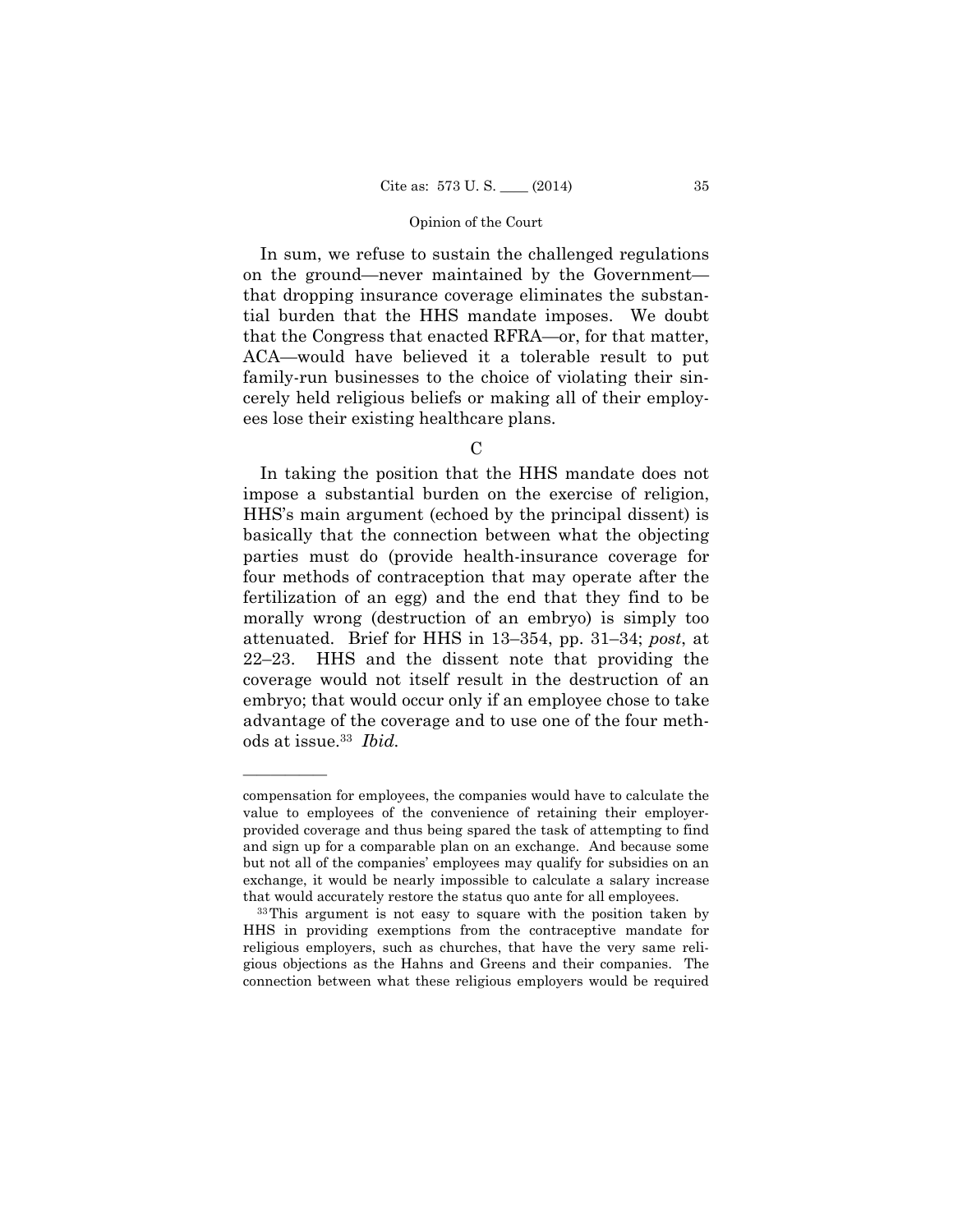This argument dodges the question that RFRA presents (whether the HHS mandate imposes a substantial burden on the ability of the objecting parties to conduct business in accordance with *their religious beliefs*) and instead addresses a very different question that the federal courts have no business addressing (whether the religious belief asserted in a RFRA case is reasonable). The Hahns and Greens believe that providing the coverage demanded by the HHS regulations is connected to the destruction of an embryo in a way that is sufficient to make it immoral for them to provide the coverage. This belief implicates a difficult and important question of religion and moral philosophy, namely, the circumstances under which it is wrong for a person to perform an act that is innocent in itself but that has the effect of enabling or facilitating the commission of an immoral act by another.34 Arrogating the authority to provide a binding national answer to this religious and philosophical question, HHS and the princi-

 coverage." *Ibid*. Those exemptions would be hard to understand if the to do if not exempted (provide insurance coverage for particular contraceptives) and the ultimate event that they find morally wrong (destruction of an embryo) is exactly the same. Nevertheless, as discussed, HHS and the Labor and Treasury Departments authorized the exemption from the contraceptive mandate of group health plans of certain religious employers, and later expanded the exemption to include certain nonprofit organizations with religious objections to contraceptive coverage. 78 Fed. Reg. 39871. When this was done, the Government made clear that its objective was to "protec[t]" these religious objectors "from having to contract, arrange, pay, or refer for such plaintiffs' objections here were not substantial. 34See, *e.g*., Oderberg, The Ethics of Co-operation in Wrongdoing, in

Modern Moral Philosophy 203–228 (A. O'Hear ed. 2004); T. Higgins, Man as Man: The Science and Art of Ethics 353, 355 (1949) ("The general principles governing cooperation" in wrongdoing—*i.e*., "physical activity (or its omission) by which a person assists in the evil act of another who is the principal agent"—"present troublesome difficulties in application"); 1 H. Davis, Moral and Pastoral Theology 341 (1935) (Cooperation occurs "when A helps B to accomplish an external act by an act that is not sinful, and without approving of what B does").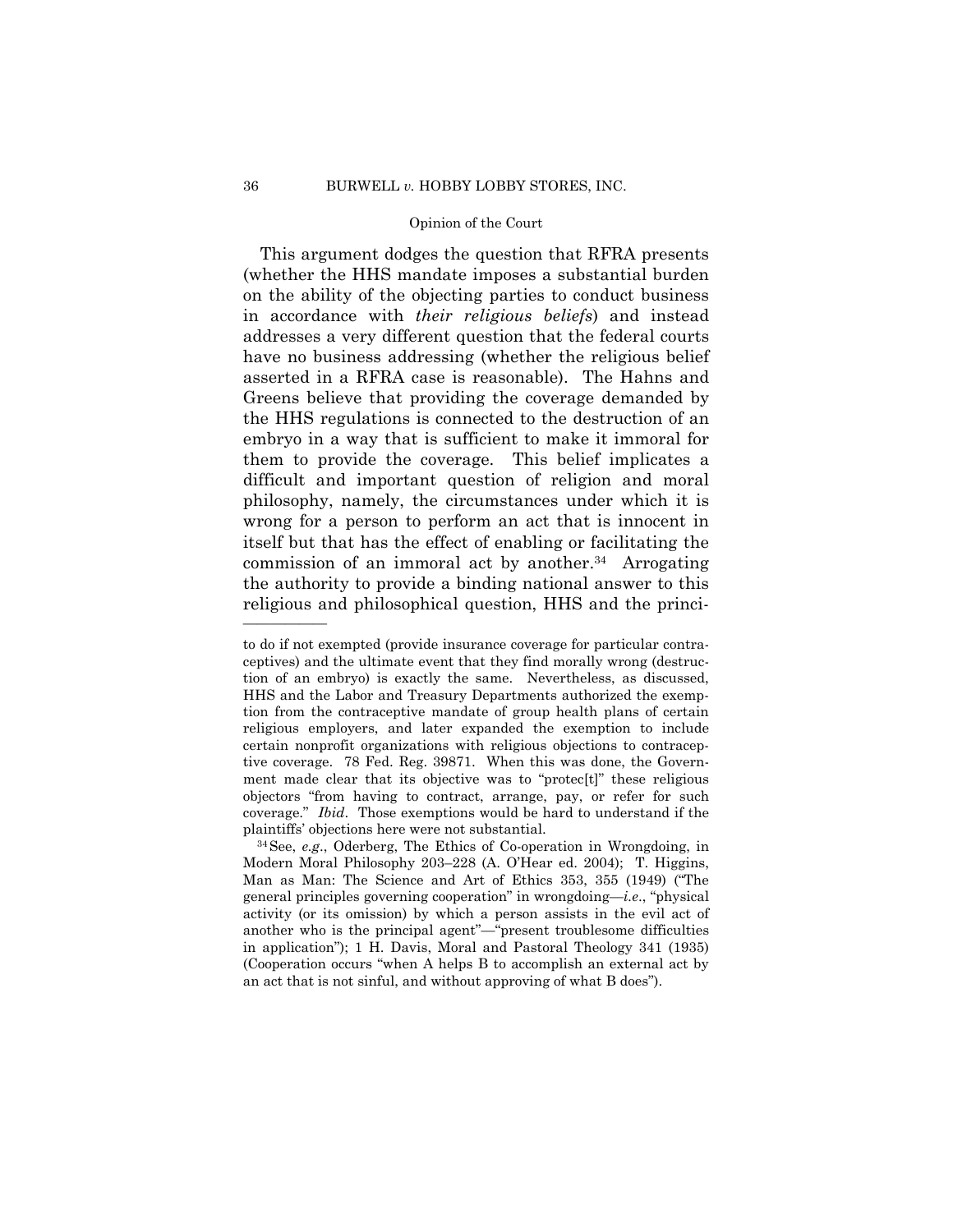pal dissent in effect tell the plaintiffs that their beliefs are flawed. For good reason, we have repeatedly refused to take such a step. See, *e.g*., *Smith*, 494 U. S., at 887 ("Repeatedly and in many different contexts, we have warned that courts must not presume to determine . . . the plausibility of a religious claim"); *Hernandez* v. *Commissioner*, 490 U. S. 680, 699 (1989); *Presbyterian Church in U. S.* v. *Mary Elizabeth Blue Hull Memorial Presbyterian Church*, 393 U. S. 440, 450 (1969).

 transferred to a job making turrets for tanks. *Id.,* at 710. Moreover, in *Thomas* v. *Review Bd. of Indiana Employment Security Div.*, 450 U. S. 707 (1981), we considered and rejected an argument that is nearly identical to the one now urged by HHS and the dissent. In *Thomas*, a Jehovah's Witness was initially employed making sheet steel for a variety of industrial uses, but he was later Because he objected on religious grounds to participating in the manufacture of weapons, he lost his job and sought unemployment compensation. Ruling against the employee, the state court had difficulty with the line that the employee drew between work that he found to be consistent with his religious beliefs (helping to manufacture steel that was used in making weapons) and work that he found morally objectionable (helping to make the weapons themselves). This Court, however, held that "it is not for us to say that the line he drew was an unreasonable one." *Id.*, at 715.35

Similarly, in these cases, the Hahns and Greens and their companies sincerely believe that providing the insurance coverage demanded by the HHS regulations lies on the forbidden side of the line, and it is not for us to say that their religious beliefs are mistaken or insubstantial. Instead, our "narrow function ... in this context is to

<sup>35</sup>The principal dissent makes no effort to reconcile its view about the substantial-burden requirement with our decision in *Thomas*.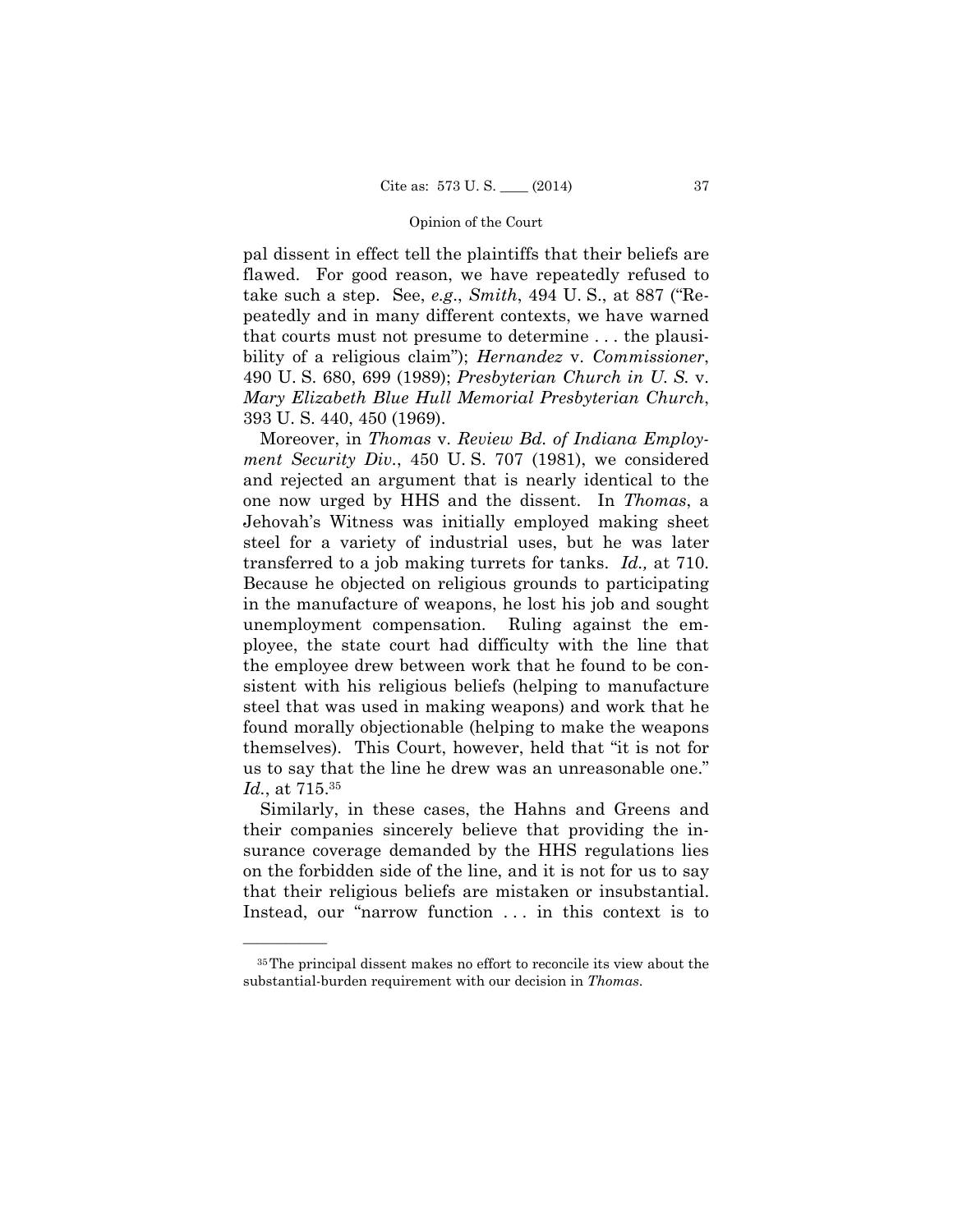determine" whether the line drawn reflects "an honest conviction," *id*., at 716, and there is no dispute that it does.

HHS nevertheless compares these cases to decisions in which we rejected the argument that the use of general tax revenue to subsidize the secular activities of religious institutions violated the Free Exercise Clause. See *Tilton*  v. *Richardson*, 403 U. S. 672, 689 (1971) (plurality); *Board of Ed. of Central School Dist. No. 1* v. *Allen*, 392 U. S. 236, 248–249 (1968). But in those cases, while the subsidies were clearly contrary to the challengers' views on a secular issue, namely, proper church-state relations, the challengers never articulated a *religious* objection to the subsidies. As we put it in *Tilton*, they were "unable to identify any coercion directed at the practice or exercise of their religious beliefs." 403 U. S., at 689 (plurality opinion); see *Allen*, *supra*, at 249 ("[A]ppellants have not contended that the New York law in any way coerces them as individuals in the practice of their religion"). Here, in contrast, the plaintiffs do assert that funding the specific contraceptive methods at issue violates their religious beliefs, and HHS does not question their sincerity. Because the contraceptive mandate forces them to pay an enormous sum of money—as much as \$475 million per year in the case of Hobby Lobby—if they insist on providing insurance coverage in accordance with their religious beliefs, the mandate clearly imposes a substantial burden on those beliefs.

V

Since the HHS contraceptive mandate imposes a substantial burden on the exercise of religion, we must move on and decide whether HHS has shown that the mandate both "(1) is in furtherance of a compelling governmental interest; and (2) is the least restrictive means of furthering that compelling governmental interest." 42 U. S. C.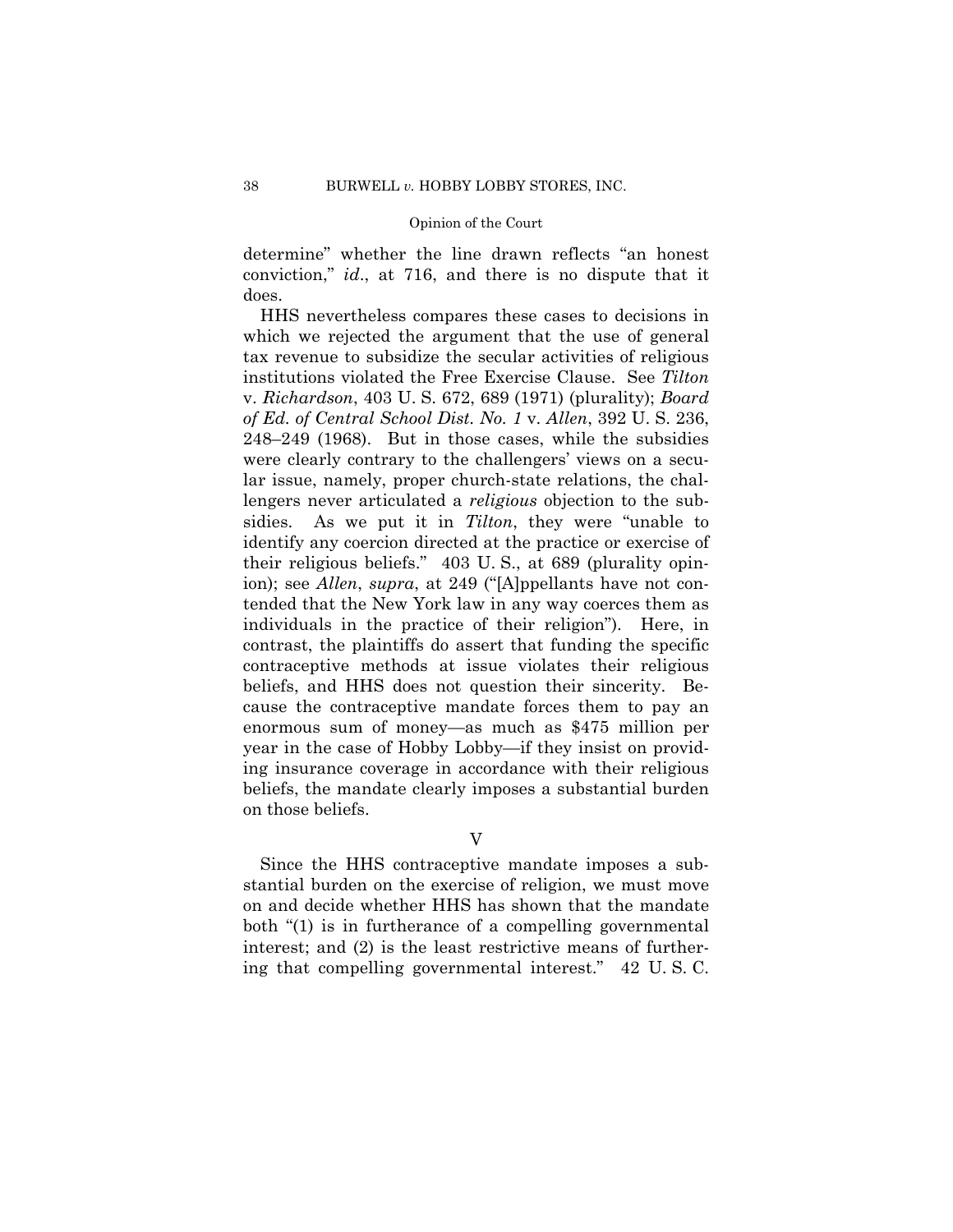$§2000bb-1(b).$ 

# A

 mandate in these cases. *O Centro*, *supra*, at 431. HHS asserts that the contraceptive mandate serves a variety of important interests, but many of these are couched in very broad terms, such as promoting "public health" and "gender equality." Brief for HHS in No. 13– 354, at 46, 49. RFRA, however, contemplates a "more focused" inquiry: It "requires the Government to demonstrate that the compelling interest test is satisfied through application of the challenged law 'to the person'—the particular claimant whose sincere exercise of religion is being substantially burdened." *O'Centro*, 546 U. S., at  $430-431$  (quoting  $$2000bb-1(b)$ ). This requires us to "loo[k] beyond broadly formulated interests" and to "scrutiniz[e] the asserted harm of granting specific exemptions to particular religious claimants"—in other words, to look to the marginal interest in enforcing the contraceptive

In addition to asserting these very broadly framed interests, HHS maintains that the mandate serves a compelling interest in ensuring that all women have access to all FDA-approved contraceptives without cost sharing. See Brief for HHS in No. 13–354, at 14–15, 49; see Brief for HHS in No. 13–356, at 10, 48. Under our cases, women (and men) have a constitutional right to obtain contraceptives, see *Griswold* v. *Connecticut*, 381 U. S. 479, 485–486 (1965), and HHS tells us that "[s]tudies have demonstrated that even moderate copayments for preventive services can deter patients from receiving those services." Brief for HHS in No. 13–354, at 50 (internal quotation marks omitted).

The objecting parties contend that HHS has not shown that the mandate serves a compelling government interest, and it is arguable that there are features of ACA that support that view. As we have noted, many employees—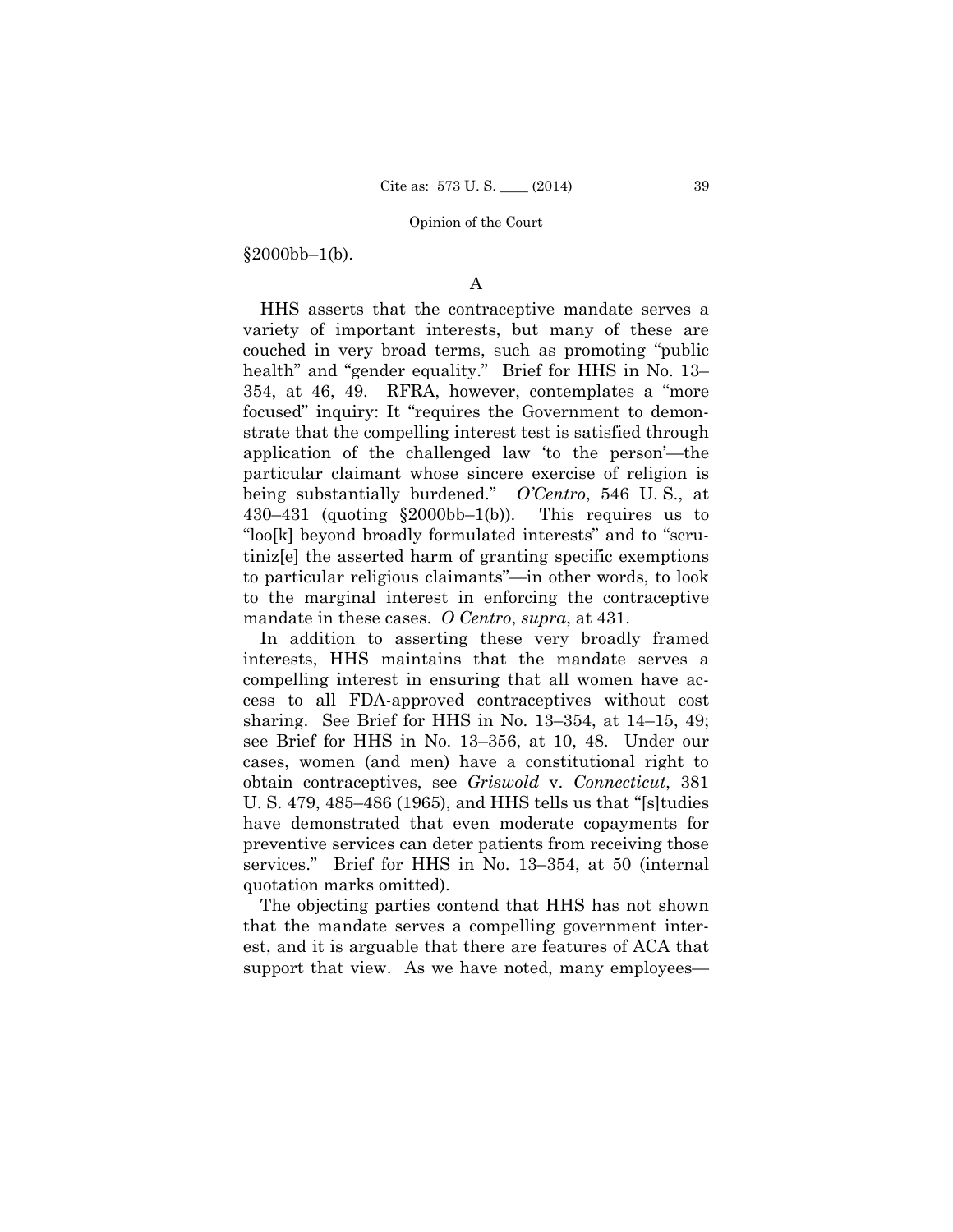those covered by grandfathered plans and those who work for employers with fewer than 50 employees—may have no contraceptive coverage without cost sharing at all.

HHS responds that many legal requirements have exceptions and the existence of exceptions does not in itself indicate that the principal interest served by a law is not compelling. Even a compelling interest may be outweighed in some circumstances by another even weightier consideration. In these cases, however, the interest served by one of the biggest exceptions, the exception for grandfathered plans, is simply the interest of employers in avoiding the inconvenience of amending an existing plan. Grandfathered plans are required "to comply with a subset of the Affordable Care Act's health reform provisions" that provide what HHS has described as "particularly significant protections." 75 Fed. Reg. 34540 (2010). But the contraceptive mandate is expressly excluded from this subset. *Ibid*.

We find it unnecessary to adjudicate this issue. We will assume that the interest in guaranteeing cost-free access to the four challenged contraceptive methods is compelling within the meaning of RFRA, and we will proceed to consider the final prong of the RFRA test, *i.e.*, whether HHS has shown that the contraceptive mandate is "the least restrictive means of furthering that compelling governmental interest." §2000bb–1(b)(2).

B

 jecting parties in these cases. See §§2000bb–1(a), (b) The least-restrictive-means standard is exceptionally demanding, see *City of Boerne*, 521 U. S., at 532, and it is not satisfied here. HHS has not shown that it lacks other means of achieving its desired goal without imposing a substantial burden on the exercise of religion by the ob-(requiring the Government to "demonstrat[e] that application of [a substantial] burden to *the person* . . . is the least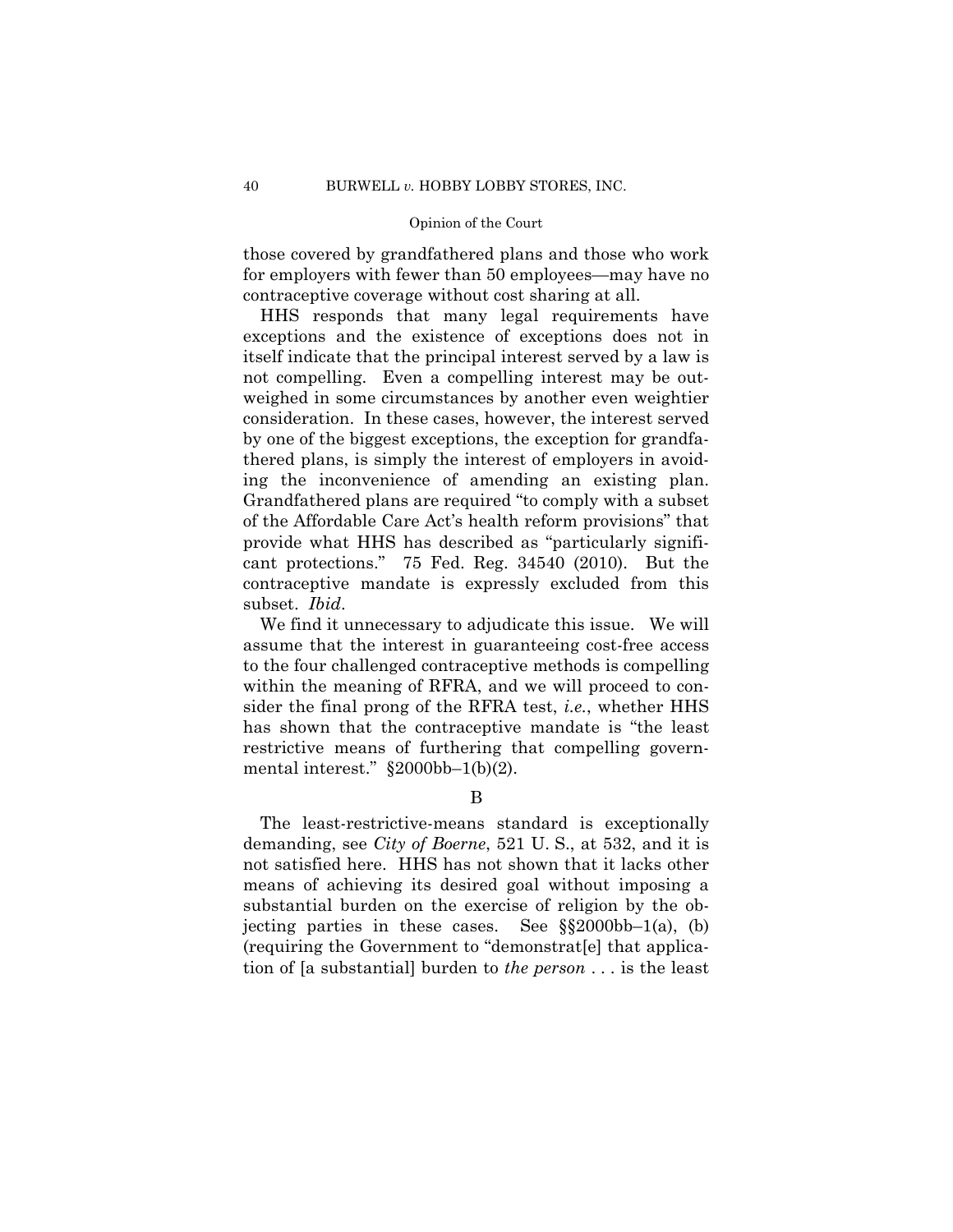restrictive means of furthering [a] compelling governmental interest" (emphasis added)).

 overall cost of ACA. According to one of the Congressional The most straightforward way of doing this would be for the Government to assume the cost of providing the four contraceptives at issue to any women who are unable to obtain them under their health-insurance policies due to their employers' religious objections. This would certainly be less restrictive of the plaintiffs' religious liberty, and HHS has not shown, see  $\S 2000bb-1(b)(2)$ , that this is not a viable alternative. HHS has not provided any estimate of the average cost per employee of providing access to these contraceptives, two of which, according to the FDA, are designed primarily for emergency use. See Birth Control: Medicines to Help You, online at http:// www.fda.gov/forconsumers/byaudience/forwomen/freepubli cations/ucm313215.htm. Nor has HHS provided any statistics regarding the number of employees who might be affected because they work for corporations like Hobby Lobby, Conestoga, and Mardel. Nor has HHS told us that it is unable to provide such statistics. It seems likely, however, that the cost of providing the forms of contraceptives at issue in these cases (if not all FDA-approved contraceptives) would be minor when compared with the Budget Office's most recent forecasts, ACA's insurancecoverage provisions will cost the Federal Government more than \$1.3 trillion through the next decade. See CBO, Updated Estimates of the Effects of the Insurance Coverage Provisions of the Affordable Care Act, April 2014, p. 2.36 If, as HHS tells us, providing all women with cost-free access to all FDA-approved methods of contraception is a Government interest of the highest order, it is hard to understand HHS's argument that it cannot be required under RFRA to pay *anything* in order to achieve this

<sup>36</sup>Online at http://cbo.gov/publication/45231.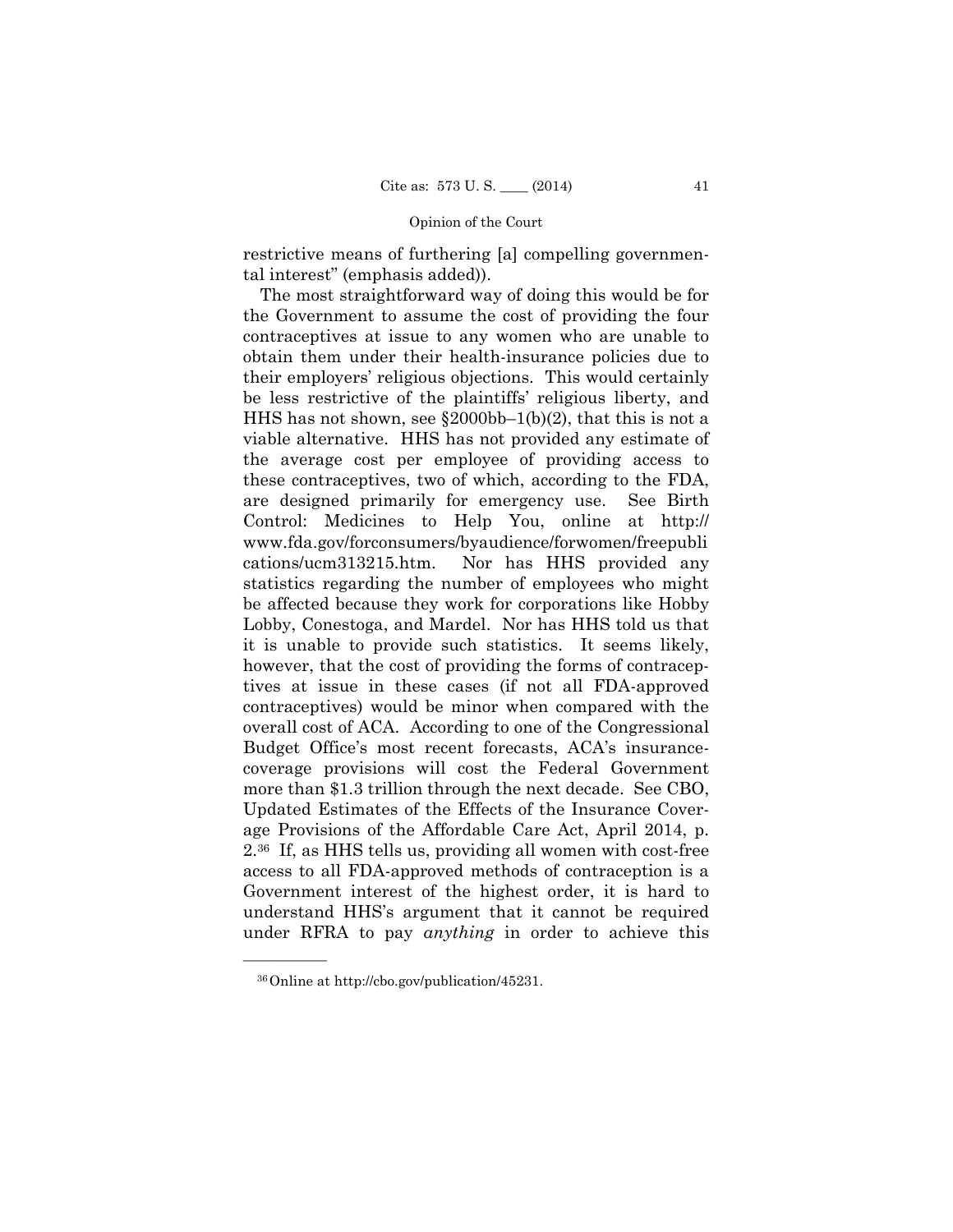important goal.

——————

HHS contends that RFRA does not permit us to take this option into account because "RFRA cannot be used to require creation of entirely new programs." Brief for HHS in 13–354, at 15.37 But we see nothing in RFRA that supports this argument, and drawing the line between the "creation of an entirely new program" and the modification of an existing program (which RFRA surely allows) would be fraught with problems. We do not doubt that cost may

<sup>37</sup> In a related argument, HHS appears to maintain that a plaintiff cannot prevail on a RFRA claim that seeks an exemption from a legal obligation requiring the plaintiff to confer benefits on third parties. Nothing in the text of RFRA or its basic purposes supports giving the Government an entirely free hand to impose burdens on religious exercise so long as those burdens confer a benefit on other individuals. It is certainly true that in applying RFRA "courts must take adequate account of the burdens a requested accommodation may impose on nonbeneficiaries." *Cutter* v. *Wilkinson*, 544 U. S. 709, 720 (2005) (applying RLUIPA). That consideration will often inform the analysis of the Government's compelling interest and the availability of a less restrictive means of advancing that interest. But it could not reasonably be maintained that any burden on religious exercise, no matter how onerous and no matter how readily the government interest could be achieved through alternative means, is permissible under RFRA so long as the relevant legal obligation requires the religious adherent to confer a benefit on third parties. Otherwise, for example, the Government could decide that all supermarkets must sell alcohol for the convenience of customers (and thereby exclude Muslims with religious objections from owning supermarkets), or it could decide that all restaurants must remain open on Saturdays to give employees an opportunity to earn tips (and thereby exclude Jews with religious objections from owning restaurants). By framing any Government regulation as benefiting a third party, the Government could turn all regulations into entitlements to which nobody could object on religious grounds, rendering RFRA meaningless. In any event, our decision in these cases need not result in any detrimental effect on any third party. As we explain, see *infra*, at 43–44, the Government can readily arrange for other methods of providing contraceptives, without cost sharing, to employees who are unable to obtain them under their health-insurance plans due to their employers' religious objections.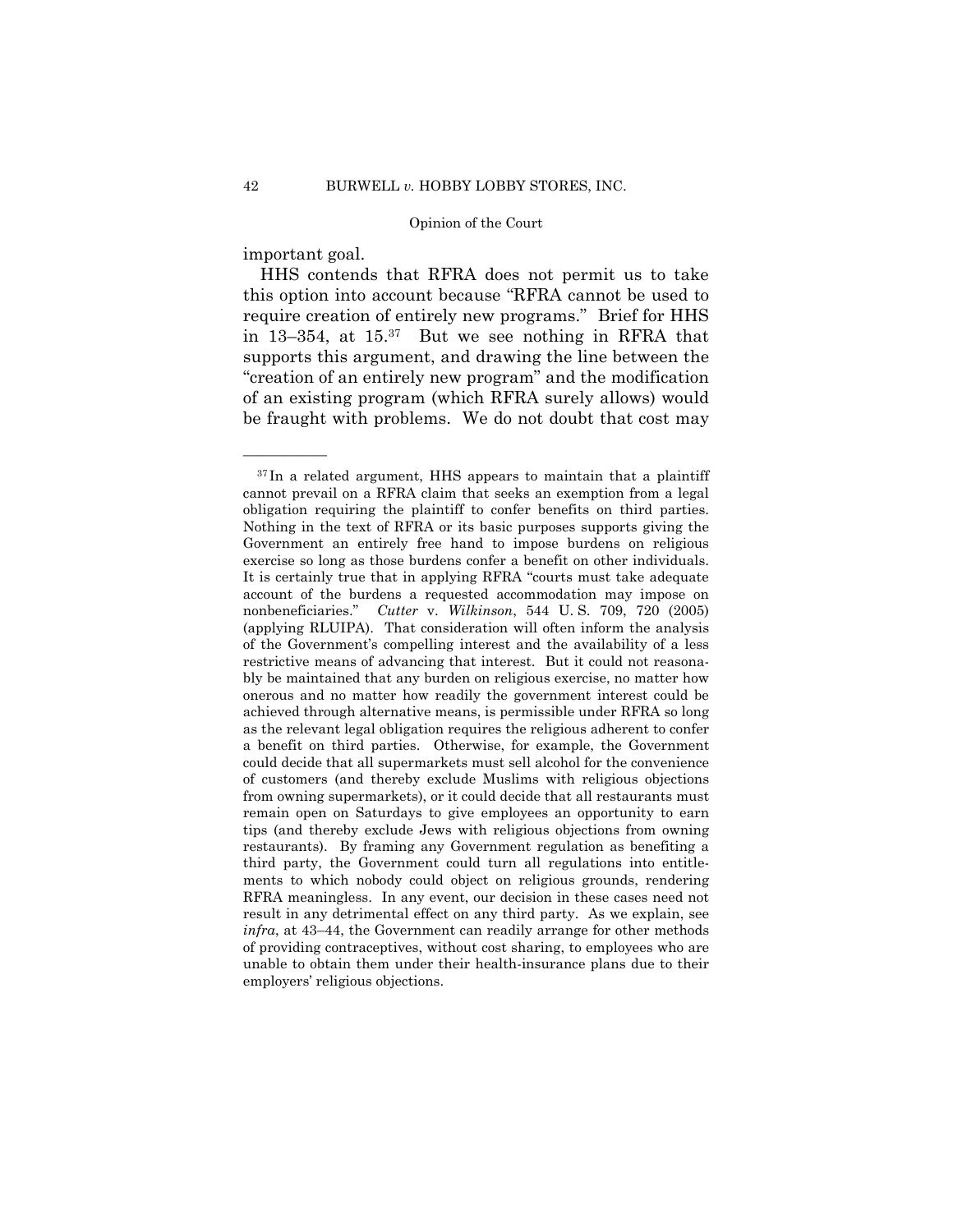be an important factor in the least-restrictive-means analysis, but both RFRA and its sister statute, RLUIPA, may in some circumstances require the Government to expend additional funds to accommodate citizens' religious beliefs. Cf. §2000cc–3(c) (RLUIPA: "[T]his chapter may require a government to incur expenses in its own operations to avoid imposing a substantial burden on religious exercise."). HHS's view that RFRA can never require the Government to spend even a small amount reflects a judgment about the importance of religious liberty that was not shared by the Congress that enacted that law.

In the end, however, we need not rely on the option of a new, government-funded program in order to conclude that the HHS regulations fail the least-restrictive-means test. HHS itself has demonstrated that it has at its disposal an approach that is less restrictive than requiring employers to fund contraceptive methods that violate their religious beliefs. As we explained above, HHS has already established an accommodation for nonprofit organizations with religious objections. See *supra*, at 9–10, and nn. 8–9. Under that accommodation, the organization can selfcertify that it opposes providing coverage for particular contraceptive services. See  $45$  CFR  $\S$  $147.131(b)(4)$ , (c)(1); 26 CFR §§54.9815–2713A(a)(4), (b). If the organization makes such a certification, the organization's insurance issuer or third-party administrator must "[e]xpressly exclude contraceptive coverage from the group health insurance coverage provided in connection with the group health plan" and "[p]rovide separate payments for any contraceptive services required to be covered" without imposing "any cost-sharing requirements . . . on the eligible organization, the group health plan, or plan participants or beneficiaries." 45 CFR §147.131(c)(2); 26 CFR  $§54.9815 - 2713A(c)(2).38$ 

<sup>38</sup>HHS has concluded that insurers that insure eligible employers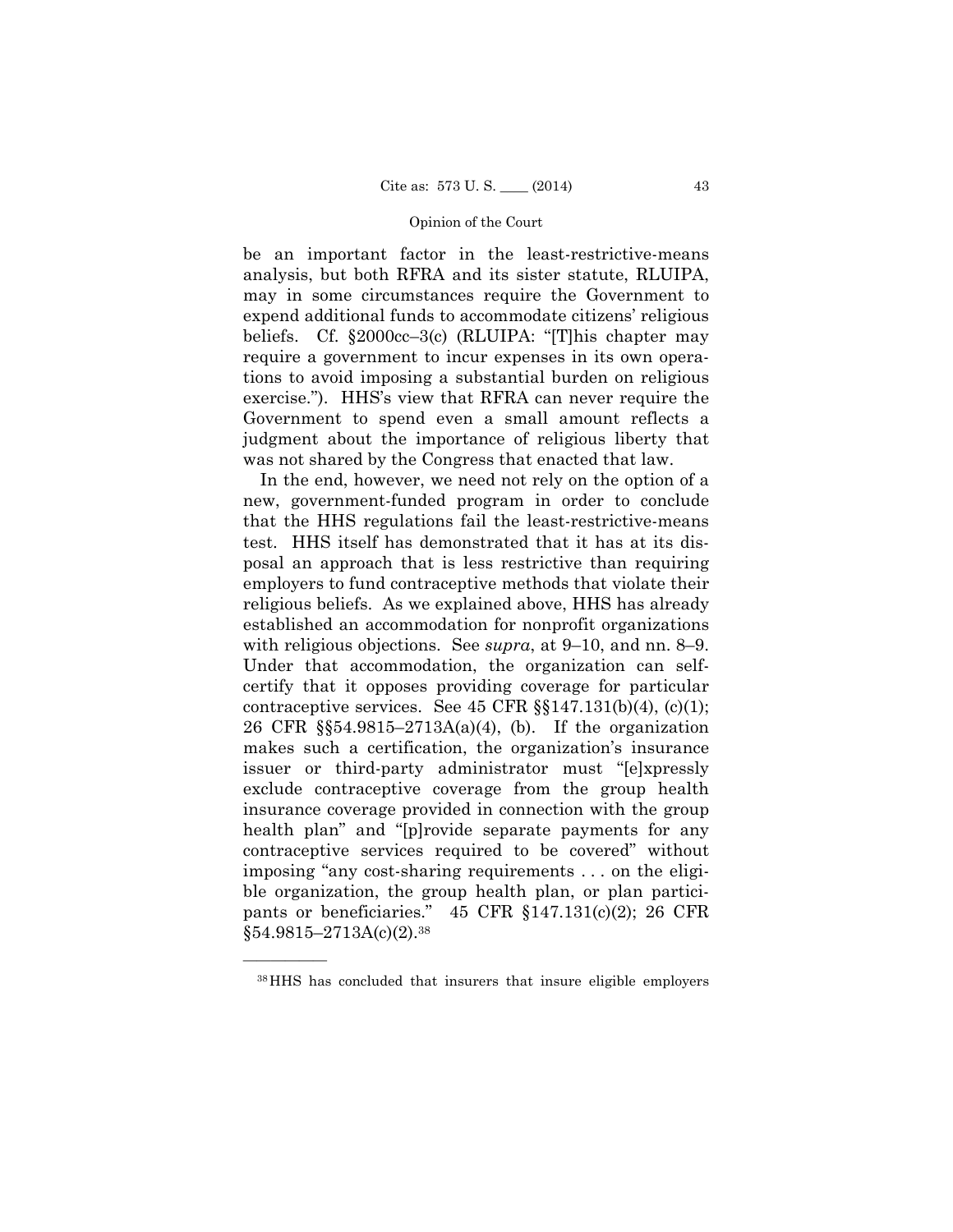We do not decide today whether an approach of this type complies with RFRA for purposes of all religious claims.39 At a minimum, however, it does not impinge on the plaintiffs' religious belief that providing insurance coverage for the contraceptives at issue here violates their religion, and it serves HHS's stated interests equally well.40

The principal dissent identifies no reason why this accommodation would fail to protect the asserted needs of women as effectively as the contraceptive mandate, and there is none.<sup>41</sup> Under the accommodation, the plaintiffs' female employees would continue to receive contraceptive coverage without cost sharing for all FDA-approved contraceptives, and they would continue to "face minimal

 of total [federally facilitated exchange] user fees." *Id.,* at 39882; see 26 opting out of the contraceptive mandate and that are required to pay for contraceptive coverage under the accommodation will not experience an increase in costs because the "costs of providing contraceptive coverage are balanced by cost savings from lower pregnancy-related costs and from improvements in women's health." 78 Fed. Reg. 39877. With respect to self-insured plans, the regulations establish a mechanism for the eligible employers' third-party administrators to obtain a compensating reduction in the fee paid by insurers to participate in the federally facilitated exchanges. HHS believes that this system will not have a material effect on the funding of the exchanges because the "payments for contraceptive services will represent only a small portion CFR §54.9815–2713A(b)(3).

 to decide a case that is not before us here. *Post*, at 30. The less re- $39$ See n. 9, *supra*.<br> $40$ The principal dissent faults us for being "noncommital" in refusing strictive approach we describe accommodates the religious beliefs asserted in these cases, and that is the only question we are permitted to address. 41 In the principal dissent's view, the Government has not had a fair

opportunity to address this accommodation, *post*, at 30. n. 27, but the Government itself apparently believes that when it "provides an exception to a general rule for secular reasons (or for only certain religious reasons), [it] must explain why extending a comparable exception to a specific plaintiff for religious reasons would undermine its compelling interests." Brief for the United States as *Amicus Curiae* in *Holt* v. *Hobbs*, No. 13–6827, p. 10, now pending before the Court.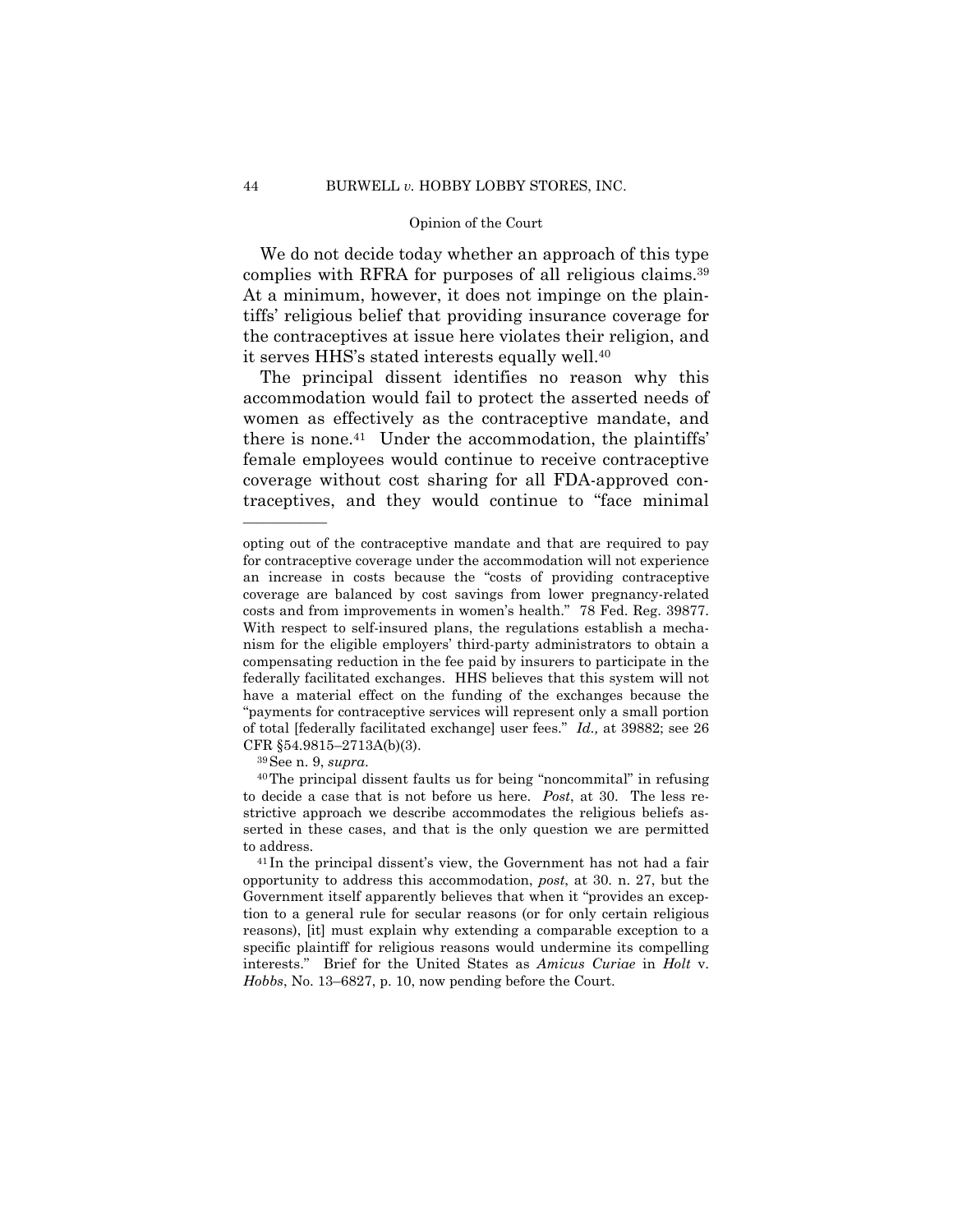templated." *Ibid.*  logistical and administrative obstacles," *post*, at 28 (internal quotation marks omitted), because their employers' insurers would be responsible for providing information and coverage, see, *e.g.*, 45 CFR §§147.131(c)–(d); cf. 26 CFR  $\S$ §54.9815–2713A(b), (d). Ironically, it is the dissent's approach that would "[i]mped[e] women's receipt of benefits by 'requiring them to take steps to learn about, and to sign up for, a new government funded and administered health benefit,'" *post*, at 28, because the dissent would effectively compel religious employers to drop healthinsurance coverage altogether, leaving their employees to find individual plans on government-run exchanges or elsewhere. This is indeed "scarcely what Congress con-

 $\mathcal{C}$ 

HHS and the principal dissent argue that a ruling in favor of the objecting parties in these cases will lead to a flood of religious objections regarding a wide variety of medical procedures and drugs, such as vaccinations and blood transfusions, but HHS has made no effort to substantiate this prediction.<sup>42</sup> HHS points to no evidence that insurance plans in existence prior to the enactment of ACA excluded coverage for such items. Nor has HHS provided evidence that any significant number of employers sought exemption, on religious grounds, from any of ACA's coverage requirements other than the contraceptive mandate.

It is HHS's apparent belief that no insurance-coverage mandate would violate RFRA—no matter how significantly it impinges on the religious liberties of employers—that would lead to intolerable consequences. Under HHS's view, RFRA would permit the Government to require all

<sup>42</sup>Cf. 42 U. S. C. §1396s (Federal "program for distribution of pediatric vaccines" for some uninsured and underinsured children).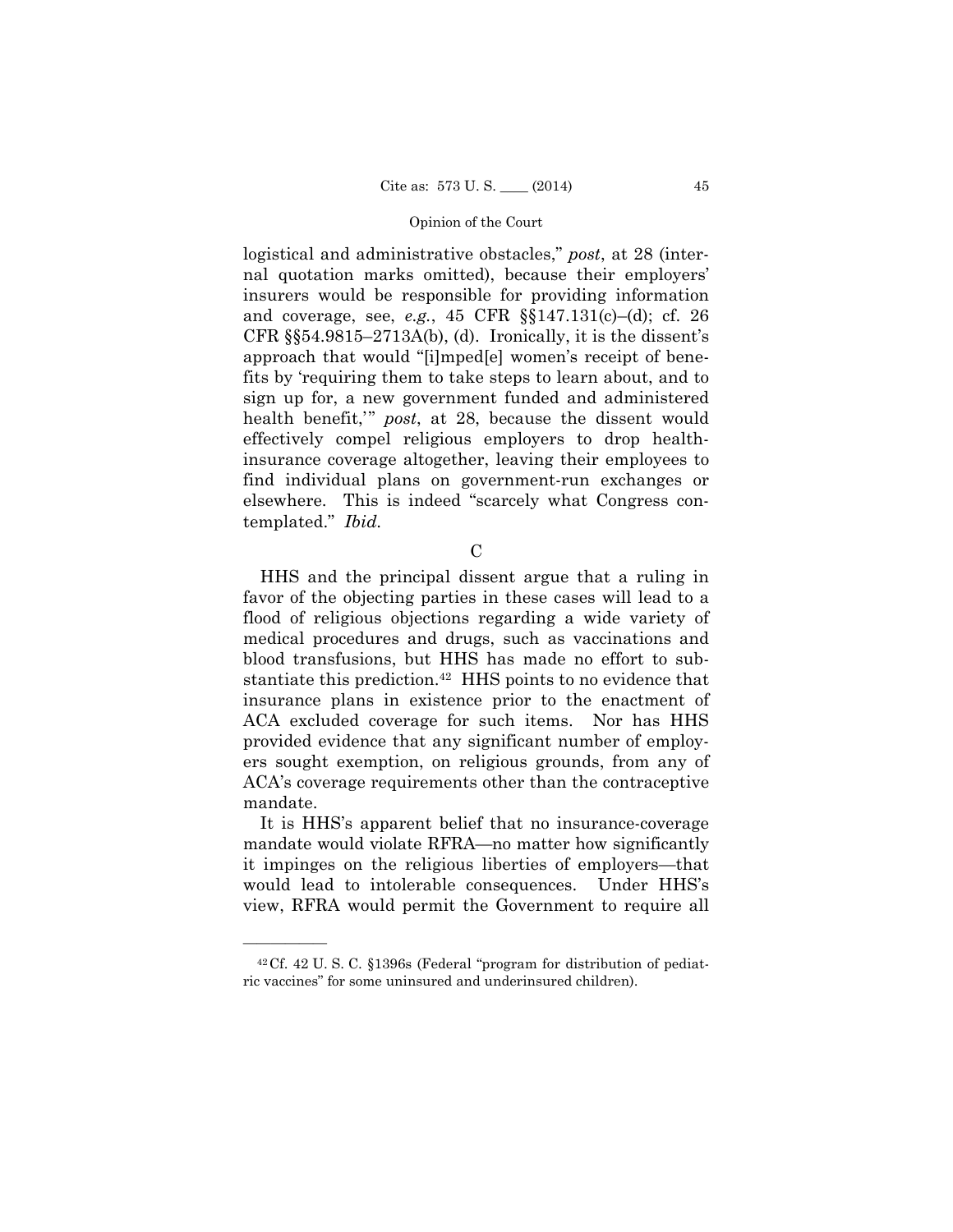employers to provide coverage for any medical procedure allowed by law in the jurisdiction in question—for instance, third-trimester abortions or assisted suicide. The owners of many closely held corporations could not in good conscience provide such coverage, and thus HHS would effectively exclude these people from full participation in the economic life of the Nation. RFRA was enacted to prevent such an outcome.

In any event, our decision in these cases is concerned solely with the contraceptive mandate. Our decision should not be understood to hold that an insurancecoverage mandate must necessarily fall if it conflicts with an employer's religious beliefs. Other coverage requirements, such as immunizations, may be supported by different interests (for example, the need to combat the spread of infectious diseases) and may involve different arguments about the least restrictive means of providing them.

The principal dissent raises the possibility that discrimination in hiring, for example on the basis of race, might be cloaked as religious practice to escape legal sanction. See *post*, at 32–33. Our decision today provides no such shield. The Government has a compelling interest in providing an equal opportunity to participate in the workforce without regard to race, and prohibitions on racial discrimination are precisely tailored to achieve that critical goal.

HHS also raises for the first time in this Court the argument that applying the contraceptive mandate to forprofit employers with sincere religious objections is essential to the comprehensive health-insurance scheme that ACA establishes. HHS analogizes the contraceptive mandate to the requirement to pay Social Security taxes, which we upheld in *Lee* despite the religious objection of an employer, but these cases are quite different. Our holding in *Lee* turned primarily on the special problems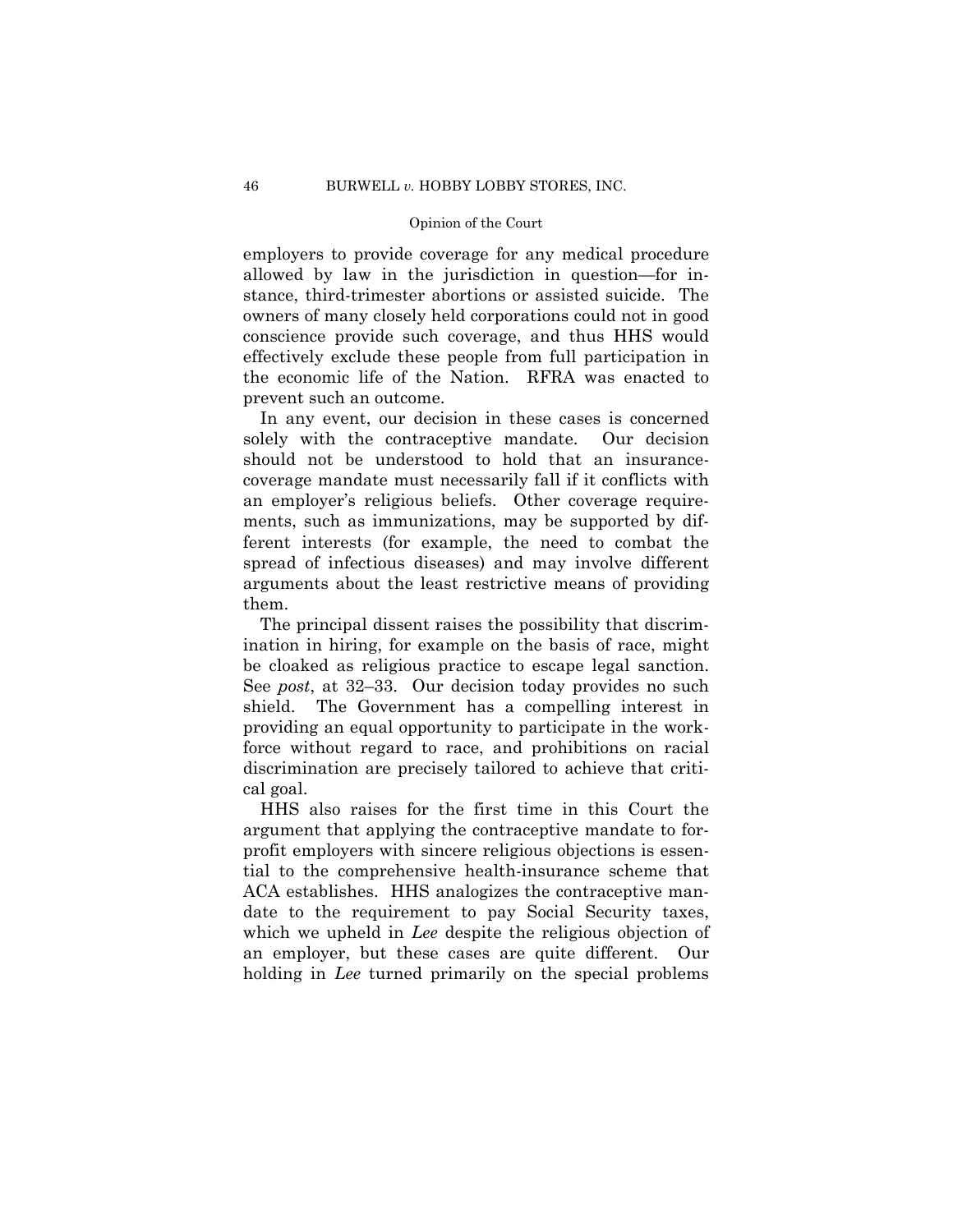associated with a national system of taxation. We noted that "[t]he obligation to pay the social security tax initially is not fundamentally different from the obligation to pay income taxes." 455 U. S., at 260. Based on that premise, we explained that it was untenable to allow individuals to seek exemptions from taxes based on religious objections to particular Government expenditures: "If, for example, a religious adherent believes war is a sin, and if a certain percentage of the federal budget can be identified as devoted to war-related activities, such individuals would have a similarly valid claim to be exempt from paying that percentage of the income tax." *Ibid.* We observed that "[t]he tax system could not function if denominations were allowed to challenge the tax system because tax payments were spent in a manner that violates their religious belief." *Ibid.*; see *O Centro*, 546 U. S., at 435.

*Lee* was a free-exercise, not a RFRA, case, but if the issue in *Lee* were analyzed under the RFRA framework, the fundamental point would be that there simply is no less restrictive alternative to the categorical requirement to pay taxes. Because of the enormous variety of government expenditures funded by tax dollars, allowing taxpayers to withhold a portion of their tax obligations on religious grounds would lead to chaos. Recognizing exemptions from the contraceptive mandate is very different. ACA does not create a large national pool of tax revenue for use in purchasing healthcare coverage. Rather, individual employers like the plaintiffs purchase insurance for their own employees. And contrary to the principal dissent's characterization, the employers' contributions do not necessarily funnel into "undifferentiated funds." *Post*, at 23. The accommodation established by HHS requires issuers to have a mechanism by which to "segregate premium revenue collected from the eligible organization from the monies used to provide payments for contraceptive services."  $45 \text{ CFR } \S 147.131(c)(2)(ii)$ .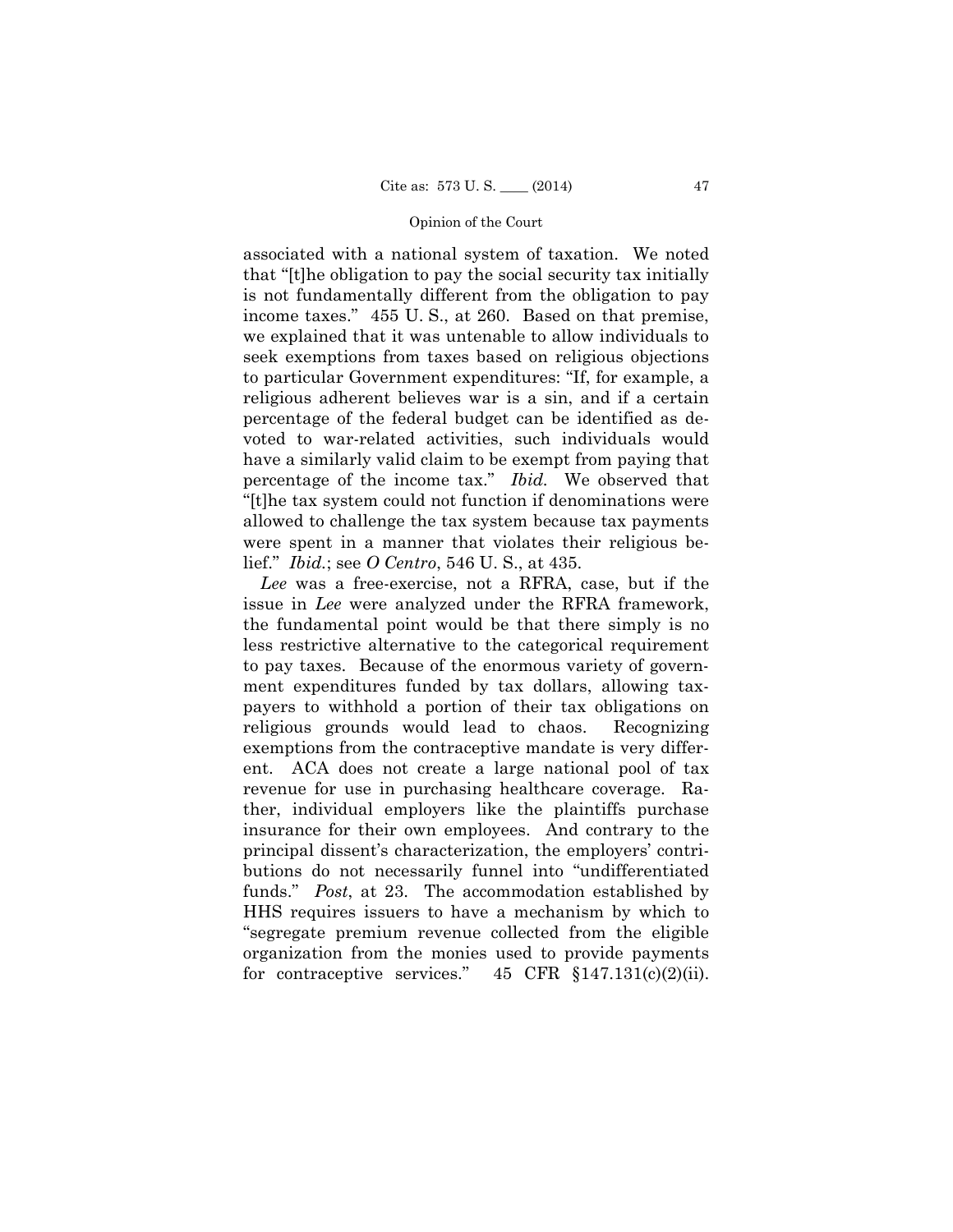Recognizing a religious accommodation under RFRA for particular coverage requirements, therefore, does not threaten the viability of ACA's comprehensive scheme in the way that recognizing religious objections to particular expenditures from general tax revenues would.43

 conceivable kind"). But Congress, in enacting RFRA, took In its final pages, the principal dissent reveals that its fundamental objection to the claims of the plaintiffs is an objection to RFRA itself. The dissent worries about forcing the federal courts to apply RFRA to a host of claims made by litigants seeking a religious exemption from generally applicable laws, and the dissent expresses a desire to keep the courts out of this business. See *post*, at 32–35. In making this plea, the dissent reiterates a point made forcefully by the Court in *Smith.* 494 U. S., at 888– 889 (applying the *Sherbert* test to all free-exercise claims "would open the prospect of constitutionally required religious exemptions from civic obligations of almost every the position that "the compelling interest test as set forth in prior Federal court rulings is a workable test for striking sensible balances between religious liberty and competing prior governmental interests." 42 U. S. C. §2000bb(a)(5)*.* The wisdom of Congress's judgment on this

<sup>43</sup>HHS highlights certain statements in the opinion in *Lee* that it regards as supporting its position in these cases. In particular, HHS notes the statement that "[w]hen followers of a particular sect enter into commercial activity as a matter of choice, the limits they accept on their own conduct as a matter of conscience and faith are not to be superimposed on the statutory schemes which are binding on others in that activity." 455 U. S., at 261. *Lee* was a free exercise, not a RFRA, case, and the statement to which HHS points, if taken at face value, is squarely inconsistent with the plain meaning of RFRA. Under RFRA, when followers of a particular religion choose to enter into commercial activity, the Government does not have a free hand in imposing obligations that substantially burden their exercise of religion. Rather, the Government can impose such a burden only if the strict RFRA test is met.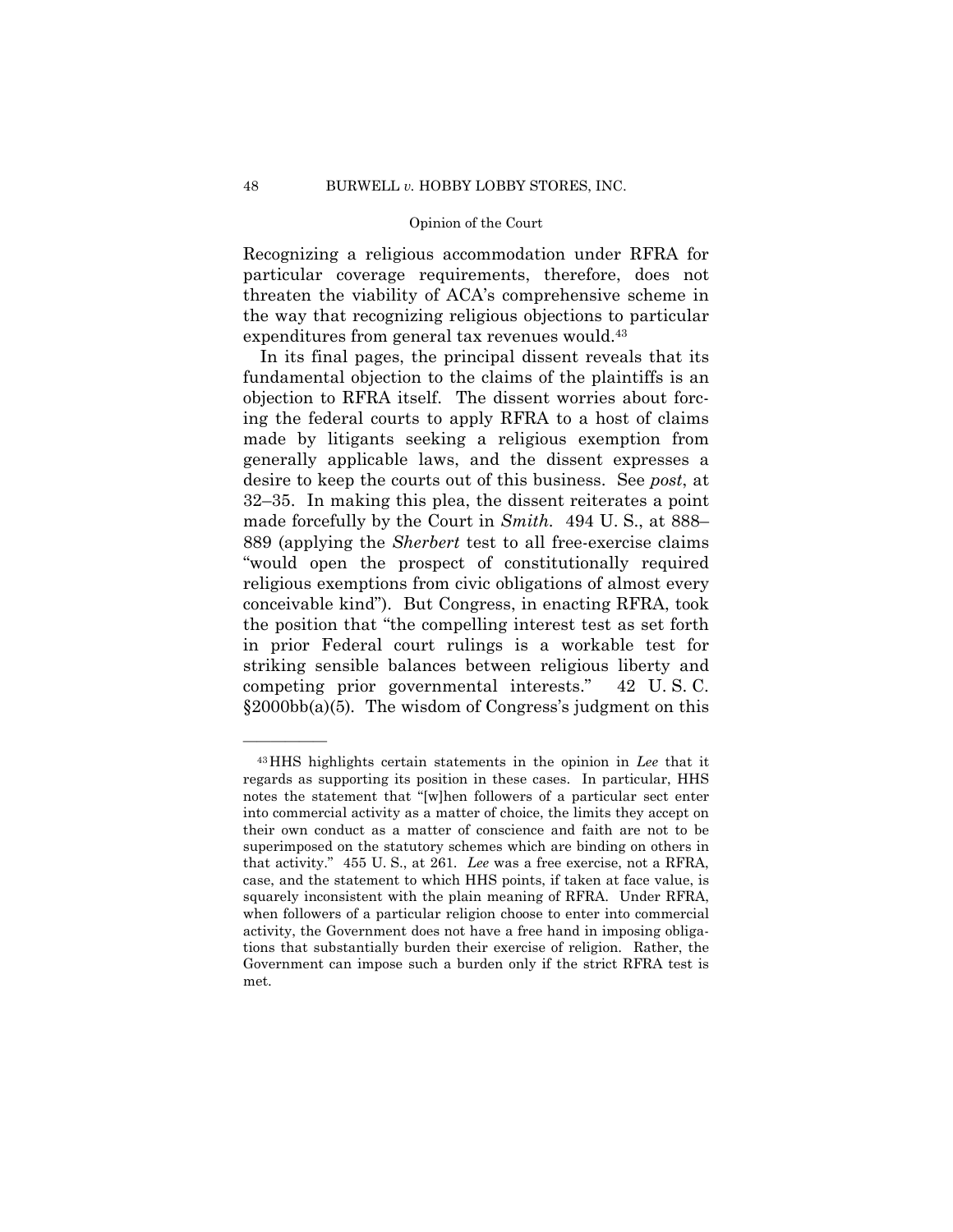matter is not our concern. Our responsibility is to enforce RFRA as written, and under the standard that RFRA prescribes, the HHS contraceptive mandate is unlawful.

\* \* \*

The contraceptive mandate, as applied to closely held corporations, violates RFRA. Our decision on that statutory question makes it unnecessary to reach the First Amendment claim raised by Conestoga and the Hahns.

The judgment of the Tenth Circuit in No. 13–354 is affirmed; the judgment of the Third Circuit in No. 13–356 is reversed, and that case is remanded for further proceedings consistent with this opinion.

*It is so ordered.*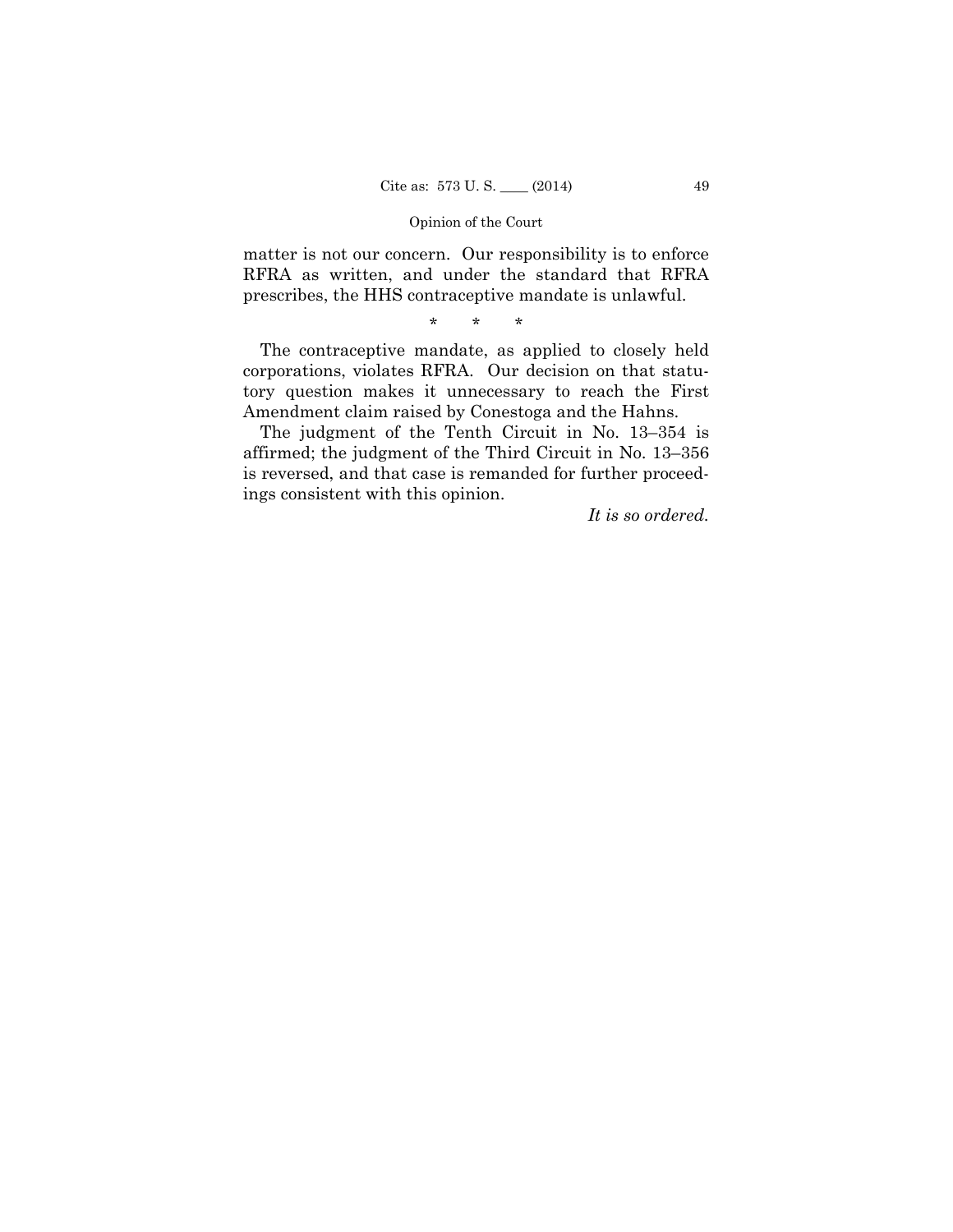# $\frac{1}{2}$  ,  $\frac{1}{2}$  ,  $\frac{1}{2}$  ,  $\frac{1}{2}$  ,  $\frac{1}{2}$  ,  $\frac{1}{2}$  ,  $\frac{1}{2}$ **SUPREME COURT OF THE UNITED STATES**

### $\frac{1}{2}$  ,  $\frac{1}{2}$  ,  $\frac{1}{2}$  ,  $\frac{1}{2}$  ,  $\frac{1}{2}$  ,  $\frac{1}{2}$ Nos. 13–354 and 13–356

# SYLVIA BURWELL, SECRETARY OF HEALTH AND HUMAN SERVICES, ET AL., PETITIONERS 13–354 *v.*

# HOBBY LOBBY STORES, INC., ET AL.

# ON WRIT OF CERTIORARI TO THE UNITED STATES COURT OF APPEALS FOR THE TENTH CIRCUIT

AND

# CONESTOGA WOOD SPECIALTIES CORPORATION ET AL., PETITIONERS

13–356 *v.* 

# SYLVIA BURWELL, SECRETARY OF HEALTH AND HUMAN SERVICES, ET AL.

# ON WRIT OF CERTIORARI TO THE UNITED STATES COURT OF APPEALS FOR THE THIRD CIRCUIT

[June 30, 2014]

### JUSTICE KENNEDY, concurring.

It seems to me appropriate, in joining the Court's opinion, to add these few remarks. At the outset it should be said that the Court's opinion does not have the breadth and sweep ascribed to it by the respectful and powerful dissent. The Court and the dissent disagree on the proper interpretation of the Religious Freedom and Restoration Act of 1993 (RFRA), but do agree on the purpose of that statute. 42 U. S. C. §2000bb *et seq.* It is to ensure that interests in religious freedom are protected. *Ante*, at 5–6; *post*, at 8–9 (GINSBURG, J., dissenting).

In our constitutional tradition, freedom means that all persons have the right to believe or strive to believe in a divine creator and a divine law. For those who choose this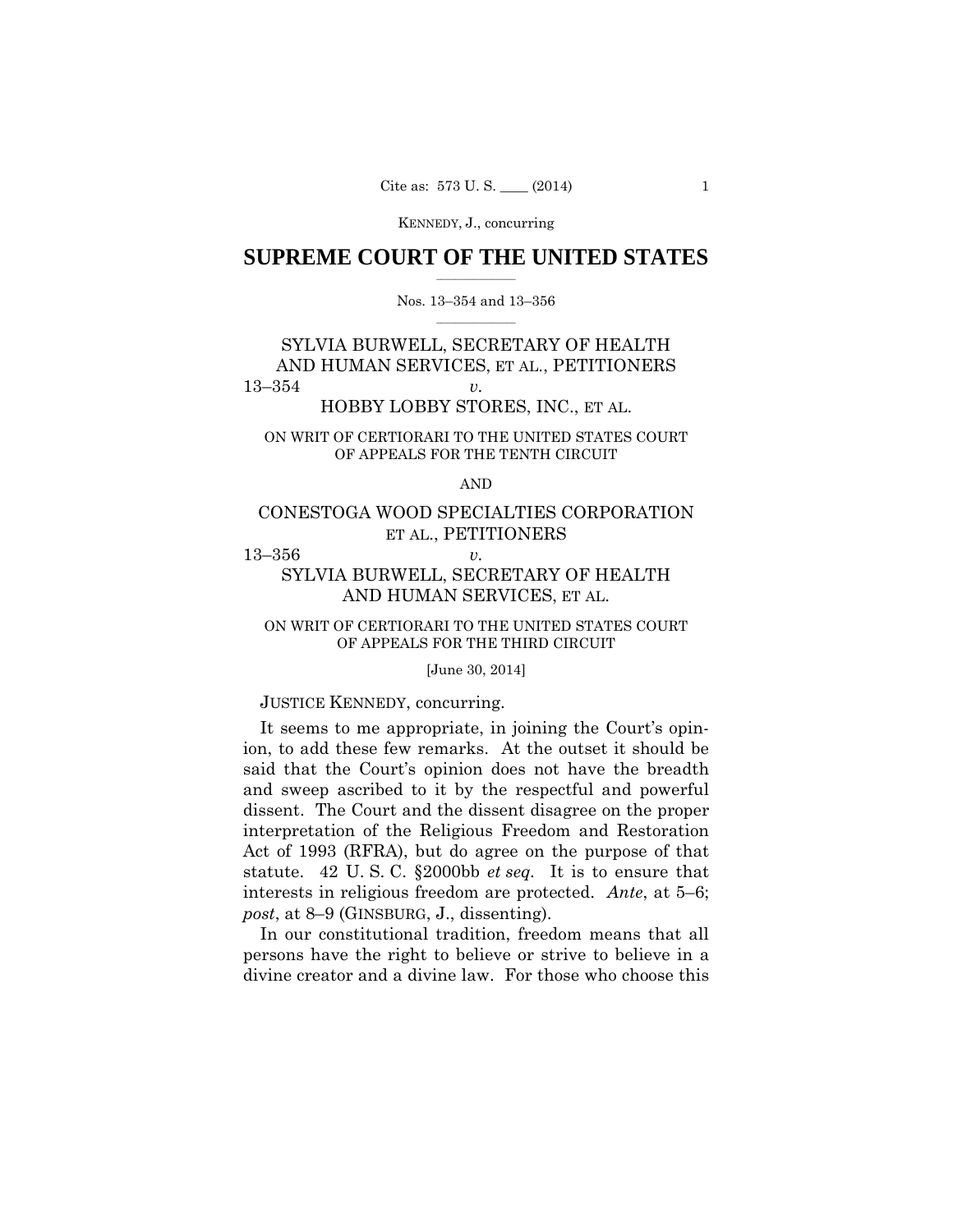course, free exercise is essential in preserving their own dignity and in striving for a self-definition shaped by their religious precepts. Free exercise in this sense implicates more than just freedom of belief. See *Cantwell* v. *Connecticut*, 310 U. S. 296, 303 (1940). It means, too, the right to express those beliefs and to establish one's religious (or nonreligious) self-definition in the political, civic, and economic life of our larger community. But in a complex society and an era of pervasive governmental regulation, defining the proper realm for free exercise can be difficult. In these cases the plaintiffs deem it necessary to exercise their religious beliefs within the context of their own closely held, for-profit corporations. They claim protection under RFRA, the federal statute discussed with care and in detail in the Court's opinion.

As the Court notes, under our precedents, RFRA imposes a "'stringent test.'" *Ante,* at 6 (quoting *City of Boerne* v. *Flores*, 521 U. S. 507, 533 (1997)). The Government must demonstrate that the application of a substantial burden to a person's exercise of religion "(1) is in furtherance of a compelling governmental interest; and (2) is the least restrictive means of furthering that compelling governmental interest." §2000bb–1(b).

As to RFRA's first requirement, the Department of Health and Human Services (HHS) makes the case that the mandate serves the Government's compelling interest in providing insurance coverage that is necessary to protect the health of female employees, coverage that is significantly more costly than for a male employee. *Ante*, at 39; see, *e.g*., Brief for HHS in No. 13–354, pp. 14–15. There are many medical conditions for which pregnancy is contraindicated. See, *e.g.*, *id*., at 47. It is important to confirm that a premise of the Court's opinion is its assumption that the HHS regulation here at issue furthers a legitimate and compelling interest in the health of female employees. *Ante*, at 40.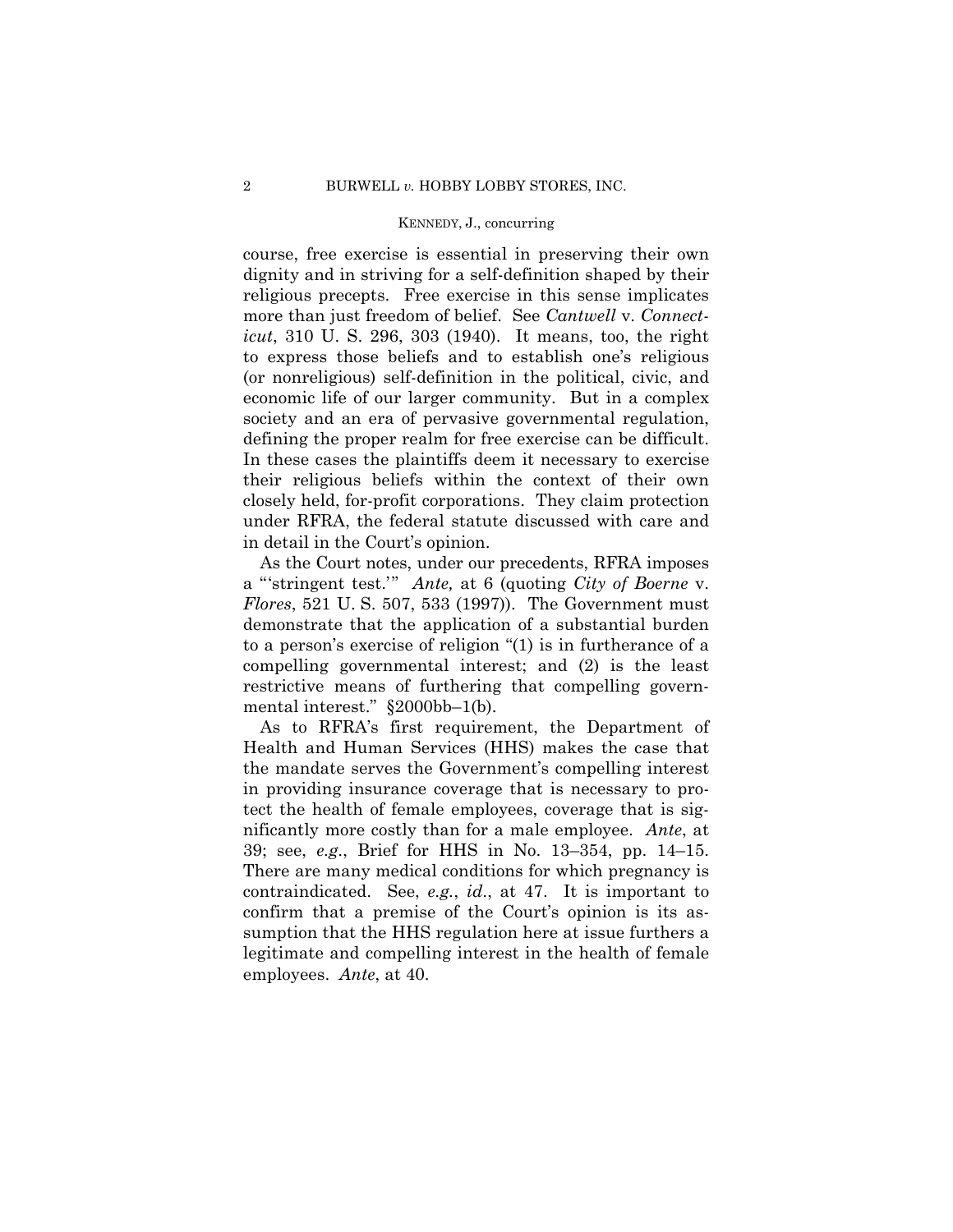But the Government has not made the second showing required by RFRA, that the means it uses to regulate is the least restrictive way to further its interest. As the Court's opinion explains, the record in these cases shows that there is an existing, recognized, workable, and already-implemented framework to provide coverage. That framework is one that HHS has itself devised, that the plaintiffs have not criticized with a specific objection that has been considered in detail by the courts in this litigation, and that is less restrictive than the means challenged by the plaintiffs in these cases. *Ante,* at 9–10, and n. 9, 43–44.

The means the Government chose is the imposition of a direct mandate on the employers in these cases. *Ante,* at 8–9. But in other instances the Government has allowed the same contraception coverage in issue here to be provided to employees of nonprofit religious organizations, as an accommodation to the religious objections of those entities. See *ante,* at 9–10, and n. 9, 43–44. The accommodation works by requiring insurance companies to cover, without cost sharing, contraception coverage for female employees who wish it. That accommodation equally furthers the Government's interest but does not impinge on the plaintiffs' religious beliefs. See *ante,* at 44.

On this record and as explained by the Court, the Government has not met its burden of showing that it cannot accommodate the plaintiffs' similar religious objections under this established framework. RFRA is inconsistent with the insistence of an agency such as HHS on distinguishing between different religious believers—burdening one while accommodating the other—when it may treat both equally by offering both of them the same accommodation.

The parties who were the plaintiffs in the District Courts argue that the Government could pay for the methods that are found objectionable. Brief for Respond-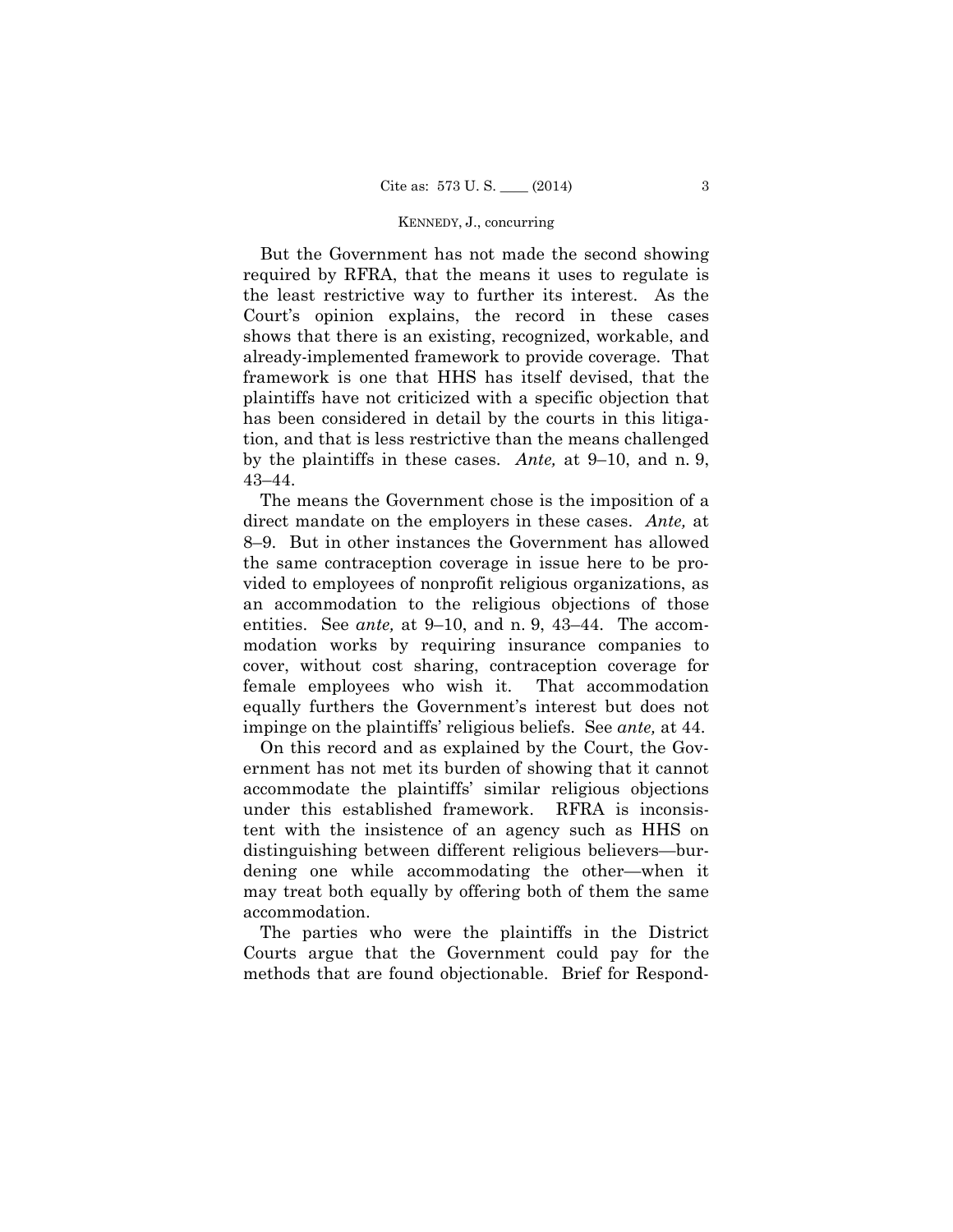ents in No. 13–354, p. 58. In discussing this alternative, the Court does not address whether the proper response to a legitimate claim for freedom in the health care arena is for the Government to create an additional program. *Ante,* at 41–43. The Court properly does not resolve whether one freedom should be protected by creating incentives for additional government constraints. In these cases, it is the Court's understanding that an accommodation may be made to the employers without imposition of a whole new program or burden on the Government. As the Court makes clear, this is not a case where it can be established that it is difficult to accommodate the government's interest, and in fact the mechanism for doing so is already in place. *Ante,* at 43–44.

"[T]he American community is today, as it long has been, a rich mosaic of religious faiths." *Town of Greece* v. *Galloway*, 572 U. S. \_\_\_, \_\_\_ (2014) (KAGAN, J., dissenting) (slip op., at 15). Among the reasons the United States is so open, so tolerant, and so free is that no person may be restricted or demeaned by government in exercising his or her religion. Yet neither may that same exercise unduly restrict other persons, such as employees, in protecting their own interests, interests the law deems compelling. In these cases the means to reconcile those two priorities are at hand in the existing accommodation the Government has designed, identified, and used for circumstances closely parallel to those presented here. RFRA requires the Government to use this less restrictive means. As the Court explains, this existing model, designed precisely for this problem, might well suffice to distinguish the instant cases from many others in which it is more difficult and expensive to accommodate a governmental program to countless religious claims based on an alleged statutory right of free exercise. *Ante,* at 45–46.

For these reasons and others put forth by the Court, I join its opinion.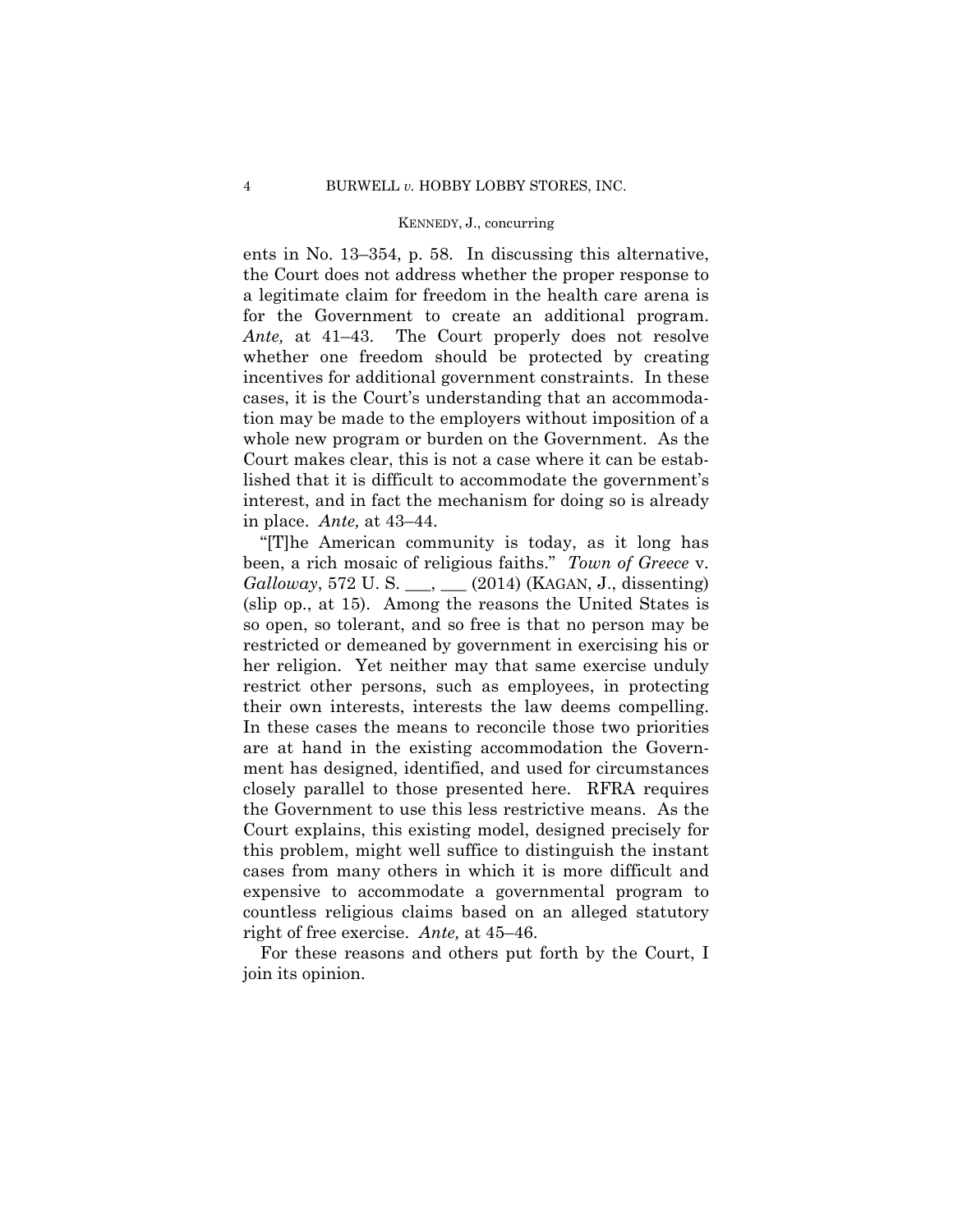# $\frac{1}{2}$  ,  $\frac{1}{2}$  ,  $\frac{1}{2}$  ,  $\frac{1}{2}$  ,  $\frac{1}{2}$  ,  $\frac{1}{2}$  ,  $\frac{1}{2}$ **SUPREME COURT OF THE UNITED STATES**

### $\frac{1}{2}$  ,  $\frac{1}{2}$  ,  $\frac{1}{2}$  ,  $\frac{1}{2}$  ,  $\frac{1}{2}$  ,  $\frac{1}{2}$ Nos. 13–354 and 13–356

# SYLVIA BURWELL, SECRETARY OF HEALTH AND HUMAN SERVICES, ET AL., PETITIONERS 13–354 *v.*

# HOBBY LOBBY STORES, INC., ET AL.

# ON WRIT OF CERTIORARI TO THE UNITED STATES COURT OF APPEALS FOR THE TENTH CIRCUIT

AND

# CONESTOGA WOOD SPECIALTIES CORPORATION ET AL., PETITIONERS

13–356 *v.* 

# SYLVIA BURWELL, SECRETARY OF HEALTH AND HUMAN SERVICES, ET AL.

# ON WRIT OF CERTIORARI TO THE UNITED STATES COURT OF APPEALS FOR THE THIRD CIRCUIT

#### [June 30, 2014]

JUSTICE GINSBURG, with whom JUSTICE SOTOMAYOR joins, and with whom JUSTICE BREYER and JUSTICE KAGAN join as to all but Part III–C–1, dissenting.

their sincerely held religious beliefs. See *ante*, at 16–49. In a decision of startling breadth, the Court holds that commercial enterprises, including corporations, along with partnerships and sole proprietorships, can opt out of any law (saving only tax laws) they judge incompatible with Compelling governmental interests in uniform compliance with the law, and disadvantages that religion-based optouts impose on others, hold no sway, the Court decides, at least when there is a "less restrictive alternative." And such an alternative, the Court suggests, there always will be whenever, in lieu of tolling an enterprise claiming a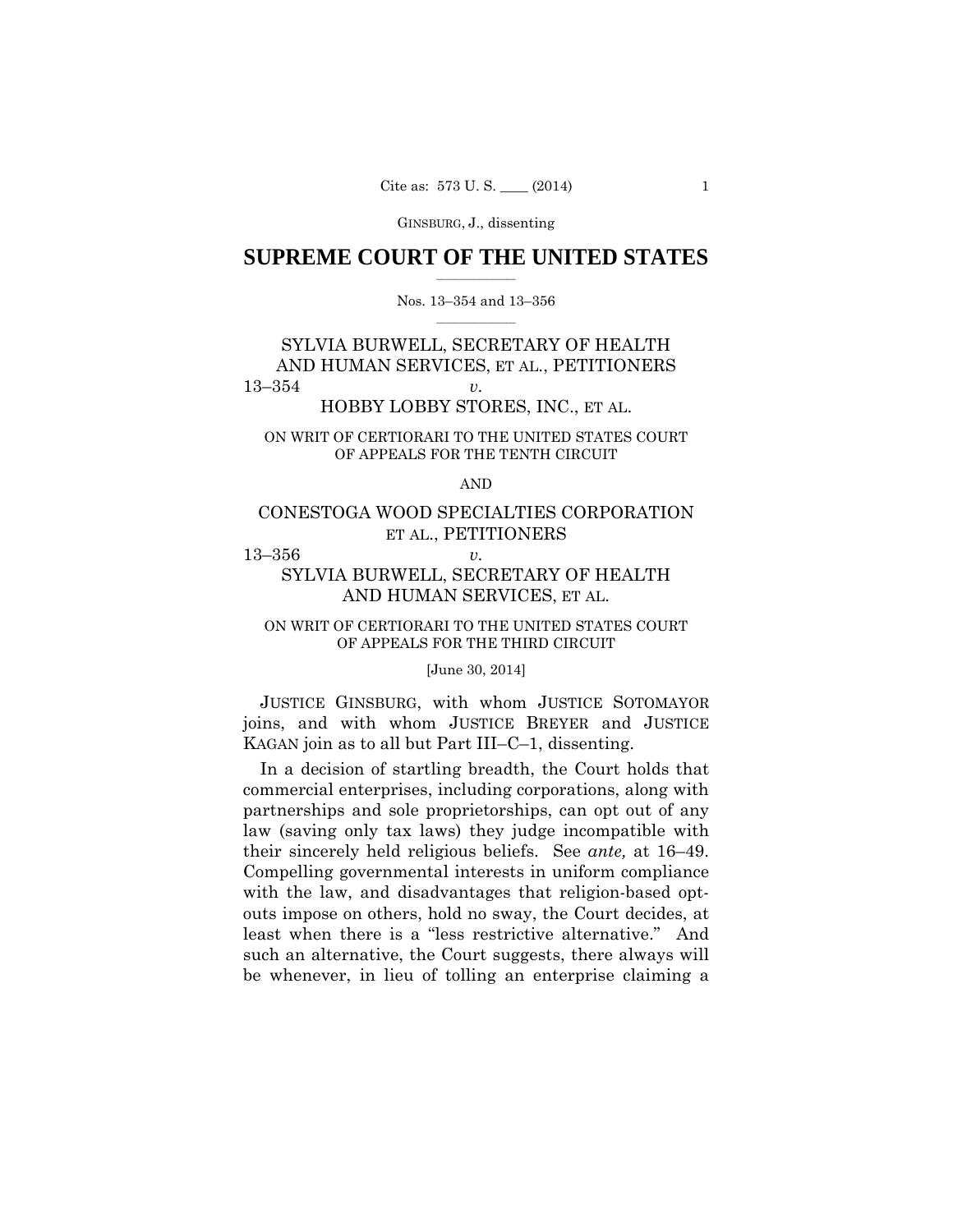religion-based exemption, the government, *i.e.,* the general public, can pick up the tab. See *ante*, at 41–43.1

The Court does not pretend that the First Amendment's Free Exercise Clause demands religion-based accommodations so extreme, for our decisions leave no doubt on that score. See *infra*, at 6–8. Instead, the Court holds that Congress, in the Religious Freedom Restoration Act of 1993 (RFRA), 42 U. S. C. §2000bb *et seq.*, dictated the extraordinary religion-based exemptions today's decision endorses. In the Court's view, RFRA demands accommodation of a for-profit corporation's religious beliefs no matter the impact that accommodation may have on third parties who do not share the corporation owners' religious faith—in these cases, thousands of women employed by Hobby Lobby and Conestoga or dependents of persons those corporations employ. Persuaded that Congress enacted RFRA to serve a far less radical purpose, and mindful of the havoc the Court's judgment can introduce, I dissent.

I

"The ability of women to participate equally in the economic and social life of the Nation has been facilitated by their ability to control their reproductive lives." *Planned Parenthood of Southeastern Pa.* v. *Casey*, 505 U. S. 833, 856 (1992). Congress acted on that understand-

<sup>&</sup>lt;sup>1</sup>The Court insists it has held none of these things, for another less restrictive alternative is at hand: extending an existing accommodation, currently limited to religious nonprofit organizations, to encompass commercial enterprises. See *ante,* at 3–4. With that accommodation extended, the Court asserts, "women would still be entitled to all [Food and Drug Administration]-approved contraceptives without cost sharing." *Ante,* at 4. In the end, however, the Court is not so sure. In stark contrast to the Court's initial emphasis on this accommodation, it ultimately declines to decide whether the highlighted accommodation is even lawful. See *ante,* at 44 ("We do not decide today whether an approach of this type complies with RFRA . . . .").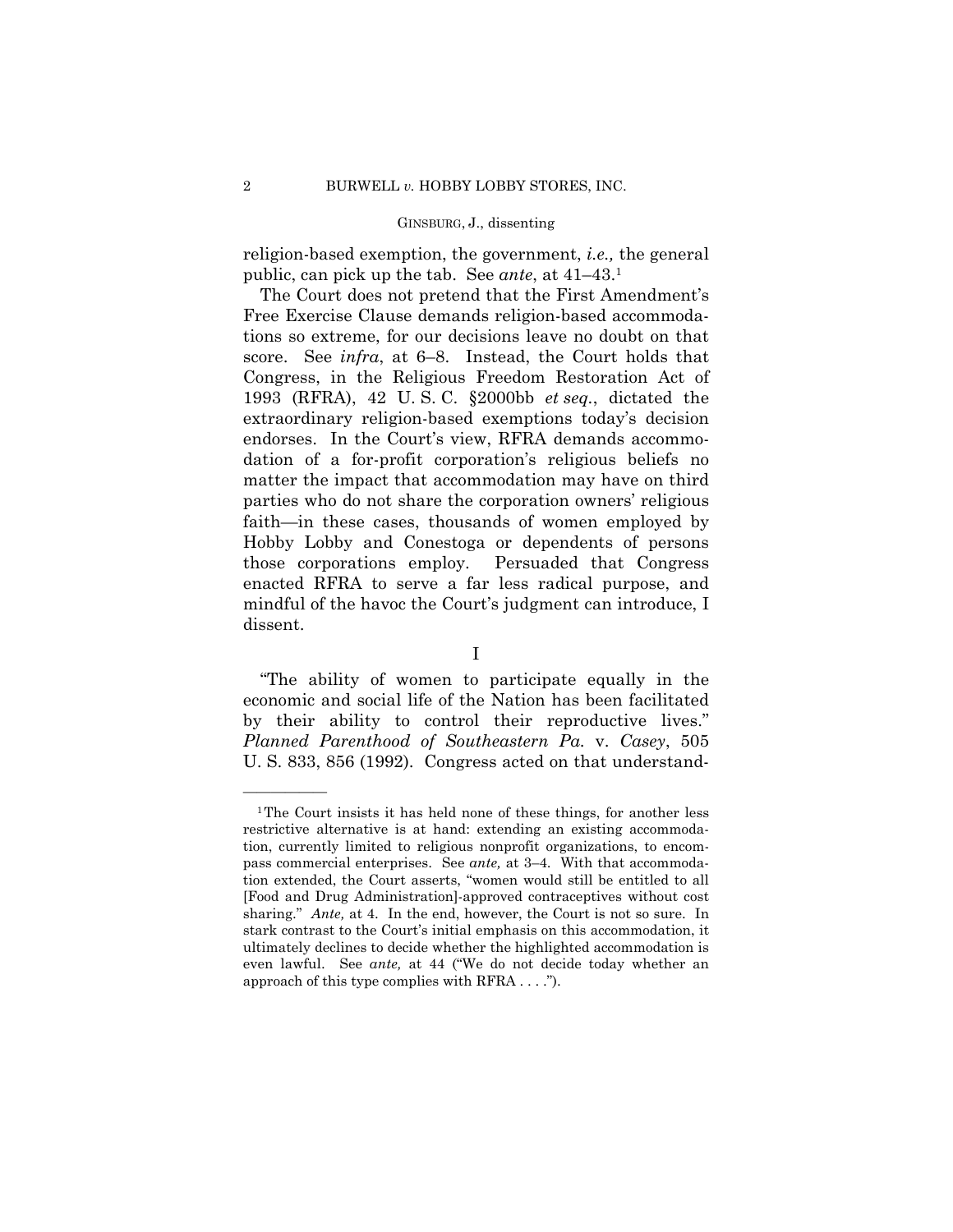ing when, as part of a nationwide insurance program intended to be comprehensive, it called for coverage of preventive care responsive to women's needs. Carrying out Congress' direction, the Department of Health and Human Services (HHS), in consultation with public health experts, promulgated regulations requiring group health plans to cover all forms of contraception approved by the Food and Drug Administration (FDA). The genesis of this coverage should enlighten the Court's resolution of these cases.

A

The Affordable Care Act (ACA), in its initial form, specified three categories of preventive care that health plans must cover at no added cost to the plan participant or beneficiary.2 Particular services were to be recommended by the U. S. Preventive Services Task Force, an independent panel of experts. The scheme had a large gap, however; it left out preventive services that "many women's health advocates and medical professionals believe are critically important." 155 Cong. Rec. 28841 (2009) (statement of Sen. Boxer). To correct this oversight, Senator Barbara Mikulski introduced the Women's Health Amendment, which added to the ACA's minimum coverage requirements a new category of preventive services specific to women's health.

Women paid significantly more than men for preventive care, the amendment's proponents noted; in fact, cost

<sup>&</sup>lt;sup>2</sup>See 42 U.S.C.  $\frac{$300gg-13(a)(1)-(3)}{2}$  (group health plans must provide coverage, without cost sharing, for (1) certain "evidence-based items or services" recommended by the U. S. Preventive Services Task Force; (2) immunizations recommended by an advisory committee of the Centers for Disease Control and Prevention; and (3) "with respect to infants, children, and adolescents, evidence-informed preventive care and screenings provided for in the comprehensive guidelines supported by the Health Resources and Services Administration").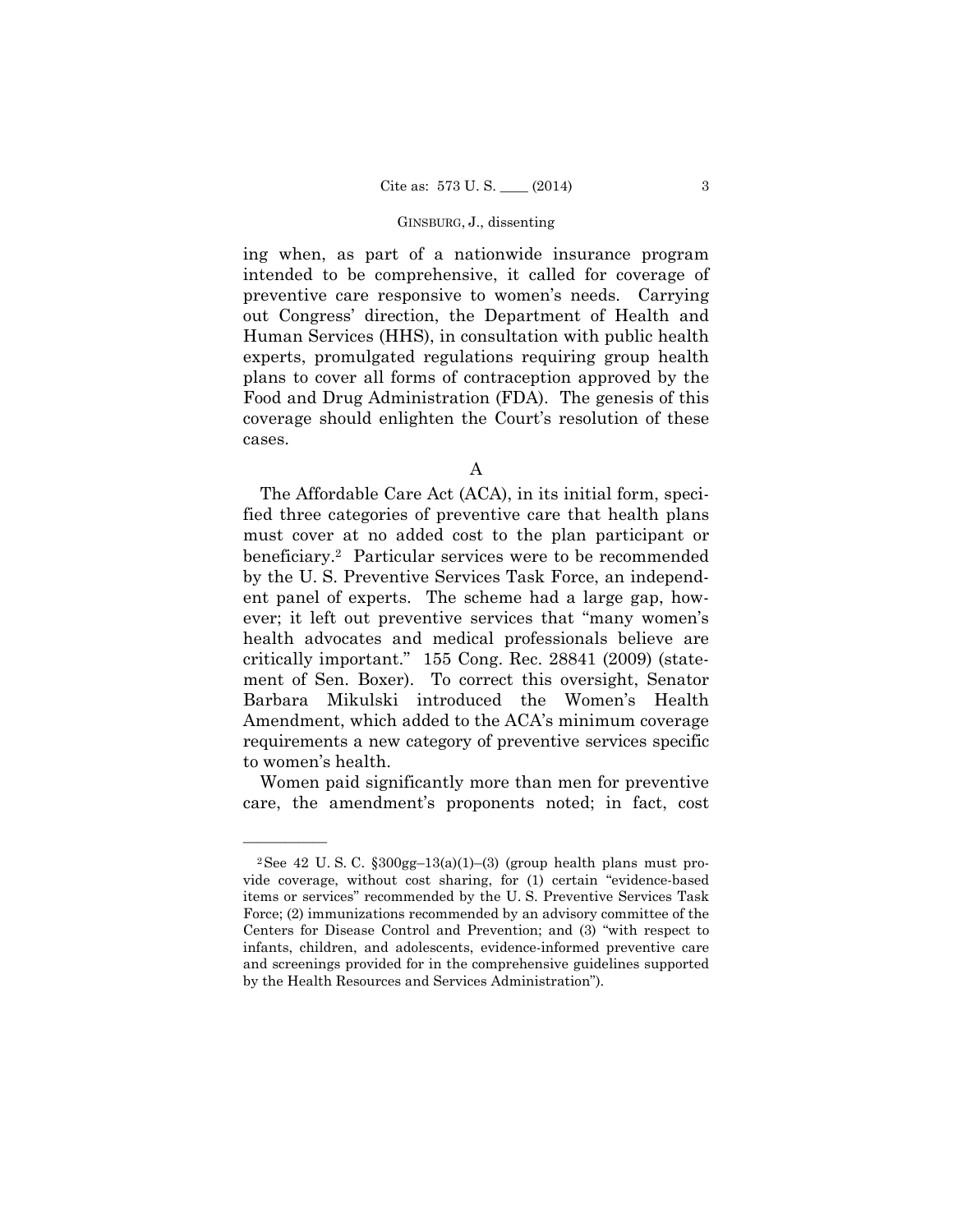barriers operated to block many women from obtaining needed care at all. See, *e.g., id.,* at 29070 (statement of Sen. Feinstein) ("Women of childbearing age spend 68 percent more in out-of-pocket health care costs than men."); *id.*, at 29302 (statement of Sen. Mikulski) ("copayments are [often] so high that [women] avoid getting [preventive and screening services] in the first place"). And increased access to contraceptive services, the sponsors comprehended, would yield important public health gains. See, *e.g., id.,* at 29768 (statement of Sen. Durbin) ("This bill will expand health insurance coverage to the vast majority of [the 17 million women of reproductive age in the United States who are uninsured .... This expanded access will reduce unintended pregnancies.").

 of Medicine (IOM). See 77 Fed. Reg. 8725–8726 (2012).3 As altered by the Women's Health Amendment's passage, the ACA requires new insurance plans to include coverage without cost sharing of "such additional preventive care and screenings . . . as provided for in comprehensive guidelines supported by the Health Resources and Services Administration [(HRSA)]," a unit of HHS. 42 U. S. C. §300gg–13(a)(4). Thus charged, the HRSA developed recommendations in consultation with the Institute The IOM convened a group of independent experts, including "specialists in disease prevention [and] women's health"; those experts prepared a report evaluating the efficacy of a number of preventive services. IOM, Clinical Prevention Services for Women: Closing the Gaps 2 (2011) (hereinafter IOM Report). Consistent with the findings of "[n]umerous health professional associations" and other organizations, the IOM experts determined that preven-

<sup>3</sup>The IOM is an arm of the National Academy of Sciences, an organization Congress established "for the explicit purpose of furnishing advice to the Government." *Public Citizen* v. *Department of Justice*, 491 U. S. 440, 460, n. 11 (1989) (internal quotation marks omitted).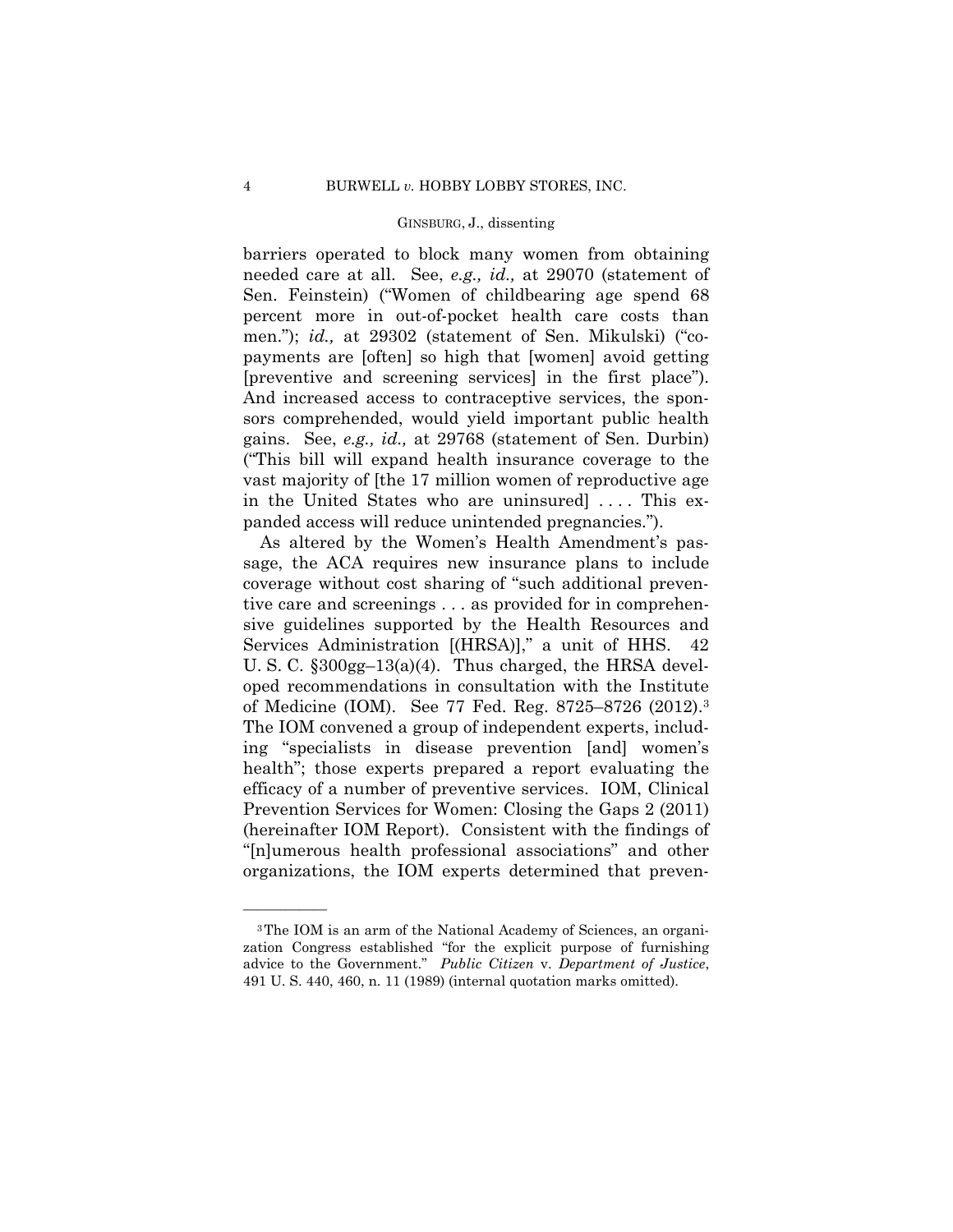approved contraceptive methods. *Id.,* at 10. See also *id.,*  tive coverage should include the "full range" of FDAat 102–110.

In making that recommendation, the IOM's report expressed concerns similar to those voiced by congressional proponents of the Women's Health Amendment. The report noted the disproportionate burden women carried for comprehensive health services and the adverse health consequences of excluding contraception from preventive care available to employees without cost sharing. See, *e.g., id.,* at 19 ("[W]omen are consistently more likely than men to report a wide range of cost-related barriers to receiving . . . medical tests and treatments and to filling prescriptions for themselves and their families."); *id.,* at 103–104, 107 (pregnancy may be contraindicated for women with certain medical conditions, for example, some congenital heart diseases, pulmonary hypertension, and Marfan syndrome, and contraceptives may be used to reduce risk of endometrial cancer, among other serious medical conditions); *id*., at 103 (women with unintended pregnancies are more likely to experience depression and anxiety, and their children face "increased odds of preterm birth and low birth weight").

In line with the IOM's suggestions, the HRSA adopted guidelines recommending coverage of "[a]ll [FDA-] approved contraceptive methods, sterilization procedures, and patient education and counseling for all women with reproductive capacity."4 Thereafter, HHS, the Department of Labor, and the Department of Treasury promulgated regulations requiring group health plans to include coverage of the contraceptive services recommended in the

<sup>4</sup>HRSA, HHS, Women's Preventive Services Guidelines, available at http://www.hrsa.gov/womensguidelines/ (all Internet materials as visited June 27, 2014, and available in Clerk of Court's case file), reprinted in App. to Brief for Petitioners in No. 13–354, pp. 43–44a. See also 77 Fed. Reg. 8725–8726 (2012).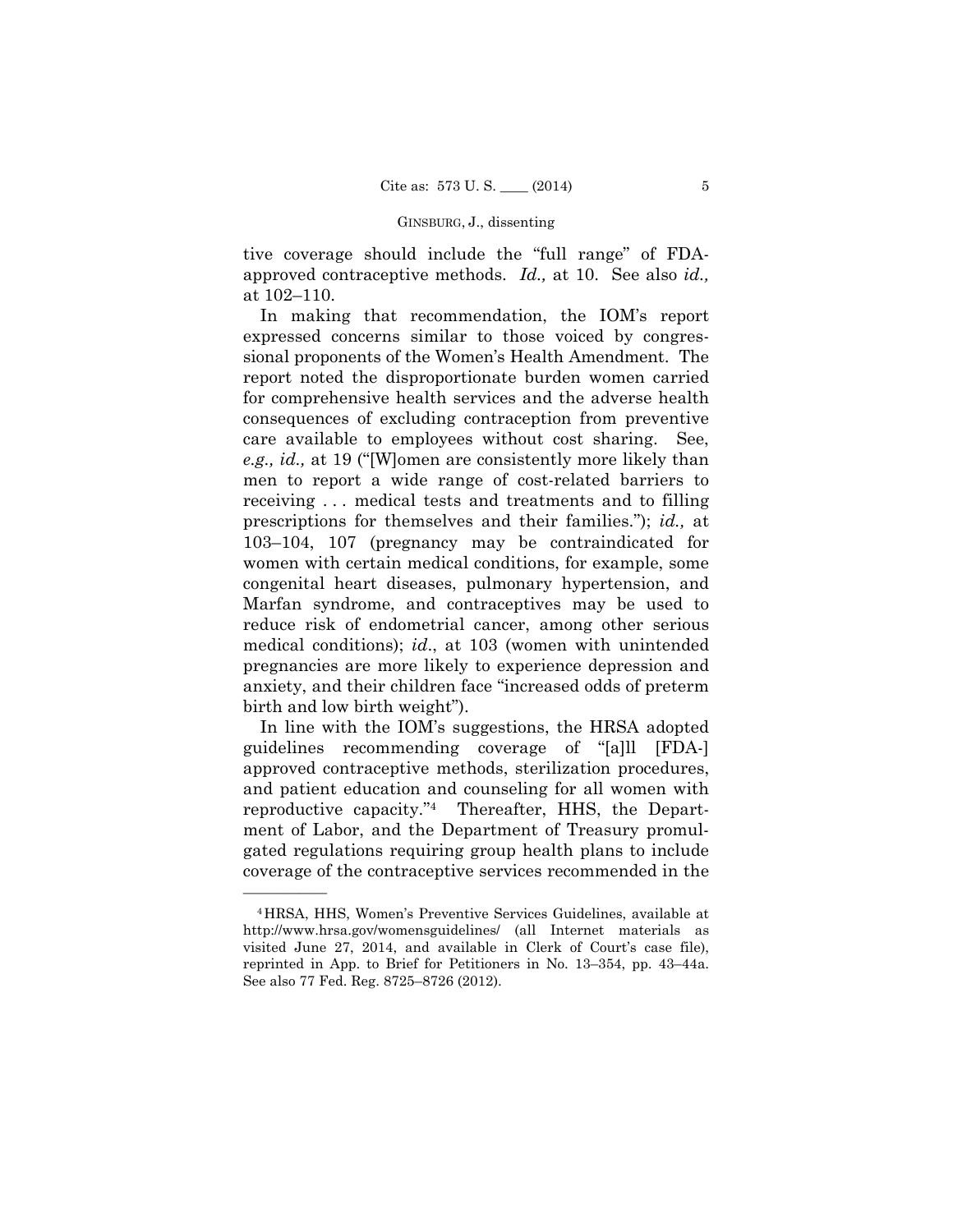HRSA guidelines, subject to certain exceptions, described *infra*, at 25–27.5 This opinion refers to these regulations as the contraceptive coverage requirement.

# B

While the Women's Health Amendment succeeded, a countermove proved unavailing. The Senate voted down the so-called "conscience amendment," which would have enabled any employer or insurance provider to deny coverage based on its asserted "religious beliefs or moral convictions." 158 Cong. Rec. S539 (Feb. 9, 2012); see *id.,*  at S1162–S1173 (Mar. 1, 2012) (debate and vote).6 That amendment, Senator Mikulski observed, would have "pu[t] the personal opinion of employers and insurers over the practice of medicine." *Id.,* at S1127 (Feb. 29, 2012). Rejecting the "conscience amendment," Congress left health care decisions—including the choice among contraceptive methods—in the hands of women, with the aid of their health care providers.

### II

Any First Amendment Free Exercise Clause claim Hobby Lobby or Conestoga<sup>7</sup> might assert is foreclosed by this Court's decision in *Employment Div., Dept. of Human Resources of Ore.* v. *Smith*, 494 U. S. 872 (1990). In *Smith*, two members of the Native American Church were dis-

<sup>5</sup> 45 CFR §147.130(a)(1)(iv) (2013) (HHS); 29 CFR §2590.715– 2713(a)(1)(iv) (2013) (Labor); 26 CFR §54.9815–2713(a)(1)(iv) (2013) (Treasury).  $6$  Separating moral convictions from religious beliefs would be of ques-

tionable legitimacy. See *Welsh* v. *United States*, 398 U. S. 333, 357–358 (1970) (Harlan, J., concurring in result). 7As the Court explains, see *ante,* at 11–16, these cases arise from two

separate lawsuits, one filed by Hobby Lobby, its affiliated business (Mardel), and the family that operates these businesses (the Greens); the other filed by Conestoga and the family that owns and controls that business (the Hahns). Unless otherwise specified, this opinion refers to the respective groups of plaintiffs as Hobby Lobby and Conestoga.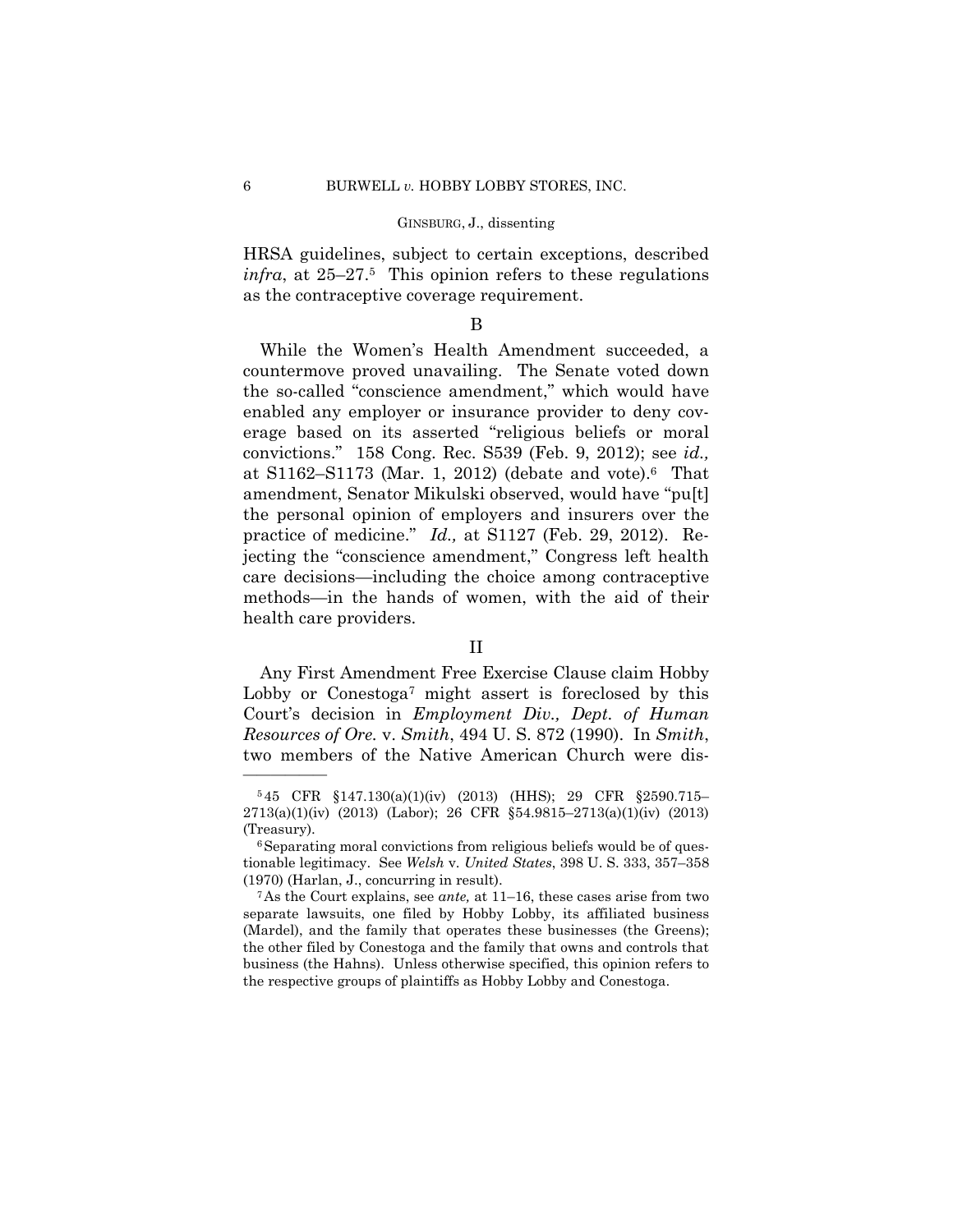missed from their jobs and denied unemployment benefits because they ingested peyote at, and as an essential element of, a religious ceremony. Oregon law forbade the consumption of peyote, and this Court, relying on that prohibition, rejected the employees' claim that the denial of unemployment benefits violated their free exercise rights. The First Amendment is not offended, *Smith* held, when "prohibiting the exercise of religion . . . is not the object of [governmental regulation] but merely the incidental effect of a generally applicable and otherwise valid provision." *Id.,* at 878; see *id.,* at 878–879 ("an individual's religious beliefs [do not] excuse him from compliance with an otherwise valid law prohibiting conduct that the State is free to regulate"). The ACA's contraceptive coverage requirement applies generally, it is "otherwise valid," it trains on women's well being, not on the exercise of religion, and any effect it has on such exercise is incidental.

 Even if *Smith* did not control, the Free Exercise Clause would not require the exemption Hobby Lobby and Conestoga seek. Accommodations to religious beliefs or observances, the Court has clarified, must not significantly impinge on the interests of third parties.8

<sup>8</sup>See *Wisconsin* v. *Yoder*, 406 U. S. 205, 230 (1972) ("This case, of course, is not one in which any harm to the physical or mental health of the child or to the public safety, peace, order, or welfare has been demonstrated or may be properly inferred."); *Estate of Thornton* v. *Caldor, Inc.*, 472 U. S. 703 (1985) (invalidating state statute requiring employers to accommodate an employee's Sabbath observance where that statute failed to take into account the burden such an accommodation would impose on the employer or other employees). Notably, in construing the Religious Land Use and Institutionalized Persons Act of 2000 (RLUIPA), 42 U. S. C. §2000cc *et seq.,* the Court has cautioned that "adequate account" must be taken of "the burdens a requested accommodation may impose on nonbeneficiaries." *Cutter* v. *Wilkinson*, 544 U. S. 709, 720 (2005); see *id.,* at 722 ("an accommodation must be measured so that it does not override other significant interests"). A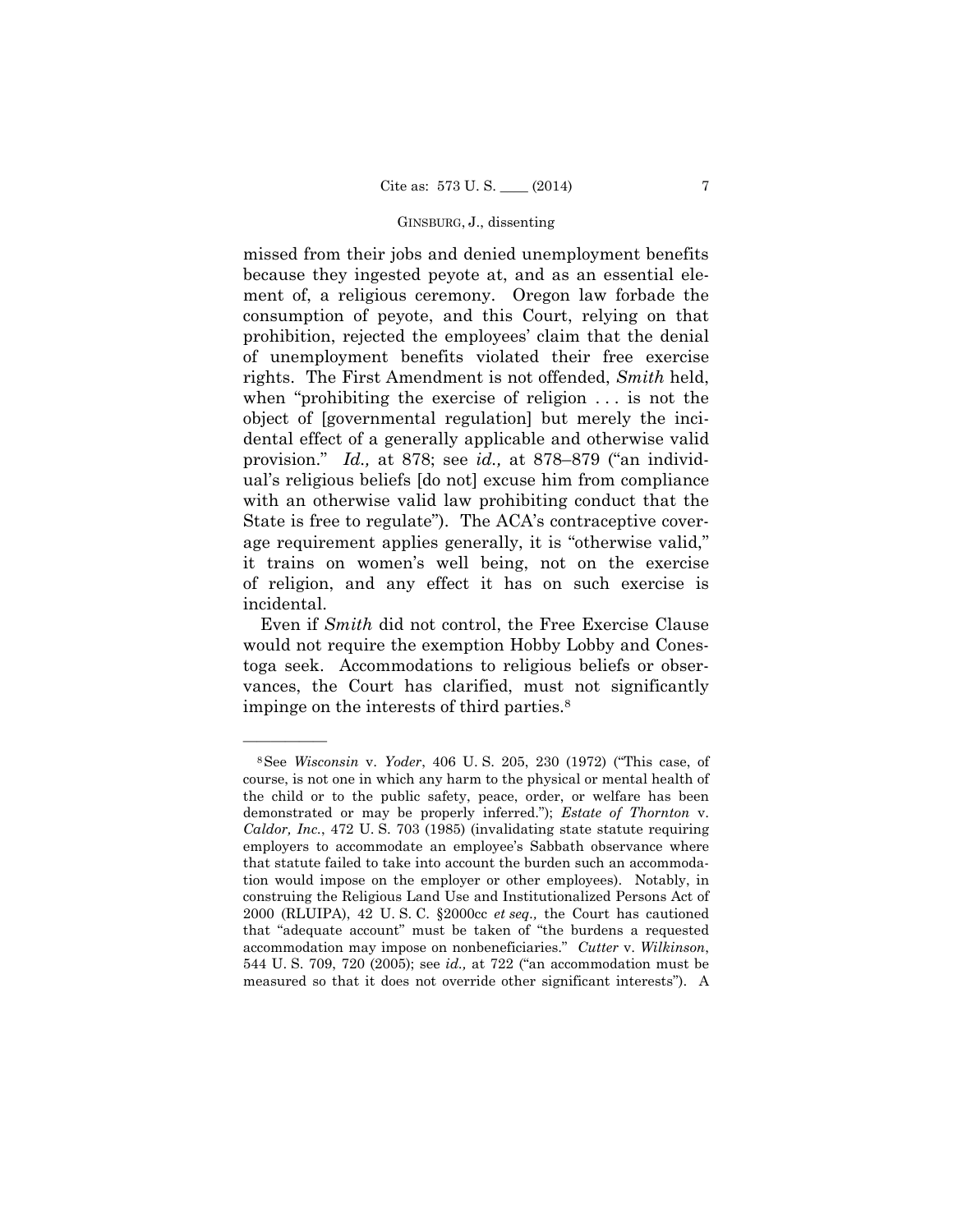The exemption sought by Hobby Lobby and Conestoga would override significant interests of the corporations' employees and covered dependents. It would deny legions of women who do not hold their employers' beliefs access to contraceptive coverage that the ACA would otherwise secure. See *Catholic Charities of Sacramento, Inc.* v. *Superior Court*, 32 Cal. 4th 527, 565, 85 P. 3d 67, 93 (2004) ("We are unaware of any decision in which . . . [the U. S. Supreme Court] has exempted a religious objector from the operation of a neutral, generally applicable law despite the recognition that the requested exemption would detrimentally affect the rights of third parties."). In sum, with respect to free exercise claims no less than free speech claims, "'[y]our right to swing your arms ends just where the other man's nose begins.'" Chafee, Freedom of Speech in War Time, 32 Harv. L. Rev. 932, 957 (1919).

# III

# A

Lacking a tenable claim under the Free Exercise Clause, Hobby Lobby and Conestoga rely on RFRA, a statute instructing that "[g]overnment shall not substantially burden a person's exercise of religion even if the burden results from a rule of general applicability" unless the government shows that application of the burden is "the least restrictive means" to further a "compelling governmental interest." 42 U. S. C. §2000bb–1(a), (b)(2). In RFRA, Congress "adopt[ed] a statutory rule comparable to the constitutional rule rejected in *Smith*." *Gonzales* v. *O Centro Espírita Beneficente União do Vegetal*, 546 U. S. 418, 424 (2006).

RFRA's purpose is specific and written into the statute itself. The Act was crafted to "restore the compelling

balanced approach is all the more in order when the Free Exercise Clause itself is at stake, not a statute designed to promote accommodation to religious beliefs and practices.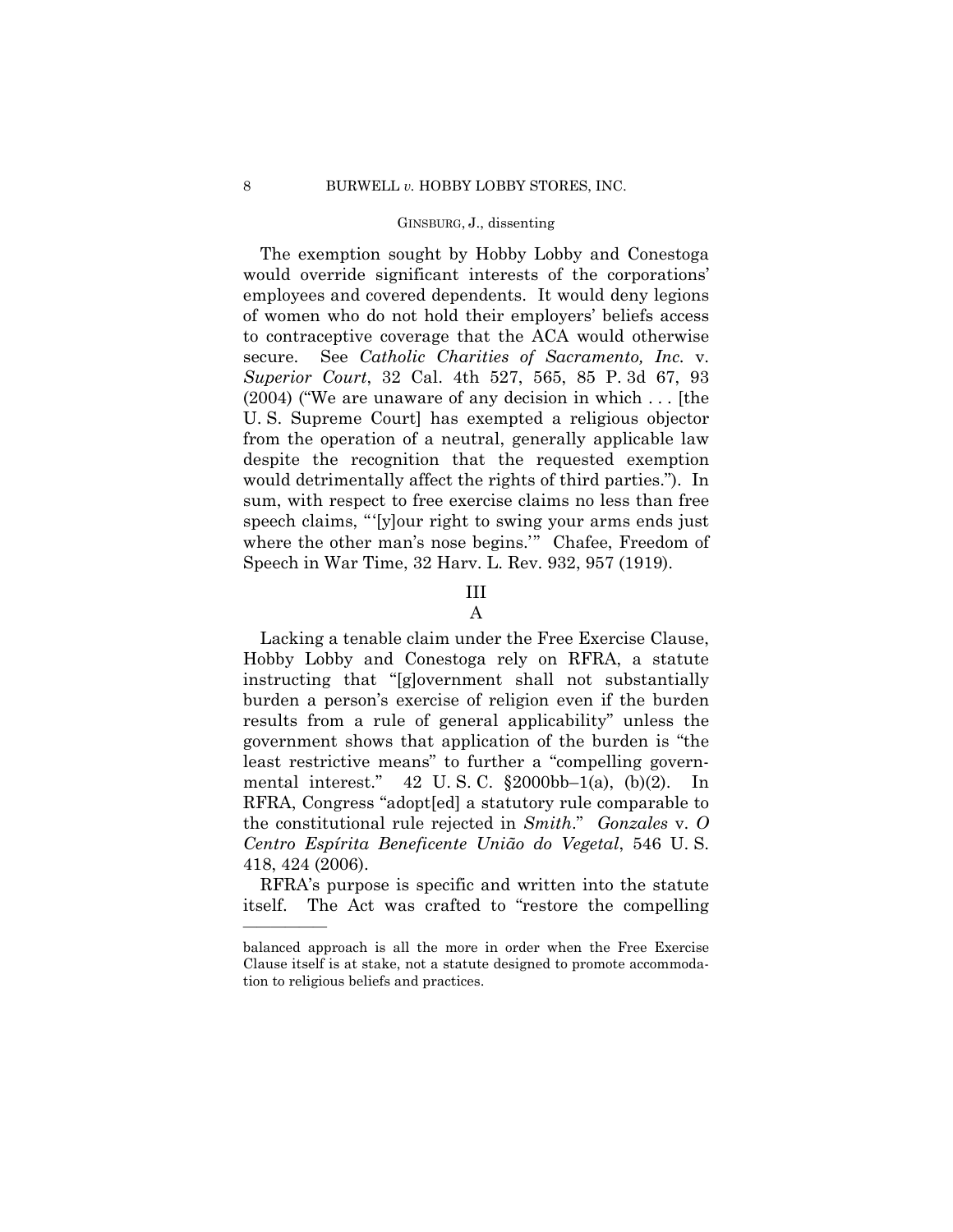interest test as set forth in *Sherbert* v. *Verner*, 374 U. S. 398 (1963) and *Wisconsin* v. *Yoder*, 406 U. S. 205 (1972) and to guarantee its application in all cases where free exercise of religion is substantially burdened."  $\S 2000bb(b)(1).$ <sup>9</sup> See also  $\S 2000bb(a)(5)$  ("The compelling" interest test as set forth in prior Federal court rulings is a workable test for striking sensible balances between religious liberty and competing prior governmental interests."); *ante,* at 48 (agreeing that the pre-*Smith* compelling interest test is "workable" and "strike[s] sensible balances").

The legislative history is correspondingly emphatic on RFRA's aim. See, *e.g.,* S. Rep. No. 103–111, p. 12 (1993) (hereinafter Senate Report) (RFRA's purpose was "only to overturn the Supreme Court's decision in *Smith*," not to "unsettle other areas of the law."); 139 Cong. Rec. 26178 (1993) (statement of Sen. Kennedy) (RFRA was "designed to restore the compelling interest test for deciding free exercise claims."). In line with this restorative purpose, Congress expected courts considering RFRA claims to "look to free exercise cases decided prior to *Smith* for guidance." Senate Report 8. See also H. R. Rep. No. 103– 88, pp. 6–7 (1993) (hereinafter House Report) (same). In short, the Act reinstates the law as it was prior to *Smith*, without "creat [ing] ... new rights for any religious practice or for any potential litigant." 139 Cong. Rec. 26178 (statement of Sen. Kennedy). Given the Act's moderate purpose, it is hardly surprising that RFRA's enactment in 1993 provoked little controversy. See Brief for Senator Murray et al. as *Amici Curiae* 8 (hereinafter Senators

 that interest." *Employment Div., Dept. of Human Resources of Ore.* v. *Smith*, 494 U. S. 872, 894 (1990) (O'Connor, J., concurring in 9Under *Sherbert* and *Yoder*, the Court "requir[ed] the government to justify any substantial burden on religiously motivated conduct by a compelling state interest and by means narrowly tailored to achieve judgment).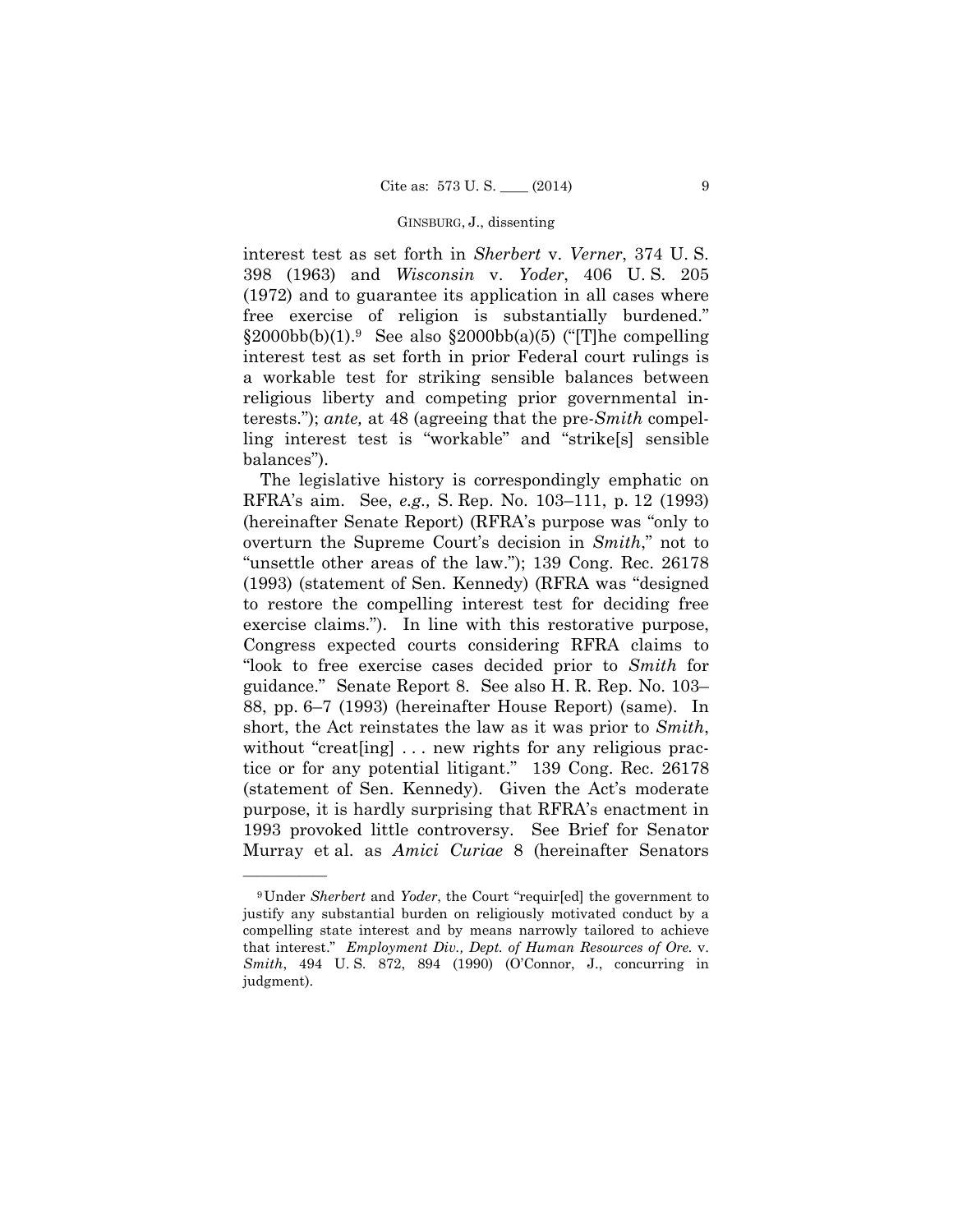Brief) (RFRA was approved by a 97-to-3 vote in the Senate and a voice vote in the House of Representatives).

## B

Despite these authoritative indications, the Court sees RFRA as a bold initiative departing from, rather than restoring, pre-*Smith* jurisprudence. See *ante,* at 6, n. 3, 7, 17, 25–27. To support its conception of RFRA as a measure detached from this Court's decisions, one that sets a new course, the Court points first to the Religious Land Use and Institutionalized Persons Act of 2000 (RLUIPA), 42 U. S. C. §2000cc *et seq.,* which altered RFRA's definition of the term "exercise of religion." RFRA, as originally enacted, defined that term to mean "the exercise of religion under the First Amendment to the Constitution." §2000bb–2(4) (1994 ed.). See *ante,* at 6–7. As amended by RLUIPA, RFRA's definition now includes "any exercise of religion, whether or not compelled by, or central to, a system of religious belief." §2000bb–2(4) (2012 ed.) (crossreferencing §2000cc–5). That definitional change, according to the Court, reflects "an obvious effort to effect a complete separation from First Amendment case law." *Ante,* at 7.

The Court's reading is not plausible. RLUIPA's alteration clarifies that courts should not question the centrality of a particular religious exercise. But the amendment in no way suggests that Congress meant to expand the class of entities qualified to mount religious accommodation claims, nor does it relieve courts of the obligation to inquire whether a government action substantially burdens a religious exercise. See *Rasul* v. *Myers*, 563 F. 3d 527, 535 (CADC 2009) (Brown, J., concurring) ("There is no doubt that RLUIPA's drafters, in changing the definition of 'exercise of religion,' wanted to broaden the scope of the kinds of practices protected by RFRA, not increase the universe of individuals protected by RFRA."); H. R. Rep.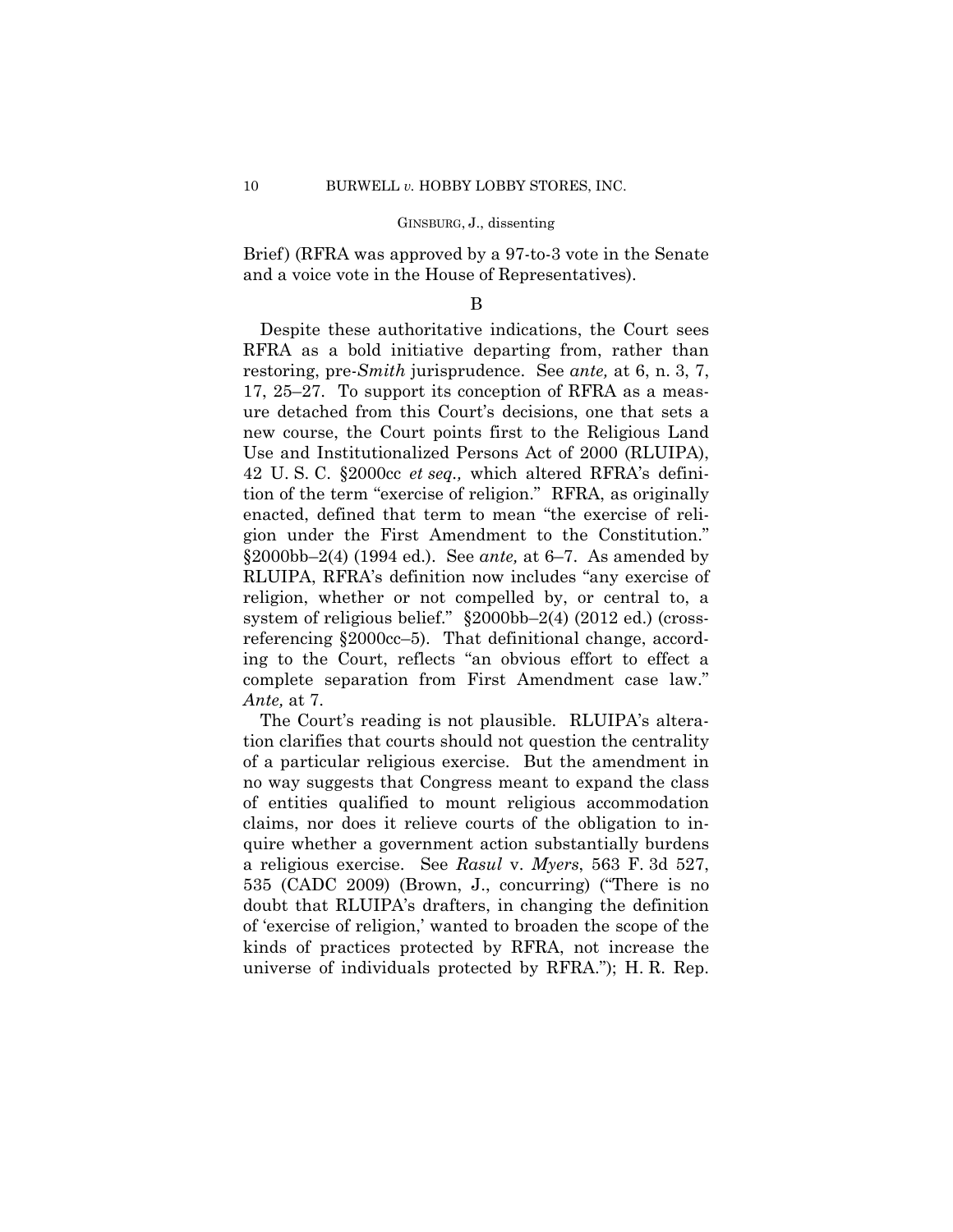No. 106–219, p. 30 (1999). See also *Gilardi* v. *United States Dept. of Health and Human Servs.*, 733 F. 3d 1208, 1211 (CADC 2013) (RFRA, as amended, "provides us with no helpful definition of 'exercise of religion.'"); *Henderson*  v. *Kennedy*, 265 F. 3d 1072, 1073 (CADC 2001) ("The [RLUIPA] amendments did not alter RFRA's basic prohibition that the '[g]overnment shall not substantially burden a person's exercise of religion.'").10

Next, the Court highlights RFRA's requirement that the government, if its action substantially burdens a person's religious observance, must demonstrate that it chose the least restrictive means for furthering a compelling interest. "[B]y imposing a least-restrictive-means test," the Court suggests, RFRA "went beyond what was required by our pre-*Smith* decisions." *Ante,* at 17, n. 18 (citing *City of Boerne* v. *Flores*, 521 U. S. 507 (1997)). See also *ante,* at 6, n. 3. But as RFRA's statements of purpose and legislative history make clear, Congress intended only to restore, not to scrap or alter, the balancing test as this Court had applied it pre-*Smith*. See *supra,* at 8–9. See also Senate Report 9 (RFRA's "compelling interest test generally should not be construed more stringently or more leniently than it was prior to *Smith*."); House Report 7 (same).

The Congress that passed RFRA correctly read this Court's pre-*Smith* case law as including within the "compelling interest test" a "least restrictive means" requirement. See, *e.g.,* Senate Report 5 ("Where [a substantial] burden is placed upon the free exercise of religion, the Court ruled [in *Sherbert*], the Government must demon-

<sup>10</sup>RLUIPA, the Court notes, includes a provision directing that "[t]his chapter [*i.e.*, RLUIPA] shall be construed in favor of a broad protection of religious exercise, to the maximum extent permitted by the terms of [the Act] and the Constitution." 42 U. S. C. §2000cc–3(g); see *ante,* at 6–7, 26. RFRA incorporates RLUIPA's definition of "exercise of religion," as RLUIPA does, but contains no omnibus rule of construction governing the statute in its entirety.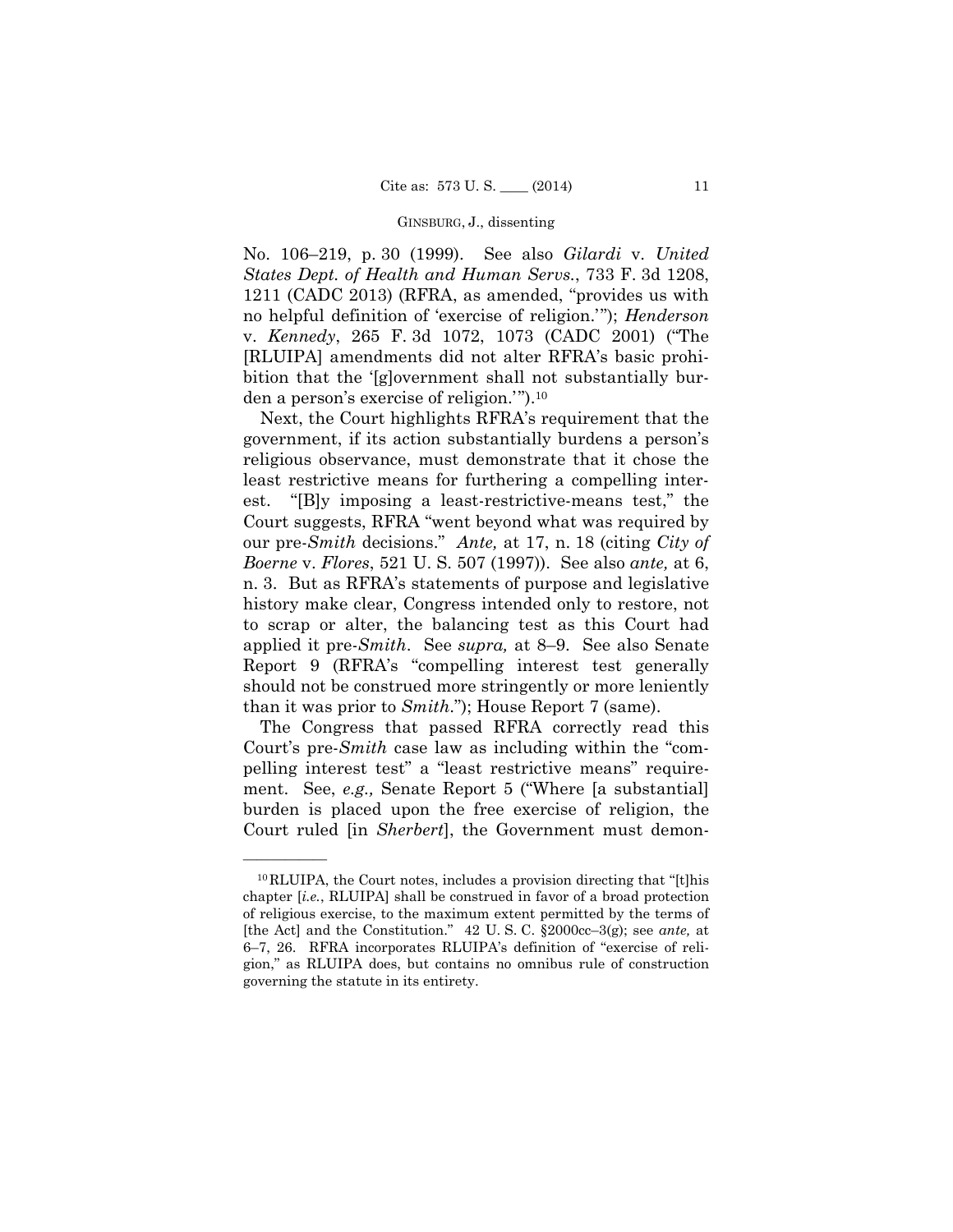strate that it is the least restrictive means to achieve a compelling governmental interest."). And the view that the pre-*Smith* test included a "least restrictive means" requirement had been aired in testimony before the Senate Judiciary Committee by experts on religious freedom. See, *e.g.,* Hearing on S. 2969 before the Senate Committee on the Judiciary, 102d Cong., 2d Sess., 78–79 (1993) (statement of Prof. Douglas Laycock).

 pre-*Smith* jurisprudence RFRA purported to codify." See Our decision in *City of Boerne*, it is true, states that the least restrictive means requirement "was not used in the *ante,* at 6, n. 3, 17, n. 18. As just indicated, however, that statement does not accurately convey the Court's pre-*Smith* jurisprudence. See *Sherbert*, 374 U. S., at 407 ("[I]t would plainly be incumbent upon the [government] to demonstrate that no alternative forms of regulation would combat [the problem] without infringing First Amendment rights."); *Thomas* v. *Review Bd. of Indiana Employment Security Div.*, 450 U. S. 707, 718 (1981) ("The state may justify an inroad on religious liberty by showing that it is the least restrictive means of achieving some compelling state interest."). See also Berg, The New Attacks on Religious Freedom Legislation and Why They Are Wrong, 21 Cardozo L. Rev. 415, 424 (1999) ("In *Boerne*, the Court erroneously said that the least restrictive means test 'was not used in the pre-*Smith* jurisprudence.'").11

With RFRA's restorative purpose in mind, I turn to the

 $\mathcal{C}$ 

<sup>11</sup>The Court points out that I joined the majority opinion in *City of Boerne* and did not then question the statement that "least restrictive means . . . was not used [pre-*Smith*]." *Ante,* at 17, n. 18. Concerning that observation, I remind my colleagues of Justice Jackson's sage comment: "I see no reason why I should be consciously wrong today because I was unconsciously wrong yesterday." *Massachusetts* v. *United States*, 333 U. S. 611, 639–640 (1948) (dissenting opinion).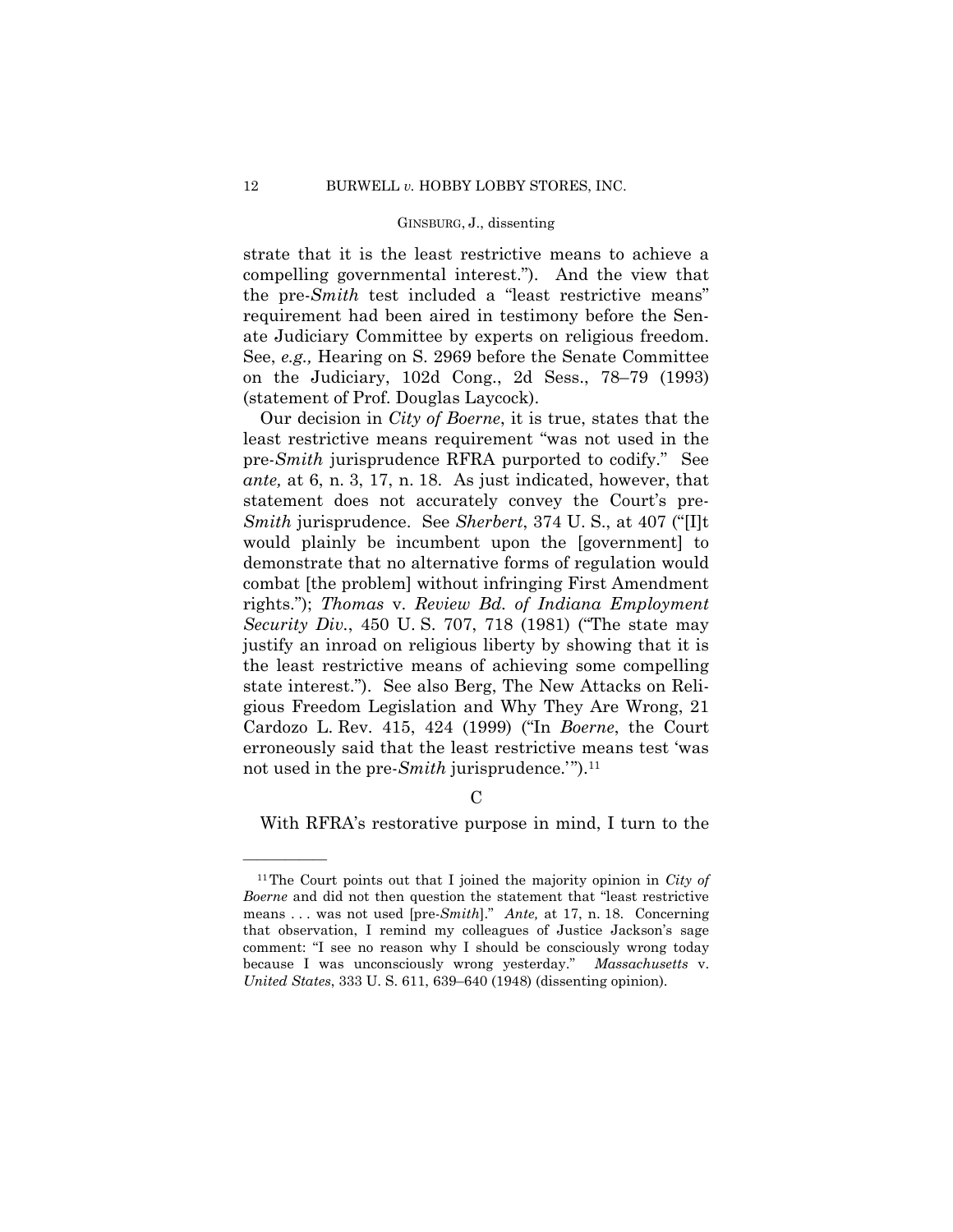Act's application to the instant lawsuits. That task, in view of the positions taken by the Court, requires consideration of several questions, each potentially dispositive of Hobby Lobby's and Conestoga's claims: Do for-profit corporations rank among "person[s]" who "exercise . . . religion"? Assuming that they do, does the contraceptive coverage requirement "substantially burden" their religious exercise? If so, is the requirement "in furtherance of a compelling government interest"? And last, does the requirement represent the least restrictive means for furthering that interest?

Misguided by its errant premise that RFRA moved beyond the pre-*Smith* case law, the Court falters at each step of its analysis.

1

 only where "context" does not "indicat[e] otherwise." §1. RFRA's compelling interest test, as noted, see *supra,* at 8, applies to government actions that "substantially burden *a person's exercise of religion*." 42 U. S. C. §2000bb– 1(a) (emphasis added). This reference, the Court submits, incorporates the definition of "person" found in the Dictionary Act, 1 U. S. C. §1, which extends to "corporations, companies, associations, firms, partnerships, societies, and joint stock companies, as well as individuals." See *ante,* at 19–20*.* The Dictionary Act's definition, however, controls Here, context does so indicate. RFRA speaks of "a person's *exercise of religion*." 42 U. S. C. §2000bb–1(a) (emphasis added). See also  $\S$ 2000bb–2(4), 2000cc–5(7)(a).<sup>12</sup> Whether

<sup>12</sup>As earlier explained, see *supra,* at 10–11, RLUIPA's amendment of the definition of "exercise of religion" does not bear the weight the Court places on it. Moreover, it is passing strange to attribute to RLUIPA any purpose to cover entities other than "religious assembl[ies] or institution[s]." 42 U. S. C. §2000cc(a)(1). But cf. *ante,* at 26. That law applies to land-use regulation.  $\S 2000cc(a)(1)$ . To permit commercial enterprises to challenge zoning and other land-use regula-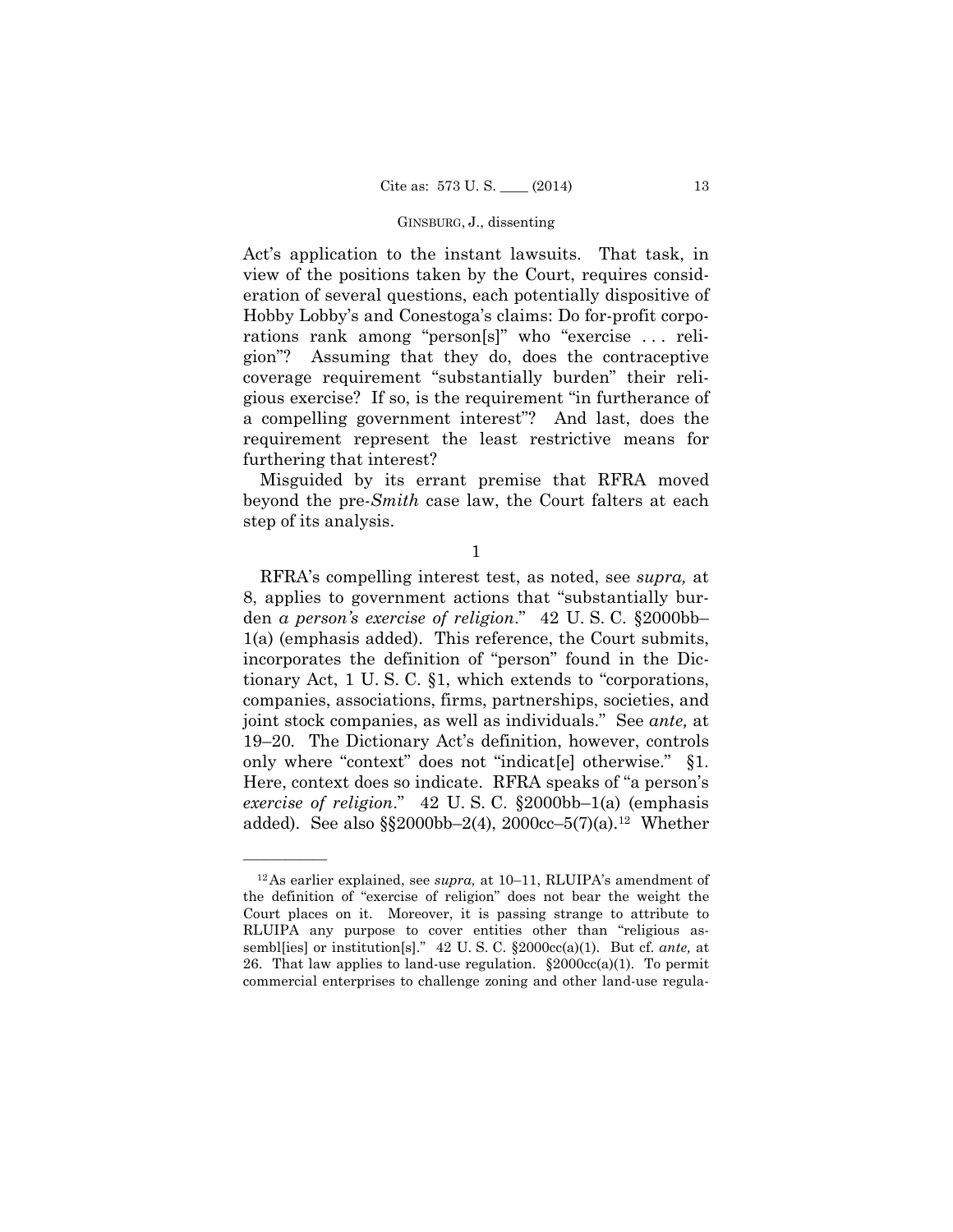a corporation qualifies as a "person" capable of exercising religion is an inquiry one cannot answer without reference to the "full body" of pre-*Smith* "free-exercise caselaw." *Gilardi*, 733 F. 3d, at 1212. There is in that case law no support for the notion that free exercise rights pertain to for-profit corporations.

Until this litigation, no decision of this Court recognized a for-profit corporation's qualification for a religious exemption from a generally applicable law, whether under the Free Exercise Clause or RFRA.13 The absence of such precedent is just what one would expect, for the exercise of religion is characteristic of natural persons, not artificial legal entities. As Chief Justice Marshall observed nearly two centuries ago, a corporation is "an artificial being, invisible, intangible, and existing only in contemplation of law." *Trustees of Dartmouth College* v. *Woodward*, 4 Wheat. 518, 636 (1819). Corporations, Justice Stevens more recently reminded, "have no consciences, no beliefs, no feelings, no thoughts, no desires." *Citizens United* v. *Federal Election Comm'n*, 558 U. S. 310, 466 (2010) (opinion concurring in part and dissenting in part).

The First Amendment's free exercise protections, the

tions under RLUIPA would "dramatically expand the statute's reach" and deeply intrude on local prerogatives, contrary to Congress' intent.<br>Brief for National League of Cities et al. as *Amici Curiae* 26.<br><sup>13</sup>The Court regards *Gallagher* v. *Crown Kosher Super Market of* 

 corporations possess [free-exercise] rights." *Ante,* at 26–27. See also *Mass., Inc.*, 366 U.S. 617 (1961), as "suggest[ing] ... that for-profit *ante,* at 21, n. 21. The suggestion is barely there. True, one of the five challengers to the Sunday closing law assailed in *Gallagher* was a corporation owned by four Orthodox Jews. The other challengers were human individuals, not artificial, law-created entities, so there was no need to determine whether the corporation could institute the litigation. Accordingly, the plurality stated it could pretermit the question "whether appellees ha[d] standing" because *Braunfeld* v. *Brown*, 366 U. S. 599 (1961), which upheld a similar closing law, was fatal to their claim on the merits. 366 U. S., at 631.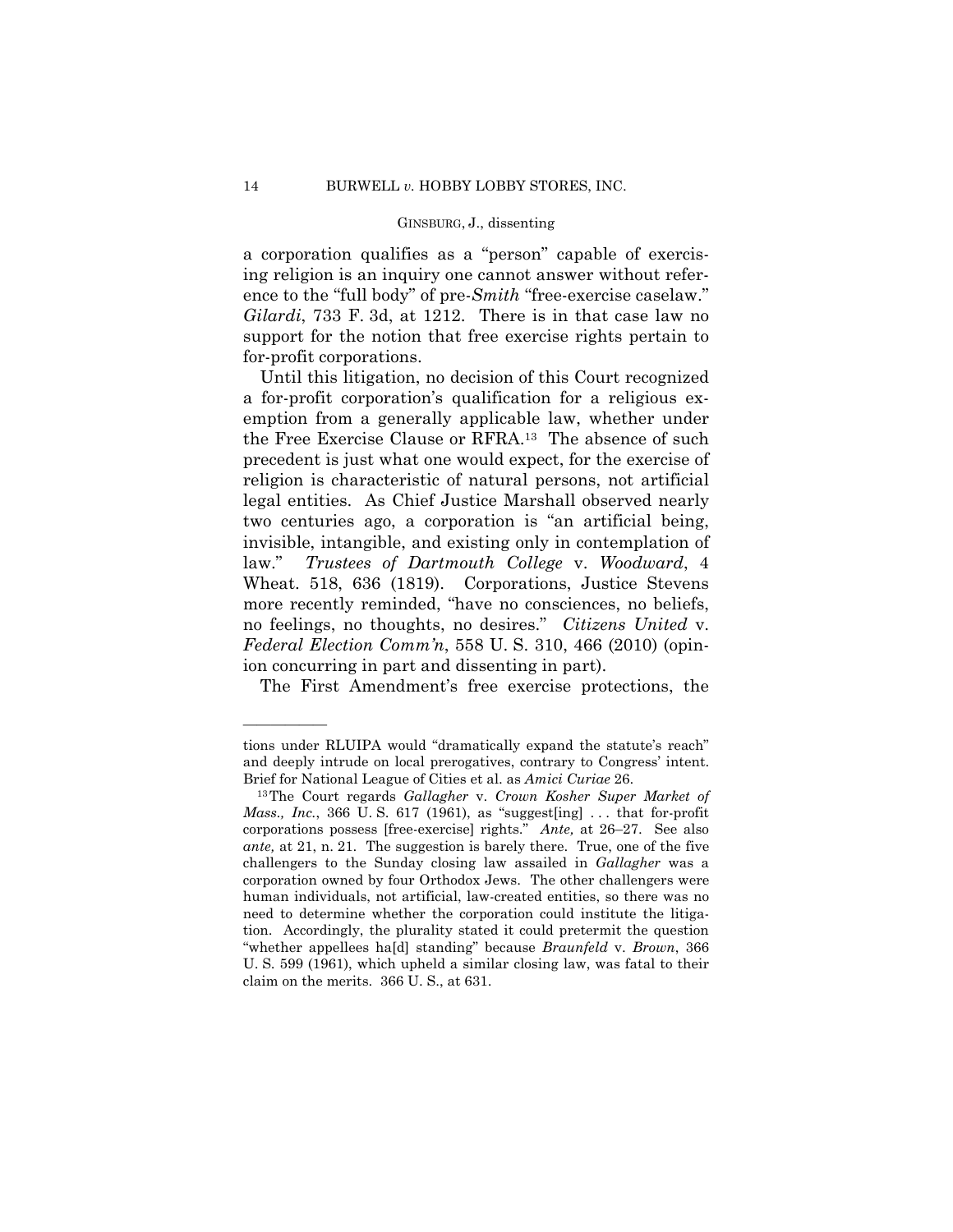Court has indeed recognized, shelter churches and other nonprofit religion-based organizations.14 "For many individuals, religious activity derives meaning in large measure from participation in a larger religious community," and "furtherance of the autonomy of religious organizations often furthers individual religious freedom as well." *Corporation of Presiding Bishop of Church of Jesus Christ of Latter-day Saints* v. *Amos*, 483 U. S. 327, 342 (1987) (Brennan, J., concurring in judgment). The Court's "special solicitude to the rights of religious organizations," *Hosanna-Tabor Evangelical Lutheran Church and School*  v. *EEOC*, 565 U.S. <sub>\_\_\_</sub>, \_\_\_ (2012) (slip op., at 14), however, is just that. No such solicitude is traditional for commercial organizations.15 Indeed, until today, religious

<sup>14</sup>See, *e.g., Hosanna-Tabor Evangelical Lutheran Church and School*  v. *EEOC*, 565 U. S. \_\_\_ (2012); *Gonzales* v. *O Centro Espírita Beneficente União do Vegetal*, 546 U. S. 418 (2006); *Church of Lukumi Babalu Aye, Inc.* v. *Hialeah*, 508 U. S. 520 (1993); *Jimmy Swaggart Ministries*  v. *Board of Equalization of Cal.*, 493 U. S. 378 (1990).<br><sup>15</sup>Typically, Congress has accorded to organizations religious in char-

acter religion-based exemptions from statutes of general application. *E.g.,* 42 U. S. C. §2000e–1(a) (Title VII exemption from prohibition against employment discrimination based on religion for "a religious corporation, association, educational institution, or society with respect to the employment of individuals of a particular religion to perform work connected with the carrying on . . . of its activities"); 42 U. S. C. §12113(d)(1) (parallel exemption in Americans With Disabilities Act of 1990). It can scarcely be maintained that RFRA enlarges these exemptions to allow Hobby Lobby and Conestoga to hire only persons who share the religious beliefs of the Greens or Hahns. Nor does the Court suggest otherwise. Cf. *ante,* at 28.

The Court does identify two statutory exemptions it reads to cover for-profit corporations, 42 U. S. C. §§300a–7(b)(2) and 238n(a), and infers from them that "Congress speaks with specificity when it intends a religious accommodation not to extend to for-profit corporations," *ante,* at 28. The Court's inference is unwarranted. The exemptions the Court cites cover certain medical personnel who object to performing or assisting with abortions. Cf. *ante,* at 28, n. 27 ("the protection provided by §238n(a) differs significantly from the protection provided by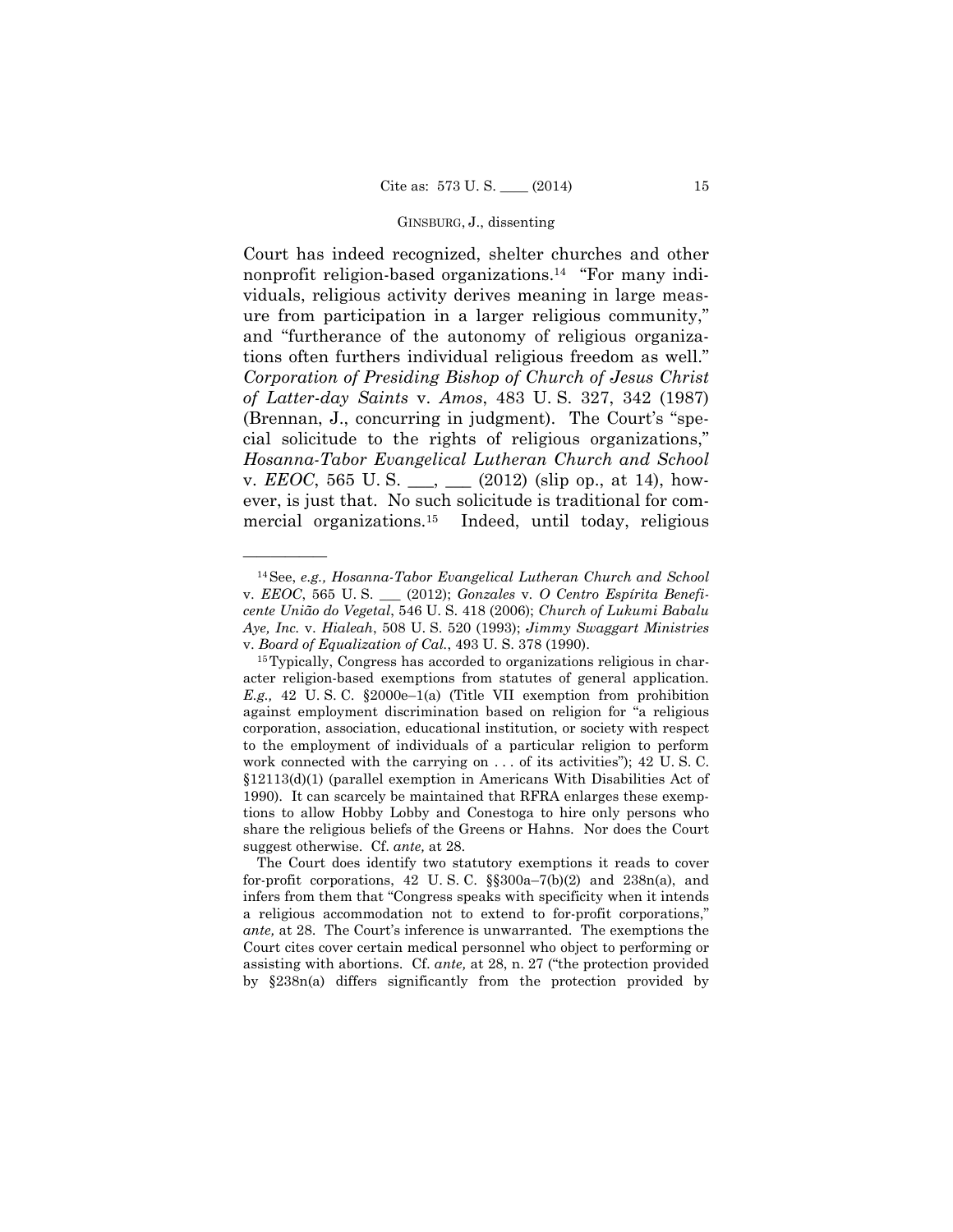exemptions had never been extended to any entity operating in "the commercial, profit-making world." *Amos*, 483 U. S., at 337.16

The reason why is hardly obscure. Religious organizations exist to foster the interests of persons subscribing to the same religious faith. Not so of for-profit corporations. Workers who sustain the operations of those corporations commonly are not drawn from one religious community. Indeed, by law, no religion-based criterion can restrict the

statute-specific, post-RFRA exemption of this sort.<br><sup>16</sup>That is not to say that a category of plaintiffs, such as resident Moreover, the exemption codified in §238n(a) was not enacted until three years after RFRA's passage. See Omnibus Consolidated Rescissions and Appropriations Act of 1996, §515, 110 Stat. 1321–245. If, as the Court believes, RFRA opened all statutory schemes to religionbased challenges by for-profit corporations, there would be no need for a

RFRA"). Notably, the Court does not assert that these exemptions have in fact been afforded to for-profit corporations. See §238n(c) ("health care entity" covered by exemption is a term defined to include "an individual physician, a postgraduate physician training program, and a participant in a program of training in the health professions"); Tozzi, Whither Free Exercise: *Employment Division* v. *Smith* and the Rebirth of State Constitutional Free Exercise Clause Jurisprudence?, 48 J. Catholic Legal Studies 269, 296, n. 133 (2009) ("Catholic physicians, but not necessarily hospitals, ... may be able to invoke  $[\S 238n(a)]$  $\ldots$ ."); cf. S. 137, 113th Cong., 1st Sess. (2013) (as introduced) (Abortion Non-Discrimination Act of 2013, which would amend the definition of "health care entity" in §238n to include "hospital[s]," "health insurance plan[s]," and other health care facilities). These provisions are revealing in a way that detracts from one of the Court's main arguments. They show that Congress is not content to rest on the Dictionary Act when it wishes to ensure that particular entities are among those eligible for a religious accommodation.

aliens, may bring RFRA claims only if this Court expressly "addressed their [free-exercise] rights before *Smith*." *Ante,* at 27. Continuing with the Court's example, resident aliens, unlike corporations, are flesh-andblood individuals who plainly count as persons sheltered by the First Amendment, see *United States* v. *Verdugo-Urquidez*, 494 U. S. 259, 271 (1990) (citing *Bridges* v. *Wixon*, 326 U. S. 135, 148 (1945)), and *a fortiori*, RFRA.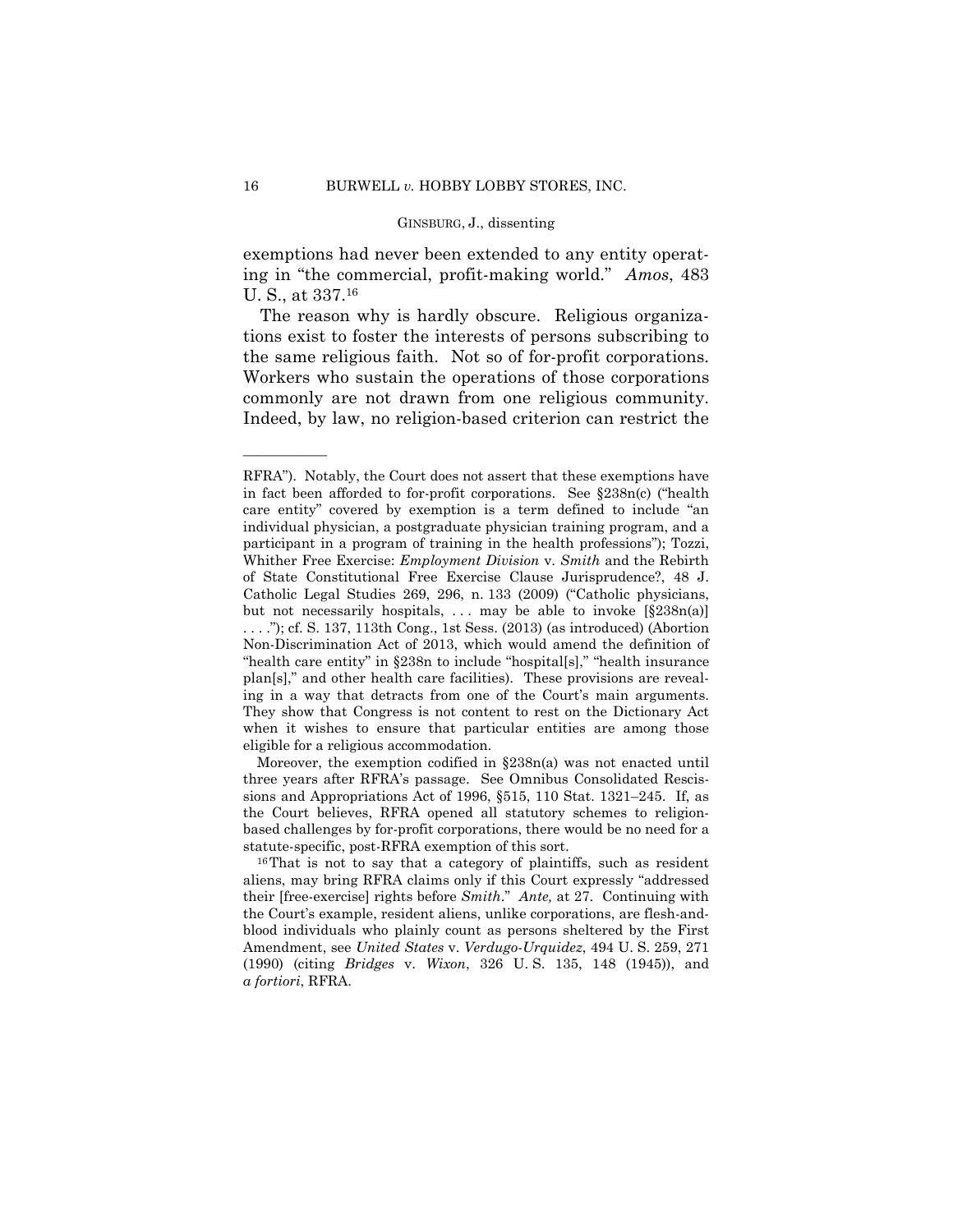work force of for-profit corporations. See 42 U. S. C. §§2000e(b), 2000e–1(a), 2000e–2(a); cf. *Trans World Airlines, Inc.* v. *Hardison*, 432 U. S. 63, 80–81 (1977) (Title VII requires reasonable accommodation of an employee's religious exercise, but such accommodation must not come "at the expense of other[ employees]"). The distinction between a community made up of believers in the same religion and one embracing persons of diverse beliefs, clear as it is, constantly escapes the Court's attention.17 One can only wonder why the Court shuts this key difference from sight.

Reading RFRA, as the Court does, to require extension of religion-based exemptions to for-profit corporations surely is not grounded in the pre-*Smith* precedent Congress sought to preserve. Had Congress intended RFRA to initiate a change so huge, a clarion statement to that effect likely would have been made in the legislation. See *Whitman* v. *American Trucking Assns., Inc.*, 531 U. S. 457, 468 (2001) (Congress does not "hide elephants in mouseholes"). The text of RFRA makes no such statement and the legislative history does not so much as mention forprofit corporations. See *Hobby Lobby Stores, Inc.* v. *Sebelius*, 723 F. 3d 1114, 1169 (CA10 2013) (Briscoe, C. J., concurring in part and dissenting in part) (legislative record lacks "any suggestion that Congress foresaw, let alone intended that, RFRA would cover for-profit corporations"). See also Senators Brief 10–13 (none of the

 the context of their own closely held, for-profit corporations." *Ante,* at 2 <sup>17</sup>I part ways with JUSTICE KENNEDY on the context relevant here. He sees it as the employers' "exercise [of] their religious beliefs within (concurring opinion). See also *ante,* at 45–46 (opinion of the Court) (similarly concentrating on religious faith of employers without reference to the different beliefs and liberty interests of employees). I see as the relevant context the employers' asserted right to exercise religion within a nationwide program designed to protect against health hazards employees who do not subscribe to their employers' religious beliefs.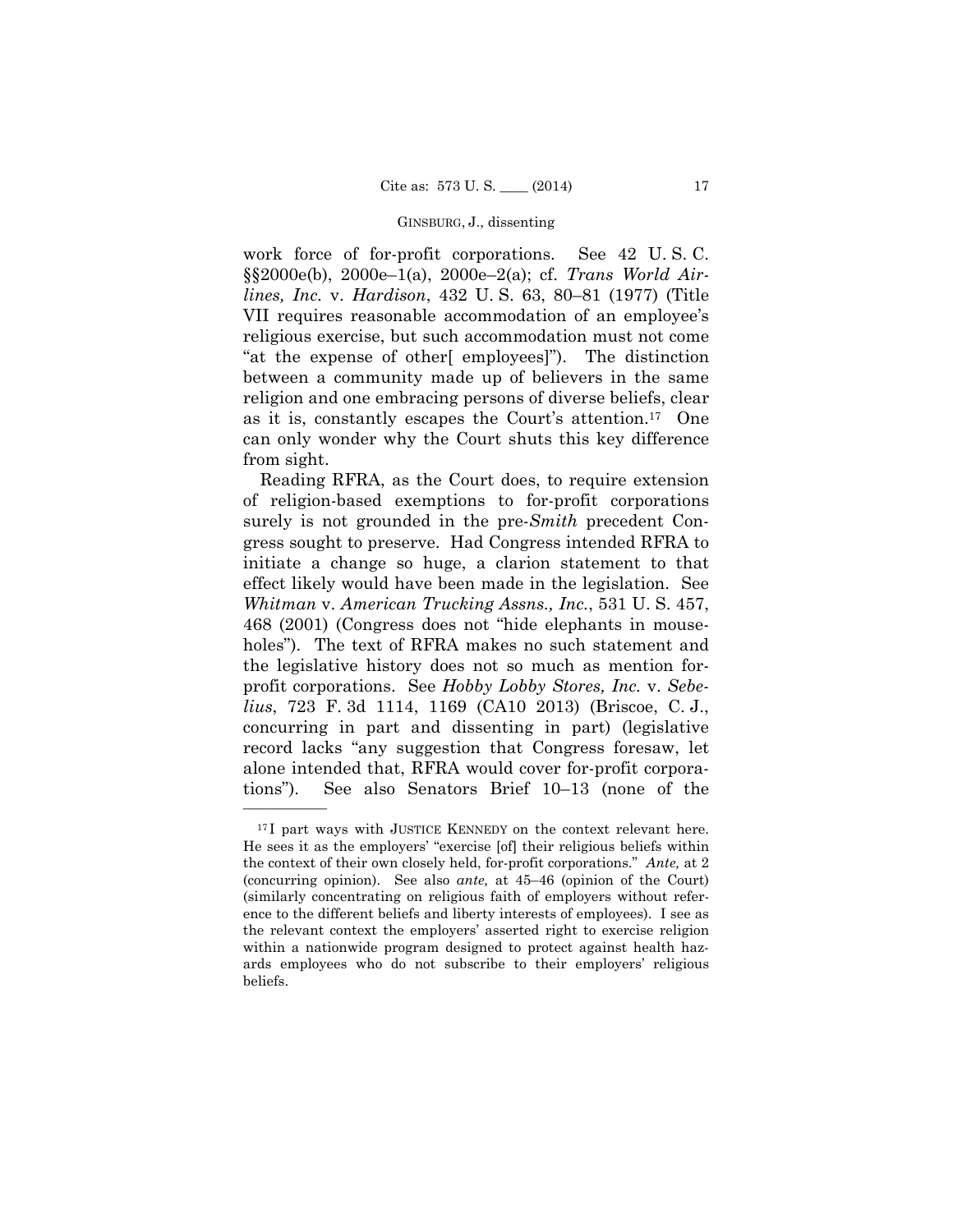cases cited in House or Senate Judiciary Committee reports accompanying RFRA, or mentioned during floor speeches, recognized the free exercise rights of for-profit corporations).

by offering both of them the same accommodation").<sup>18</sup> The Court notes that for-profit corporations may support charitable causes and use their funds for religious ends, and therefore questions the distinction between such corporations and religious nonprofit organizations. See *ante,* at 20–25. See also *ante,* at 3 (KENNEDY, J., concurring) (criticizing the Government for "distinguishing between different religious believers—burdening one while accommodating the other—when it may treat both equally Again, the Court forgets that religious organizations exist to serve a community of believers. For-profit corporations do not fit that bill. Moreover, history is not on the Court's side. Recognition of the discrete characters of "ecclesiastical and lay" corporations dates back to Blackstone, see 1 W. Blackstone, Commentaries on the Laws of England 458 (1765), and was reiterated by this Court centuries before the enactment of the Internal Revenue Code. See *Terrett*  v. *Taylor*, 9 Cranch 43, 49 (1815) (describing religious corporations); *Trustees of Dartmouth College*, 4 Wheat., at 645 (discussing "eleemosynary" corporations, including those "created for the promotion of religion"). To reiterate, "for-profit corporations are different from religious non-

<sup>18</sup>According to the Court, the Government "concedes" that "nonprofit corporation[s]" are protected by RFRA. *Ante,* at 19. See also *ante,* at 20, 24, 30. That is not an accurate description of the Government's position, which encompasses only "churches," "*religious* institutions," and "*religious* non-profits." Brief for Respondents in No. 13–356, p. 28 (emphasis added). See also Reply Brief in No. 13–354, p. 8 ("RFRA incorporates the longstanding and common-sense distinction between religious organizations, which sometimes have been accorded accommodations under generally applicable laws in recognition of their accepted religious character, and for-profit corporations organized to do business in the commercial world.").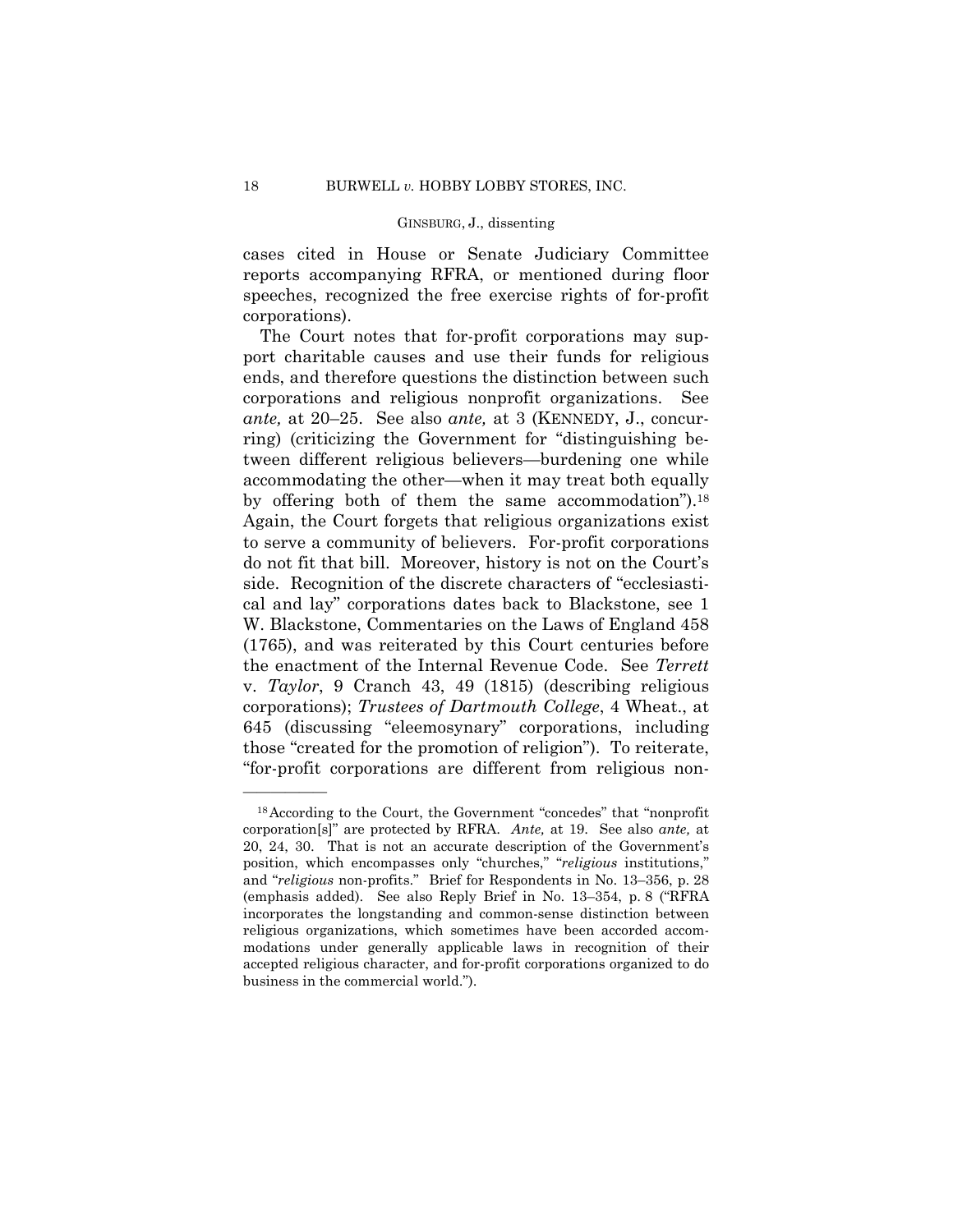profits in that they use labor to make a profit, rather than to perpetuate [the] religious value[s] [shared by a community of believers]." *Gilardi*, 733 F. 3d, at 1242 (Edwards, J., concurring in part and dissenting in part) (emphasis deleted).

Citing *Braunfeld* v. *Brown*, 366 U. S. 599 (1961), the Court questions why, if "a sole proprietorship that seeks to make a profit may assert a free-exercise claim, [Hobby Lobby and Conestoga] can't . . . do the same?" *Ante,* at 22 (footnote omitted). See also *ante,* at 16–17. But even accepting, *arguendo*, the premise that unincorporated business enterprises may gain religious accommodations under the Free Exercise Clause, the Court's conclusion is unsound. In a sole proprietorship, the business and its owner are one and the same. By incorporating a business, however, an individual separates herself from the entity and escapes personal responsibility for the entity's obligations. One might ask why the separation should hold only when it serves the interest of those who control the corporation. In any event, *Braunfeld* is hardly impressive authority for the entitlement Hobby Lobby and Conestoga seek. The free exercise claim asserted there was promptly rejected on the merits.

The Court's determination that RFRA extends to forprofit corporations is bound to have untoward effects. Although the Court attempts to cabin its language to closely held corporations, its logic extends to corporations of any size, public or private.19 Little doubt that RFRA

 claims." *Ante,* at 29. Perhaps so, but as Hobby Lobby's case demon- diffuse. "Closely held" is not synonymous with "small." Hobby Lobby is 19The Court does not even begin to explain how one might go about ascertaining the religious scruples of a corporation where shares are sold to the public. No need to speculate on that, the Court says, for "it seems unlikely" that large corporations "will often assert RFRA strates, such claims are indeed pursued by large corporations, employing thousands of persons of different faiths, whose ownership is not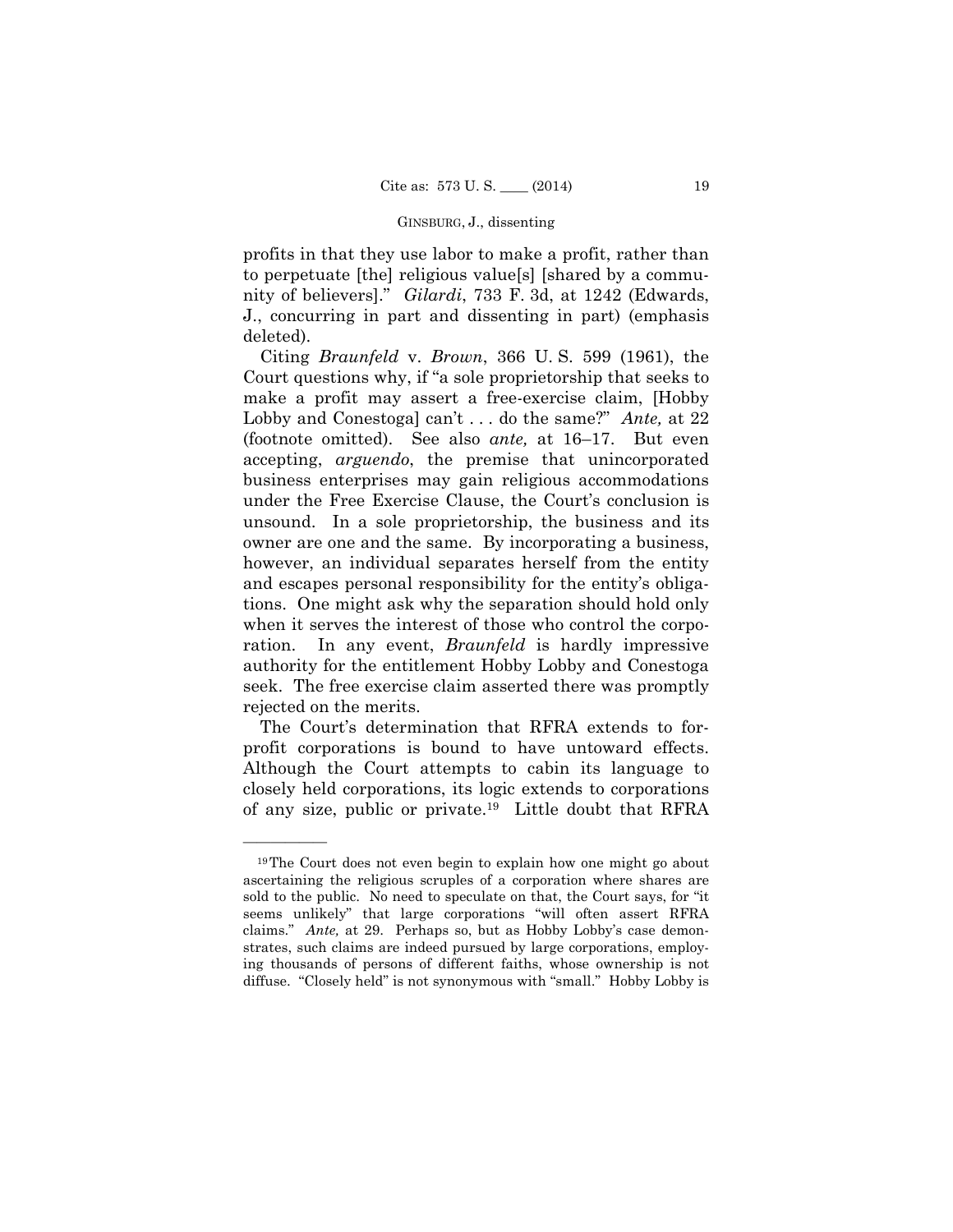claims will proliferate, for the Court's expansive notion of corporate personhood—combined with its other errors in construing RFRA—invites for-profit entities to seek religion-based exemptions from regulations they deem offensive to their faith.

2

Even if Hobby Lobby and Conestoga were deemed RFRA "person[s]," to gain an exemption, they must demonstrate that the contraceptive coverage requirement "substantially burden[s] [their] exercise of religion." 42 U. S. C. §2000bb–1(a). Congress no doubt meant the modifier "substantially" to carry weight. In the original draft of RFRA, the word "burden" appeared unmodified. The word "substantially" was inserted pursuant to a clarifying amendment offered by Senators Kennedy and Hatch. See

hardly the only enterprise of sizable scale that is family owned or closely held. For example, the family-owned candy giant Mars, Inc., takes in \$33 billion in revenues and has some 72,000 employees, and closely held Cargill, Inc., takes in more than \$136 billion in revenues and employs some 140,000 persons. See Forbes, America's Largest Private Companies 2013, available at http://www.forbes.com/ largest-private-companies/.

Nor does the Court offer any instruction on how to resolve the disputes that may crop up among corporate owners over religious values and accommodations. The Court is satisfied that "[s]tate corporate law provides a ready means for resolving any conflicts," *ante*, at 30, but the authorities cited in support of that proposition are hardly helpful. See Del. Code Ann., Tit. 8, §351 (2011) (certificates of incorporation may specify how the business is managed); 1 J. Cox & T. Hazen, Treatise on the Law of Corporations §3:2 (3d ed. 2010) (section entitled "Selecting the state of incorporation"); *id.,* §14:11 (observing that "[d]espite the frequency of dissension and deadlock in close corporations, in some states neither legislatures nor courts have provided satisfactory solutions"). And even if a dispute settlement mechanism is in place, how is the arbiter of a religion-based intracorporate controversy to resolve the disagreement, given this Court's instruction that "courts have no business addressing [whether an asserted religious belief] is substantial," *ante,* at 36?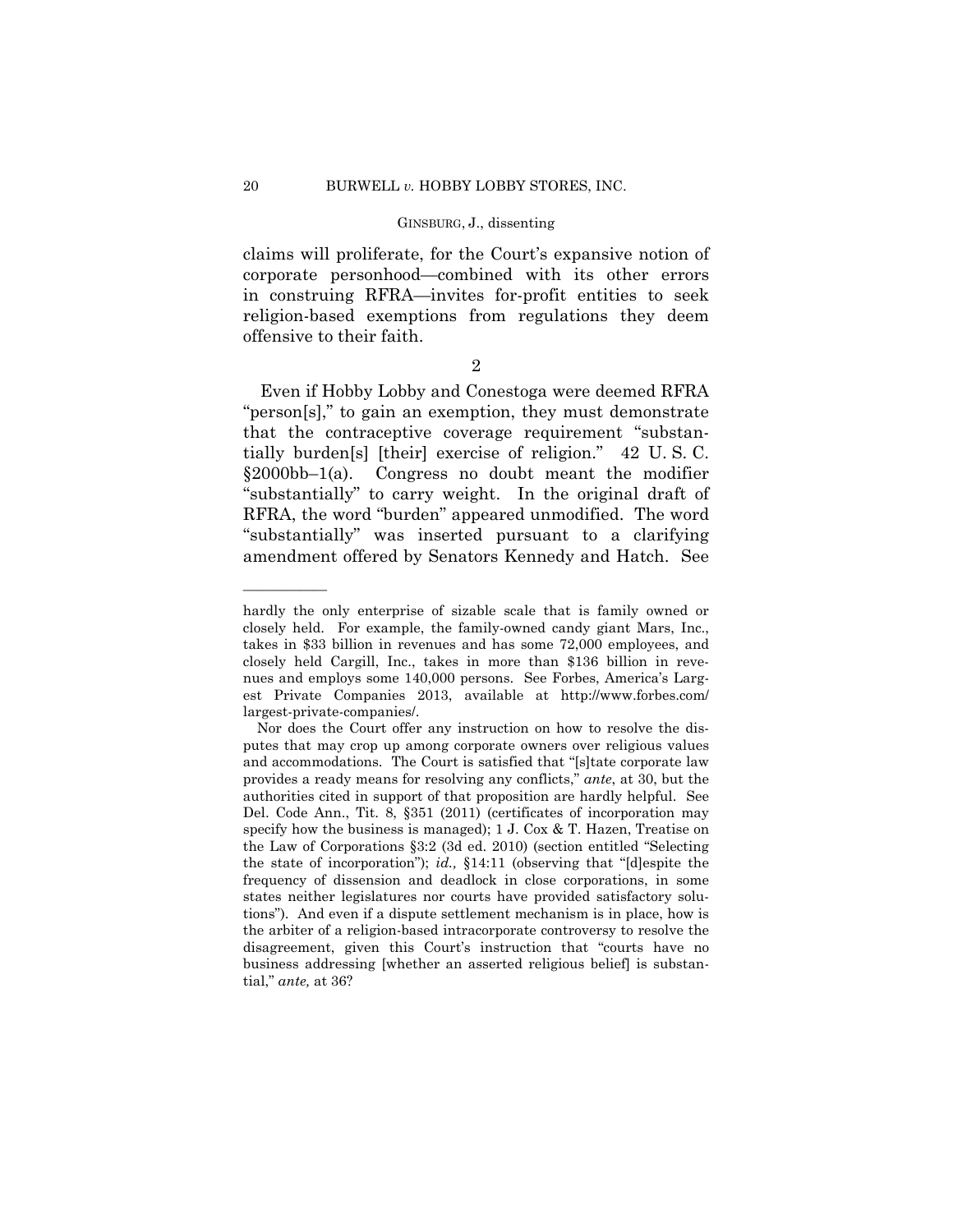139 Cong. Rec. 26180. In proposing the amendment, Senator Kennedy stated that RFRA, in accord with the Court's pre-*Smith* case law, "does not require the Government to justify every action that has some effect on religious exercise." *Ibid.* 

 convictions regarding contraception are sincerely held. See *Thomas*, 450 U. S., at 715 (courts are not to question The Court barely pauses to inquire whether any burden imposed by the contraceptive coverage requirement is substantial. Instead, it rests on the Greens' and Hahns' "belie[f] that providing the coverage demanded by the HHS regulations is connected to the destruction of an embryo in a way that is sufficient to make it immoral for them to provide the coverage." *Ante,* at 36.20 I agree with the Court that the Green and Hahn families' religious where an individual "dr[aws] the line" in defining which practices run afoul of her religious beliefs). See also 42 U. S. C.  $\S$  $\S$ 2000bb–1(a), 2000bb–2(4), 2000cc–5(7)(A).<sup>21</sup> But those beliefs, however deeply held, do not suffice to sustain a RFRA claim. RFRA, properly understood, distinguishes between "factual allegations that [plaintiffs']

<sup>20</sup>The Court dismisses the argument, advanced by some *amici*, that the \$2,000-per-employee tax charged to certain employers that fail to provide health insurance is less than the average cost of offering health insurance, noting that the Government has not provided the statistics that could support such an argument. See *ante,* at 32–34. The Court overlooks, however, that it is not the Government's obligation to prove that an asserted burden is *in*substantial. Instead, it is incumbent upon plaintiffs to demonstrate, in support of a RFRA claim, the substantiality of the alleged burden.

 $21$ The Court levels a criticism that is as wrongheaded as can be. In no way does the dissent "tell the plaintiffs that their beliefs are flawed." *Ante,* at 37. Right or wrong in this domain is a judgment no Member of this Court, or any civil court, is authorized or equipped to make. What the Court must decide is not "the plausibility of a religious claim," *ante,*  at 37 (internal quotation marks omitted), but whether accommodating that claim risks depriving others of rights accorded them by the laws of the United States. See *supra,* at 7–8; *infra*, at 27.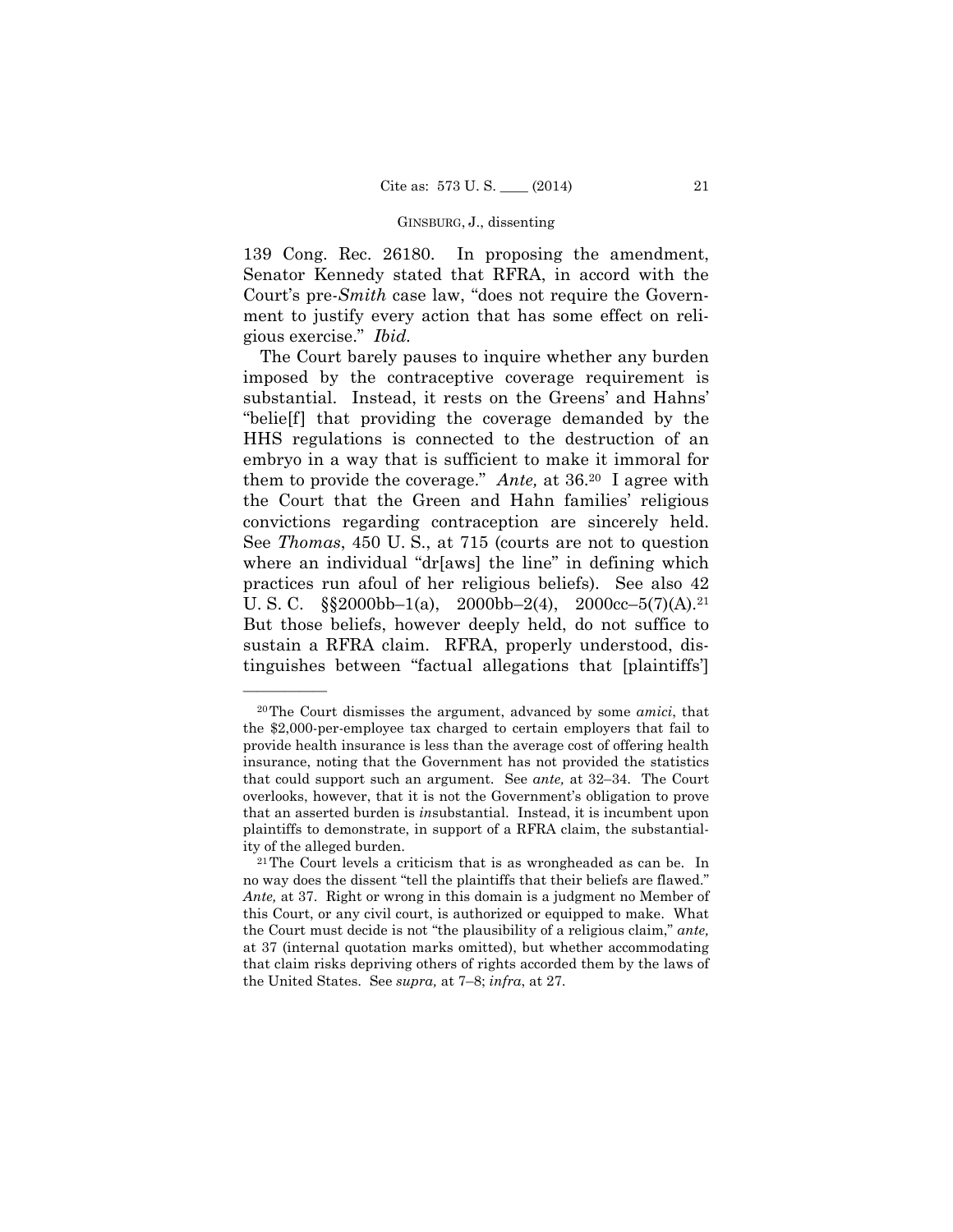beliefs are sincere and of a religious nature," which a court must accept as true, and the "legal conclusion . . . that [plaintiffs'] religious exercise is substantially burdened," an inquiry the court must undertake. *Kaemmerling* v. *Lappin*, 553 F. 3d 669, 679 (CADC 2008).

That distinction is a facet of the pre-*Smith* jurisprudence RFRA incorporates. *Bowen* v. *Roy*, 476 U. S. 693 (1986), is instructive. There, the Court rejected a free exercise challenge to the Government's use of a Native American child's Social Security number for purposes of administering benefit programs. Without questioning the sincerity of the father's religious belief that "use of [his daughter's Social Security] number may harm [her] spirit," the Court concluded that the Government's internal uses of that number "place[d] [no] restriction on what [the father] may believe or what he may do." *Id.,* at 699*.* Recognizing that the father's "religious views may not accept" the position that the challenged uses concerned only the Government's internal affairs, the Court explained that "for the adjudication of a constitutional claim, the Constitution, rather than an individual's religion, must supply the frame of reference." *Id.,* at 700–701, n. 6. See also *Hernandez* v. *Commissioner*, 490 U. S. 680, 699 (1989) (distinguishing between, on the one hand, "question[s] [of] the centrality of particular beliefs or practices to a faith, or the validity of particular litigants' interpretations of those creeds," and, on the other, "whether the alleged burden imposed [by the challenged government action] is a substantial one"). Inattentive to this guidance, today's decision elides entirely the distinction between the sincerity of a challenger's religious belief and the substantiality of the burden placed on the challenger.

Undertaking the inquiry that the Court forgoes, I would conclude that the connection between the families' religious objections and the contraceptive coverage requirement is too attenuated to rank as substantial. The re-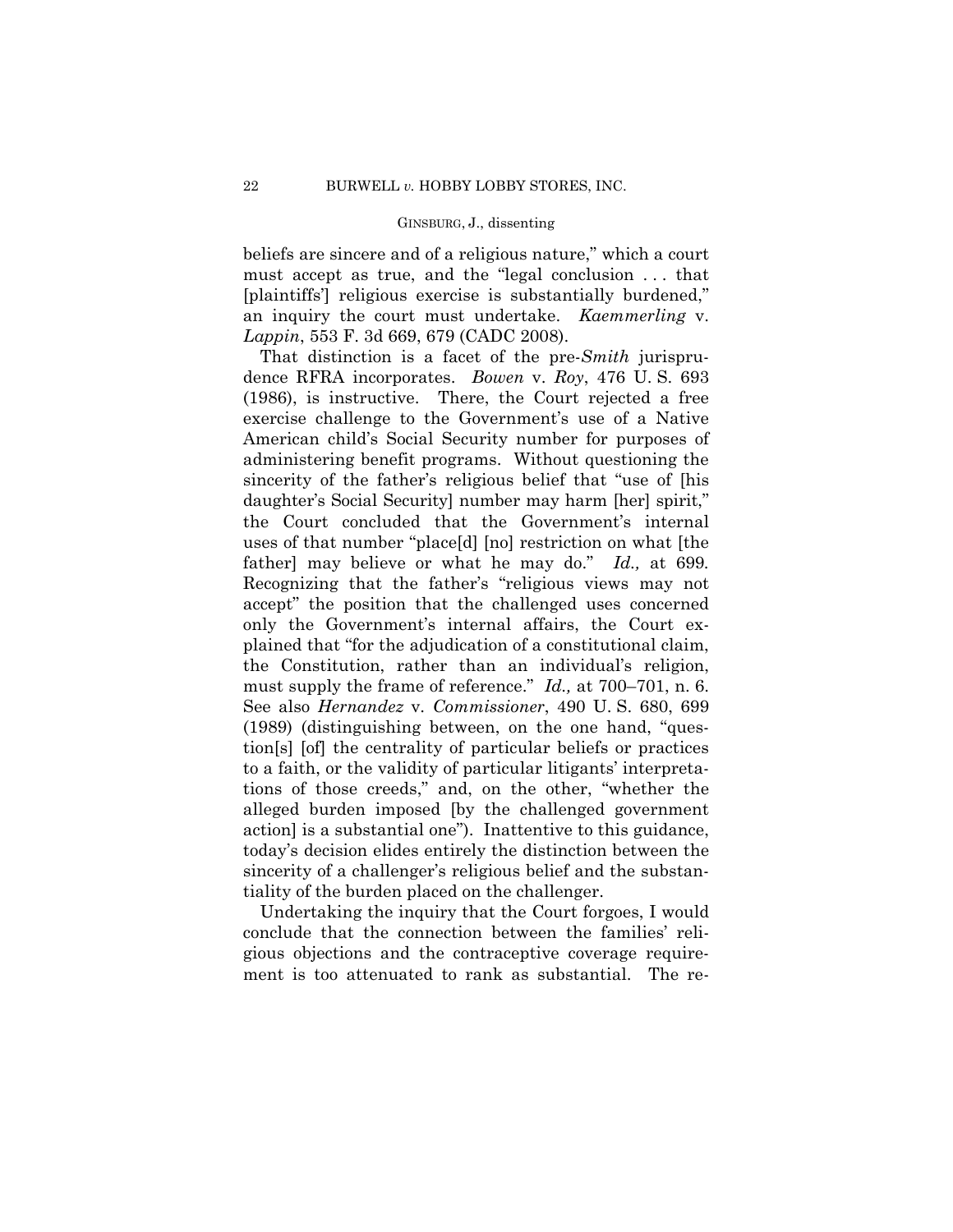quirement carries no command that Hobby Lobby or Conestoga purchase or provide the contraceptives they find objectionable. Instead, it calls on the companies covered by the requirement to direct money into undifferentiated funds that finance a wide variety of benefits under comprehensive health plans. Those plans, in order to comply with the ACA, see *supra,* at 3–6, must offer contraceptive coverage without cost sharing, just as they must cover an array of other preventive services.

Importantly, the decisions whether to claim benefits under the plans are made not by Hobby Lobby or Conestoga, but by the covered employees and dependents, in consultation with their health care providers. Should an employee of Hobby Lobby or Conestoga share the religious beliefs of the Greens and Hahns, she is of course under no compulsion to use the contraceptives in question. But "[n]o individual decision by an employee and her physician—be it to use contraception, treat an infection, or have a hip replaced—is in any meaningful sense [her employer's] decision or action." *Grote* v. *Sebelius*, 708 F. 3d 850, 865 (CA7 2013) (Rovner, J., dissenting). It is doubtful that Congress, when it specified that burdens must be "substantia[l]," had in mind a linkage thus interrupted by independent decisionmakers (the woman and her health counselor) standing between the challenged government action and the religious exercise claimed to be infringed. Any decision to use contraceptives made by a woman covered under Hobby Lobby's or Conestoga's plan will not be propelled by the Government, it will be the woman's autonomous choice, informed by the physician she consults.

3

Even if one were to conclude that Hobby Lobby and Conestoga meet the substantial burden requirement, the Government has shown that the contraceptive coverage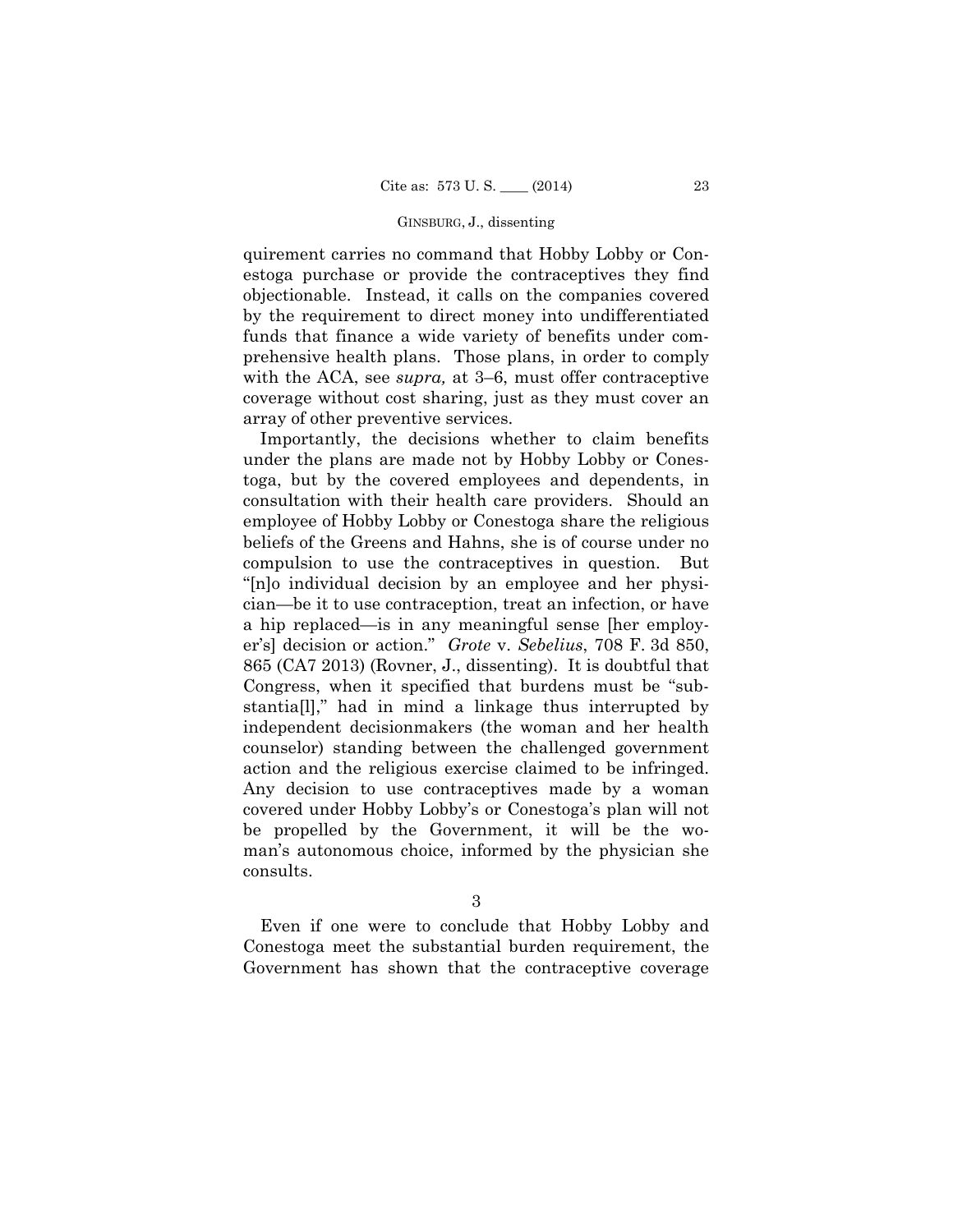for which the ACA provides furthers compelling interests in public health and women's well being. Those interests are concrete, specific, and demonstrated by a wealth of empirical evidence. To recapitulate, the mandated contraception coverage enables women to avoid the health problems unintended pregnancies may visit on them and their children. See IOM Report 102–107. The coverage helps safeguard the health of women for whom pregnancy may be hazardous, even life threatening. See Brief for American College of Obstetricians and Gynecologists et al. as *Amici Curiae* 14–15. And the mandate secures benefits wholly unrelated to pregnancy, preventing certain cancers, menstrual disorders, and pelvic pain. Brief for Ovarian Cancer National Alliance et al. as *Amici Curiae* 4, 6–7, 15– 16; 78 Fed. Reg. 39872 (2013); IOM Report 107.

See *id.*, at  $105.^{22}$ That Hobby Lobby and Conestoga resist coverage for only 4 of the 20 FDA-approved contraceptives does not lessen these compelling interests. Notably, the corporations exclude intrauterine devices (IUDs), devices significantly more effective, and significantly more expensive than other contraceptive methods. Moreover, the Court's reasoning appears to permit commercial enterprises like Hobby Lobby and Conestoga to exclude from their group health plans all forms of contraceptives. See Tr. of Oral Arg. 38–39 (counsel for Hobby Lobby acknowledged that his "argument . . . would apply just as well if the employer said 'no contraceptives'" (internal quotation marks added)).

Perhaps the gravity of the interests at stake has led the

<sup>22</sup> IUDs, which are among the most reliable forms of contraception, generally cost women more than \$1,000 when the expenses of the office visit and insertion procedure are taken into account. See Eisenberg, McNicholas, & Peipert, Cost as a Barrier to Long-Acting Reversible Contraceptive (LARC) Use in Adolescents, 52 J. Adolescent Health S59, S60 (2013). See also Winner et al., Effectiveness of Long-Acting Reversible Contraception, 366 New Eng. J. Medicine 1998, 1999 (2012).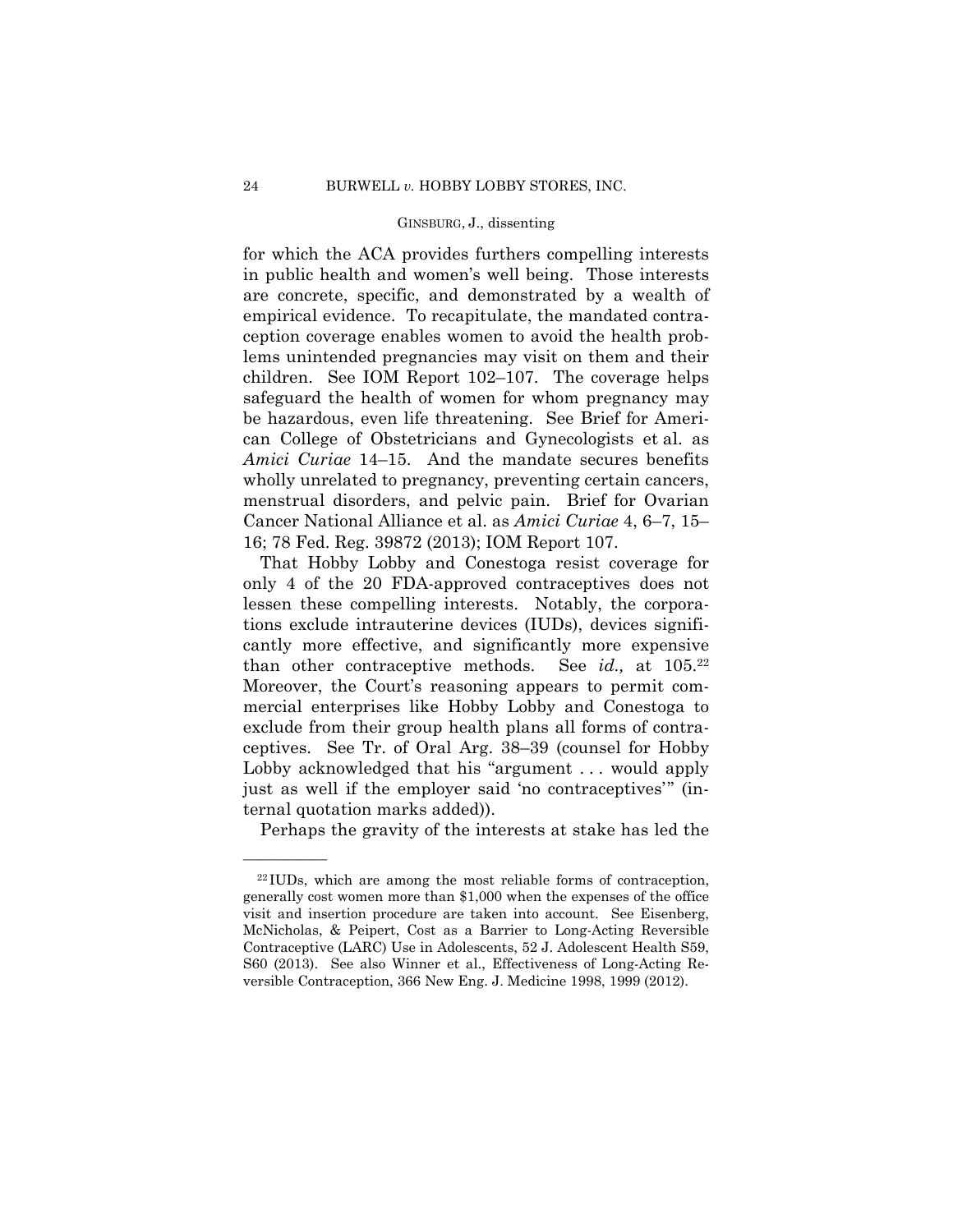Court to assume, for purposes of its RFRA analysis, that the compelling interest criterion is met in these cases. See *ante,* at 40.23 It bears note in this regard that the cost of an IUD is nearly equivalent to a month's full-time pay for workers earning the minimum wage, Brief for Guttmacher Institute et al. as *Amici Curiae* 16; that almost one-third of women would change their contraceptive method if costs were not a factor, Frost & Darroch, Factors Associated With Contraceptive Choice and Inconsistent Method Use, United States, 2004, 40 Perspectives on Sexual & Reproductive Health 94, 98 (2008); and that only one-fourth of women who request an IUD actually have one inserted after finding out how expensive it would be, Gariepy, Simon, Patel, Creinin, & Schwarz, The Impact of Out-of-Pocket Expense on IUD Utilization Among Women With Private Insurance, 84 Contraception e39, e40 (2011). See also Eisenberg, *supra,* at S60 (recent study found that women who face out-of-pocket IUD costs in excess of \$50 were "11-times less likely to obtain an IUD than women who had to pay less than \$50"); Postlethwaite, Trussell, Zoolakis, Shabear, & Petitti, A Comparison of Contraceptive Procurement Pre- and Post-Benefit Change, 76 Contraception 360, 361–362 (2007) (when one health system eliminated patient cost sharing for IUDs, use of this form of contraception more than doubled).

Stepping back from its assumption that compelling interests support the contraceptive coverage requirement, the Court notes that small employers and grandfathered plans are not subject to the requirement. If there is a compelling interest in contraceptive coverage, the Court

<sup>23</sup>Although the Court's opinion makes this assumption grudgingly, see *ante,* at 39–40, one Member of the majority recognizes, without reservation, that "the [contraceptive coverage] mandate serves the Government's compelling interest in providing insurance coverage that is necessary to protect the health of female employees." *Ante,* at 2 (opinion of KENNEDY, J.).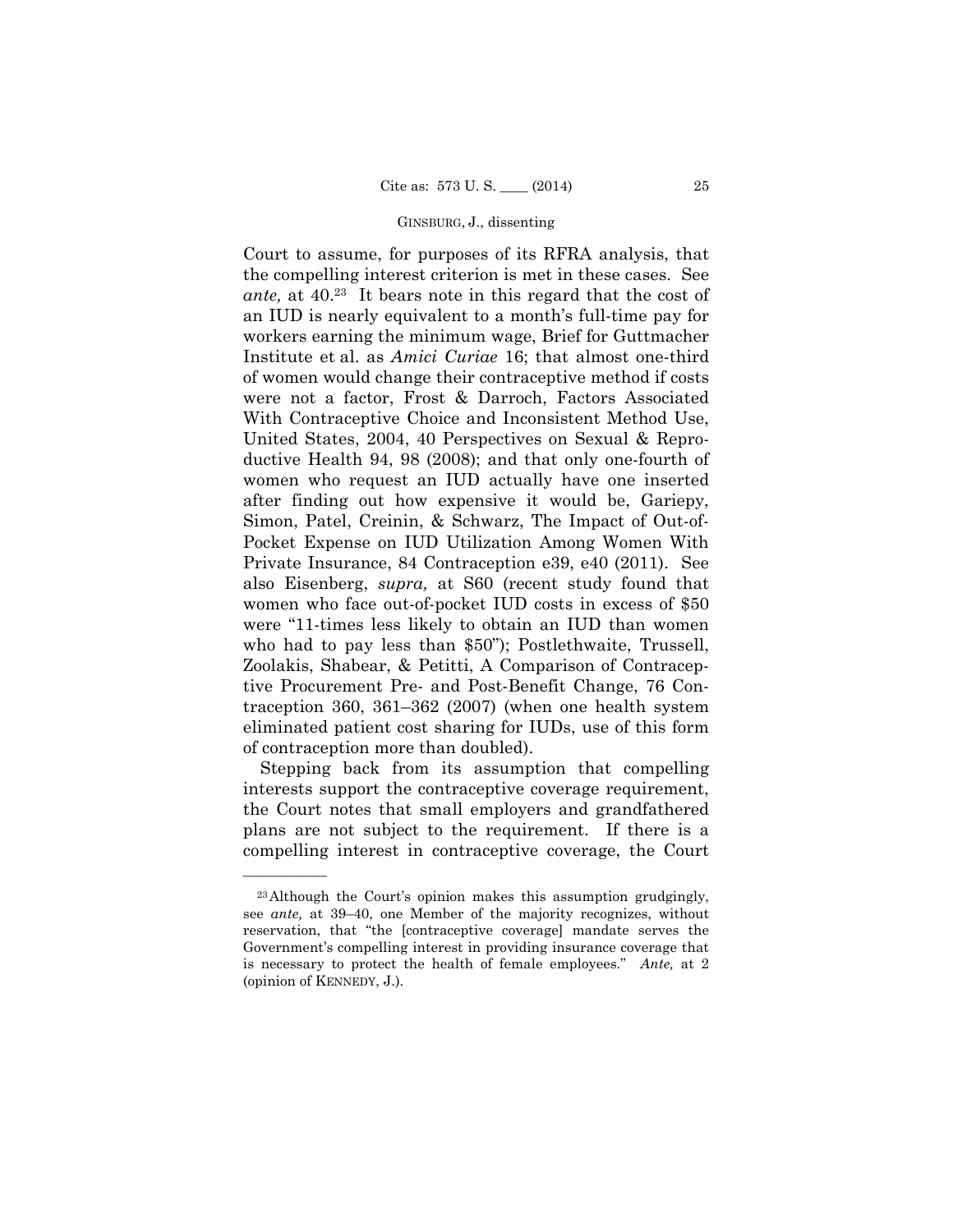suggests, Congress would not have created these exclusions. See *ante,* at 39–40.

Federal statutes often include exemptions for small employers, and such provisions have never been held to undermine the interests served by these statutes. See, *e.g.,* Family and Medical Leave Act of 1993, 29 U. S. C.  $\S2611(4)(A)(i)$  (applicable to employers with 50 or more employees); Age Discrimination in Employment Act of 1967, 29 U. S. C. §630(b) (originally exempting employers with fewer than 50 employees, 81 Stat. 605, the statute now governs employers with 20 or more employees); Americans With Disabilities Act, 42 U. S. C. §12111(5)(A) (applicable to employers with 15 or more employees); Title VII, 42 U. S. C. §2000e(b) (originally exempting employers with fewer than 25 employees, see *Arbaugh* v. *Y & H Corp.*, 546 U. S. 500, 505, n. 2 (2006), the statute now governs employers with 15 or more employees).

The ACA's grandfathering provision, 42 U. S. C. §18011, allows a phasing-in period for compliance with a number of the Act's requirements (not just the contraceptive coverage or other preventive services provisions). Once specified changes are made, grandfathered status ceases. See 45 CFR §147.140(g). Hobby Lobby's own situation is illustrative. By the time this litigation commenced, Hobby Lobby did not have grandfathered status. Asked why by the District Court, Hobby Lobby's counsel explained that the "grandfathering requirements mean that you can't make a whole menu of changes to your plan that involve things like the amount of co-pays, the amount of coinsurance, deductibles, that sort of thing." App. in No. 13– 354, pp. 39–40. Counsel acknowledged that, "just because of economic realities, our plan has to shift over time. I mean, insurance plans, as everyone knows, shif[t] over time." *Id.*, at 40.<sup>24</sup> The percentage of employees in grand-

<sup>24</sup>Hobby Lobby's *amicus* National Religious Broadcasters similarly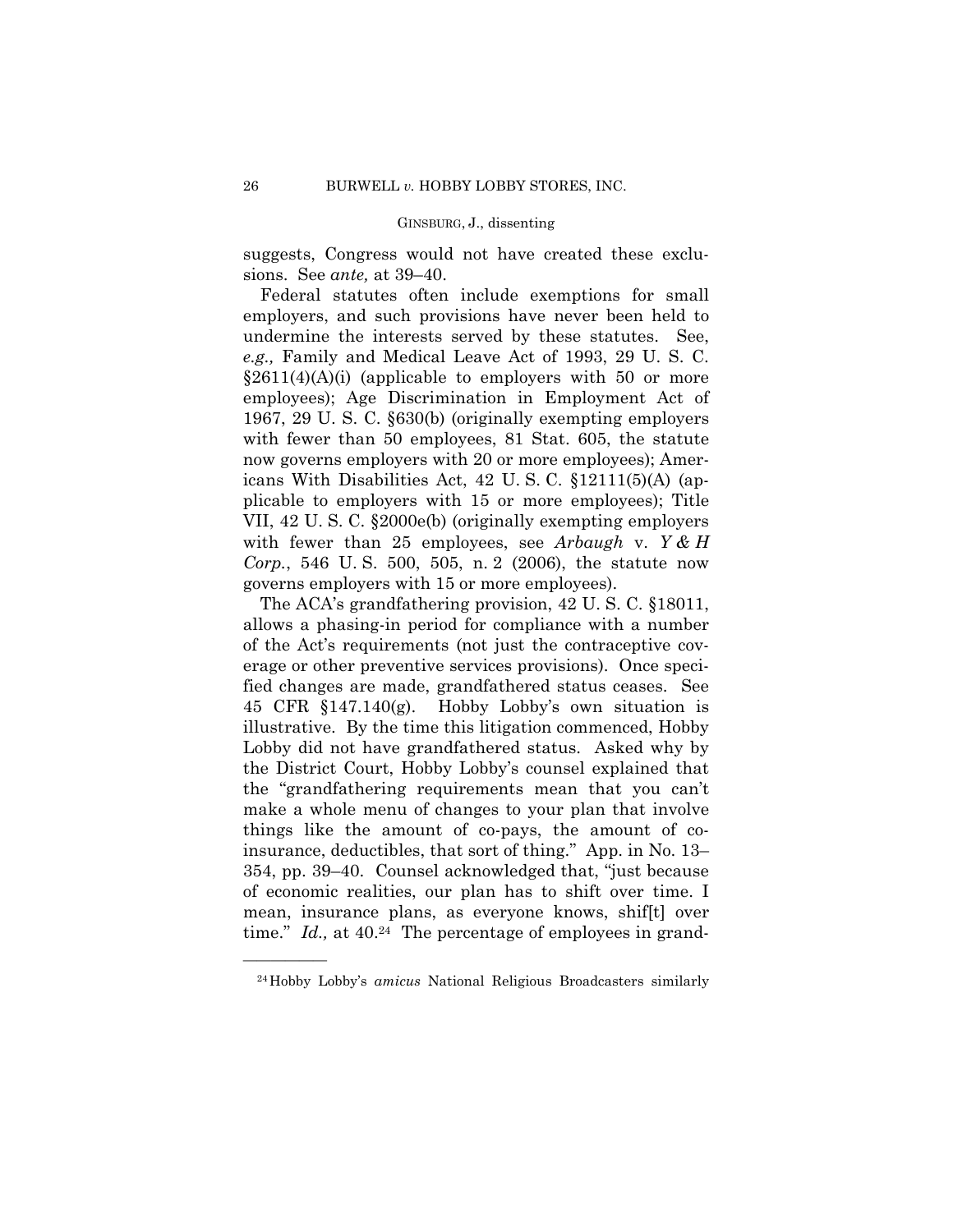fathered plans is steadily declining, having dropped from 56% in 2011 to 48% in 2012 to 36% in 2013. Kaiser Family Foundation & Health Research & Educ. Trust, Employer Benefits 2013 Annual Survey 7, 196. In short, far from ranking as a categorical exemption, the grandfathering provision is "temporary, intended to be a means for gradually transitioning employers into mandatory coverage." *Gilardi*, 733 F. 3d, at 1241 (Edwards, J., concurring in part and dissenting in part).

The Court ultimately acknowledges a critical point: RFRA's application "*must* take adequate account of the burdens a requested accommodation may impose on nonbeneficiaries." *Ante,* at 42, n. 37 (quoting *Cutter* v. *Wilkinson*, 544 U. S. 709, 720 (2005); emphasis added). No tradition, and no prior decision under RFRA, allows a religion-based exemption when the accommodation would be harmful to others—here, the very persons the contraceptive coverage requirement was designed to protect. Cf. *supra,* at 7–8; *Prince* v. *Massachusetts*, 321 U. S. 158, 177 (1944) (Jackson, J., dissenting) ("[The] limitations which of necessity bound religious freedom . . . begin to operate whenever activities begin to affect or collide with liberties of others or of the public.").

4

After assuming the existence of compelling government interests, the Court holds that the contraceptive coverage requirement fails to satisfy RFRA's least restrictive means test. But the Government has shown that there is no less restrictive, equally effective means that would both (1) satisfy the challengers' religious objections to providing

states that, "[g]iven the nature of employers' needs to meet changing economic and staffing circumstances, and to adjust insurance coverage accordingly, the actual benefit of the 'grandfather' exclusion is *de minimis* and transitory at best." Brief for National Religious Broadcasters as *Amicus Curiae* in No. 13–354, p. 28.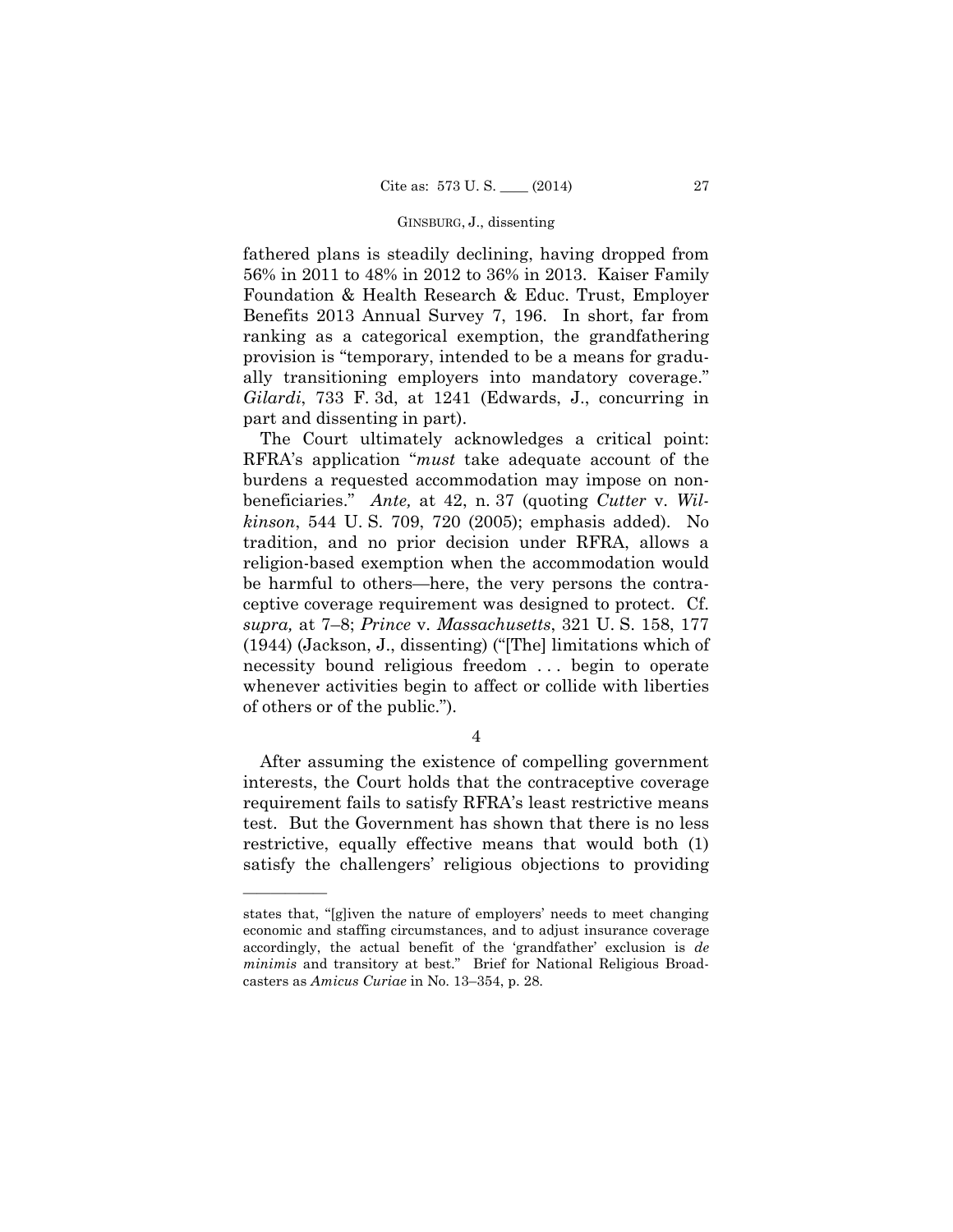insurance coverage for certain contraceptives (which they believe cause abortions); and (2) carry out the objective of the ACA's contraceptive coverage requirement, to ensure that women employees receive, at no cost to them, the preventive care needed to safeguard their health and well being. A "least restrictive means" cannot require employees to relinquish benefits accorded them by federal law in order to ensure that their commercial employers can adhere unreservedly to their religious tenets. See *supra,*  at 7–8, 27.25

Then let the government pay (rather than the employees who do not share their employer's faith), the Court suggests. "The most straightforward [alternative]," the Court asserts, "would be for the Government to assume the cost of providing . . . contraceptives . . . to any women who are unable to obtain them under their health-insurance policies due to their employers' religious objections." *Ante,* at 41. The ACA, however, requires coverage of preventive services through the existing employer-based system of health insurance "so that [employees] face minimal logistical and administrative obstacles." 78 Fed. Reg. 39888. Impeding women's receipt of benefits "by requiring them to take steps to learn about, and to sign up for, a new [government funded and administered] health benefit" was scarcely what Congress contemplated. *Ibid.* Moreover, Title X of the Public Health Service Act, 42 U. S. C. §300 *et seq.*, "is the nation's only dedicated source of federal

<sup>25</sup>As the Court made clear in *Cutter*, the government's license to grant religion-based exemptions from generally applicable laws is constrained by the Establishment Clause. 544 U. S., at 720–722. "[W]e are a cosmopolitan nation made up of people of almost every conceivable religious preference," *Braunfeld*, 366 U. S., at 606, a "rich mosaic of religious faiths," *Town of Greece* v. *Galloway*, 572 U. S. \_\_\_, \_\_\_ (2014) (KAGAN, J., dissenting) (slip op., at 15). Consequently, one person's right to free exercise must be kept in harmony with the rights of her fellow citizens, and "some religious practices [must] yield to the common good." *United States* v. *Lee*, 455 U. S. 252, 259 (1982).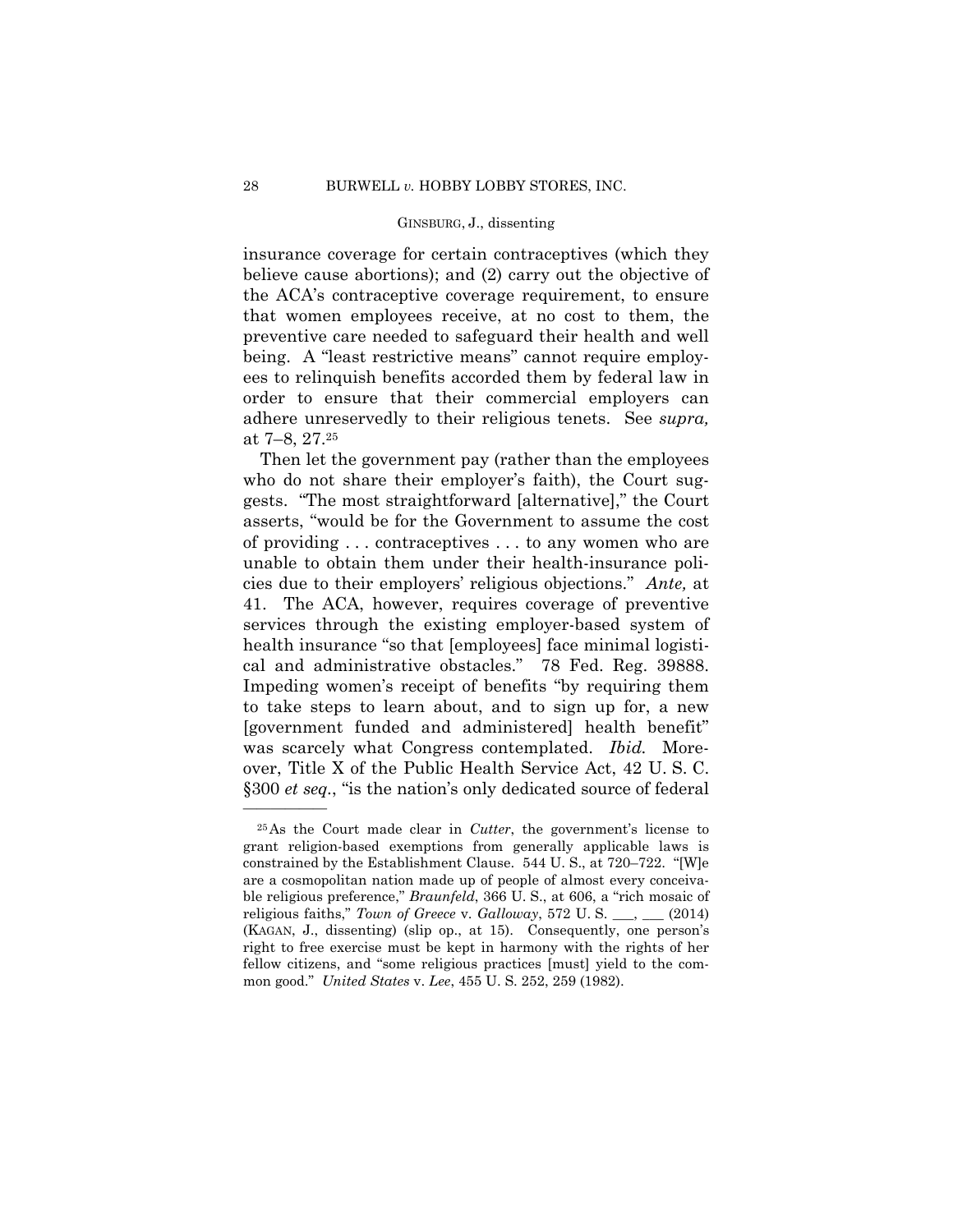funding for safety net family planning services." Brief for National Health Law Program et al. as *Amici Curiae*  23. "Safety net programs like Title X are not designed to absorb the unmet needs of . . . insured individuals." *Id.,* at 24. Note, too, that Congress declined to write into law the preferential treatment Hobby Lobby and Conestoga describe as a less restrictive alternative. See *supra,* at 6.

And where is the stopping point to the "let the government pay" alternative? Suppose an employer's sincerely held religious belief is offended by health coverage of vaccines, or paying the minimum wage, see *Tony and Susan Alamo Foundation* v. *Secretary of Labor*, 471 U. S. 290, 303 (1985), or according women equal pay for substantially similar work, see *Dole* v. *Shenandoah Baptist Church*, 899 F. 2d 1389, 1392 (CA4 1990)? Does it rank as a less restrictive alternative to require the government to provide the money or benefit to which the employer has a religion-based objection?26 Because the Court cannot easily answer that question, it proposes something else: Extension to commercial enterprises of the accommodation already afforded to nonprofit religion-based organizations. See *ante,* at 3–4, 9–10, 43–45. "At a minimum," according to the Court, such an approach would not "impinge on [Hobby Lobby's and Conestoga's] religious belief." *Ante,* at 44. I have already discussed the "special solicitude" generally accorded nonprofit religion-based organizations that exist to serve a community of believers, solicitude never before accorded to commercial enterprises comprising employees of diverse faiths. See *supra,* at 14–17.

Ultimately, the Court hedges on its proposal to align forprofit enterprises with nonprofit religion-based organiza-

<sup>26</sup>Cf. *Ashcroft* v. *American Civil Liberties Union*, 542 U. S. 656, 666 (2004) (in context of First Amendment Speech Clause challenge to a content-based speech restriction, courts must determine "whether the challenged regulation is the least restrictive means among *available*, effective alternatives" (emphasis added)).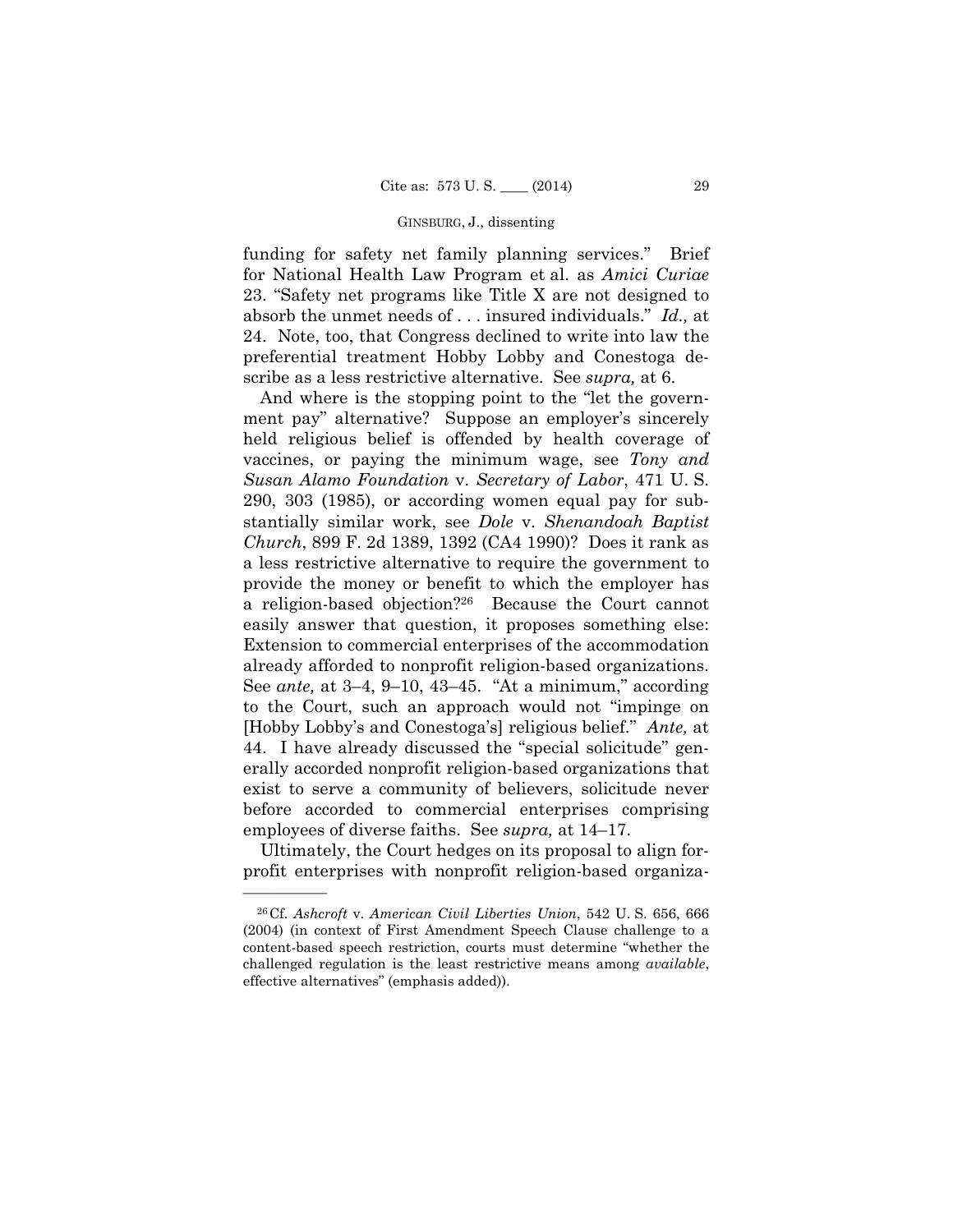kind of objection, if any, we would make to that." Tr. of tions. "We do not decide today whether [the] approach [the opinion advances] complies with RFRA for purposes of all religious claims." *Ante,* at 44. Counsel for Hobby Lobby was similarly noncommittal. Asked at oral argument whether the Court-proposed alternative was acceptable,27 counsel responded: "We haven't been offered that accommodation, so we haven't had to decide what Oral Arg. 86–87.

Conestoga suggests that, if its employees had to acquire and pay for the contraceptives (to which the corporation objects) on their own, a tax credit would qualify as a less restrictive alternative. See Brief for Petitioners in No. 13– 356, p. 64. A tax credit, of course, is one variety of "let the government pay." In addition to departing from the existing employer-based system of health insurance, Conestoga's alternative would require a woman to reach into her own pocket in the first instance, and it would do nothing for the woman too poor to be aided by a tax credit.

In sum, in view of what Congress sought to accomplish,

<sup>27</sup>On brief, Hobby Lobby and Conestoga barely addressed the extension solution, which would bracket commercial enterprises with nonprofit religion-based organizations for religious accommodations purposes. The hesitation is understandable, for challenges to the adequacy of the accommodation accorded religious nonprofit organizations are currently *sub judice*. See, *e.g., Little Sisters of the Poor Home for the Aged* v. *Sebelius*, \_\_\_ F. Supp. 2d \_\_\_, 2013 WL 6839900 (Colo., Dec. 27, 2013), injunction pending appeal granted, 571 U. S. \_\_\_ (2014). At another point in today's decision, the Court refuses to consider an argument neither "raised below [nor] advanced in this Court by any party," giving Hobby Lobby and Conestoga "[no] opportunity to respond to [that] novel claim." *Ante,* at 33. Yet the Court is content to decide this case (and this case only) on the ground that HHS could make an accommodation never suggested in the parties' presentations. RFRA cannot sensibly be read to "requir[e] the government to . . . refute each and every conceivable alternative regulation," *United States* v. *Wilgus*, 638 F. 3d 1274, 1289 (CA10 2011), especially where the alternative on which the Court seizes was not pressed by any challenger.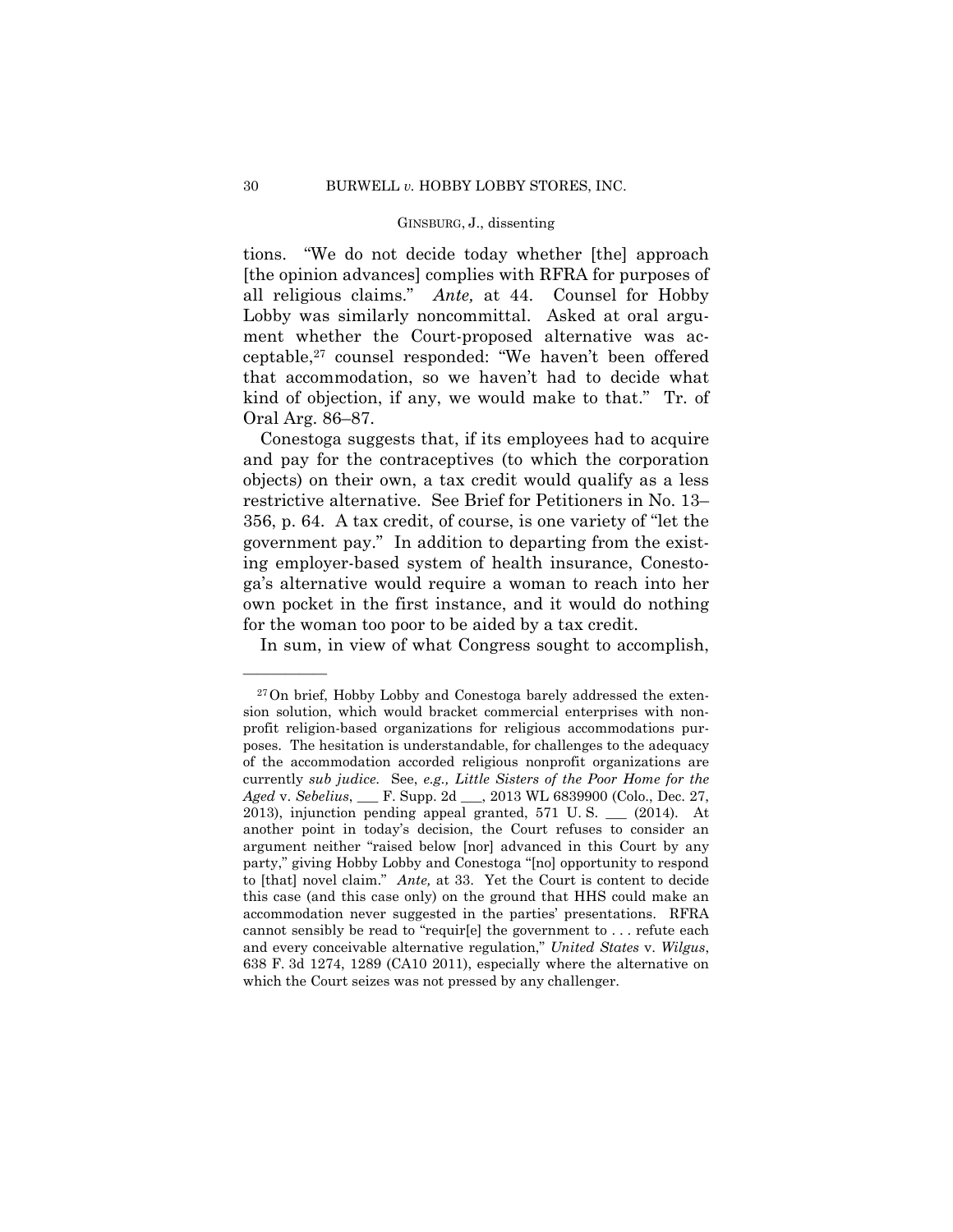*i.e.,* comprehensive preventive care for women furnished through employer-based health plans, none of the proffered alternatives would satisfactorily serve the compelling interests to which Congress responded.

### IV

pants, with costs shared by employers and employees").<sup>28</sup> Among the pathmarking pre-*Smith* decisions RFRA preserved is *United States* v. *Lee*, 455 U. S. 252 (1982). Lee, a sole proprietor engaged in farming and carpentry, was a member of the Old Order Amish. He sincerely believed that withholding Social Security taxes from his employees or paying the employer's share of such taxes would violate the Amish faith. This Court held that, although the obligations imposed by the Social Security system conflicted with Lee's religious beliefs, the burden was not unconstitutional. *Id.,* at 260–261. See also *id.,* at 258 (recognizing the important governmental interest in providing a "nationwide . . . comprehensive insurance system with a variety of benefits available to all partici-The Government urges that *Lee* should control the challenges brought by Hobby Lobby and Conestoga. See Brief for Respondents in No. 13–356, p. 18. In contrast, today's Court dismisses *Lee* as a tax case. See *ante,* at 46–47. Indeed, it was a tax case and the Court in *Lee* homed in on "[t]he difficulty in attempting to accommodate religious beliefs in the area of taxation." 455 U. S., at 259.

 But the *Lee* Court made two key points one cannot confine to tax cases. "When followers of a particular sect enter into commercial activity as a matter of choice," the Court observed, "the limits they accept on their own conduct as a matter of conscience and faith are not to be

<sup>28</sup>As a sole proprietor, Lee was subject to personal liability for violating the law of general application he opposed. His claim to a religionbased exemption would have been even thinner had he conducted his business as a corporation, thus avoiding personal liability.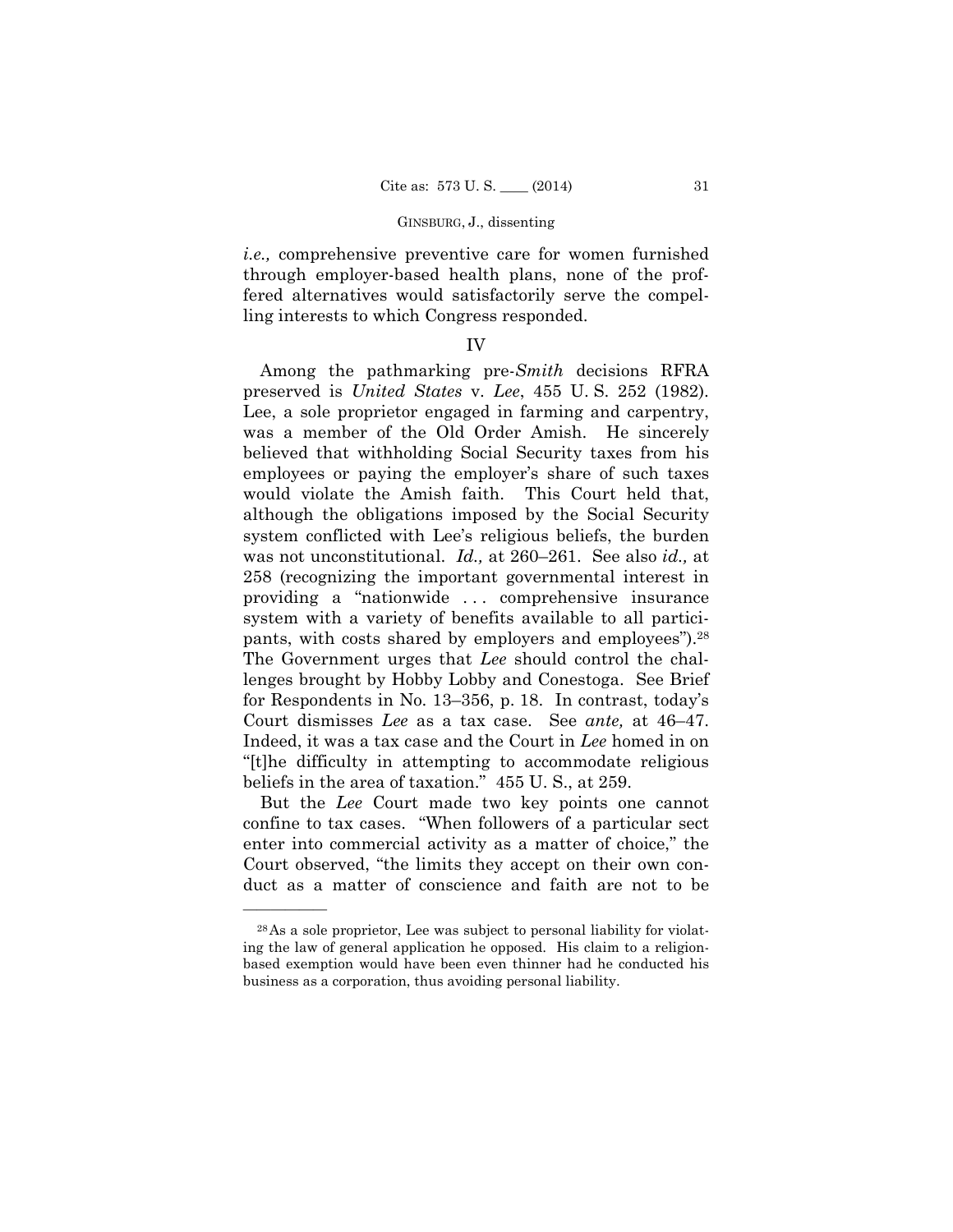employer's religious faith on the employees." *Ibid.*29 No superimposed on statutory schemes which are binding on others in that activity." *Id.,* at 261. The statutory scheme of employer-based comprehensive health coverage involved in these cases is surely binding on others engaged in the same trade or business as the corporate challengers here, Hobby Lobby and Conestoga. Further, the Court recognized in *Lee* that allowing a religion-based exemption to a commercial employer would "operat[e] to impose the doubt the Greens and Hahns and all who share their beliefs may decline to acquire for themselves the contraceptives in question. But that choice may not be imposed on employees who hold other beliefs. Working for Hobby Lobby or Conestoga, in other words, should not deprive employees of the preventive care available to workers at the shop next door,  $30$  at least in the absence of directions from the Legislature or Administration to do so.

Why should decisions of this order be made by Congress or the regulatory authority, and not this Court? Hobby Lobby and Conestoga surely do not stand alone as commercial enterprises seeking exemptions from generally applicable laws on the basis of their religious beliefs. See, *e.g., Newman* v. *Piggie Park Enterprises, Inc.*, 256 F. Supp.

<sup>29</sup>Congress amended the Social Security Act in response to *Lee*. The amended statute permits Amish sole proprietors and partnerships (but not Amish-owned corporations) to obtain an exemption from the obligation to pay Social Security taxes only for employees who are coreligionists and who likewise seek an exemption and agree to give up their Social Security benefits. See 26 U. S. C. §3127(a)(2), (b)(1). Thus, employers with sincere religious beliefs have no right to a religionbased exemption that would deprive employees of Social Security benefits without the employee's consent—an exemption analogous to the one Hobby Lobby and Conestoga seek here. 30Cf. *Tony and Susan Alamo Foundation* v. *Secretary of Labor*, 471

U. S. 290, 299 (1985) (disallowing religion-based exemption that "would undoubtedly give [the commercial enterprise seeking the exemption] and similar organizations an advantage over their competitors").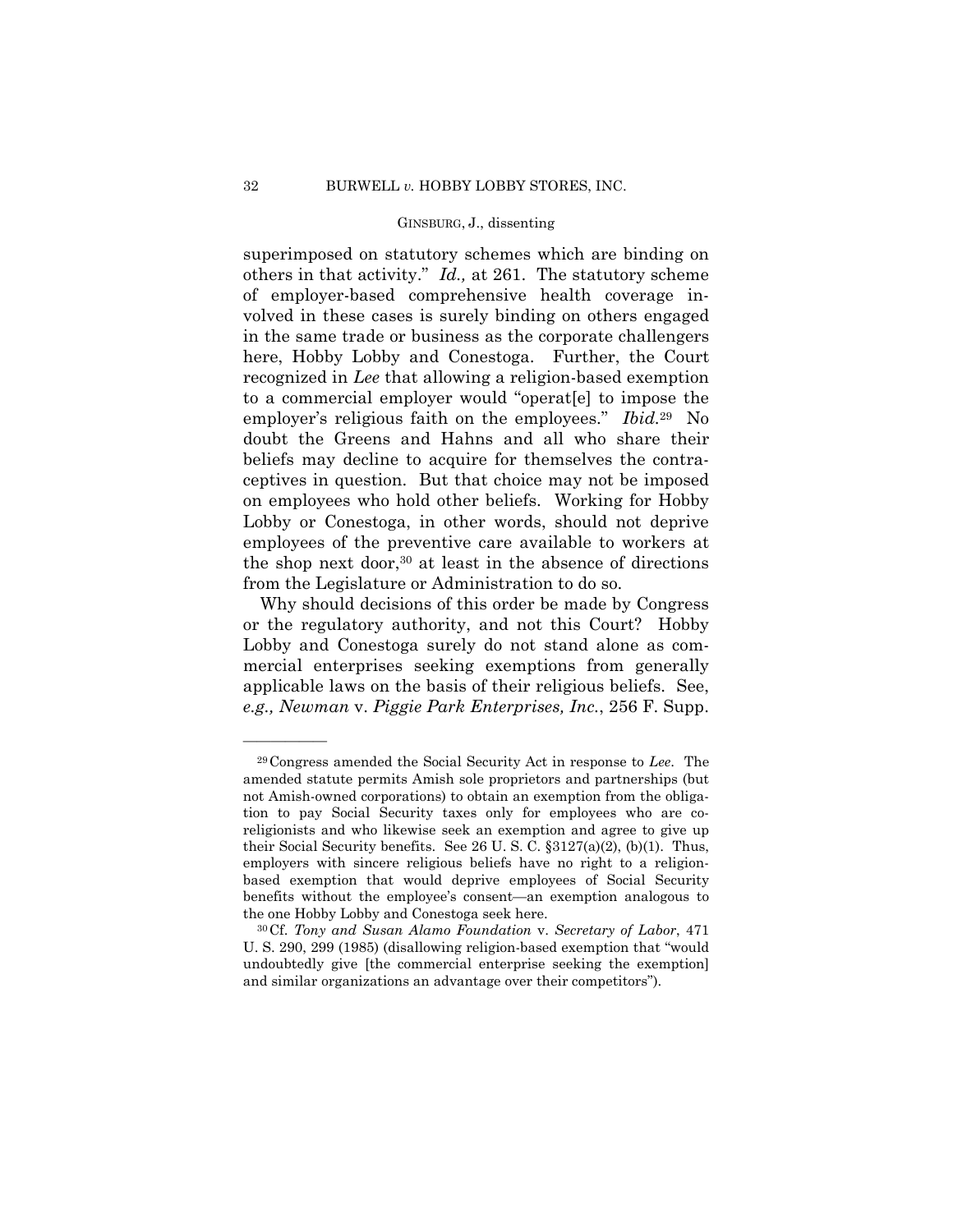941, 945 (SC 1966) (owner of restaurant chain refused to serve black patrons based on his religious beliefs opposing racial integration), aff 'd in relevant part and rev'd in part on other grounds, 377 F. 2d 433 (CA4 1967), aff 'd and modified on other grounds, 390 U. S. 400 (1968); *In re Minnesota ex rel. McClure,* 370 N. W. 2d 844, 847 (Minn. 1985) (born-again Christians who owned closely held, forprofit health clubs believed that the Bible proscribed hiring or retaining an "individua<sup>[]</sup> living with but not married to a person of the opposite sex," "a young, single woman working without her father's consent or a married woman working without her husband's consent," and any person "antagonistic to the Bible," including "fornicators and homosexuals" (internal quotation marks omitted)), appeal dismissed, 478 U. S. 1015 (1986); *Elane Photography, LLC* v. *Willock*, 2013–NMSC–040, \_\_\_ N. M. \_\_\_, 309 P. 3d 53 (for-profit photography business owned by a husband and wife refused to photograph a lesbian couple's commitment ceremony based on the religious beliefs of the company's owners), cert. denied, 572 U. S. \_\_\_ (2014). Would RFRA require exemptions in cases of this ilk? And if not, how does the Court divine which religious beliefs are worthy of accommodation, and which are not? Isn't the Court disarmed from making such a judgment given its recognition that "courts must not presume to determine . . . the plausibility of a religious claim"? *Ante,* at 37.

Would the exemption the Court holds RFRA demands for employers with religiously grounded objections to the use of certain contraceptives extend to employers with religiously grounded objections to blood transfusions (Jehovah's Witnesses); antidepressants (Scientologists); medications derived from pigs, including anesthesia, intravenous fluids, and pills coated with gelatin (certain Muslims, Jews, and Hindus); and vaccinations (Christian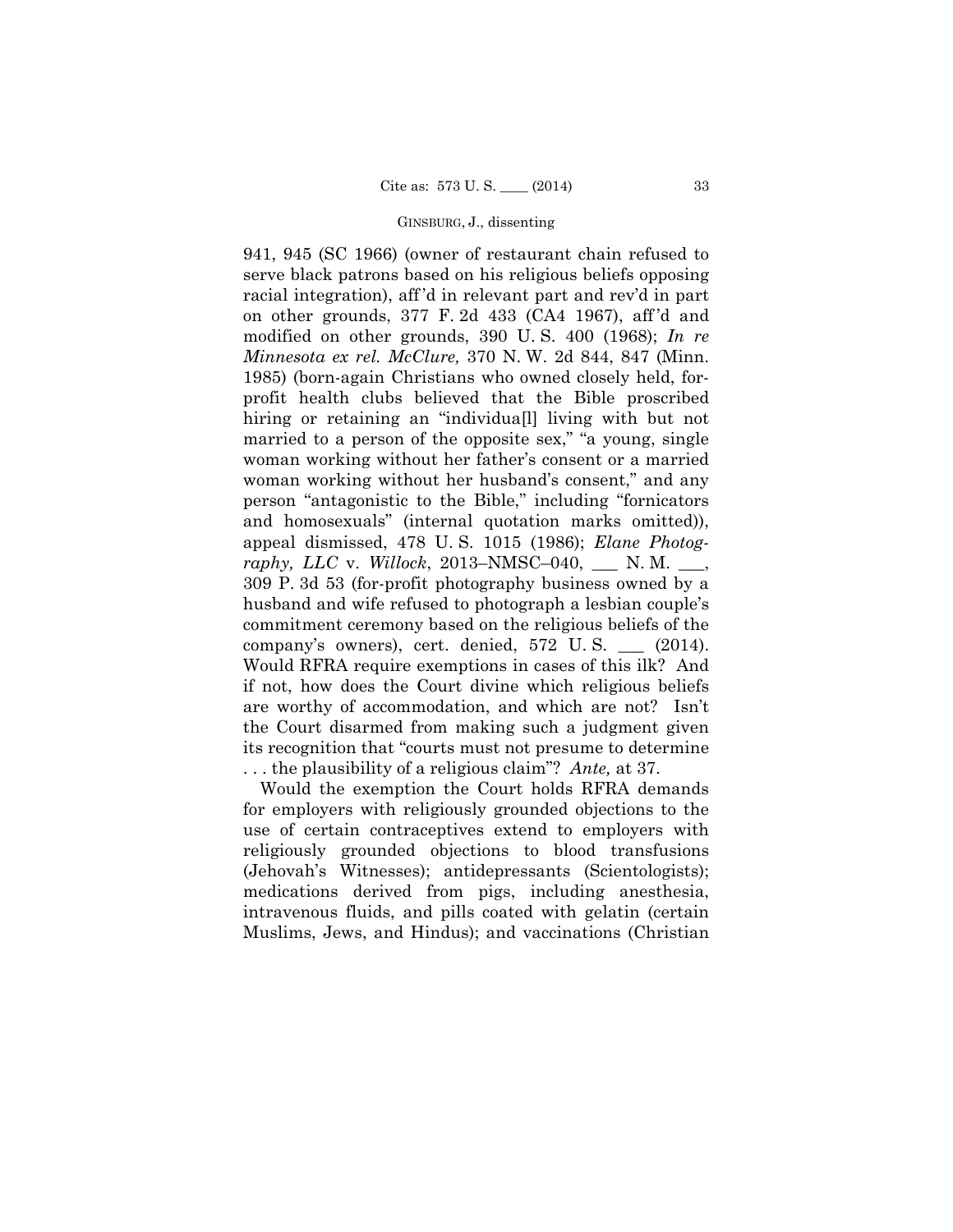Scientists, among others)?<sup>31</sup> According to counsel for Hobby Lobby, "each one of these cases . . . would have to be evaluated on its own . . . apply[ing] the compelling interest-least restrictive alternative test." Tr. of Oral Arg. 6. Not much help there for the lower courts bound by today's decision.

 least restrictive means of providing them." *Ante,* at 46. But the Court has assumed, for RFRA purposes, that the The Court, however, sees nothing to worry about. Today's cases, the Court concludes, are "concerned solely with the contraceptive mandate. Our decision should not be understood to hold that an insurance-coverage mandate must necessarily fall if it conflicts with an employer's religious beliefs. Other coverage requirements, such as immunizations, may be supported by different interests (for example, the need to combat the spread of infectious diseases) and may involve different arguments about the interest in women's health and well being is compelling and has come up with no means adequate to serve that interest, the one motivating Congress to adopt the Women's Health Amendment.

There is an overriding interest, I believe, in keeping the courts "out of the business of evaluating the relative merits of differing religious claims," *Lee*, 455 U. S., at 263, n. 2 (Stevens, J., concurring in judgment), or the sincerity with which an asserted religious belief is held. Indeed, approving some religious claims while deeming others unworthy of accommodation could be "perceived as favoring one religion over another," the very "risk the Establishment Clause was designed to preclude." *Ibid.* The Court, I fear,

<sup>31</sup>Religious objections to immunization programs are not hypothetical. See *Phillips* v. *New York*, \_\_\_ F. Supp. 2d \_\_\_, 2014 WL 2547584 (EDNY, June 5, 2014) (dismissing free exercise challenges to New York's vaccination practices); Liberty Counsel, Compulsory Vaccinations Threaten Religious Freedom (2007), available at http://www.lc.org/ media/9980/attachments/memo\_vaccination.pdf.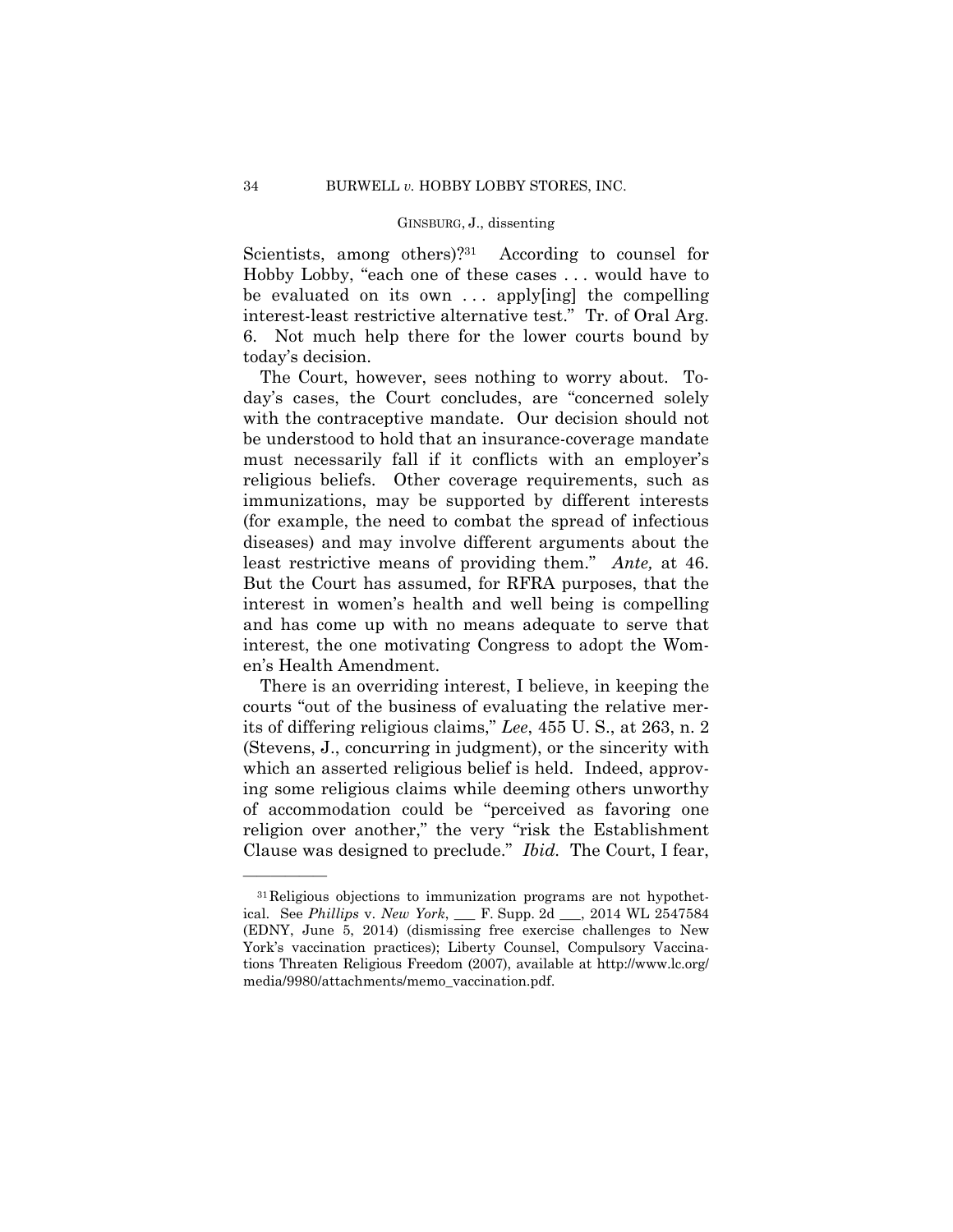tions formed "for a religious purpose," "engage[d] primarily has ventured into a minefield, cf. *Spencer* v. *World Vision, Inc.*, 633 F. 3d 723, 730 (CA9 2010) (O'Scannlain, J., concurring), by its immoderate reading of RFRA. I would confine religious exemptions under that Act to organizain carrying out that religious purpose," and not "engaged . . . substantially in the exchange of goods or services for money beyond nominal amounts." See *id.,* at 748 (Kleinfeld, J., concurring).

\* \* \*

For the reasons stated, I would reverse the judgment of the Court of Appeals for the Tenth Circuit and affirm the judgment of the Court of Appeals for the Third Circuit.